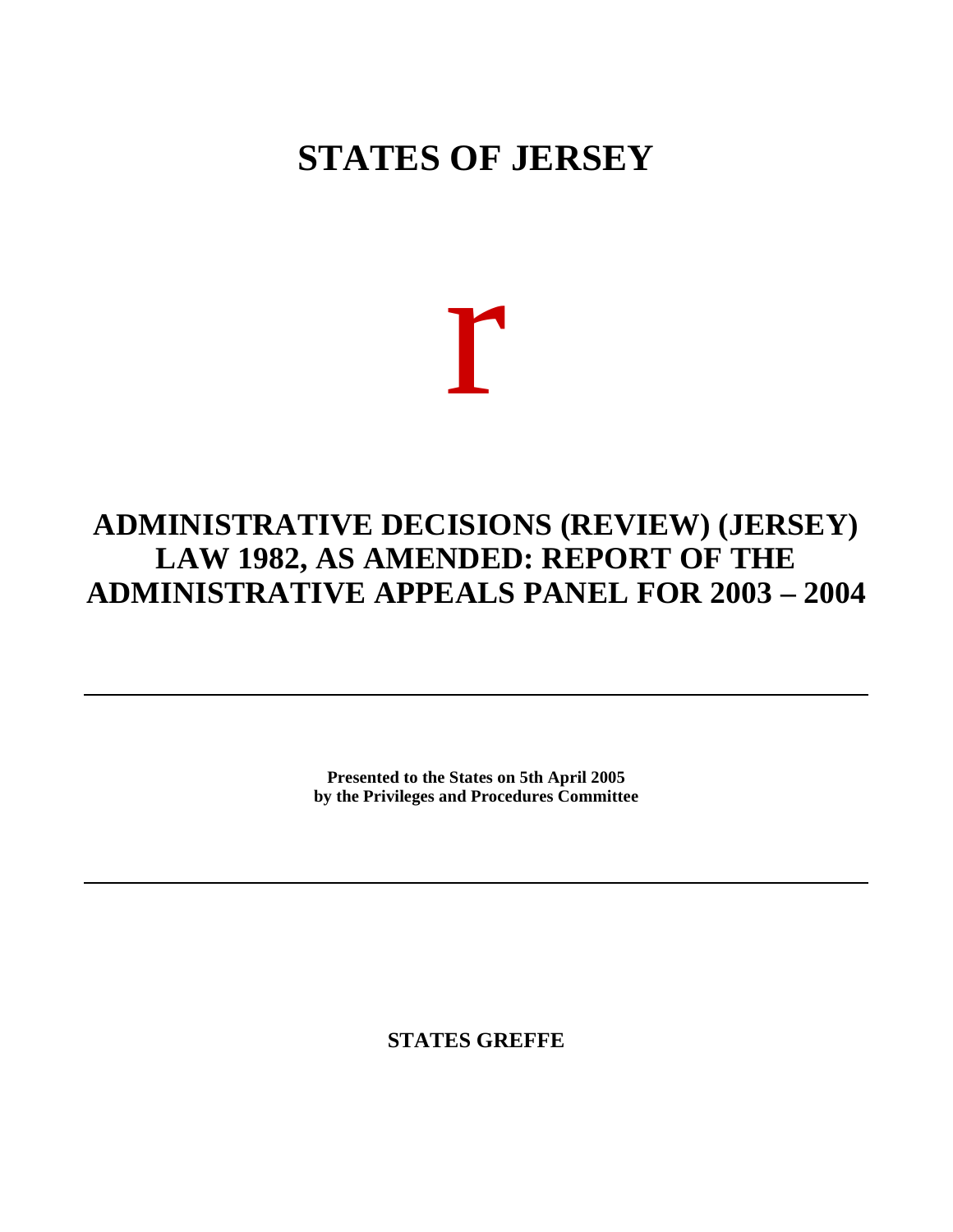#### **REPORT**

#### **Foreword**

The Privileges and Procedures Committee is pleased to present the report of the Administrative Appeals Panel for the years 2003 and 2004. This has been quite a busy period for the Panel and the Committee would like to place on record its thanks to the Chairman, Deputy Chairmen and all of the members of the Panel (listed below) for their tremendous hard work in an honorary capacity dealing with a wide variety of complaints during this period.

> *Chairman* Mrs. C.E. Canavan

 *Deputy Chairmen* Mr. N.P.E. Le Gresley Advocate R.J. Renouf

 *Members* Mr. P.E. Freeley Miss C. Vibert Mr. D.J. Watkins Mr. J.G. Davies Mr. P.G. Farley Mr. T.S. Perchard Mrs. M. Le Gresley

The Committee has embarked on a review of the Administrative Appeals system and presented to the States a consultation report on proposals for improvement to the system (R.C.20/2004) comparing and contrasting the Administrative Appeals system with the U.K. public sector Ombudsman's system and putting forward the options for change in Jersey. A number of improvements were suggested for example in creating greater flexibility in the system, dealing with the findings of Boards, introducing stricter timescales and publicizing the system and following that consultation the Committee will bring forward its proposals during 2005.

Deputy R.G. Le Hérissier President, Privileges and Procedures Committee.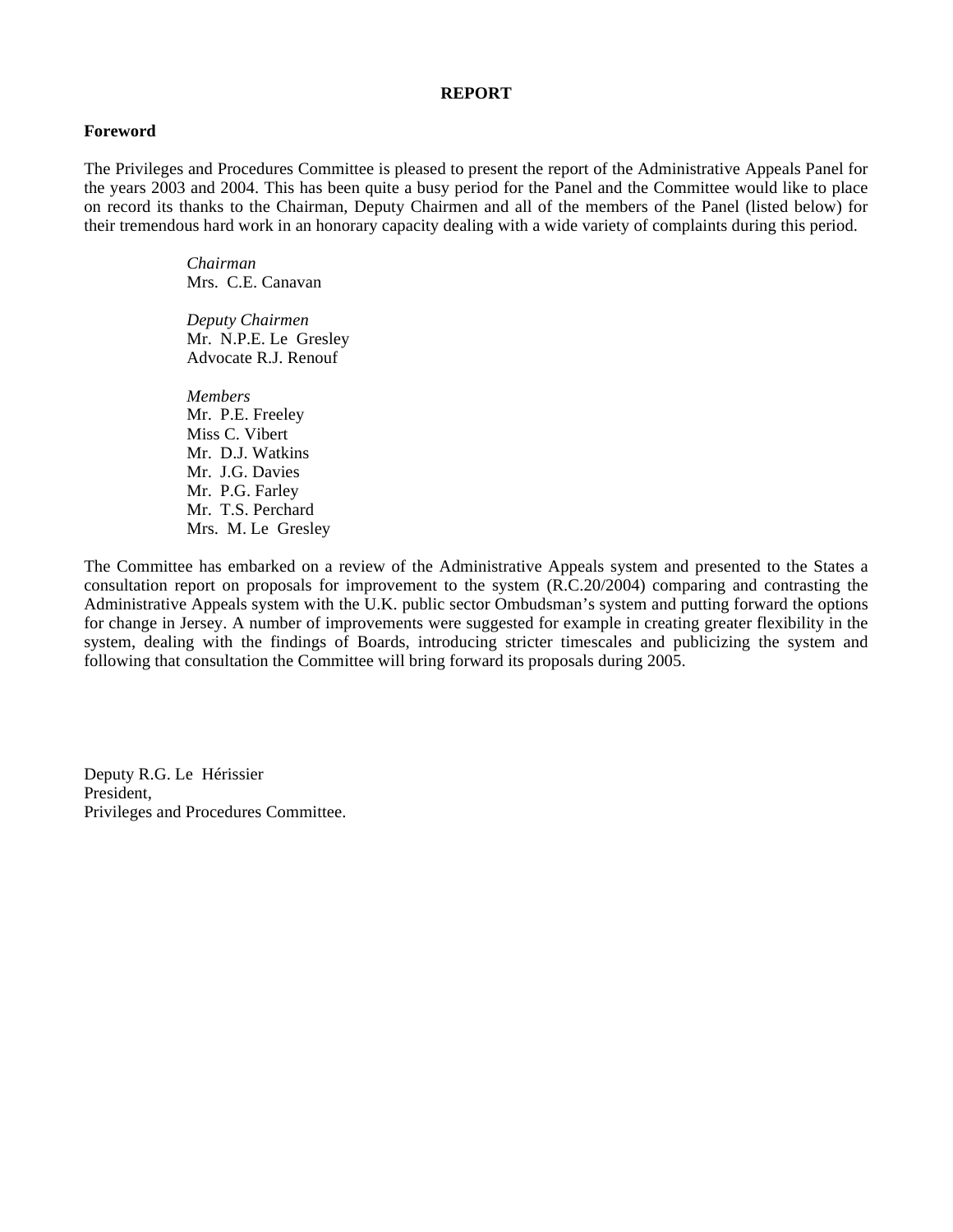# **Foreword by the Chairman of the Administrative Appeals Panel**

Dear Mr. President,

I have pleasure in forwarding to you the report for the years 2003 and 2004, which includes the resolution of matters outstanding as at the end of 2002. The following statistics show the work undertaken by the Administrative Appeals Panel during this period –

|                                                                                        | Application<br>rejected | <b>Matter</b><br>resolved<br>before<br>hearing<br>held | Complaint<br>upheld   | Committee<br>decision<br>upheld | Withdrawn      |
|----------------------------------------------------------------------------------------|-------------------------|--------------------------------------------------------|-----------------------|---------------------------------|----------------|
| Carried forward<br>from 2002                                                           | $\overline{2}$          | 1                                                      | 1                     | 1                               |                |
| 2003                                                                                   | 1                       | 1                                                      | 1 in part             | 3                               | $\mathbf{1}$   |
| 2004                                                                                   | $\overline{2}$          |                                                        | $\overline{2}$        | 2<br>1 in part                  | $\mathbf{1}$   |
| Total:<br>20 reviews<br>processed, plus 3<br>incomplete                                | 5                       | $\overline{2}$                                         | 4, and $1$ in<br>part | $6$ , and $1$ in<br>part        | $\overline{2}$ |
| 3 applications were being processed and were incomplete at the end<br>Note:<br>of 2004 |                         |                                                        |                       |                                 |                |

During this period, the Privileges and Procedures Committee, having assumed responsibility for the operation of the Administrative Appeals system in December 2002, has been reviewing the system to establish whether improvements could be made. From the perspective of the Panel it would seem appropriate to review whether third party appeals are appropriate and can achieve a meaningful outcome.

The Panel has been pleased to note that in a number of cases, Committees have amended their decisions following review of decisions, and one Committee has thanked the Panel for highlighting an issue and has been pleased to amend its procedures in the light of the review.

I wish to thank the Deputy Chairmen Mr. N.P.E. Le Gresley and Advocate R.J. Renouf for their assistance and various members who comprised the boards for the hearings. In addition I would like to thank the Greffier of the States, the Deputy Greffier and the States Greffe staff for their assistance.

Yours sincerely

C.E. Canavan Chairman, 14th March 2005

The following is a summary of the outcome of the complaints which were outstanding in the 2002 Annual Report and of new complaints received in 2003 and 2004 –

**Outcome of complaints that were outstanding at the end of 2002 and which were referred to in the Annual Report for 2002 (R.C. 21/2003) –**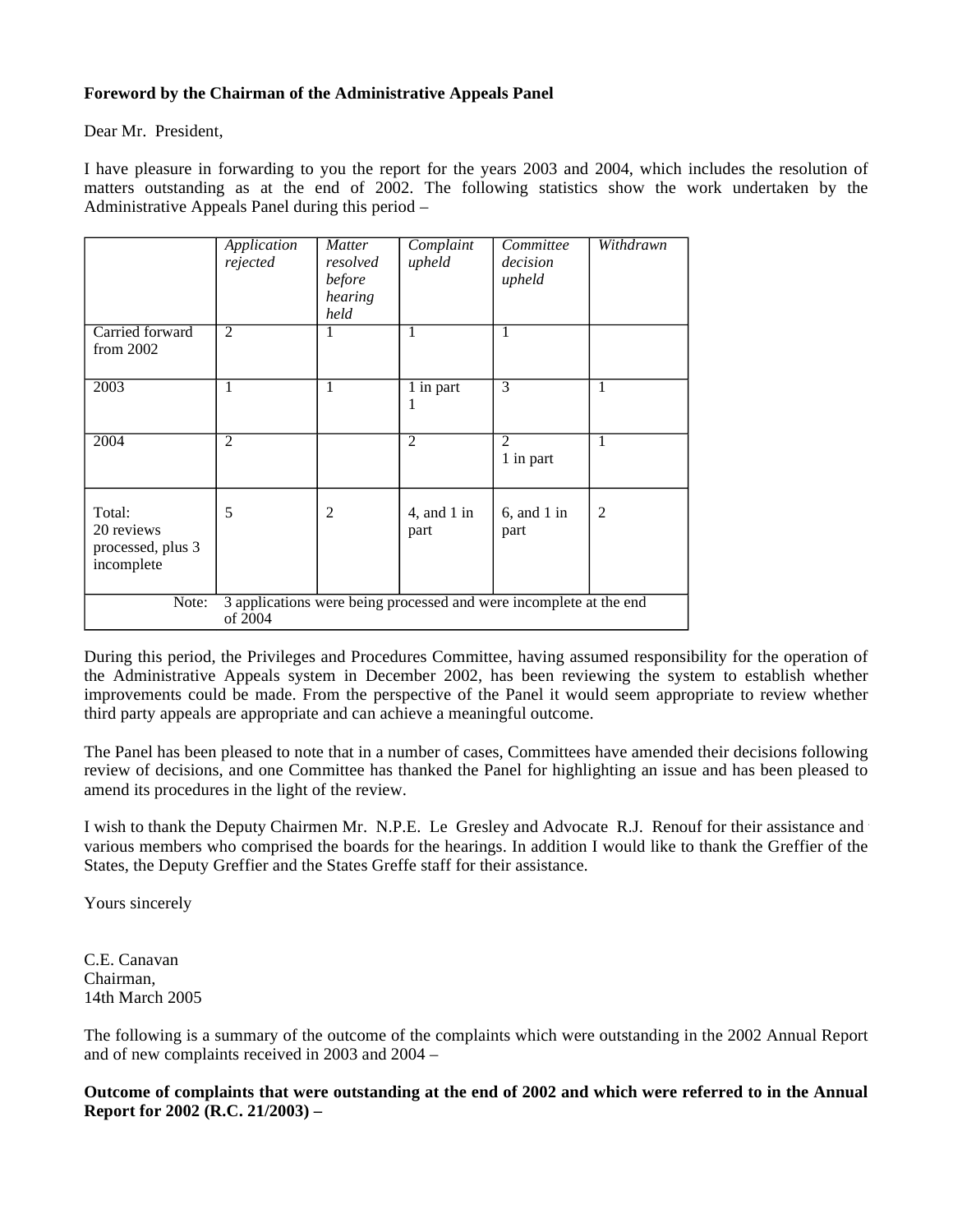# *Environment and Public Services Committee*

 (a) Statement of complaint received on 21st May 2002 against the Committee's refusal to grant permission for the demolition of a five-bedroom dwelling in Plat Douet Road, St. Clement and its replacement with a new building containing 6 apartments.

 Application refused as the Greffier of the States, after consultation with the Chairman as required, concluded that the case should not be referred to a Board as he considered it unproductive for Boards to hear cases where there were no obvious grounds to find against a Committee.

# *Housing Committee*

 (b) Statement of complaint received on 9th December 2002 against the Committee's decision to evict the Complainant.

Hearing held on 26th March and 23rd April 2003. The Board upheld the Committee's decision.

# **Copy of findings attached at Appendix A.**

 (c) Statement of complaint received in February 2002 concerning the publication of a letter in the Jersey Evening Post containing personal, private and confidential details.

 The application was deemed to have been withdrawn as no further contact was made by the Complainant after the Data Protection Registrar had upheld a complaint on the same matter in accordance with the Third Data Protection Principle as set out in the First Schedule of the Data Protection (Jersey) Law 1987.

 The Claimant sought compensation in relation to the publication, however this matter was not considered suitable for review and the application was refused.

 (d) Statement of complaint received on 17th July 2002 concerning a decision of the Housing Committee to permit the tenants to keep an excessive number of noisy birds. The Environmental Health Department had concluded that the noise levels constituted a nuisance under the Statutory Nuisances (Jersey) Law 1999 and accordingly the Department was now taking steps to resolve the situation so that an Appeal Board was no longer justified.

#### **New complaints received in 2003**

#### *Environment and Public Services Committee*

 (e) Statement of complaint received on 5th August 2003 against the Committee's decision to refuse a retrospective application for the use of Field 534, Le Mont de la Hague, St. Peter for the storage of skips.

Hearing held on 19th January 2004. The Board upheld the Committee's decision.

#### **Copy of findings attached at Appendix B.**

 (f) Statement of complaint received on 18th August 2003 against the Committee's decision to refuse to give permission to extend the residential property "Midday Sun", La Grande Route des Mielles, St. Ouen.

 The Committee reconsidered the modified application plans and decided to grant permission for the proposed extension and an Appeal Board was accordingly no longer required.

(g) Statement of complaint received on 8th September 2003 against the Committee's decision to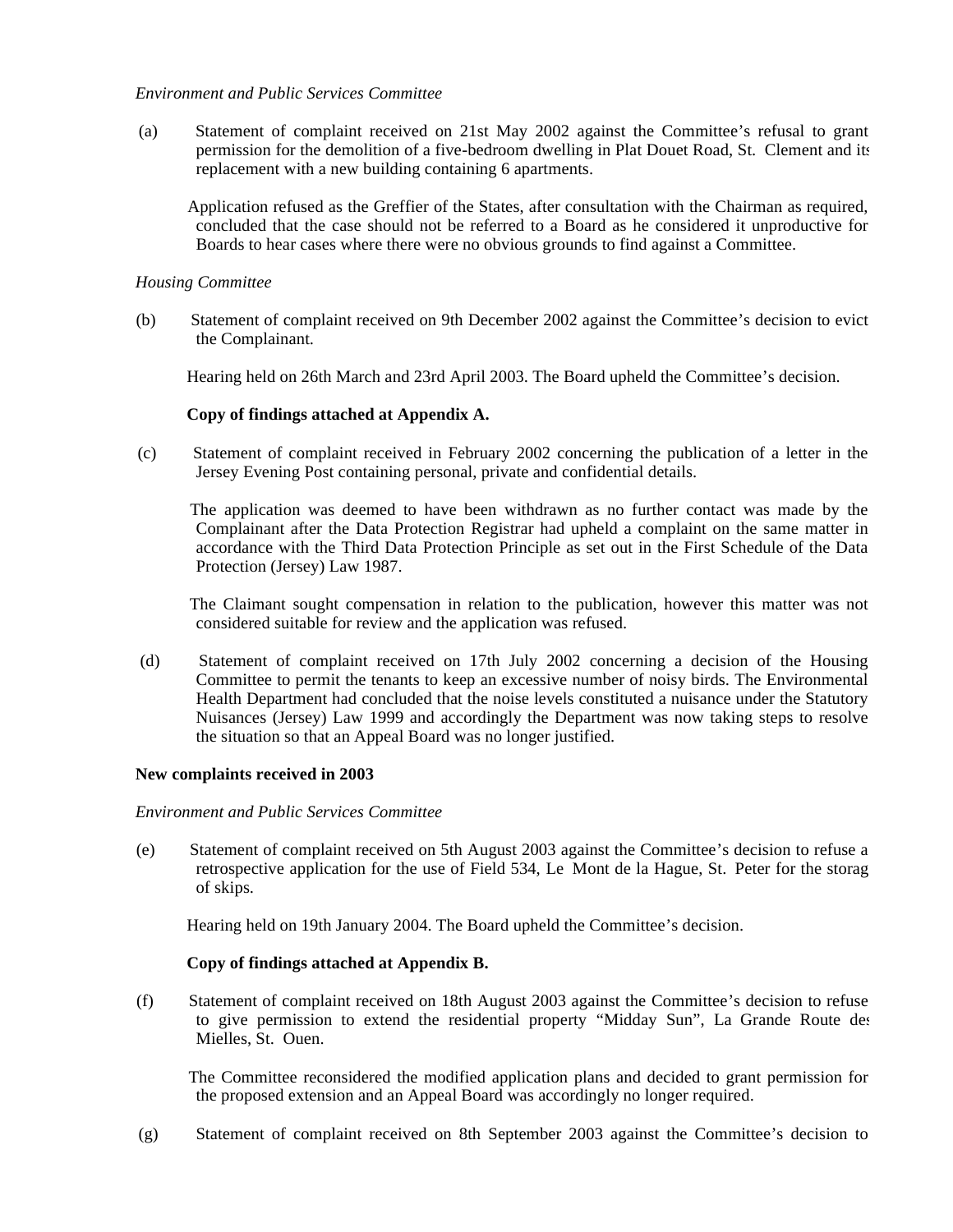permit the development of land east of "Southview", St. Brelade's Bay and immediately north of the Complainant's property "Carysfort".

> Hearing held on 29th March 2004. The Board found that certain criteria of Policy TR2 of the Island Plan had not been met. The Environment and Public Services Committee reconsidered the matter on 13th May 2004 and agreed that the decision was not unreasonable given the circumstances of the case.

# **Copy of findings attached at Appendix C.**

- (h) Statement of complaint received on 25th July 2004 against the level of compensation awarded by a Court of Appeal for road widening undertaken by the Jersey Electricity Company Limited and the then Public Services Committee which led to the foundations of a building being undermined. The Greffier, following consultation with the Chairman, determined that the matter had already been deliberated on by the Royal Court and the Court of Appeal, and there being no special circumstances, the request for review by an Appeal Board was refused.
- (i) Statement of complaint received on 22nd September 2003 against the Committee's decision to reject an application for the construction of a parking area in front of Nos. 16 and 17 Beach Crescent, St. Clement.

Hearing held on 16th February 2004. The Board upheld the Committee's decision.

#### **Copy of findings attached at Appendix D.**

 (j) Statement of complaint received on 15th October 2003 against a decision of the Committee concerning the refurbishment of the Royal Court/States' Building.

 Hearing held on 13th May 2004 and the Board upheld the complaint in relation to certain specific points raised in its findings. The Committee was asked to reconsider directional signage, railings to the external ramp, tactile warning strips along the edge of steps. The findings of the Board were considered by the Committee on 29th July 2004 and it agreed to the erection of appropriate directional signage and tactile warning strips, however for ascetic reasons it maintained its decision not to erect railings to the external ramp.

#### **Copy of findings attached at Appendix E.**

 (k) Statement of complaint received on 31st December 2003 against the Committee's decision to refuse an application to construct a small traditional Jersey cottage on land in the Built-Up Zone at Meadowvale, Les Grands Vaux, St. Helier.

 A hearing was held on 3rd June 2004 and the Committee was requested to reconsider the application. The Committee later decided to grant permission for a small cottage on 7th October 2004.

# **Copy of findings attached at Appendix F.**

#### *Housing Committee*

 (l) Statement of complaint received on 28th March 2003 against the Committee's refusal of consent under the hardship category of the Housing (General Provisions) (Jersey) Regulations 1970, as amended.

Application withdrawn as Committee granted consent.

#### **New complaints received in 2004**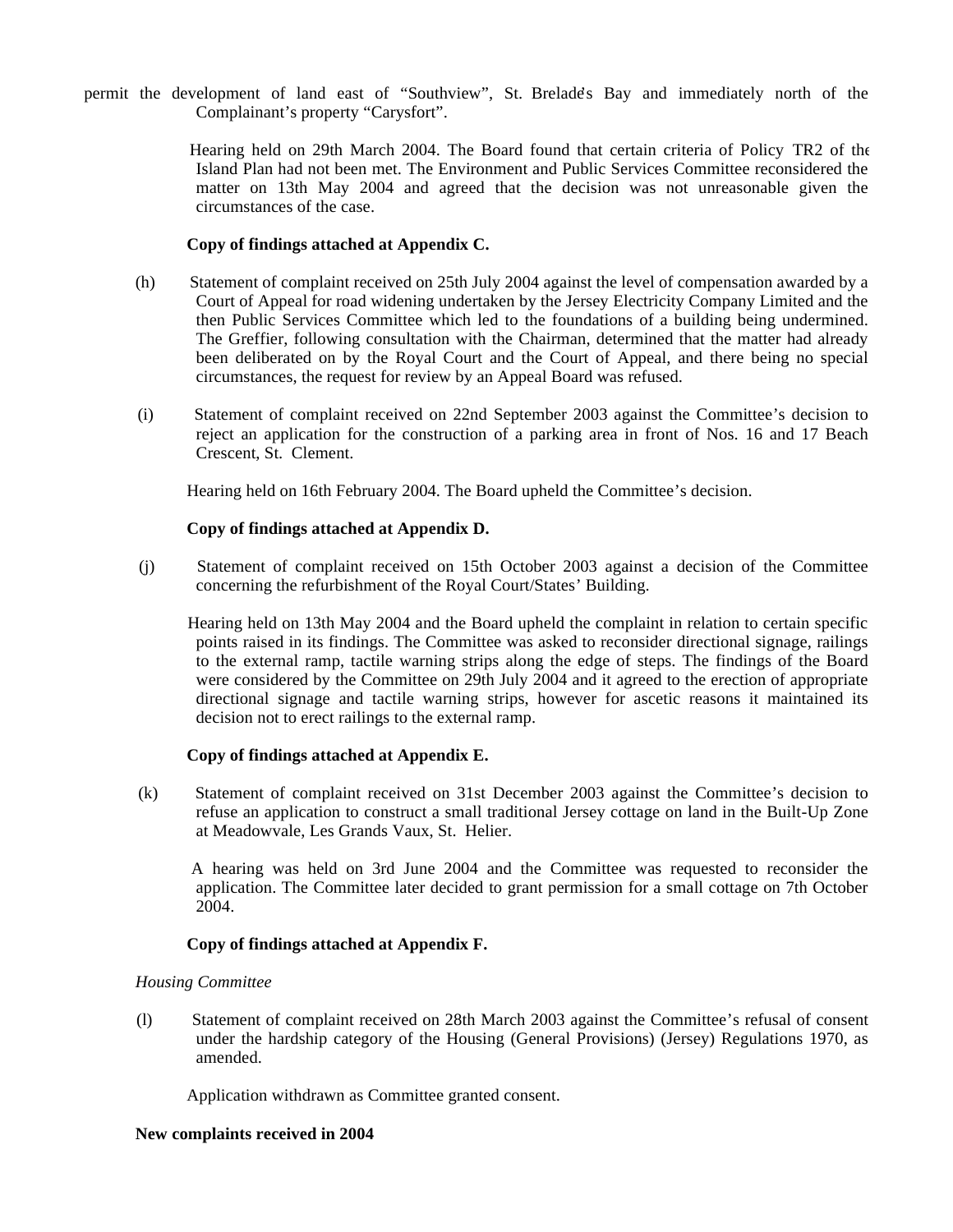#### *Environment and Public Services Committee*

 (m) Statement of complaint received on 12th March 2004 against a refusal by the Committee to grant permission for the use of a trailer mounted mobile asphalt coating plant for more than 21 days in any consecutive period of 12 months at McQuaig's Quarry, La Rue de la Porte, St. John.

 Hearing held on 19th July 2004. The Board requested that the Committee reconsider its decision. The Committee has accordingly commenced reconsideration and has requested environmental information from the Complainant. The matter had not been concluded as at the end of 2004.

# **Copy of findings attached at Appendix G.**

 (n) Statement of complaint received on 16th April 2004 against the Committee's decision to refuse permission to start a sheep farm. Hearing held on 26th July 2004. The Board upheld the Committee's decision.

# **Copy of findings attached at Appendix H.**

 (o) Statement of complaint received on 28th June 2004 against the Committee's decision to refuse an application to construct a farmhouse dwelling in Field 96, La Grande Route de Rozel, St. Martin. Hearing held on 2nd September2004. The Board upheld the complaint. On 14th October 2004 the Environment and Public Services Committee granted in principle approval for a dwelling in this location.

# **Copy of findings attached at Appendix I.**

(p) Statement of complaint received on 27th August 2004 against a decision of the Environment and Public Services Committee to allow a landfill site to be created in Fields 519, 520, 521, 524, 527 and 528 Woodside Farms, Trinity.

 The application for an administrative review was subsequently withdrawn following the decision by the Committee to commission an independent Inquiry whose report was presented to the States as R.C.43/2004.

- (q) Statement of complaint received on 27th August 2004 against the Committee's decision to approve a dwelling using an existing access at Bel Air, Petit Port Close, St. Brelade. The case w under consideration at the end of 2004.
- (r) Statement of complaint received on 7th September 2004 against the Committee's decision to grant a planning permit for the construction of stables against the boundary wall of Little Acre, La Rue Parcquthée, St. Lawrence.

Application for an administrative review rejected.

- (s) Statement of complaint received on 10th November 2004 against the Committee's decision to refuse the development of a site at 1 and 4 Trinity Road, St. Helier. Under consideration at th end of 2004.
- (t) Statement of complaint received on 24th November 2004 against the Committee's decision to refuse to allow the rationalization of working area and extension of existing dwelling at Les Lauriers, La Route de St. Jean, St. John.

The case was under consideration at the end of 2004.

(u) Statement of complaint received on 23rd December 2004 against current and proposed appeal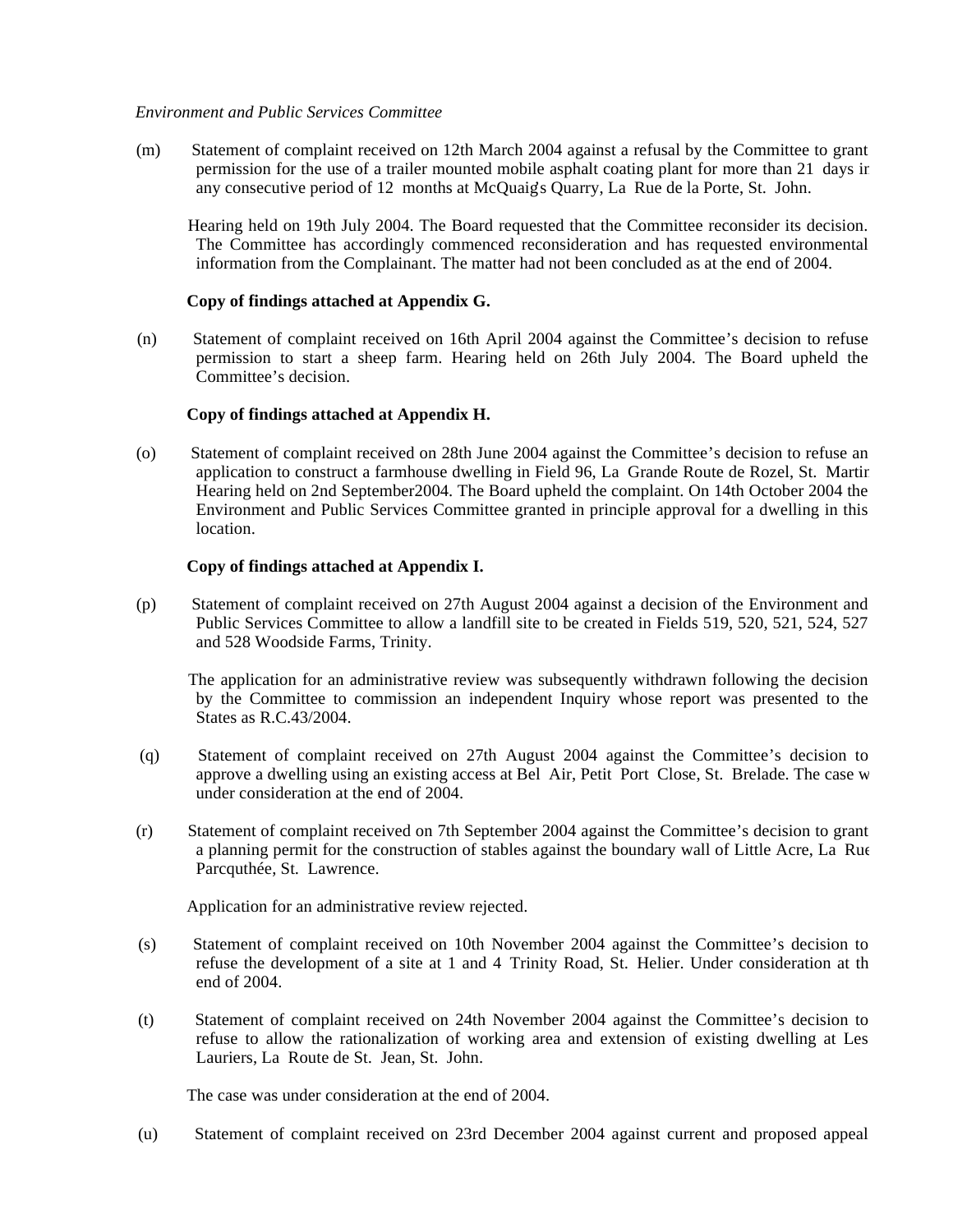mechanisms. The complaint was disallowed as falling outside the terms of the Administrative Decisions (Review) (Jersey) Law 1982, as amended.

# *Housing Committee*

 (v) Statement of complaint received on 11th March 2004 against a decision of the Committee to refuse rent rebate. Hearing held *in camera* on 21st June 2004. The Board upheld the Committee's decision.

# **Copy of findings with names and addresses removed is attached at Appendix J.**

#### *Health and Social Services Committee*

 (w) Statement of complaint received on 16th August 2004 against the Committee's decision to recover the cost of stay at Glanville Home, St. Helier. Hearing held on 14th October 2004. The Board upheld the appeal in part.

**Copy of findings with names removed attached at Appendix K.**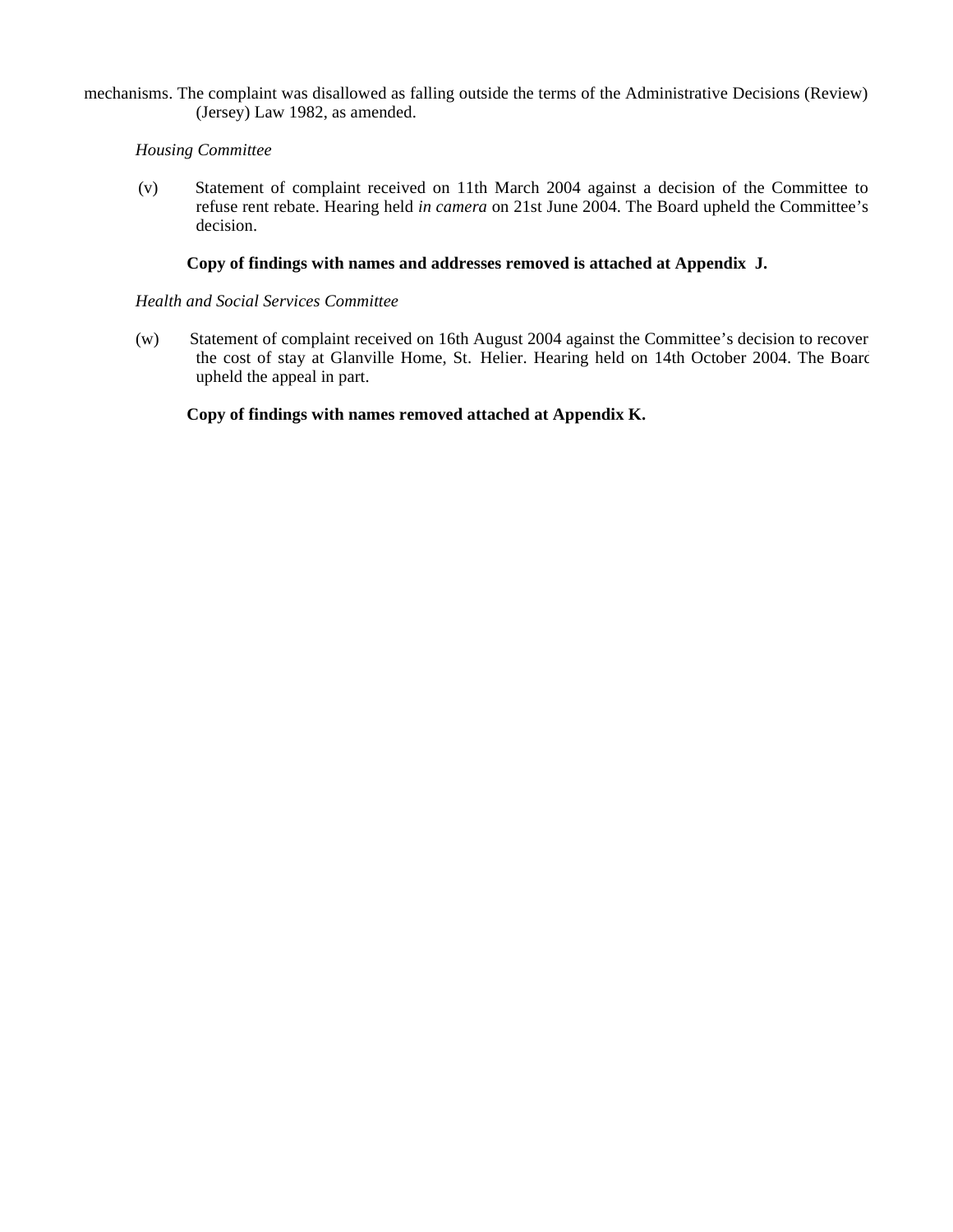# **BOARD OF ADMINISTRATIVE APPEAL**

#### **26th March and 23rd April 2003**

# **Complaint by Mrs. X against a decision of the Housing Committee to evict her from XXX, St. Helier**

#### **Hearings constituted under the Administrative Decisions (Review) (Jersey) Law 1982, as amended**

# **1. Present –**

Board Members

 Mrs. C.E. Canavan, Chairman Miss C. Vibert Mr. J.G. Davies

Complainant

 Mrs. X Deputy G.P. Southern

Housing Committee

 Deputy T.J. Le Main, for a time at the first public hearing E.H. Le Ruez, Chief Executive Officer, Housing Department

States Greffe

Mrs. A.H. Harris, Deputy Greffier of the States

# **2. Withdrawal of the President of the Housing Committee**

 Deputy T.J. Le Main presented a brief written statement to the Board as it was opened, advising that he did not wish to participate. Following a brief adjournment, he authorised the Chief Executive Officer to present the case on behalf of the Committee. While the Board considered that the President was discourteous to the Administrative Decisions Appeal process and to the Board members personally, it wishes to make it clear at the outset that his behaviour in no way influenced the outcome of the hearing.

#### **3. Summary of the dispute**

The Board was convened to hear a complaint of Mrs. X against the decision of the Housing Committee to evict her from XXX, St. Helier.

#### **4. Summary of the Complainant's case as outlined on 26th March 2003**

- 4.1 The Board had received and noted the written submission presented by Deputy G.P. Southern on behalf of the Complainant together with additional written notes tabled at the hearing.
- 4.2 Deputy Southern advised that the bases of the complaint were that
	- Mrs. X was a joint tenant but important correspondence had not been addressed to her;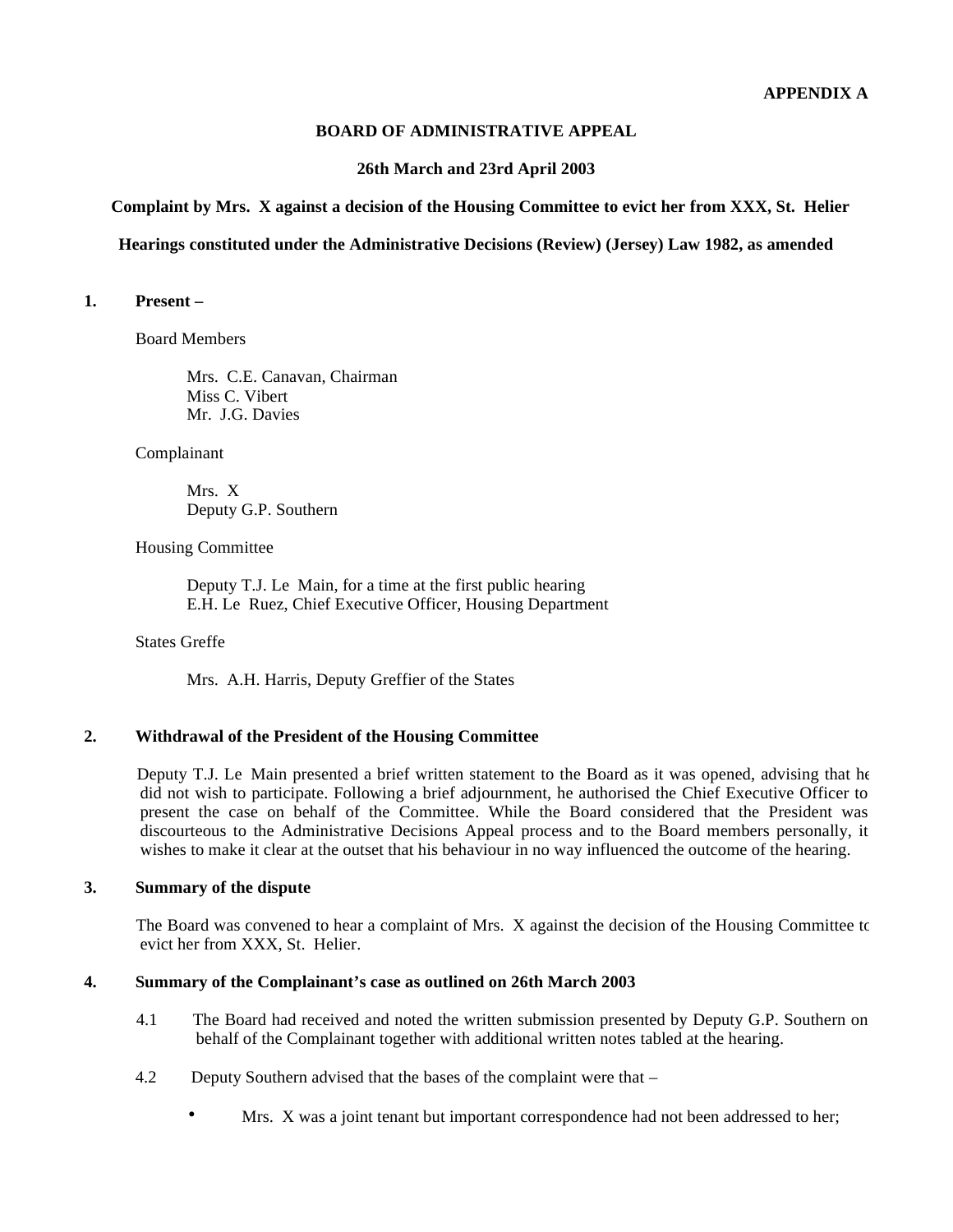- The department was mistaken in asserting that Mrs. X had always had 2 jobs;
- The Housing Committee, by its decision of 30th August 2002, had confirmed that Mrs. X was a suitable tenant in her sole name, but that the problem lay with Mr. X.
- 4.3 Deputy Southern advised the Board that Mrs. X was a joint tenant with her husband, and that within their marriage, he had been responsible for dealing with all matters regarding rent and rent abatement. Mrs. X was at no stage aware that her husband had made any false declarations or had inappropriately claimed rent rebate. Had she suspected a problem with her husband's declaration, she would have acted immediately. Mrs. X advised that she and her husband had led increasingly separate lives because of his alcoholism, and that they had now separated.
- 4.4 As joint tenant, Mrs. X would have expected the department also to communicate with her, but letters were written solely to her husband. A letter dated 12th December 2001 relating to failure to notify the department of changes in financial income had been addressed to Mr. X in his sole name and she was not aware of its content. Mrs. X stated that the first she knew of what was happening was a notice of eviction dated 27th February 2002, when it was issued, following a decision of the Housing Committee on 1st February 2002.
- 4.5 Following an appeal, the Housing Department wrote to Mr. and Mrs. X in a letter dated 27th March 2002, advising that the Housing Sub-Committee at its meeting held on 25th March 2002 had turned down their appeal, and requiring them to relinquish the property by 1st October 2002. However, Mrs. X stated that that letter had never been received. That letter had acknowledged that the adjustment to the rent account for mis-declaration had been paid; that the Committee was mindful of the work and expense of the Department caused by Mr. X's failure to declare fully the family's earnings for the purpose of rent abatement. Mrs. X submitted that that 'work and expense' was caused by the Committee's failure to communicate with her and her husband jointly, and had she known what was happening, she would have acted to rectify the situation.
- 4.6 Deputy Southern advised the Committee that when questioned prior to the Housing Sub-Committee meeting of 25th March 2002 it had been noted that in her letter dated 6th March 2002 Mrs. X had stated that they'had always had 2 jobs each in order to maintain a standard of living'. Deputy Southern maintained that this was a linguistic error, due to English being Mrs. X's second language, and this should more correctly have been phrased as 'they have always both had to work'. Mrs. X denied that she had always had a second job as this would not have been possible alongside her childcare responsibilities. However she confirmed that she had taken on a second job in the Employment and Social Security Department in 2001. Mrs. X maintained that all dealings with the Housing Department had been conducted by her husband, and she had not personally made any false declarations.
- 4.7 However, due to the letter sent by the Housing Department on 27th March not being received, Mrs. X remained unaware of her situation until a third party contacted the department on her behalf on 16th July 2002. Following receipt of a letter dated 16th July 2002 confirming the March decision, and extending the date of requirement to quit to 6 months after the issue of this second letter, that is until the end of January 2003, she pursued a further appeal with the assistance of Deputy Southern. That appeal resulted in a decision dated 30th August 2002 of the Housing Committee as follows –

 *"The Committee decided that it would pursue the eviction of Mr. and Mrs. X from XXX, St. Helier, but would offer alternative two-bedroom accommodation to Mrs. X to rent solely in her own name."*

 4.8 Deputy Southern maintained that as Mrs. X was judged in this Act to be a suitable tenant in her sole name, she should be able to stay in her current house and should not be moved to another unit. The Board was advised that Mrs. X was appealing that she should not be evicted, and that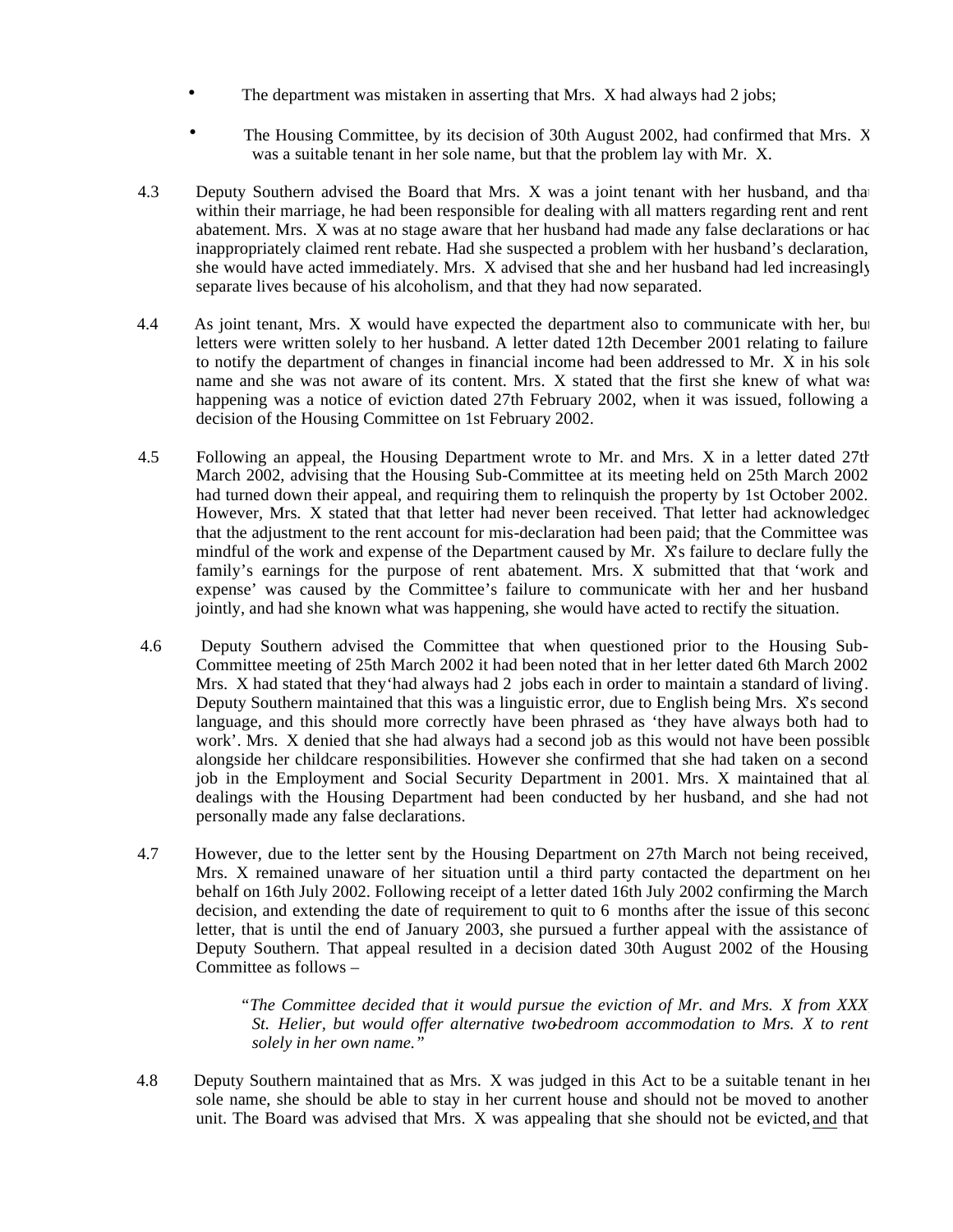she should also be permitted to continue with a tenancy of XXX, St. Helier.

# **5. Summary of the Housing Committee's case as outlined on 26th March 2003**

- 5.1 Mr. E.H. Le Ruez, Chief Executive Officer, outlined the response of the Housing Committee, and explained that this was a complicated case, where one party of a joint tenancy either withheld or gave false information to gain rent subsidy. The Committee had found it hard to accept that Mrs. X did not know anything about the problems associated with the tenancy.
- 5.2 It was confirmed that prosecution was not pursued where overpayments of subsidy were repaid, or where cases were not entirely clear. While there had been enough information at the Committee's disposal to pursue a prosecution of Mr. X, there was insufficient documentary information to support the prosecution of Mrs. X.
- 5.3 Mr. Le Ruez admitted that during the period 2000–2001, the department did fail to correspond jointly with Mr. and Mrs. X. It had been policy to have joint tenancies, although in some cases, the tenancy was in one person's name only, for example in cases where only one party qualified to occupy property. Where a rent rebate application was received, a cross-check was not necessarily made to see whether it was in respect of a joint tenancy. The Board was advised that the department's procedures had already been changed to address this deficiency.
- 5.4 Mr. Le Ruez put the view that assertions that Mr. and Mrs. Xhad always had 2 jobs each in order to maintain a standard of living' suggested to the Housing Committee that the financial affairs of Mr. and Mrs.  $X$  were not as separate as claimed. In addition, the department had discovered that Mr. X jointly owned one property in Madeira with 2 other siblings, and that Mr. and Mrs. X had jointly-owned property dating from 1999. The Committee had also found it difficult to believe that where a property was jointly owned and on which there was a voluntary mortgage in both names, one party could be unaware of this. While ownership of property in other countries did not disbar persons from becoming tenants, nor from receiving rent rebate, a declaration of ownership was required. Photographs of one of the properties were included with the Housing Committee response to the complaint.
- 5.5 Since the Committee believed there must have been joint knowledge of the property jointly purchased in 1999, it had been satisfied that some penalty should occur, but having regard to Mrs. Xs circumstances had drawn back from eviction and had offered an alternative property to Mrs. X for her and her daughter.
- 5.6 Following a brief adjournment, Mr. Le Ruez presented to the Board and the Complainant documentary evidence relating to property in Madeira. These documents had been requested by the Housing Committee and were attached to a covering letter dated 27th January 2003 from SMS Advogados.
- 5.7 Mrs. X advised the Board in response to questioning that she had been aware that some of the parties' joint savings had been used to acquire property in Madeira and she had signed a document to effect this. She thought that her husband and his siblings had jointly inherited money from their parents, and this has been topped up with their joint savings jointly to purchase property between the children as an investment, the resulting property being in her husband's name. However, she stated that she did not own property in Madeira.

# **6. Adjournment**

6.1 The Board established that the claimant was also appealing against the downgrade of accommodation as well as eviction, and that it was unclear, despite the Committee's decision of 30th August 2002, whether other accommodation would be offered to Mrs. X as this matter would be the subject of further Committee consideration.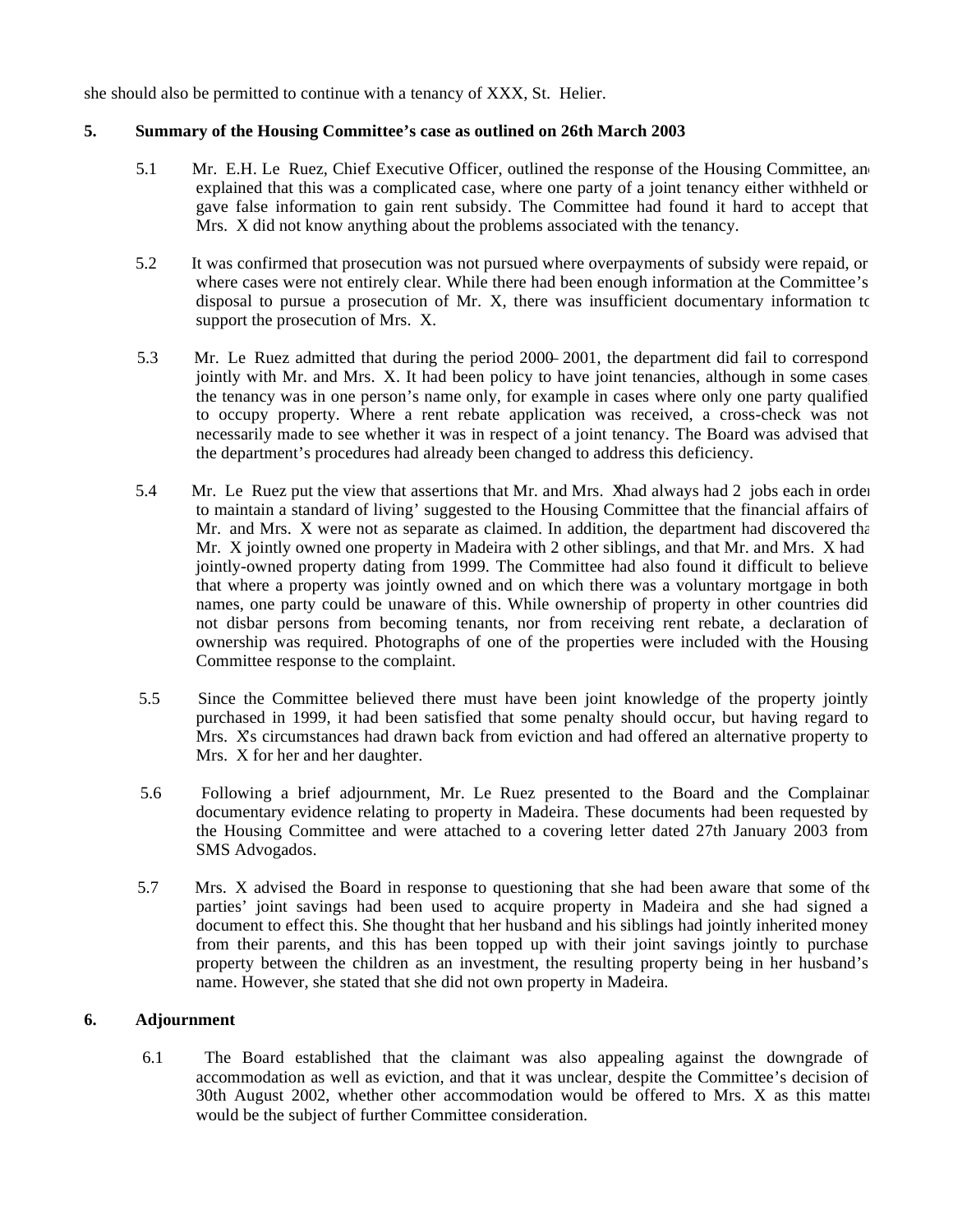6.2 The Board decided to adjourn the hearing for further clarification of the ownership of property in Madeira, and pending the receipt of additional documentation.

# **7. Resumption of hearing 23rd April 2003**

The Board resumed the hearing on 23rd April 2003 with the same participants present. The Board had received a letter dated 2nd April 2003 from the Housing Department explaining the delay in the disclosure of the SMS Advogados letter; a reply dated 3rd April 2003 from Deputy G.P. Southern regarding the ownership of property in Madeira; and a reply dated 9th April 2003 from the Housing Department enclosing various documents requested by the Board. The Board had also had time to consider the documentation relating to the properties and it noted a mortgage of £60,000 (90,000 Euros).

# **8. Further comments relating to the Complainant's case as outlined on 23rd April 2003**

- 8.1 Deputy Southern had established that there was only one property in Madeira, and this came about following the death of Mr. X's parents in approximately 1996. In 1999 Mr. X decided to put the money he and his siblings had inherited into a property, and became the part owner of a property with his siblings. Deputy G.P. Southern had established that under Portuguese Law, to protect wife's position, a wife automatically owns 50% of her husband's estate, and this was the reason why Mrs. Xs name appeared in the property documentation. Mrs. X had been unaware that this had occurred. Her name did not appear on the mortgage documentation. Mrs. X was aware however, that she had invested an amount of money in the property, and **a** document that she had signed, and which was presented to the Board, was a power of attorney to act on her behalf in Madeira. She was also aware that Mr. X borrowed more money from friends for the same purpose.
- 8.2 Mrs. X added that Mr. X's parents had also owned some land and a house, but with no roof, which was inherited by Mr. X and his siblings. This property was judged to be worthless.
- 8.3 The Chairman questioned Mrs. X on the decision of the siblings to purchase property together and whether this had been agreed between them. Mrs. X stated that she was aware of some acrimony as she had heard her husband arguing with his sister on the telephone about the matter. She confirmed that £10,000 had been contributed towards the purchase of the property from savings.
- 8.4 The Chairman asked how Mrs. X had become aware of the Housing Department investigation, and she confirmed that she had read a letter, addressed only to Mr. X, stating that they would soon be issued with a notice to quit. The letter of 27th February 2002 was shown to Mrs. X and she confirmed that this was the letter she had found in the house, addressed solely to her husband and she had opened it and read it when her husband was not there.
- 8.5 Deputy Southern expressed concern that the documents relating to property ownership, and which had been received by the Housing Department on 30th January 2003, had been withheld.

# **9. Further comments of the Housing Committee as outlined on 23rd April 2003**

- 9.1 Mr. Le Ruez expressed some confusion about the two properties, albeit that one was stated to b valueless and asked whether Mrs.  $X$  had any benefit from this. Mrs.  $X$  explained that he husband's parents had a lot of land, whereas she was one of 12 children. As Mr. X married under the age of 21 years, his parents had to consent to the marriage, and only did so on condition that Mrs. X would not receive any benefit on their death. She did not recall whether she had signed anything at the time to this effect.
- 9.2 Mr. Le Ruez asked for clarification on the property that had been purchased, and Mrs. X confirmed that she knew a property was being bought. She said that her own sister had a key to it and acted as caretaker. She also said that she hoped to be able to use the flat herself.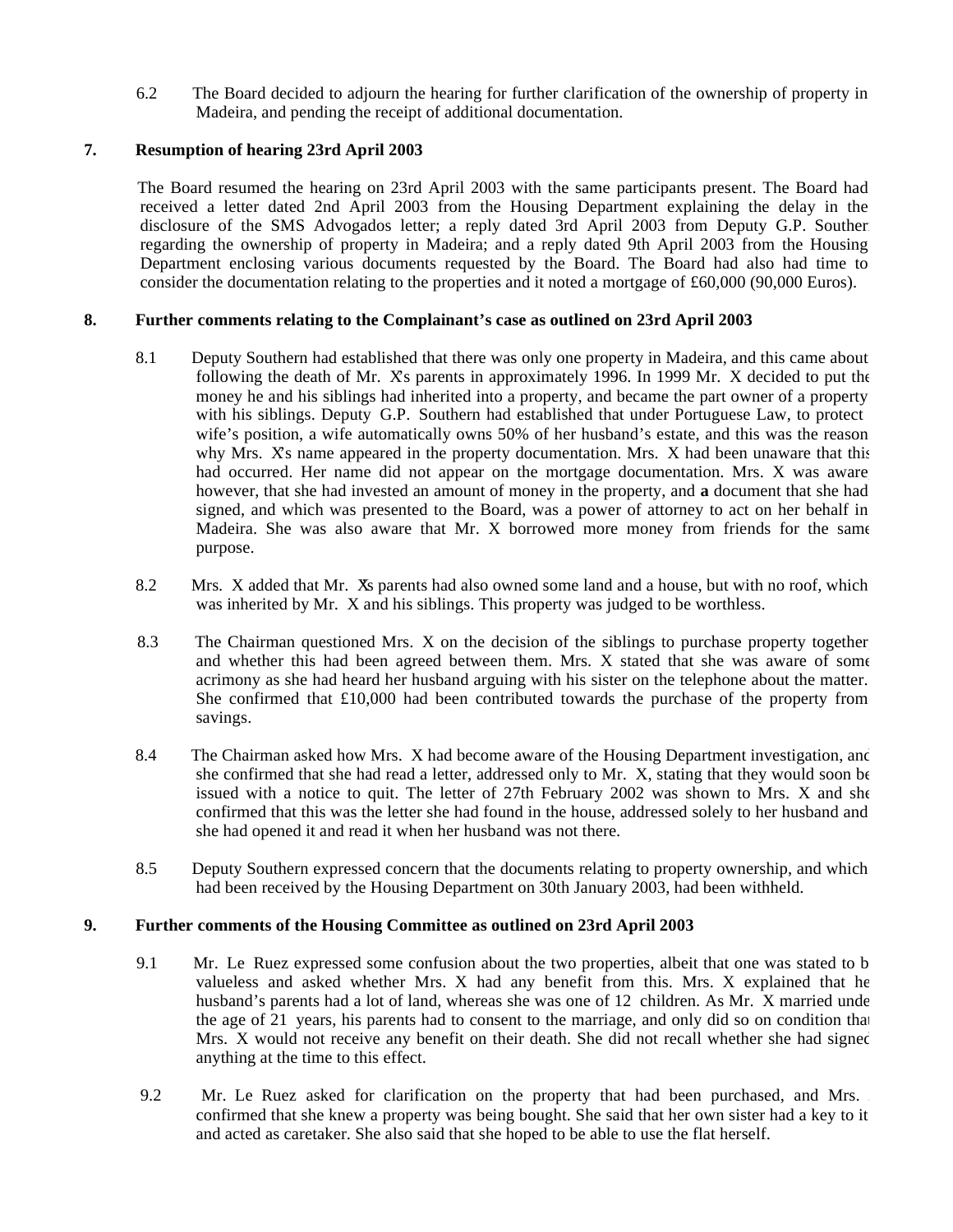- 9.3 Mrs. X did not respond to Mr. Le Ruez's question asking whether she was aware that the ownership of a property in Madeira might prejudice any tenancy in Jersey.
- 9.4 Mr. Le Ruez confirmed that as the application for a tenancy in Jersey occurred prior to the inheritance, those assets would, naturally, not have been taken into account. However, the Housing Committee could ask for details of income and assets in respect of a tenancy, even where rent rebate was not being sought.
- 9.5 Mr. Le Ruez confirmed that there had not been an investigation into Mrs.  $\mathbf{X}$  2 jobs, and it was clarified that she had 2 separate part-time jobs, both with the same States department, and received 2 separate cheques in payment. The first of these jobs had not been declared by Mr. X. No checks had been made with the Income Tax department, as this was only usual in the case of self-employed persons.
- 9.6 Mr. Le Ruez advised that the documentation received in January 2003 from SMS Advogados had not been released earlier, and specifically when Deputy Southern inspected the files in March 2003, because, although it had by that time been translated, the department wished to give Mrs. X the opportunity to declare her part-ownership of it. Mr. Le Ruez was now satisfied that Mrs. X had not been aware of her ownership of the property in March.
- 9.7 Deputy Southern reiterated that he saw no reason for the Housing Committee to punish Mrs. X because of her husband's behaviour, especially as there was no communication between them, and Mrs. X reiterated that she never saw any letters from the Housing Department until 27th February 2002.

# **10. Board's Findings**

- 10.1 The Board considered whether the decision of the Housing Committee made on 27th March 2002 was unreasonable, given the information available at that time. Having regard to the fact that Mr. X had not disclosed relevant information, the Board agreed that it was not unreasonable. Mrs. X has stated that she knew nothing about Mr. X's non-disclosure of facts to the Housing Committee, and the Board makes no comment on this assertion, but feels it would not be unreasonable for the Committee to expect Mrs. X to have realised that the ownership of property, in joint names or with siblings, purchased with the assistance of the joint savings of her husband and herself and the joint mortgage, and the fact that she had taken a second job, should have an effect on rent rebate and would have reasonably expected Mrs. X to raise these matters with her husband to ensure that he had taken the appropriate action.
- 10.2 The Board considered whether the decision of the Housing Committee made on 30th August 2002 was unreasonable given the information available at that time. The Board found that it was not. The Board found that Mrs. X had been discriminated against as a joint tenant in that letters had not been addressed to her jointly with her husband, but that was not sufficient to find that the decision of the Committee had been improperly and grossly discriminatory. Indeed it is worthy of note that whilst it was one of Mrs. X's complaints that letters had not been addressed to the parties jointly, Mrs. X herself confirmed that she had actually opened and read a letter addressed solely to Mr. X dated 27th February 2002 advising of notice to quit XXX. The Housing Committee had taken into account its shortcomings in communication by delaying eviction, and by offering alternative accommodation.
- 10.3 The Board considered that the procedures of the Housing Committee relating to Mrs. X, in their dealings with joint tenancies were discriminatory but under the circumstances and taking everything into account, the Board does not feel that the Committee has acted improperly. Every time a mistake was made, or considered to have been made, Mrs. X was given more time, and her circumstances taken into account in mitigation.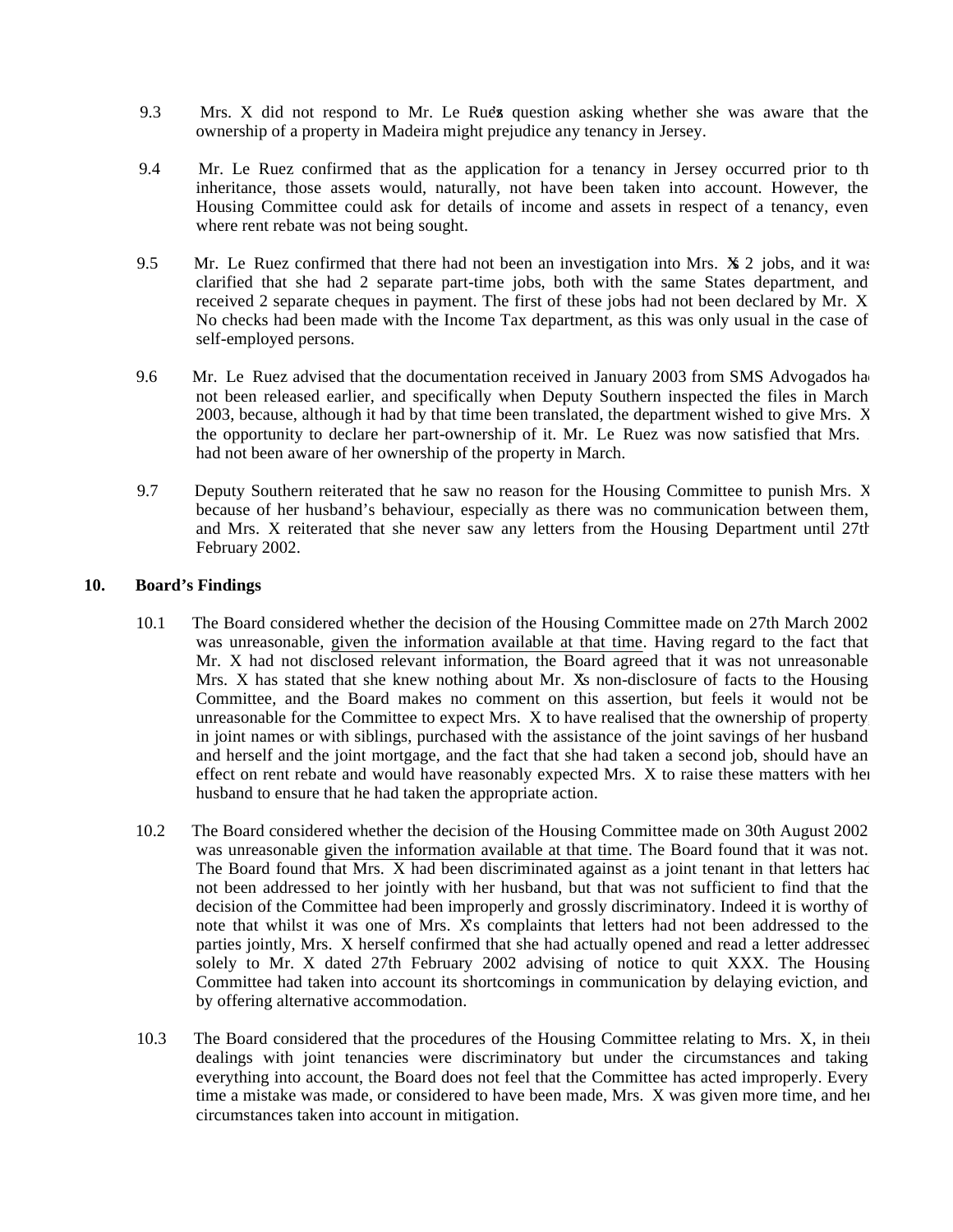- 10.4 The Board considered whether the decision of 30th August 2003 was oppressive and agreed that it was not. Whilst it is the policy of the Committee to evict tenants who have not made full disclosure the Committee had exercised its discretion in favour of Mrs. X by not evicting her immediately, and later by agreeing to provide her with alternative accommodation in the public sector. This was, in the Board's view, a binding decision.
- 10.5 The Board accordingly endorses the decision of the Housing Committee that –

 *"The Committee decided that it would pursue the eviction of Mr. and Mrs. X from XXX, St. Helier, but would offer alternative two-bedroom accommodation to Mrs. X to ren solely in her own name."*

- 10.6 The Board makes it clear that the information provided by the Madeiran lawyer had no effect on its decision. Therefore the non-disclosure of that information prior to the hearing did not prejudice Mrs. X in any way. In any event, the ownership of property outside the Island would not necessarily have debarred either tenant from the tenancy. In the interests of justice, the ownership of property should have been declared.
- 10.7 The Board is pleased to note that the procedures of the Housing Department with regard to joint tenancies have been improved, and in particular would recommend –
	- that all tenants should be advised clearly and/or reminded of the Housing Committee's position in relation to fraud;
	- joint tenants should be advised that false declarations, actions or omissions by one tenant could lead to the eviction of all tenants;
	- eviction notices should be sent by recorded delivery.
- 10.8 The Board is disappointed at the standard of documentation submitted by both sides in this complaint, the presentation of important late information, and the need actively to seek omitted documents. The Board hopes that any future Reviews will be accompanied by complete and, preferably, chronologically ordered information. The Board was further disappointed that the information relating to the property in Madeira from SMS Advogados was not passed to Mrs. X for her comments when received (subject to the usual legal clearances). It gave the impression of wishing to conceal important information the facts of which could have been agreed fairly by the parties much earlier in the proceedings.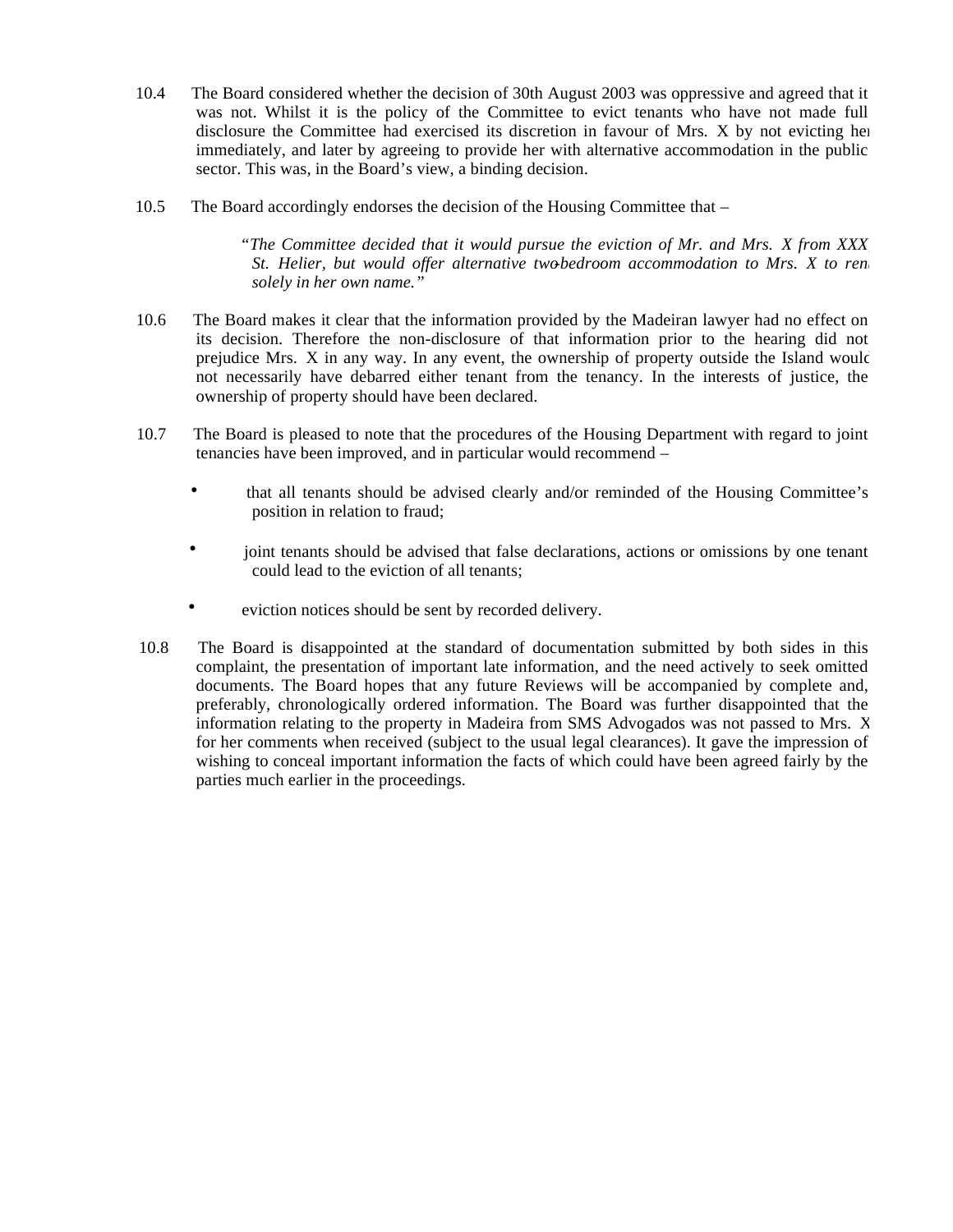Signed and dated by  $-$ 

| Mrs. C.E. Canavan, Chairman |  |
|-----------------------------|--|
| Miss C. Vibert              |  |
| Mr. J.G. Davies             |  |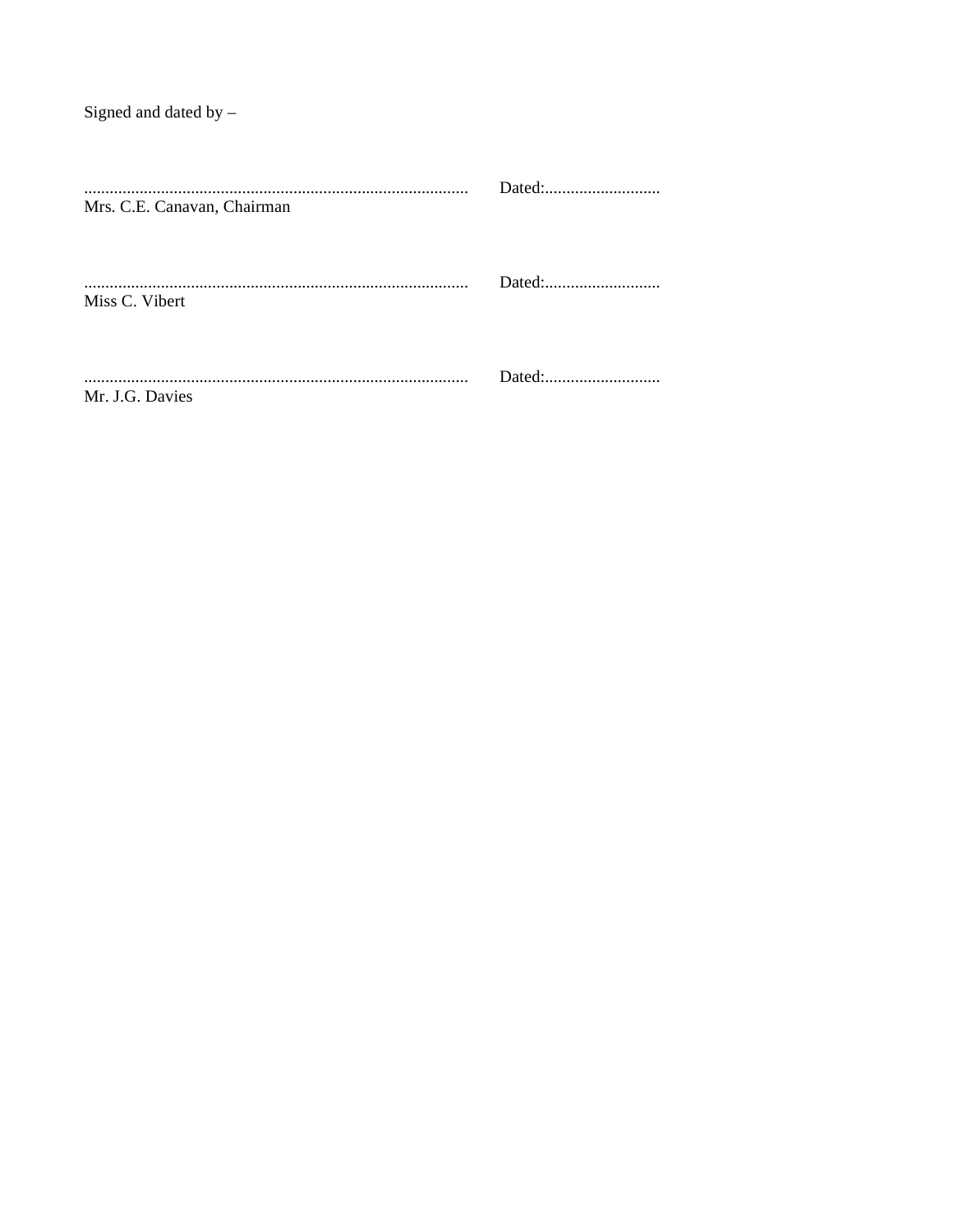# **BOARD OF ADMINISTRATIVE APPEAL**

#### **19th January 2004**

# **Complaint by Mr. G.H. Le Ruez (represented by Deputy C.H. Egré of St. Peter) against a decision of the Environment and Public Services Committee**

#### **Hearing constituted under the Administrative Decisions (Review) (Jersey) Law 1982, as amended**

#### **1. Present –**

#### **Board Members**

 Advocate R.J. Renouf, Chairman Mr. J.G. Davies Miss C. Vibert

# **Complainant**

 Mr. G.H. Le Ruez Deputy C.H. Egré

# **Environment and Public Services Committee**

 Deputy R.C. Duhamel Mr. R.T. Webster, Principal Planner, Planning and Environment Department

#### **States' Greffe**

F.G. Le Maistre

The hearing was held in public at St. Peter's Parish Hall on 19th January 2004.

# **2. Summary of the dispute**

2.1 The Board was convened to hear a complaint of Mr. G.H. Le Ruez against a decision of the Environment and Public Services Committee to refuse a retrospective application for the use of part of Field No. 534, Le Mont de la Hague, St. Peter, for the storage of skips.

# **3. Site Visit to Field No. 534**

- 3.1 After the formal opening of the hearing at St. Peter's Parish Hall the Board and the parties visited the site, which comprised the south west corner of Field No. 534 and formed part of the landholding of the property known as Home Farm, Le Mont de la Hague, St. Peter. The Board stopped briefly in the main yard to the rear of the aforementioned property to view the area of hardstanding currently licensed for the storage of skips. This area is used for storage by A.C. Mauger & Son (Sunwin) Limited as is a triangular piece of land to the north west of Field No. 534. The Board also had sight of the redundant agricultural shed which the Environment and Public Services Committee had allowed to be used for storage purposes. This shed is currently used by Dunell's Premier Wines (Wine Merchants).
- 3.2 On arrival at the site used for the unauthorized storage of skips, the Board was apprised by the Complainant of the efforts he had made to improve the site. It was noted that a hedge had been planted to separate this part of the field from the remaining part of Field No. 534, which is used for rough grazing. The Board inspected the site and had regard to its location and the nature of the surrounding area. In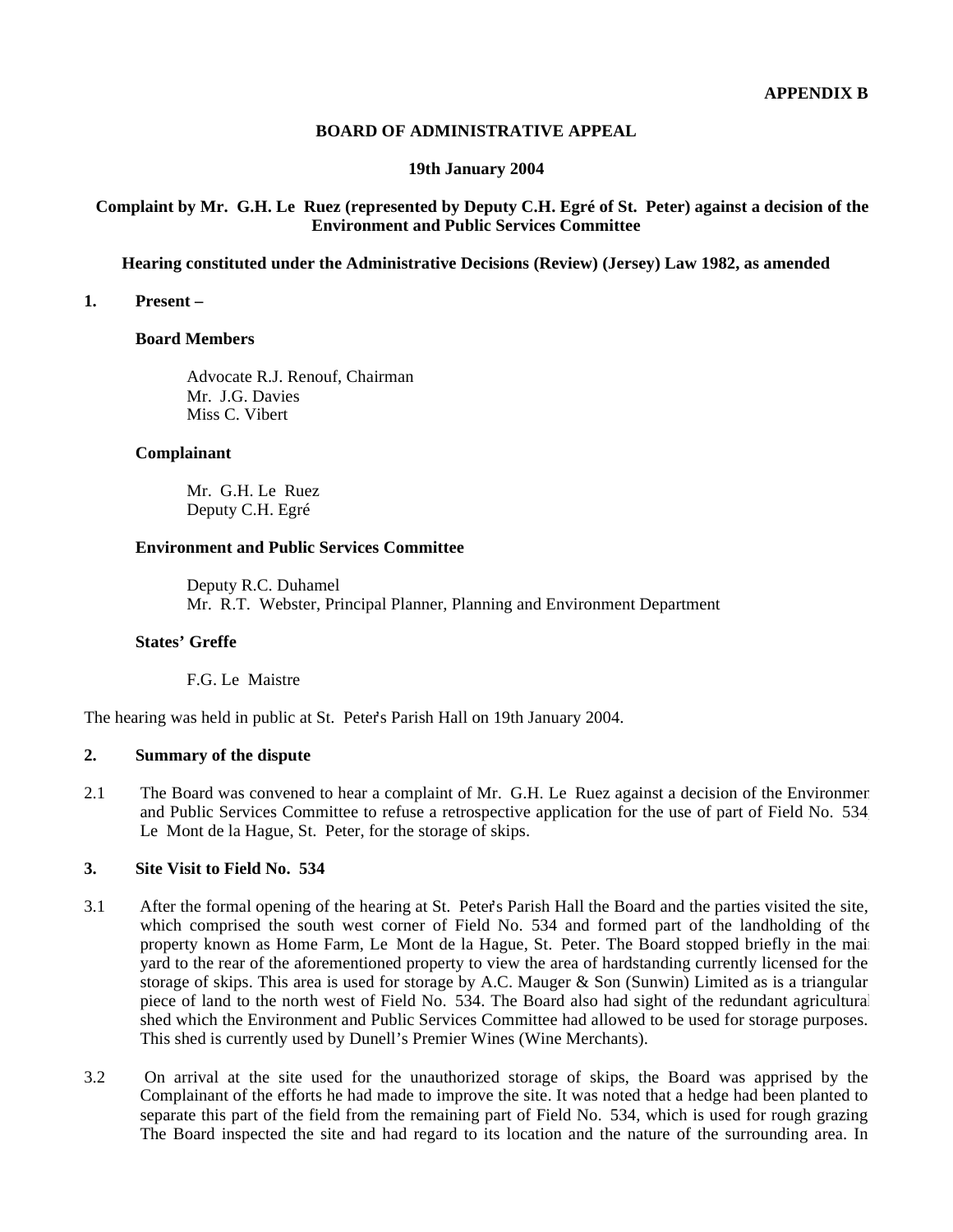particular, it was able to judge its proximity to the rear of St. George's Preparatory School. The Board also viewed the tree-lined lane immediately to the west of Field No. 534 where 2 site cabins/portakabins are being stored.

# **4. Summary of the Complainant's case**

- 4.1 The Board had received a written summary of the Complainant's case in advance of the hearing and Deputy Egré elaborated on the written case at the hearing.
- 4.2 The Board was reminded that the south-west corner of Field No. 534 had an area of concrete hard standing just below ground level which dated back to the time of the Island's Occupation by German troops when various roads, bunkers and tunnels had also been constructed in this field. In 1985, permission had been granted to Mr. Le Ruez to dig out the old roads and German bunkers and relevel the field as it was his intention to return it to agricultural use. Ultimately, this had proved unsuccessful and the land had only been suitable for rough grazing. However, in recent years, Mr. Le Ruez had levelle and resurfaced part of the south west corner of Field No. 534 with hardstanding and it was currently used for the storage of skips.
- 4.3 Deputy Egré referred to Article 2(b) of the Island Planning (Jersey) Law 1964, as amended, which required the Environment and Public Services Committee "to ensure that land is used in a manner serving the best interest of the community". He argued that, as the site in question was unsuitable for agricultural use, and as there was a need for land for the storage of skips, the use of this area for the storage of skips should be considered as being in the best interests of the community. Deputy Egré also referred to the precedent that existed for the operation of similar businesses in the countryside, as exemplified by the skip business (Michel & W.P.) that operated from a site at Broadlands, Le Mont Fallu, St. Peter.
- 4.4 Deputy Egré also drew the Board's attention to Article 2(c) of the Island Planning (Jersey) Law 1964, as amended, which required the Committee "to protect and enhance the natural beauty of the landscape or the countryside". It was his contention that, as the site could not be viewed from the surrounding area, the use of this site for the storage of skips could not be considered to have any adverse impact on the beauty of the landscape or countryside. Furthermore, officers of the Environmental Services Unit, and of the Department of Agriculture and Fisheries, had confirmed that they had no objection to the use of this land for the storage of skips.
- 4.5 The Board noted that parts of the landholding of Home Farm had been used by J.H. Michel & Sons (Haulage Contractors) for the storage of empty skips and trailers, on an occasional basis, prior to 1985 and was reminded that the continuing use of this site was solely for the storage of skips and that no other plant, equipment or materials would be stored on this land. It was also advised that the use of this site for the storage of skips was not subject to any commercial agreement between Mr. Le Ruez and the skip operator but was a "grace and favour" arrangement.

# **5. Summary of the Committee's case**

- 5.1 The Board had received a written summary of the Committee's case before the hearing and the written submissions were enlarged upon by Mr. Webster.
- 5.2 The Board noted that the reason for the Committee's refusal of the retrospective application had been that "the storage of skips represents an inappropriate storage use in the countryside, detrimental to the amenities of the area and contrary to Policy C6 Countryside Zone, which states that this zone will be given a high level of protection and there will be a general presumption against all forms of new development for whatever purpose".
- 5.3 Mr. Webster stressed that, in refusing the application, the Committee had acted within the Law and had followed all normal and proper procedures. Therefore, it could not be said to have acted unlawfully or unreasonably. Furthermore, in considering and determining all applications, the Committee strove to apply the approved planning policies in a fair, reasonable and consistent manner.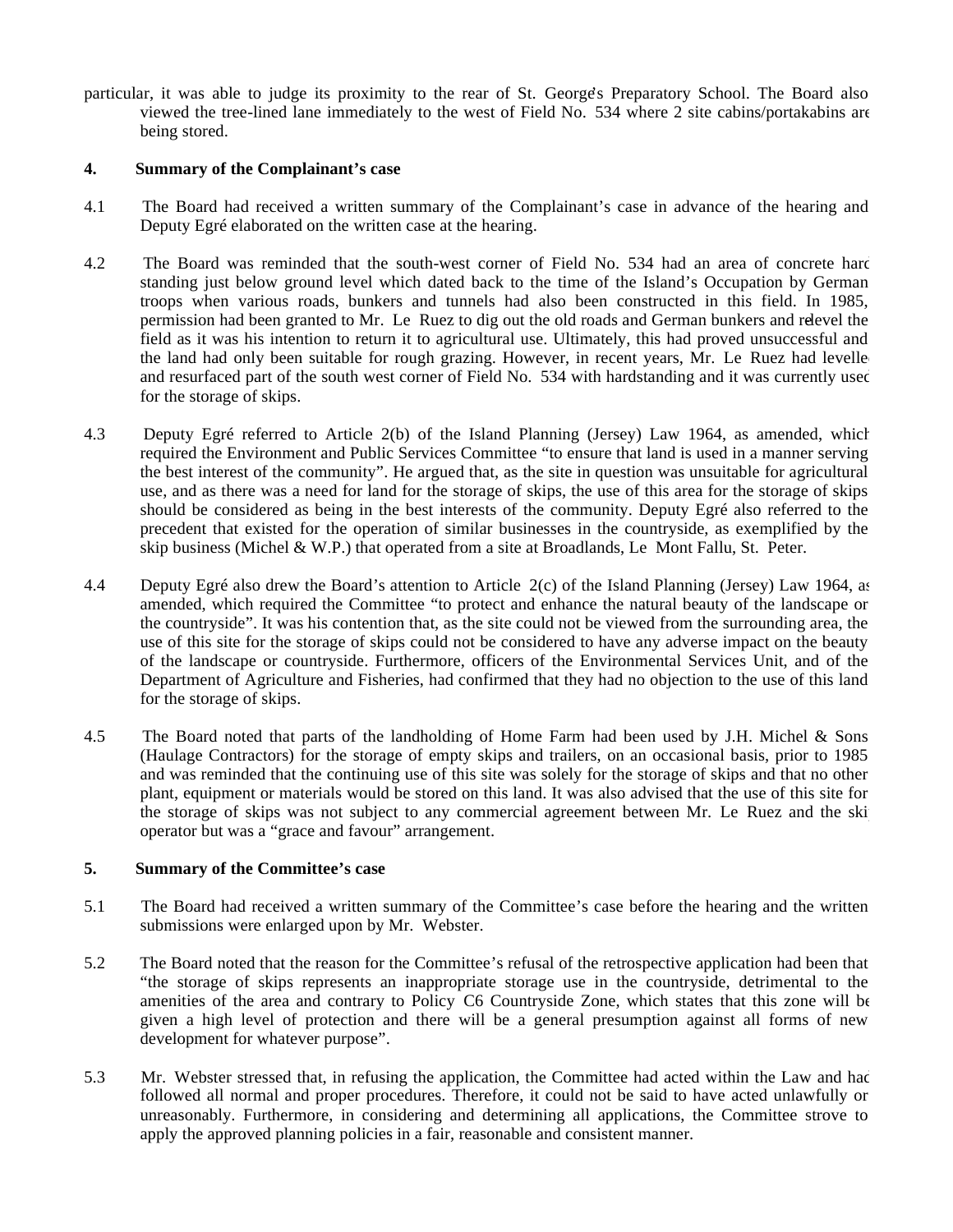- 5.4 Mr. Webster explained that the Committee did not 'blindly' follow the policies but always took into account the circumstances of each case in order to assess whether those circumstances justified an exception to these policies, and also whether the making of an exception could set an unacceptable precedent which would make it difficult to resist similar uses and hence prejudice the policies. The Board was informed that, in this instance, the Committee had taken into account the comments and representations received, had visited the site, and had concluded that the circumstances did not justify making an exception to its policies. The Committee also felt that approval would set an unacceptable precedent which would prejudice these policies.
- 5.5 Mr. Webster reminded the Board of the former Planning and Environment Committee's decision to refuse a similar retrospective application to use part of a field for open storage. This decision related to an application by Vanni (C.I.) Limited for a change of use of part of Field No. 657, La Route du Marais, St. Ouen, from agricultural to open storage of miscellaneous contractors' equipment. This application had also been considered by a Board of Administrative Appeal, in February 2002. On that occasion, the applicant/Complainant had also maintained that the change of use should be permitted because the site could not be used for agricultural purposes and because its activities would be well screened from the surrounding area. It had also been argued that approval of Vanni's application would be in the best interest of the Island. Mr. Webster pointed out that, in setting out its case in respect of the Vanni application, the Committee had also emphasized the possible precedent that would be set if it had granted permission for the change of use. In the present case, if permission was to be granted for a change of use for storage purposes, Mr. Webster considered that the Committee would have difficulty in limiting further applications to intensify the use of the site.
- 5.6 The Board was further reminded of the permission that had already been granted to Mr. Le Ruez (i February 1998) for a change of use of a large redundant agricultural shed for non-agricultural storage. This was the shed currently used by Dunell's Premier Wines (Wine Merchants). It was also noted that a recent approval had been given for a retrospective application to store skips in the main yard immediately to the rear of the property known as Home Farm, which was now being used by A.C. Mauger & Son (Sunwin) Limited. This demonstrated that the Committee did not blindly follow its policies but was prepared to consider each application on its own merits.

# **6. Discussion**

- 6.1 The Board sought clarification of the status of the two site cabins/portakabins that were situated in the narrow tree-lined lane immediately to the west of Field No. 534. Mr. Webster explained that this small section of lane had been included in the area authorised for the storage of building supplies by A.C. Mauger & Son (Sunwin) Limited. This permission was based on an existing use prior to the introduction of the Island Planning (Jersey) Law 1964.
- 6.2 The Board also sought clarification from Mr. Le Ruez as to why he had not previously applied for a change of use of part of Field No. 534, as he had previously applied for a change of use of the redundant agricultural shed. He explained that, following the cessation of work to restore Field No. 534 to agricultural use (in 1989) the site had been left with a small layer of topsoil. Mr. Le Ruez ha subsequently removed the topsoil and had deposited a quantity of builder's rubble to create an area of hardstanding. He admitted that he had not sought planning permission because the site was already out of agricultural use and there had already been occasional use of land at Home Farm by J.H. Michel & Sons (Haulage Contractors). The Board noted that the line of trees which separated the south west corner of Field No. 534 from the remainder of the field had been planted in 1988 and had marked the progress of the work that had been undertaken to improve the land. Additional trees had been planted to provide shelter for animals grazing in the remaining part of the field.
- 6.3 The Board was advised that the Complainant was appealing against the Committee's decision on the following grounds, as provided for under Article 9(2) of the Administrative Decisions (Review) (Jersey) Law 1982 –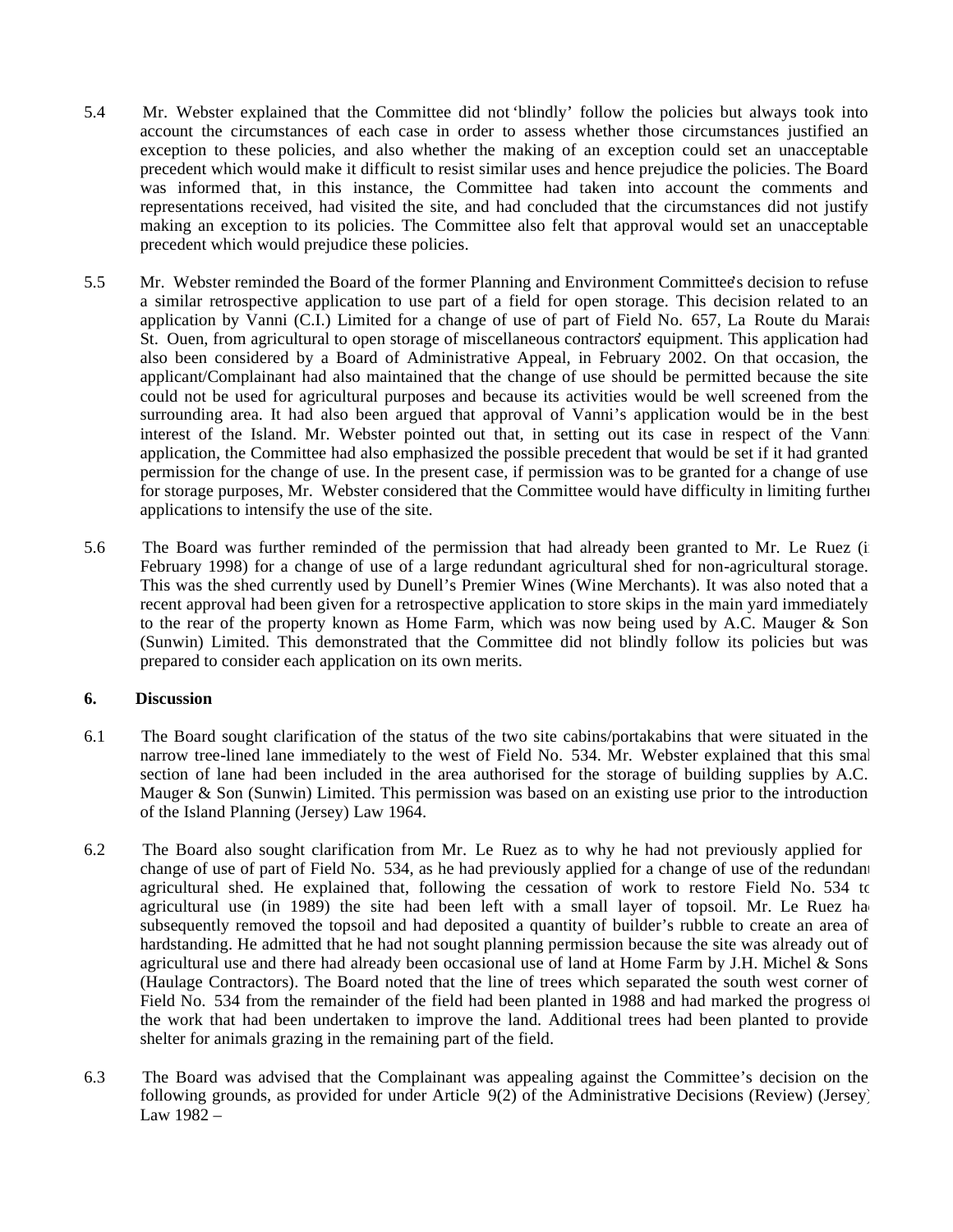- it was unjust, oppressive or improperly discriminatory, or was in accordance with a provision of any enactment or practice which is or might be unjust, oppressive or improperly discriminatory; or
- it could not have been made by a reasonable body of persons after proper consideration of all the facts; or
- was contrary to the generally accepted principles of natural justice.
- 6.4 The Board questioned why approval had been granted for the retrospective application to use the rear yard of Home Farm for the storage of skips as this application was also contrary to existing planning policy. Mr. Webster explained that consideration had been given to the previous use of the yard for the storage of skips when allowing this application. Furthermore, it had been felt that the storage of machinery on this yard was ancillary to its existing agricultural use. The Board wondered whether the south west corner of Field No. 534 could have been considered to be part of the existing builder's yard had the original concrete slab laid during the Occupation not been covered with topsoil as part of the 1980s improvement works. However, Mr. Webster maintained that it had to be treated separately from the areas currently used by A.C. Mauger & Son (Sunwin) Limited as it was part of an agricultural field and was not subject to any established non-agricultural use. Even though it had been permissible to store agricultural machinery on the south west corner of Field No. 534 whilst Home Farm was a working farm, it would not have been permissible to store this and plant machinery once farming had ceased at the property.

# **7. The Board's findings**

- 7.1 The Board, having taken into account all the arguments put forward by the Complainant, and having regard to the actions taken by the Committee and to the previous precedents for the application of its policies, did not consider that the Committee had acted unreasonably or that its decision had been unjust, oppressive or improperly discriminatory or contrary to the generally accepted principles of natural justice. Accordingly, **the Board decided to reject the complaint**.
- 7.2 In reaching its decision, the Board had regard to the letter, dated 18th January 2004, that had been received immediately prior to the hearing, from the Headmaster of St. George's Preparatory School expressing concern at the possible sorting of the skips on site. It recalled that Mr. Le Ruez had admitted during the site visit that limited sorting of material had taken place. However, as the unauthorised use of Field No. 534 had only come to light as a result of a letter received from an unnamed parent of the school, the Board accepted that the existing operation could not be said to be causing an environmental nuisance. Nevertheless, it was recognised that this operation was clearly contrary to existing planning policy and the Board doubted whether it was practical or realistic to think that the site would only be used for storage.
- 7.3 The Board also recognised that the Committee had allowed a previous retrospective application for an extension of the existing commercial activity at Home Farm into the main yard and that it was within the ambit of Mr. Le Ruez to set aside part of this expanded commercial area for the unauthorised skip operation.
- 7.4 The Board also had regard to the decision made by the former Planning and Environment Committee to refuse a retrospective application by Vanni (C.I.) Limited for a change of use of part of Field No. 657, St. Ouen, from agricultural to open storage and the decision of a Board of Administrative Appeal which upheld the Committee's decision. The Board considered their decisions relevant as the present case was similar in many respects.
- 7.5 The Board, having been apprised of the difficulties that had been caused by the works undertaken during the Occupation which had prevented full reinstatement of the field to agricultural use, nevertheless noted that the concrete hardstanding in the south west corner of Field No. 534 only formed a small part of the area in question. The Board also recognised that a large number of farms or farm holdings have land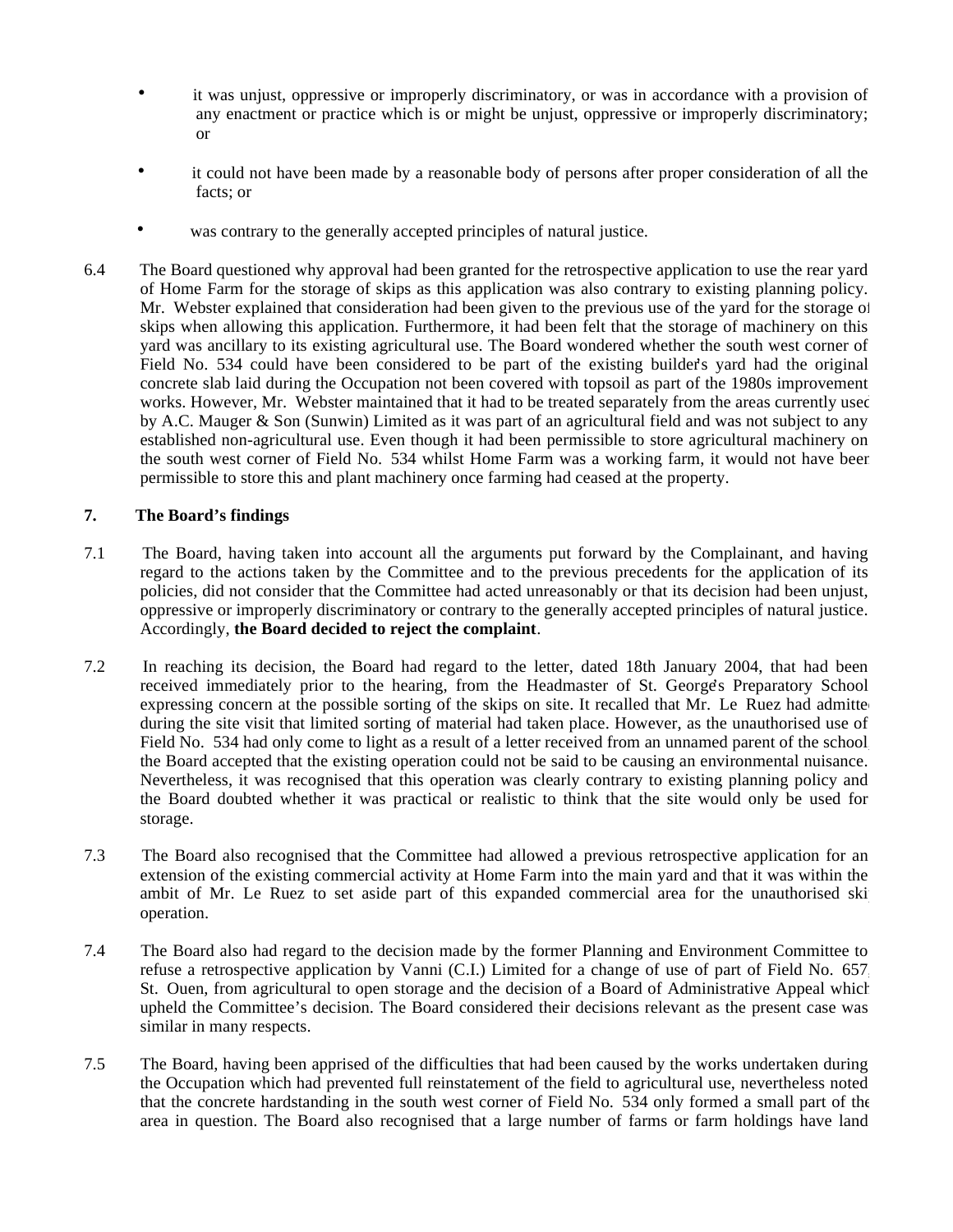- which is deemed unusable for agriculture but that this did not necessarily mean that this land could be used for storage instead.
- 7.6 The Board recalled that an enforcement notice had been served on Mr. Le Ruez to cease the unauthorised use of part of Field No. 534 for the storage of skips. This notice also required the removal of all material placed on the land to create an area of hard standing and sought the return of the land to the condition it was in prior to the unauthorised work. The notice had been served on Mr. Le Ruez on 11th June 2003, for compliance by 11th August 2003. However, following the request for a hearing by a Board of Administrative Appeal, the enforcement proceedings had been put on hold on 6th August 2003 pending the outcome of this hearing. In the circumstances, the Board was of the opinion that Mr. Le Ruez should be given sufficient time to comply with the requirements of the enforcement notice. It also considered that a reasonable period of time should be given for the relocation of the skips currently stored on Field No. 534 if these could not be accommodated within the existing commercial area at Home Farm.

| Signed and dated by $-$        |        |
|--------------------------------|--------|
| Advocate R.J. Renouf, Chairman |        |
| Mr. J.G. Davies                |        |
| Miss C. Vibert                 | Dated: |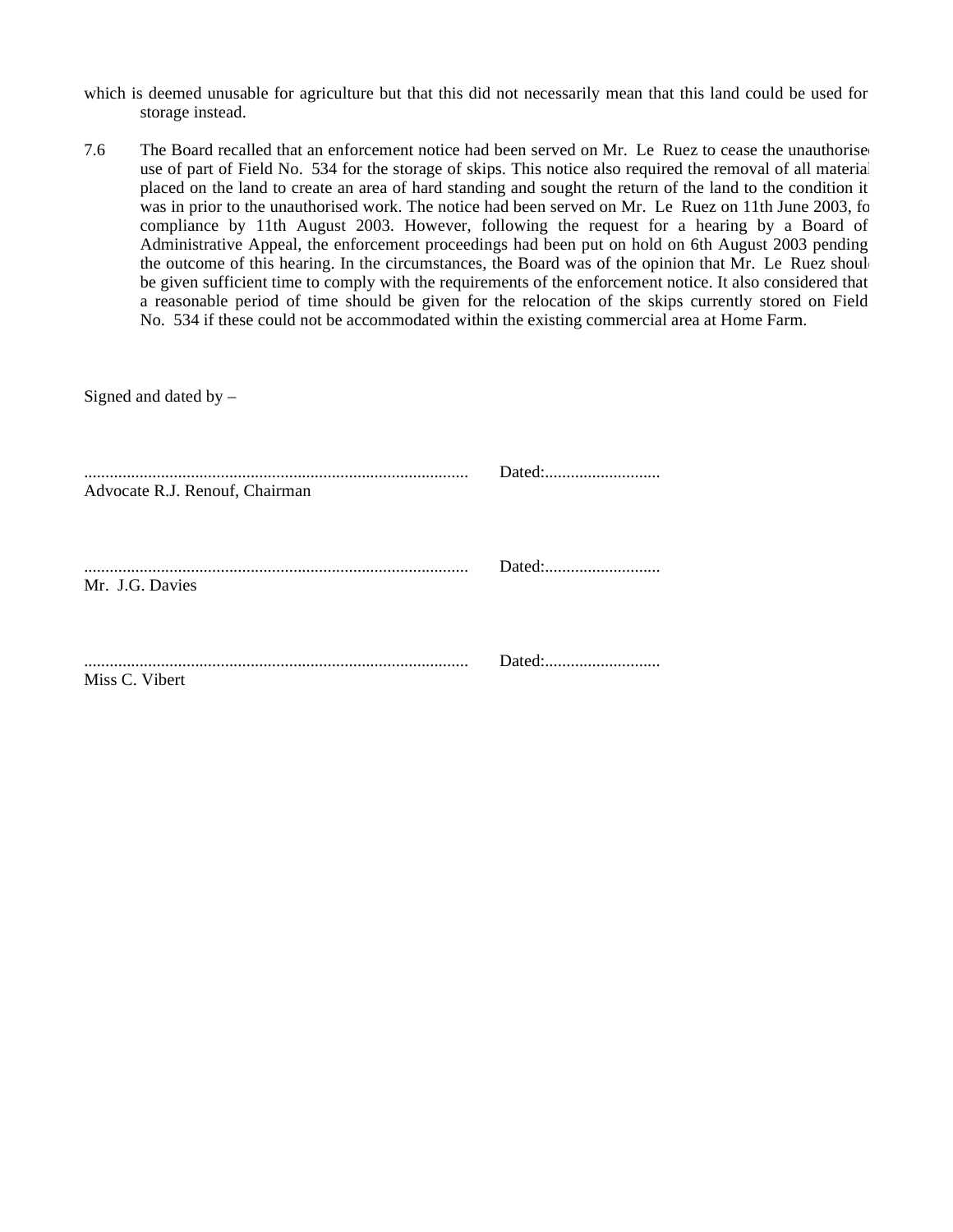# **BOARD OF ADMINISTRATIVE APPEAL**

# **29th March 2004**

# **Complaint by Mr. and Mrs. D. Ratel represented by Advocate C.J. Scholefield against a decision of the Environment and Public Services Committee**

**Hearing constituted under the Administrative Decisions (Review) (Jersey) Law 1982, as amended**

#### **1. Present –**

#### **Board Members**

 Mrs. C.E. Canavan, Chairman Mr. T.S. Perchard Mrs. M. Le Gresley

#### **Complainants**

 Mr. and Mrs. D. Ratel Advocate C.J. Scholefield

#### **Environment and Public Services Committee**

 Deputy J.A Hilton, Vice-President Mr. P.C.F. Thorne, Director of Planning, Planning and Environment Department Mr. R.T. Webster, Principal Planner, Planning and Environment Department

#### **States Greffe**

Mrs. A.H. Harris, Deputy Greffier of the States

The hearing was held in public at St. Brelade's Parish Hall on 29th March 2004.

#### **2. Summary of the dispute**

- 2.1 The Board was convened to hear a complaint of Mr. and Mrs. D. Ratel, represented by Advocate C.J. Scholefield, against a decision of the Environment and Public Services Committee regarding permission given under the Island Planning (Jersey) Law 1964 for a proposed development at South View, La Route de la Baie, St. Brelade lying immediately north of the Complainant's property "Carysfort". The Complainants urged that the decision be reviewed for the following reasons –
	- (a) Article  $9(2)(d)$  this decision could not have been made by a reasonable body of persons after proper consideration of all the facts; and
	- (b) Article  $9(2)(e)$  this decision was contrary to generally accepted principles of natural justice.

#### **3. Site Visit to South View, St. Brelade**

3.1 After the formal opening of the hearing at St. Brelade's Parish Hall the Board and the parties visited the site, which comprised "South View" (a Building of Local Interest), an old two-storey dwelling forming part of a residential terrace located in the middle of St. Brelade's Bay behind the old Post Office and just west of the main public car park (next to Sir Winston Churchill Memorial Park). The site includes an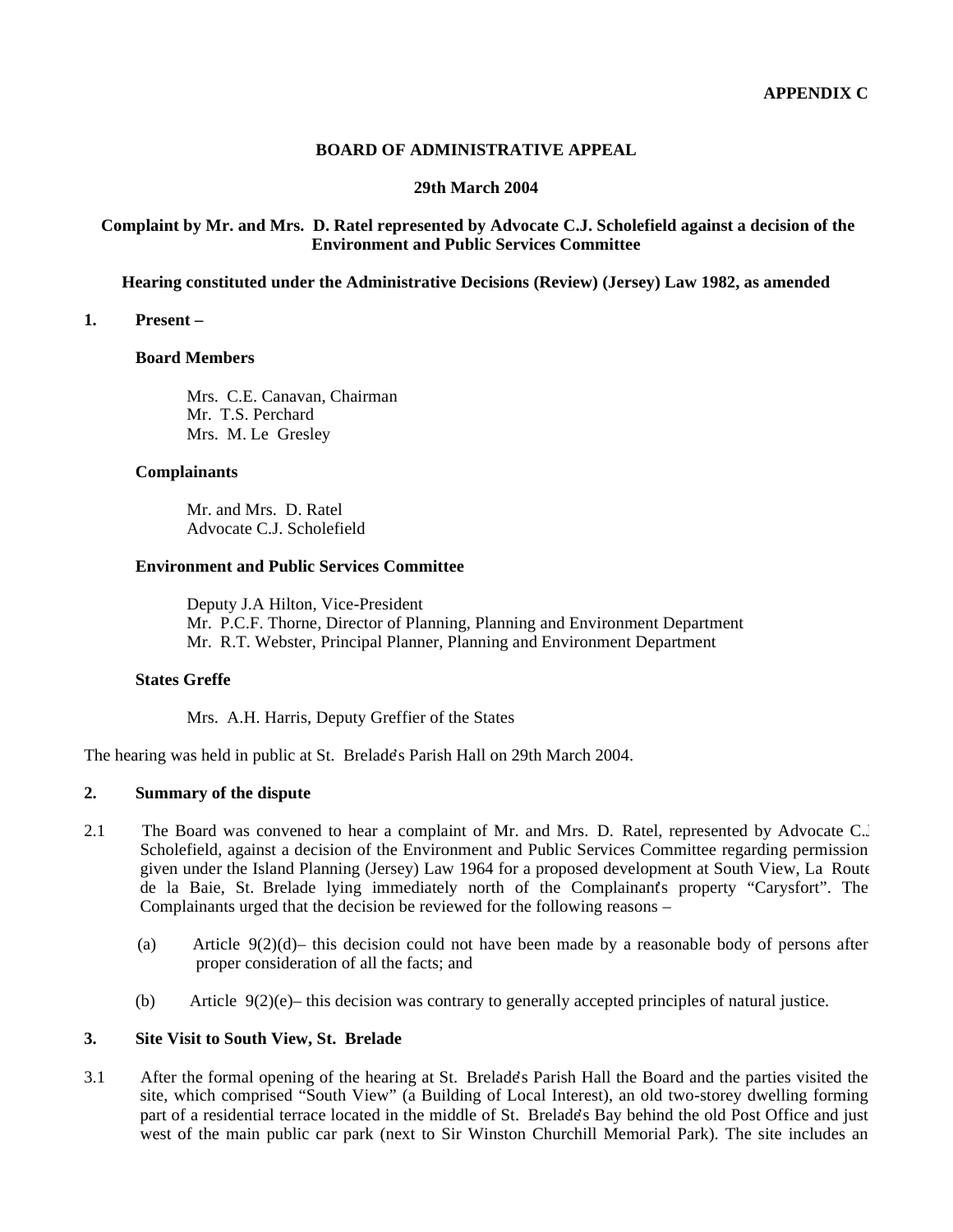- open area of land and cotil to the east, between the existing dwelling and public car park. The property and land are just to the north of the property known as Carysfort and the adjacent property known as Yellow Sands. The Board viewed the site both from the open area of land and from the first-floor north-facing balcony and top-floor terrace of Carysfort. The Board noted the location of a large timber storage shed which had existed on the south-eastern part of the site but had now been cleared. The Board also noted photos taken by Mrs. Ratel showing profiles which had been erected in May 2003 up to eaves height. The photographs showed a blue line which represented the eaves height and, while it was not a full profile, alongside South View, the Committee felt it was in a position to visualise the proposals.
- 3.2 While on site the Board was apprised that Yellow Sands belonged to relatives of Mr. and Mrs. Ratel and that Advocate Scholefield was representing both properties.

# **4. Summary of the Complainant's case**

- 4.1 The Board had received a written outline of the arguments to be advanced on behalf of Mr. and Mrs. Ratel prepared by Advocate C.J. Scholefield and dated 2nd February 2004 upon which Advocate Scholefield elaborated at the hearing. Advocate Scholefield advised the Board that Mr. and Mrs. Ratel had found an earlier plan for the site acceptable – this showed a one-and-a-half-level cottage style development with a high quality of design. However, the developer had dismissed this style of development as being financially unviable. This plan was known as "the Garner plan". On 22nd May 2003 the Environment and Public Services Committee had approved a two level development with a shallow roof and a less attractive design, known as "the Le Sueur plan", which the developer did find to be financially viable. However, he suggested that the Le Sueur plan represented an overdevelopment of the site and was to the detriment of Mr. and Mrs. Ratel.
- 4.2 Advocate Scholefield elaborated on the 8 points of the written submission
	- (i) The change in the decision of the Committee was abrupt and disregarded the views of the Committee as previously constituted and the views of its officers. The circumstances of the decision were that it was taken in the absence of the President; there was not a complete set of profiles; the Committee had received special pleading from Deputy L.J. Farnham on behalf of the Tourism Department. Neither Mr. and Mrs. Ratel nor their representative was present and the Complainant's felt that this was a bad decision which could not have been taken by a reasonable body of men and that the circumstances in which the decision was taken were also inappropriate. The proposed properties in the revised Le Sueur plan would, in the opinion of the Complainant's, be intrusive on the neighbours.
	- (ii) St. Brelade's Bay had suffered in the hurricane of 1987 however, attempts had been made to improve the hotels in the area and the example of the St. Brelade's Bay Hotel with an improved roofline was quoted. Without the proper scaffolding profile poles on the site, the Committee would have been unable to see the wider impact on the bay, in particular distant views from either side of the bay.
	- (iii) The St. Brelade's Bay Environmental Improvement Plan Consultative Report was published in January 1989 and in particular included guidelines relating to residential areas. (Paragraphs 7.4(1) to (4)). The Complainant's were not sure whether the Committee had this particular plan at its disposal during consideration of the proposals for South View. Mr. and Mrs. Ratel were of the view that this plan was a reference point for all development in the bay. This decision to approve revised plans for the site had been taken in May 2003 by a Committee established in the autumn of 2002 which might not have been aware of the policy relating to residential areas in the St. Brelade's Bay Environmental Improvement Plan.
	- (iv) In 1998 the Tourism Committee had appealed the former decision on behalf of the applicant because the proposals for self-catering accommodation were not viable. Financial viability was offered as the only reason for increasing the number of units on the site.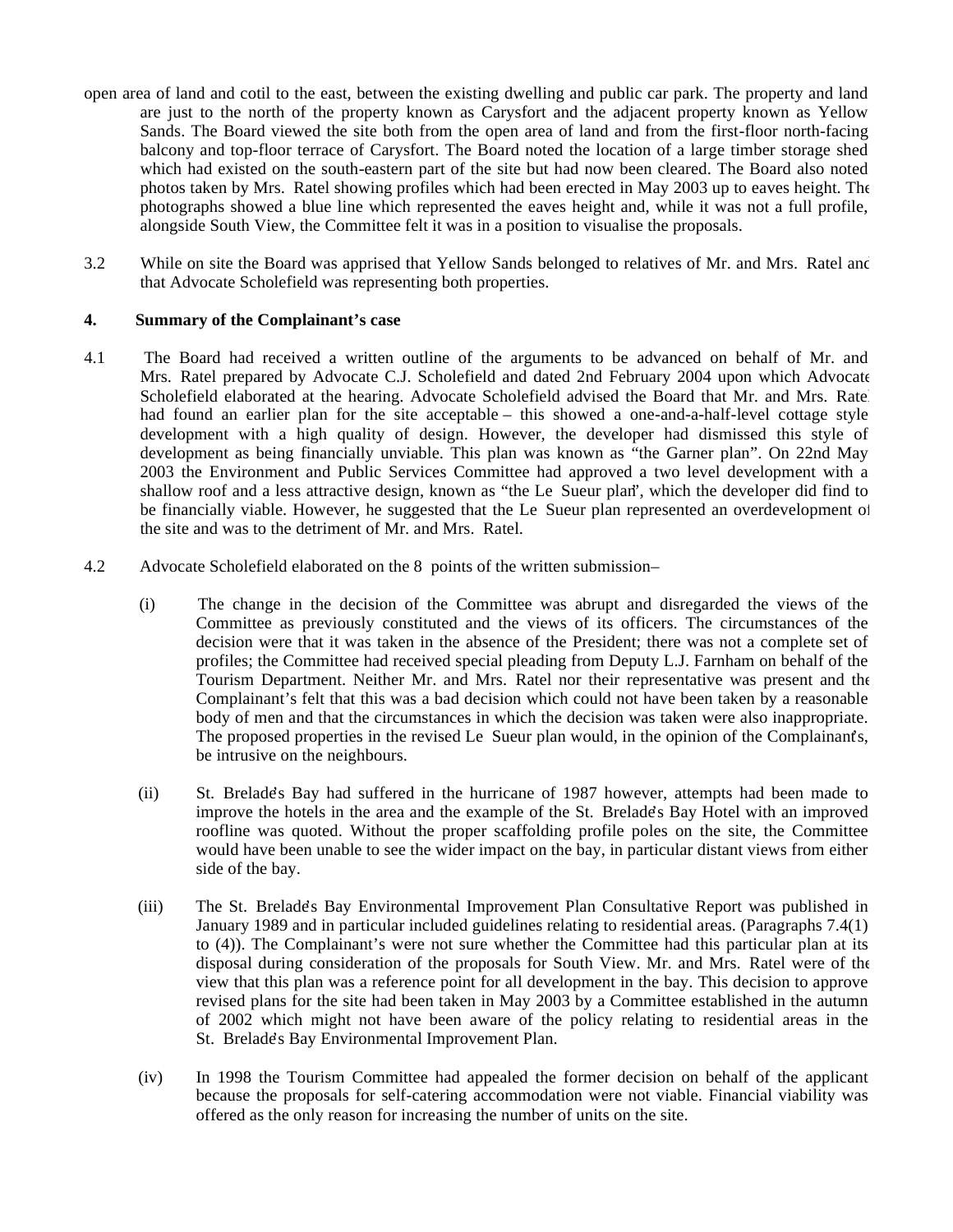- (v) The site fell into 2 zones, the Green Backdrop Zone, and the wedge at the rear of the site was in the Green Zone. The development would take place in the Green Backdrop Zone to which Policy C05 would apply. Advocate Scholefield believed that Policy C05 requires new developments to leave the natural landscape as the dominant element of the street scene.
- (vi) The prejudice to neighbours occupying Carysfort and Yellow Sands would be significant. The gable end of the north-south block would reach within 1.2 metres of the boundary with Yellow Sands. The development would be multi occupancy with noise and activity generally close to the boundary. There would be vehicular prejudice: vehicles were already to the east and south of Carysfort and Yellow Sands, and now there would be cars also along the immediate northern boundary where the parking areas adjoined Carysfort. There would be noise disturbance from vehicular activity and it was contended that the hire car use would not have been as intensive as holidaymakers using the site, who would come and go at all hours including the evenings.
- (vii) As a tourism development, it appeared that tourism ventures could be given every opportunity which might lead to overdevelopment. The tourism season was at best between 13 and 15 weeks a year. However, the units would not stand empty, and it was established policy to make self catering accommodation available to lodgers outside of peak periods. Therefore, the development would be a tourism development for 13 weeks of the year, and potentially a lodging house for the remaining 39 weeks. It was noted that another self catering development, the Mariners Cottages were leaving the tourism market and therefore doubt must be cast over the viability of this development in tourism. It was felt that as a minimum, the counter arguments of the respondents should have been heard at the time the Committee was considering its decision.
- (viii) Road safety is an issue in a 20 mile an hour zone, with no pavements or splay lines. It was highly likely that the hire car representative probably assisted with the egress of cars from the site, and drivers driving hire cars for the first time were likely to start off very carefully. With daily familiar use it was felt that this exit would be dangerous.
- 4.3 The Committee in 2003, of which Deputy M.F. Dubras was President, disagreed with the view of the Committee presided over by Deputy N.L. Quérée over a period of 8 years and on 8 separate points. Indeed, the Committee had been prepared to defend its position in the Royal Court with regard to the refusal of the Le Sueur plan application. However, Deputy L.J. Farnham had made a special pleading on tourism grounds and the Committee abandoned its intention to defend its position in court and reversed its earlier decision. This the Committee had done without allowing the opposite opinion to be put by the applicants at the site visit.
- 4.4 Advocate Scholefield put a number of questions to the representatives of the Planning and Environment Department which elicited the following information –
	- (a) The St. Brelade's Bay Environmental Improvement Plan had not been available to the Committee in May 2003 when the previous decision was overturned. Section 7 of the plan contained  $\epsilon$ presumption against new residential development, however, the Plan was not a valid reason for refusal of a self-catering facility.
	- (b) The personal professional opinion of the officers was that the Garner plan was more sympathetic. However the Committee decision was the issue and it was always possible to have more than one right conclusion. The report showed the facts underlying the Committee decision, which the officers were attending the Review Board hearing to explain.
	- (c) The Department considered that the Committee had a reasonable case to win the Le Sueur appeal in court. In arriving at its decision in May 2003 the Committee did not fear that it would lose the court case. Both the Committee and the Department considered that there was a good case.
	- (d) No further self-catering accommodation was planned in St. Brelade's Bay, most of which was in the Green Zone, therefore, there was no space to accommodate further development of this kind.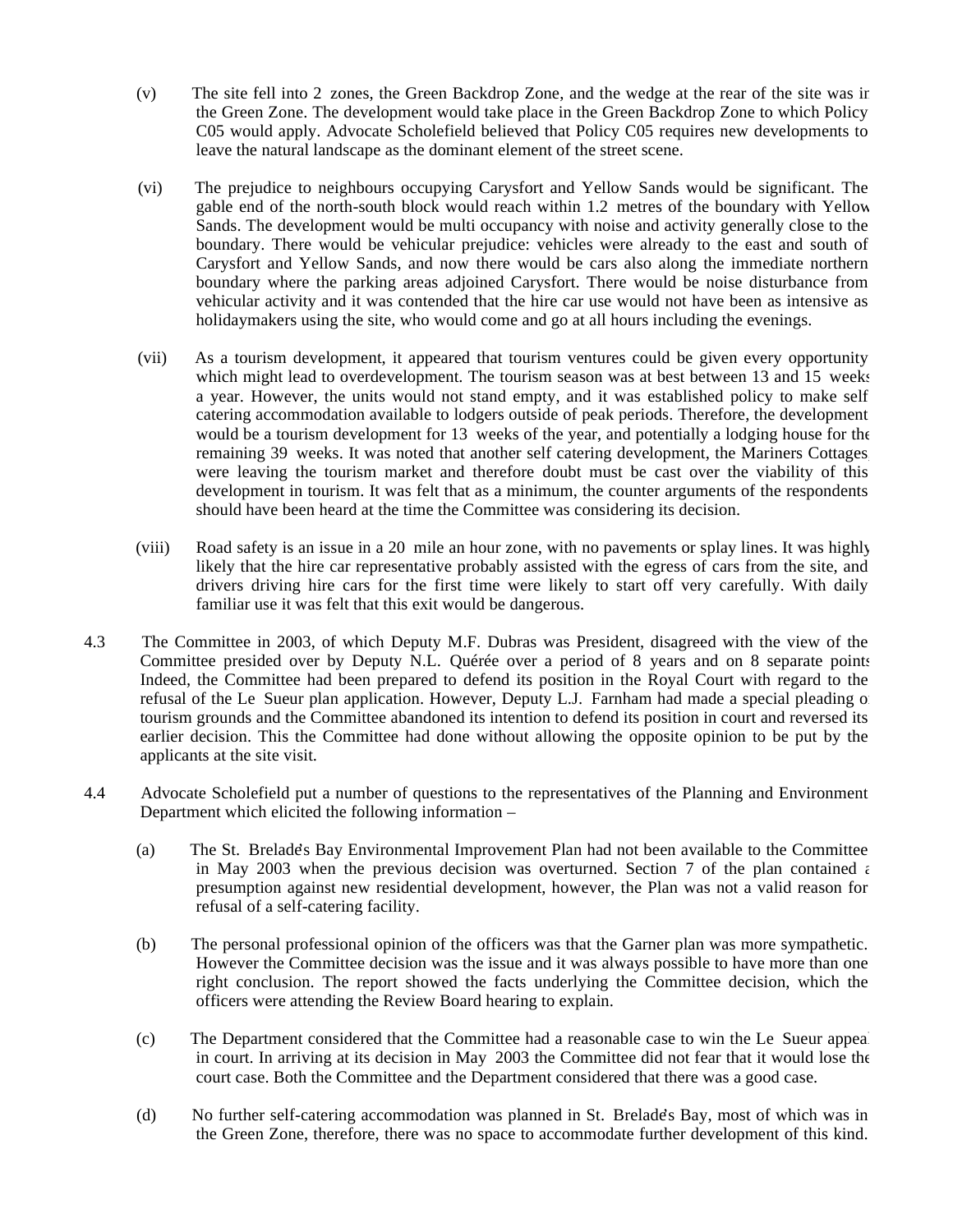- The La Rocco Self Catering Apartments at La Pulente were thriving, and the former Chalet Hotel had obtained recent approval. Deputy Farnham had considered that South View was an ideal location for selfcatering facilities. The Board noted that the Tourism Registration Certificate had been amended in February 2001. Previously the Registration Certificate stated that holiday self-catering accommodation should not be occupied by non-holiday makers for more than 90 days. In February 2001, following an appeal by the Jersey Hospitality Association, the Certificate had been changed so that self-catering would be the primary use of the accommodation at the time of normal tourism demand and this would exclude the period November to February. Therefore, the accommodation must be used for tourism purposes from March to October.
- 4.5 Advocate Scholefield indicated that it was a strange change of tack for the Committee to abandon the court case and approve the new application and wondered whether this had occurred because it was a new Committee. The Department agreed that the change had been motivated by the Committee change. A submission had been made by Advocate Voisin with a final plea to the newly constituted Committee. This submission was supported by further supplementary information which included a photo montage. The Le Sueur proposals were agreed subject to the retention rather than the replacement of South View.
- 4.6 In the Island Plan 2002, St. Brelade's Bay was designated as a tourism destination. Part of that plan was to encourage the economy of the Island which also would include supporting new tourism development. There is very little self-catering accommodation in the Island, despite this type of accommodation being very popular.
- 4.7 The profiles put up in 2003 were not complete; however they showed the proposed development up to ridge height. The footprint was clearly identified and the eaves height was picked out with a blue line. Viewed alongside South View, and with the architect on site to explain, the Committee was able to visualise and determine the application.
- 4.8 The Committee can modify or change a decision and is not bound by the decision of a Committee as previously constituted. If the Committee as presently constituted were to review the proposals under Article 7 of the Island Planning Law it could modify or revoke the decision. However this would carry with it the right to appeal under Article 21 for compensation for loss arising from the change in decision While it is possible to change the decision it is not so easy to revert back to a lesser plan.

 Advocate Scholefield drew the Board's attention to Policy TR2 described on pages 2 and 3 of the Committee's submission. He stated that the incomplete profiles erected for the May 2003 consideration detracted from the ability to access the impact of the development from the Church and from Le Grouin. The development would cast into shadow, at certain times of year, the properties adjacent and noise and smells would be intrusive. The trellis to be erected to cover the car parking spaces would be insufficient to mask noise, and the caution voiced by the Public Services Department on the safety of egress had been ignored. He expressed concern that the decisions of Committees could be overturned each time a new membership of a Committee occurred and that developers could take advantage of Committee membership changes.

4.9 Advocate Scholefield summarised the Complainants' arguments, and concluded that both the substance of the decision taken by the Committee, and the way that it was made were defective.

# **5. Summary of the Committee's case**

- 5.1 The Board had received a written summary of the Committee's case before the hearing and the written submissions were enlarged upon by Mr. Thorne.
- 5.2 Mr. Thorne stated that the case of Mr. and Mrs. Ratel turned on 2 appeal grounds- whether the decision was reasonable and whether Mr. and Mrs. Ratel were denied natural justice when they were not able to attend the site visit. Mr. Thorne advised that Mr. Webster had spent a lot of time talking to Mr. and Mrs. Ratel and had kept them informed of developments in the application. While the Department had been surprised by the decision, this did not make the decision wrong or defective or illegal. Officers do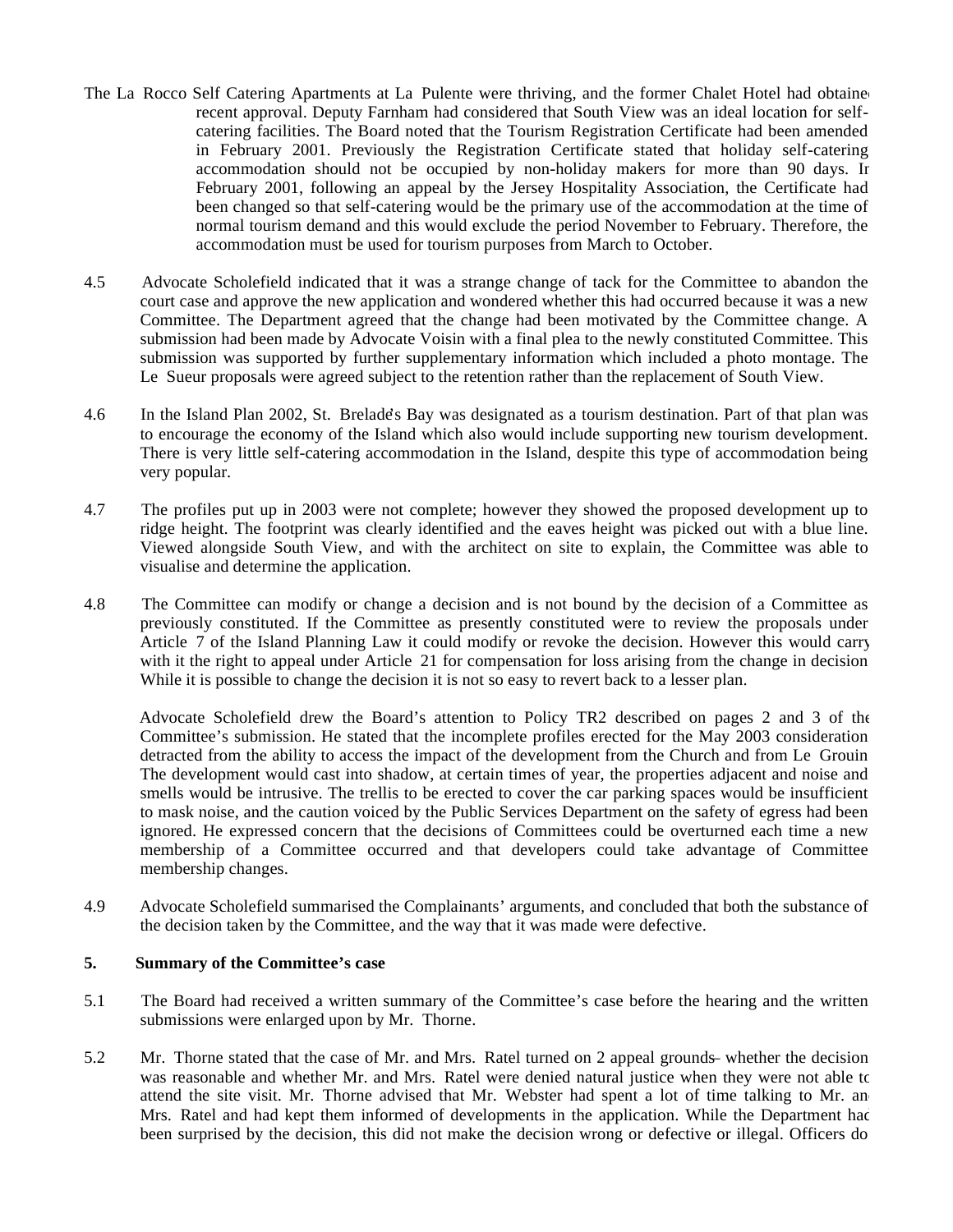- not make decisions: the Committee exercises its judgement. The Committee is not bound by its predecessors and has a duty to consider all factors. It is also not bound to accept the advice of either Planners or Highway Engineers.
- 5.3 From July 2002 the site came within the area designated the Tourism Designation Area detailed in the 2002 Island Plan. It made sense therefore to have regard to the new policies. The Committee would have had regard to Policy TR2 as set out in the Committee's submission and the new Island Plan approved by the States in 2002, which was more recent than the St. Brelade's Bay Environmental Improvement Plan of 1989.
- 5.4 The issues of access and the retention of South View as a Building of Local Interest were important, but the main issue was scale and development of the site. The Committee as newly constituted simply took a different view. As detailed in paragraph 4.3 of the Committee's submission, the Committee went to the first-floor north-facing balcony of Carysfort to view the site and took account of all of the information. Mr. Webster gave Mr. and Mrs. Ratella concerns orally to the Committee on site. The scaffolding was erected to eaves height, but the Committee felt able to visualise the development and felt that the gable end adjacent to Yellow Sands, which had a hipped roof, would run away from the eye. Mr. Thorne corrected the statement in the Committee submission and advised that there was a small window at ground floor level in the gable end of the building. The plans showed planting along the boundary and on the trellis and the Committee can enforce this condition. The wooden structure which had been on site before was at least one storey albeit that this building had now been removed.
- 5.5 The hire car service which had previously been run from the site according to Mr. Parry, the site operator, was estimated to have a considerable movement of cars. The Committee took the view that holiday use would be less intrusive. On the issue of access and visibility splay, the Committee had taken the view that access and egress would be less frequent and would be an improvement on the previous use. Mr. Thorne had driven to the site in his own car for the site visit and had discovered that egress was not too bad from the site.
- 5.6 The Tourism Board representation was clearly significant to the Committee. The Committee judgements on Policy TR2 are subjective ones. Mr. Thorne shared the Principal Planner's view in relation to the site, but the Committee had taken its own, different view.
- 5.7 With regard to natural justice it had been a pity that Mr. and Mrs. Ratel had been out of the Island at the time of the site visit. The Review Board noted that the Planning Law does not require the advertisement of planning applications; it only required the keeping of a register of applications. In addition there is no right of appeal on behalf of third parties. Nonetheless, in the public interest the Committee does advertise planning applications. There are only 2 parties in an application, the applicant and the Committee.
- 5.8 The applicant has a right to know the grounds which will be taken into account by the Committee when it considers an application. Representations are copied to the Committee, although this is not necessary, and are considered. However, counter-representations could be endless. The applicant has a right to respond to representations. The Committee therefore did not deny Mr. and Mrs. Ratel's right to natural justice as they did not have a role in the application. Mr. and Mrs. Ratel had been advised that there would be a site visit but the dates were unknown. The Committee did view the site from Mr. and Mrs. Ratel's first-floor balcony, but Deputy Farnham was not present for the decision. This was taken when the Committee was back in the Committee room, as there was a deliberate policy not to make decisions on site. Mr. Thorne believed the decision was reasonable in all the circumstances. It took into account the 2002 Island Plan, material considerations, the Committee exercised its duty under the Law, and while the decision was not one with which Mr. and Mrs. Ratel or the Principal Planner agreed, it was lawfully taken. The issue of financial viability was not a matter for the Committee, it was irrelevant as the Committee has the obligation to deal with a matter as a planning matter only. The Committee did take into account wider views across the bay.
- 5.9 In relation to the Court case, there were no guarantees that the Committee would have won the appeal.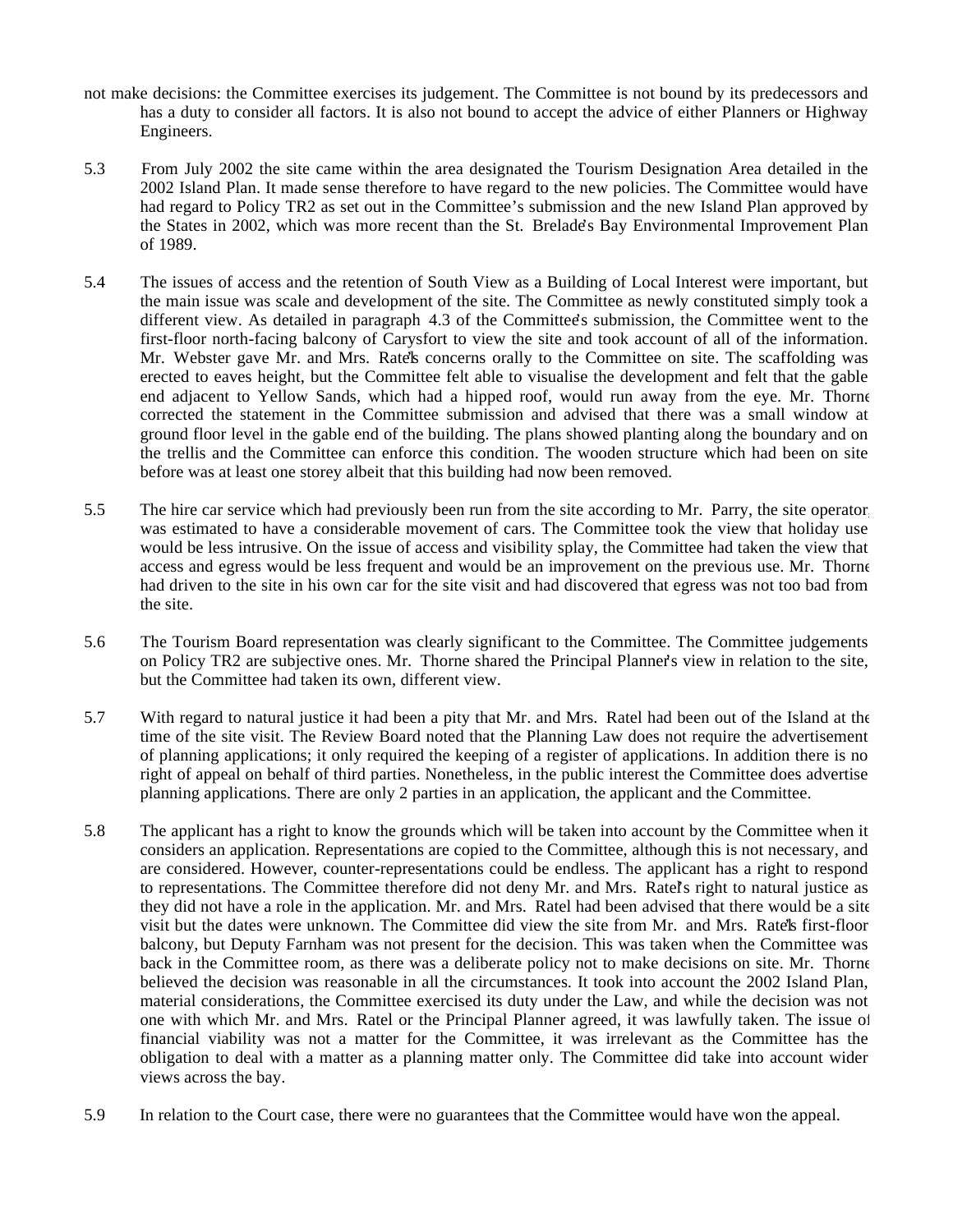# **6. The Board's findings**

- 6.1 The Board, having taken into account all the arguments put forward both orally and in writing by the Complainants and having regard to the actions taken by the Committee, did not consider that the Committee's procedures were inappropriate. The Committee was clearly swayed by the arguments put forward on behalf of the Tourism Industry and by the retention of South View. The Board did not believe that the Committee took financial viability into account. The Board noted that the Committee was not duty bound to hear Mr. and Mrs. Rate's representations at a site visit and therefore, rejected the contention that the decision of the Committee was contrary to the generally accepted principals of natural justice.
- 6.2 However, having considered the relevant policy for Tourist Destination Areas, Policy TR2, the Board is of the view that the decision to accept the Le Sueur plan could not have been made by a reasonable body of persons after proper consideration of all the facts. The Board noted that, in accordance with Policy TR2, proposals for new tourist accommodation and support facilities would normally be permitted in the tourism destination areas provided that the development complied with a number of criteria. The Board considered that the following criteria had not been met –

(The development ...)

- (i) will not unreasonably affect the character and amenity of the area;
- (ii) will not have an unreasonable impact on neighbouring uses and the local environment by reasons of noise, odour, visual intrusion or other amenity considerations;
- (iii) will not have an unacceptable impact on a site of special interest, building of local importance or conservation area;
- (iv) will not lead to unacceptable problems of traffic generation, safety or parking;
- (vii) is appropriate in scale, form, massing, density and design to the site and its context.

The Board feels strongly that criteria 1(i), (ii), (iv), and (vii) of Policy TR2 have not been met, and arguably (iii) has not been met either. The Board is mindful that the Garner plan appears to satisfy the criteria of Policy TR2 however the Le Sueur plans, are inappropriate in the Board's view.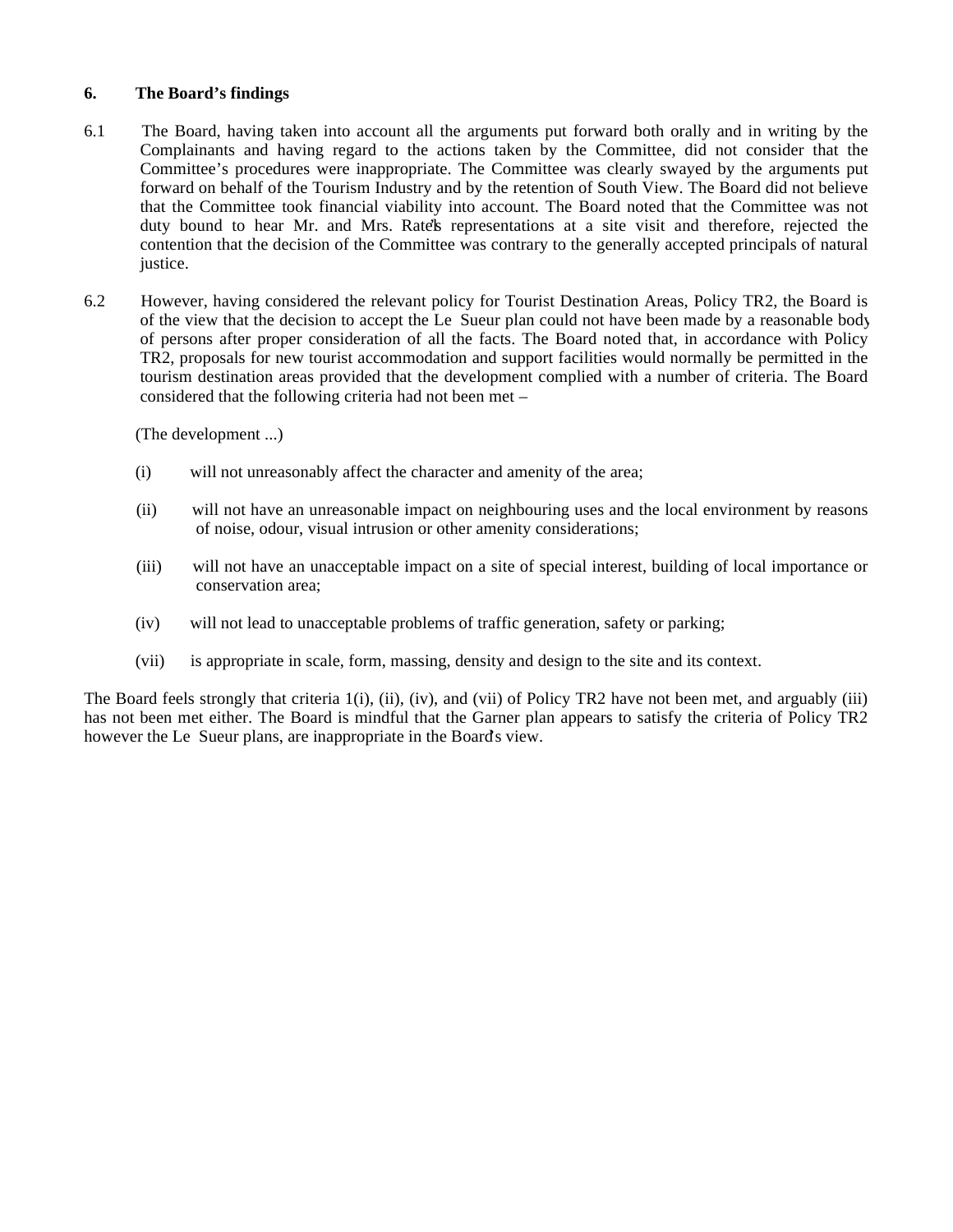| Mrs. C.E. Canavan, Chairman |  |
|-----------------------------|--|
| Mr. T.S. Perchard           |  |
| Mrs. M. Le Gresley          |  |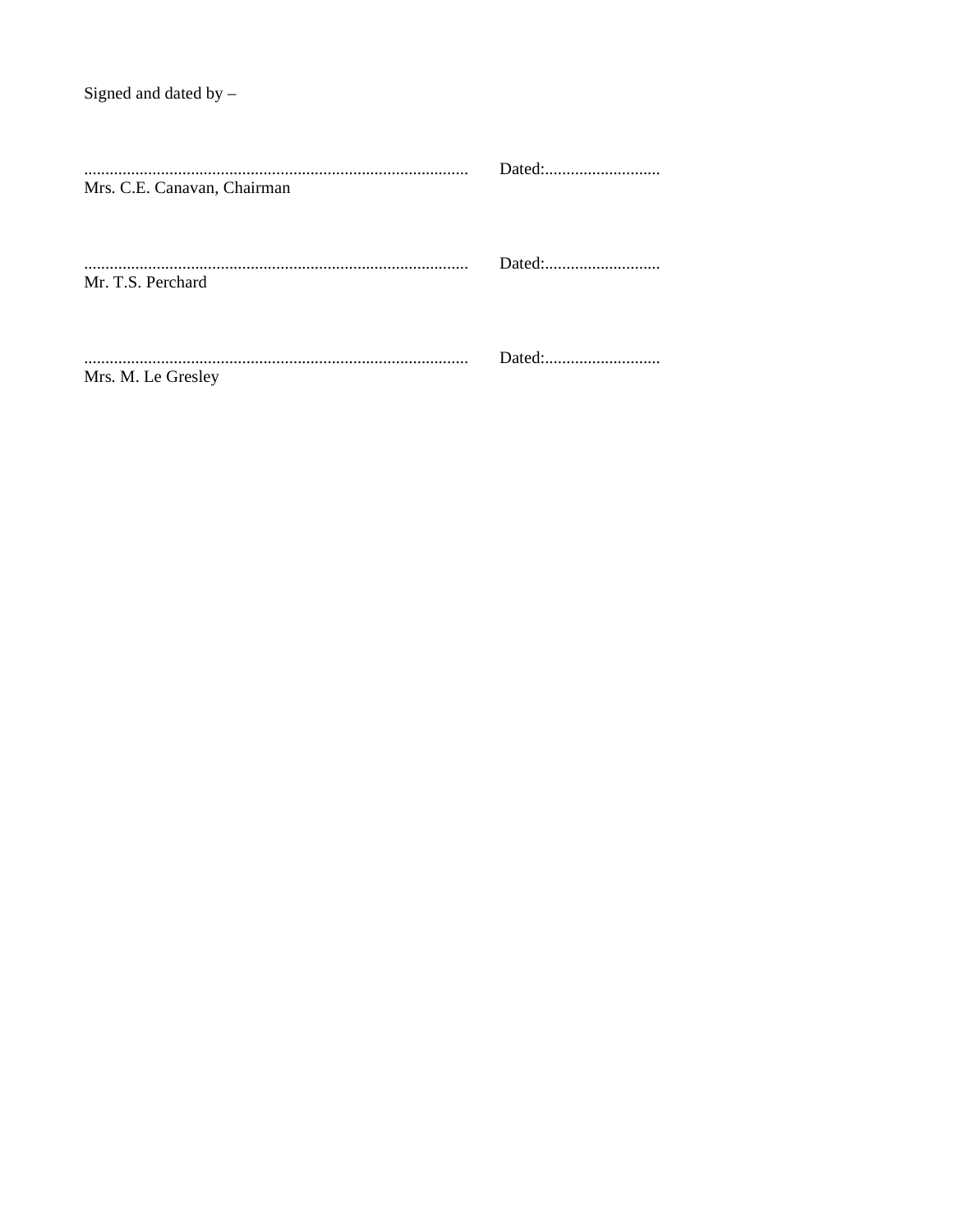# **BOARD OF ADMINISTRATIVE APPEAL**

# **16th February 2004**

# Complaint by Mr. and Mrs. J.P. Marett-Gregory and Mrs. P. Callec (represented by Deputy G.C.L. **Baudains) against a decision of the Environment and Public Services Committee**

**Hearing constituted under the Administrative Decisions (Review) (Jersey) Law 1982, as amended**

#### **1. Present –**

#### **Board Members**

Mrs. C.E. Canavan- Chairman. Mr. J.G. Davies Mr. P.G. Farley.

# **Complainants**

 Deputy G.C.L. Baudains (representing the Complainants) Mr. J.P. Marett-Gregory Mrs. N. Marett-Gregory.

#### **Environment and Public Services Committee**

 Deputy J.A. Hilton, Vice-President Mr. R. Webster, Principal Planner, Planning and Building Services Mr. D. St. George, Traffic Engineer, Public Services Department.

#### **States Greffe**

Mr. P. Monamy, Senior Committee Clerk.

The hearing was held in public at St. Clement's Parish Hall on 16th February 2004.

#### **2. Summary of the dispute**

2.1 The Board was convened to hear a complaint of Mr. and Mrs. J.P. Marett-Gregory and Mrs. P. Callec (represented by Deputy G.C.L. Baudains) against a decision of the Environment and Public Services Committee to reject an application for the construction of a parking area in front of Nos. 16 and 17, Beach Crescent, St. Clement.

# **3. Site Visit to 'Nos. 16 and 17 Beach Crescent, St. Clement'**

- 3.1 After the formal opening of the hearing at St. Clement's Parish Hall the parties went together to visit the site.
- 3.2 At Nos. 16 and 17 Beach Crescent, St. Clement' the Board was shown the proposed location of the parking area. The Board noted that the Complainants wished to form an access/parking area to the front of their houses which would involve removing a roadside granite wall and rebuilding it further back towards their existing garden wall but separated by an existing 3' 6" wide public footpath.
- 3.3 The Board noted that the western end of the site (in the ownership of No. 16 Beach Crescent) abutted the garage at No. 15 Beach Crescent and was wider than the eastern end (in the ownership of No. 17 Beach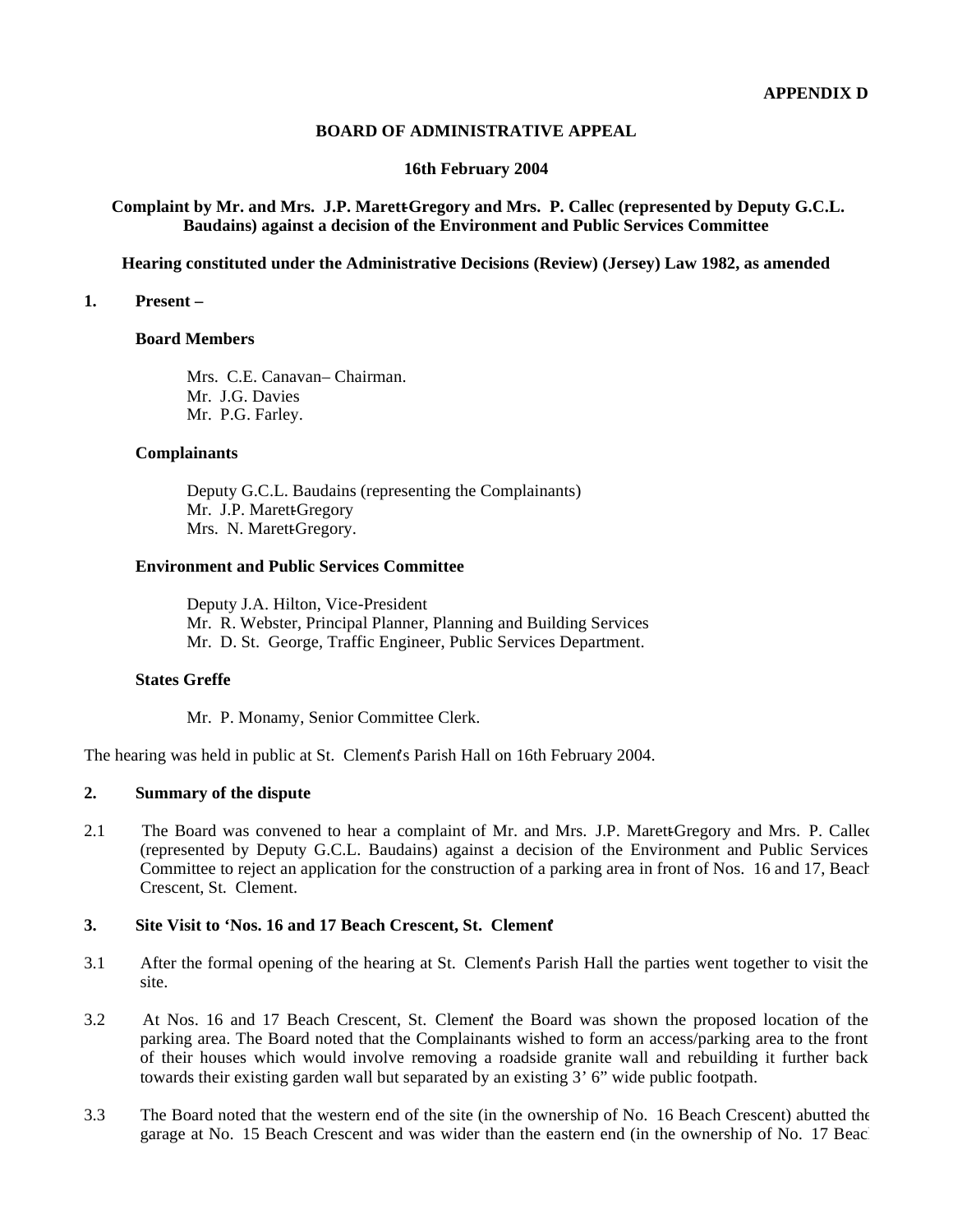# Crescent).

# **4. Summary of the Complainant's case**

- 4.1 The Board had received a full written summary of the Complainants' case before the hearing and had taken note of the submissions made on their behalf.
- 4.2 The Board, having viewed photographs and a plan of the site and the adjacent area, was informed by Deputy Baudains that no parking was available to serve the properties, with the nearest public parking being at Green Road and the nearest public car parks at La Route du Fort and Plat Douet Road St. Saviour. It was suggested that the need for the owners of Nos. 16 and 17 Beach Crescent to drive around the vicinity looking for a parking space was not helpful or conducive to protecting the environment. It was further contended that the proposal would not result in a hazardous situation for either the owners of Nos. 16 and 17 Beach Crescent whilst exiting the site, or passing motorists, as there was clear visibility for both, the properties being situated on the outside of a long curve in the road. It had been verified by the Parish that there was no history of accidents at that location, despite the neighbouring properties having garages which gave out directly onto the main road. Whilst the Complainants recognised that the Public Services Department preferred to see an exit that was at a 90 degree angle to the road, it was considered that this was too inflexible (and more suited to a housing estate setting) and that the Department had indicated in its undated report (page 7) on behalf of the Environment and Public Services Committee that "the 'slip road' proposed is not in itself a problem, except that if the owners parked facing west, then it would be dangerous to exit." Consequently, it was apparent that in the event that vehicles were to exit only to the east, the Public Services Department would not be averse to allowing the 'slip road' arrangements proposed. Deputy Baudains outlined the outcome of an exercise' he had conducted on-site designed to estimate the driving position and visibility line of a driver exiting from the position of the proposed parking area. The suggestion by the officers of the Public Services Department that high-sided vehicles (in particular) stopping on the road to the west would severely obscure visibility from the proposed parking area was rejected as an unlikely hypothetical scenario. Overall, the Committee's refusal of the application was considered to be unreasonable in the circumstances, given the 30 mph speed restriction along that stretch of road and the numerous exit points from the developments which had been undertaken along the other side of the road directly opposite Nos. 16 and 17 Beach Crescent. It was recognised that examples which had been cited by the Complainants of other locations where similar considerations might apply were not directly comparable with the present application.

# **5. Summary of the Committee's case**

5.1 The Board had received a full written summary of the Committee's case before the hearing and the written submissions were amplified by Messrs. Webster and St. George. Mr. Webster emphasized that the Committee's refusal of the application was entirely in conformity with the Law and that all appropriate procedures had been followed correctly. The reason for the refusal of the application was based on highway considerations, with the Committee being obliged to consult the relevant highway authority – in this case the Public Services Department which, although reporting to the Environment and Public Services Committee, remained a separate entity. In this case, the highway authority had objected to the application on highways grounds. It was confirmed that the whole Committee had not visited the site during the period of consideration leading up to the refusal of the application. Mr. St. George indicate that the space available within the proposed parking area would be extremely limited and that there would be occasions when vehicles would inevitably be required to reverse in order to park. In addition, and particularly in relation to No. 17 Beach Crescent, there would be barely sufficient room to alight from  $\epsilon$ vehicle in safety. Whilst it was recognised that the proposed arrangement might work for vehicles exiting the site to the east (in that they would be doing so in the direction of the nearest traffic stream), it could not be guaranteed that the current owners of Nos. 16 and 17 Beach Crescent would always move off in that direction, and no such requirement could be imposed upon future owners of the properties. La Greve d'Azette was known to be a road with traffic volumes in excess of 1,400 vehicles an hour at peak times and was designated as a "high" category road. In the Department's guide (published in 2003) a level of 400 vehicles at the busiest times was considered to be the appropriate level for a road to be categorized as "high." The guide also indicated that parking should provide sufficient space for a vehicle to turn within a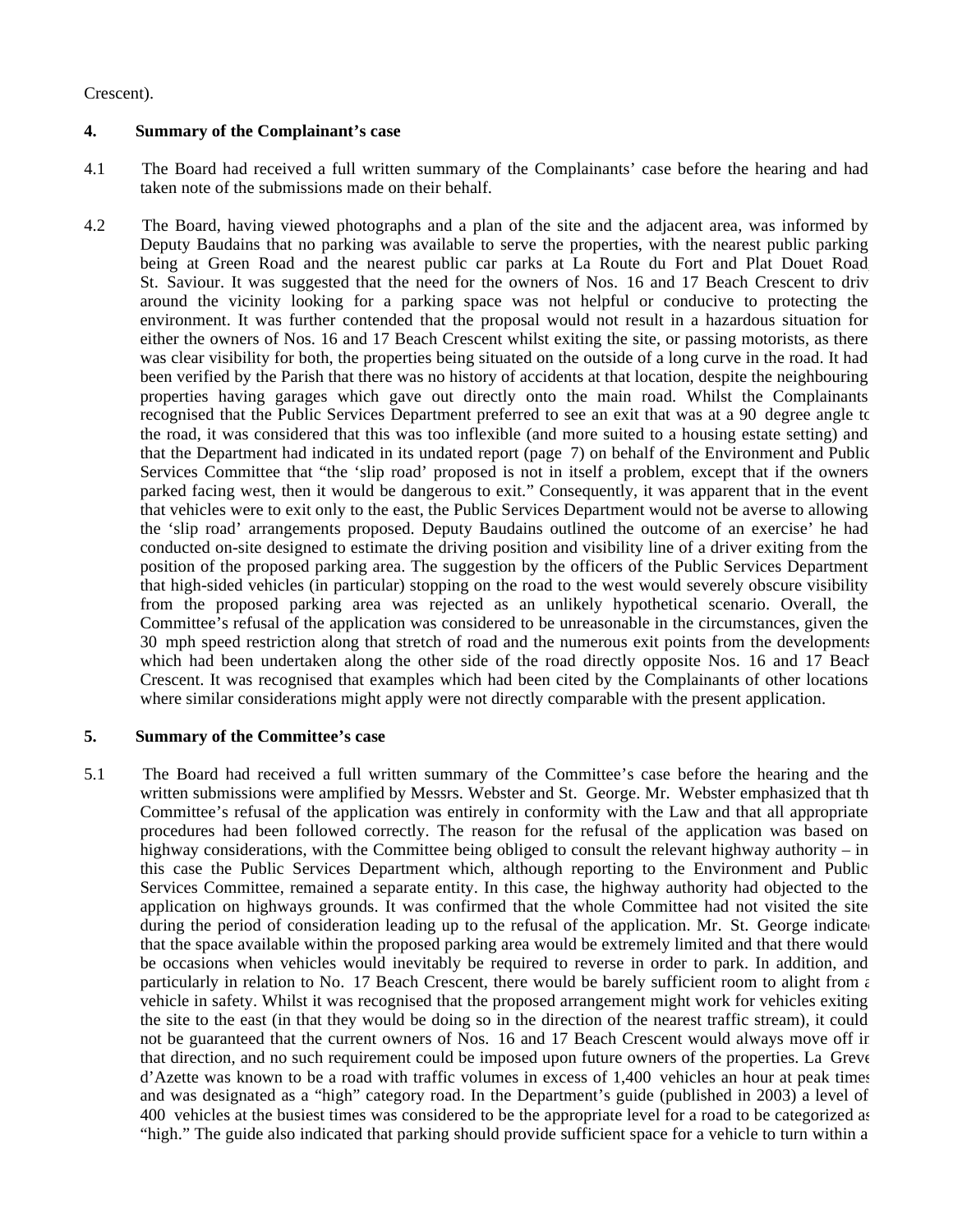site. This was the situation with regard to the various exits onto the road opposite Nos. 16 and 17 Beach Crescent, where there were large communal areas which enabled vehicles to manoeuvre adequately. It was considered that visibility westbound would not be sufficient to enable vehicles to exit the site in the manner proposed. Perpendicular exiting (i.e. at 90 degrees) would be the safest option, unless a one-way road was involved. It was emphasized that parking in the proposed western bay would restrict visibility from the eastern parking bay. In addition, the western parking bay would itself be obscured by the edge of the garage at No. 15 Beach Crescent. In answer to a question posed by the Chairman, Mr. Webster confirmed that the neighbours to the west of No. 16 Beach Crescent enjoyed an "established use" as regards exiting from their garages directly onto La Greve d'Azette, which pre-dated the Island Planning (Jersey) Law 1964 and would not be permitted under current legislation. It was also indicated that the Environment and Public Services Committee would generally not over-rule a departmental recommendation made on highway grounds in view of its potential exposure to liability. However, whilst there might be limited circumstances whereby such over-ruling would occur in order to improve an existing situation, this was not the case in relation to Nos. 16 and 17 Beach Crescent where highway safety was the primary issue for the Committee. Mr. St. George emphasized that the Committee did no wish to see a general lessening of safety considerations, which would inevitably tend to lead towards a proliferation of 'worsening' situations and, as common sense would dictate, could result in a higher number of accidents. The important factor for the Committee was that the exiting vehicles must be able to clearly see oncoming traffic. In response to a question posed by Mr. Davies, the Board noted that other examples which had been referred to in the Committee's submission (where front walls had been removed to allow parking to be created) related mainly to pre-Island Planning Law situations; or had been granted 20 or 30 years previously; or related to improvement issues, and could not be cited as valid precedents. Mr. St. George suggested that, even if the vehicle count for La Greve d'Azette had been less than 400 an hour, other factors would have led the Committee to refuse the application in respect of Nos. 16 and 17 Beach Crescent. However, it was clear that"visual amenity" issues were considered to be secondary considerations to highway concerns. Perpendicular (90 degree) exiting represented best practice and, in cases where the vehicle count exceeded 400 an hour, then the ability for a vehicle to turn on site would also be required. The delegations, having been thanked by the Chairman for their attendance, then withdrew from the meeting.

#### **6. The Board's findings**

6.1 The Board recognised that, whilst it was understandable that a property-owner would wish to seek to create at least one parking space on his property, it had to be recognised that this could only be achieved if there was a sufficient area of land available. It was clear to the Board that the 2 parking spaces proposed would have little room available for manoeuvring vehicles, particularly as regards the eastern space, and that it was inevitable that a vehicle would at some stage need to reverse into one of the spaces (particularly if the other was already occupied) at considerable risk to the vehicle and, potentially, other road users. It was accepted by the Board that it would be impossible for vehicles to safely exit the proposed site to the west and, given that it would not be possible to enforce any voluntary agreement or undertaking not to move off from the site in that direction (and bearing in mind too that it is human nature often to adopt the easiest course of action), such a situation would be untenable. The Board considered whether the courtesy of other road-users could be relied upon in order to minimise the hazards which could be presented by the proposal, but recognised that such would not be case at this location. The Board concluded that the narrowness of the site would preclude two vehicles being accommodated adequately and safely, in view of the proximity of the relatively narrow site to such a busy main road.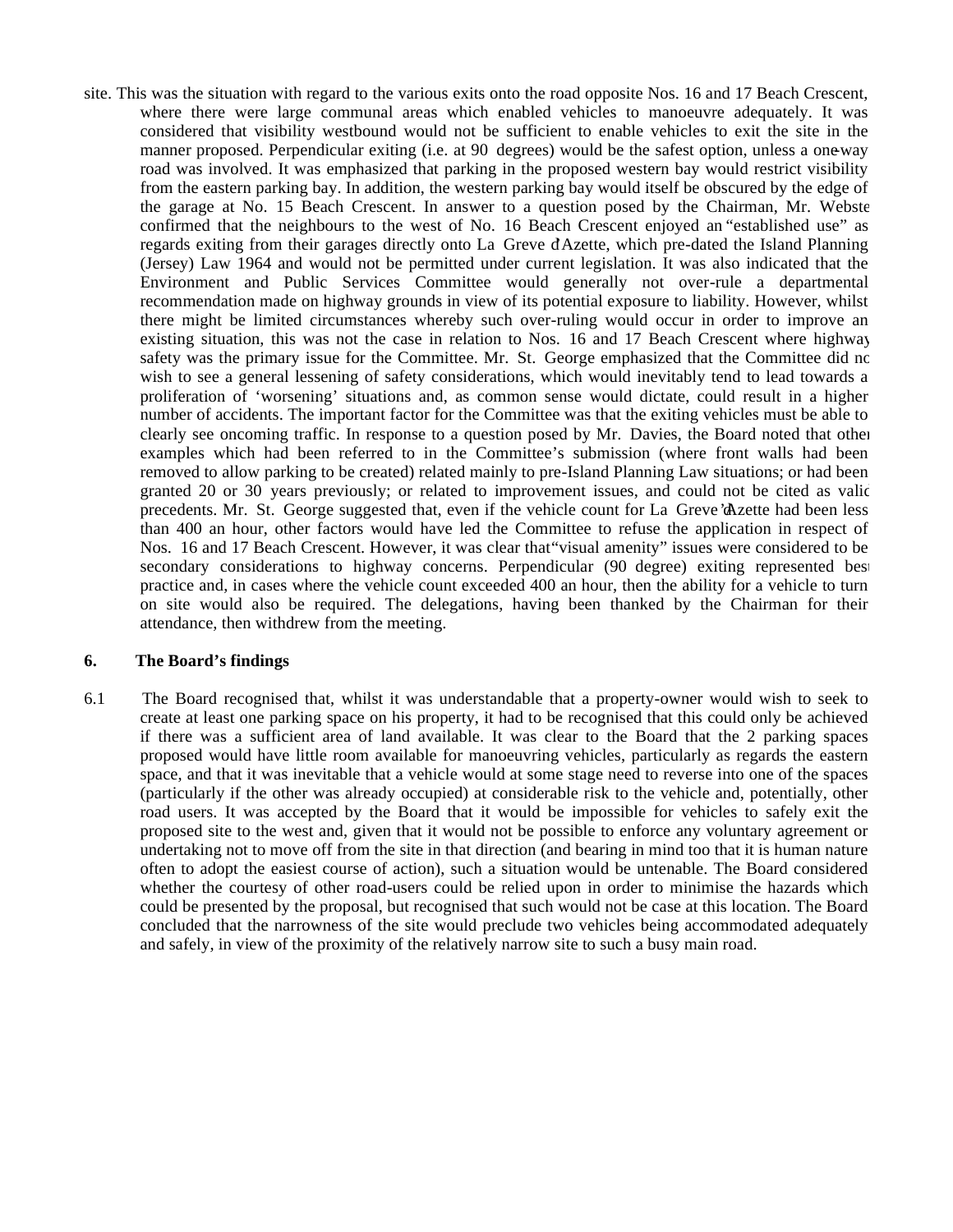| Mrs. C.E. Canavan, Chairman |  |
|-----------------------------|--|
| Mr. J.G. Davies             |  |
| Mr. P.G. Farley             |  |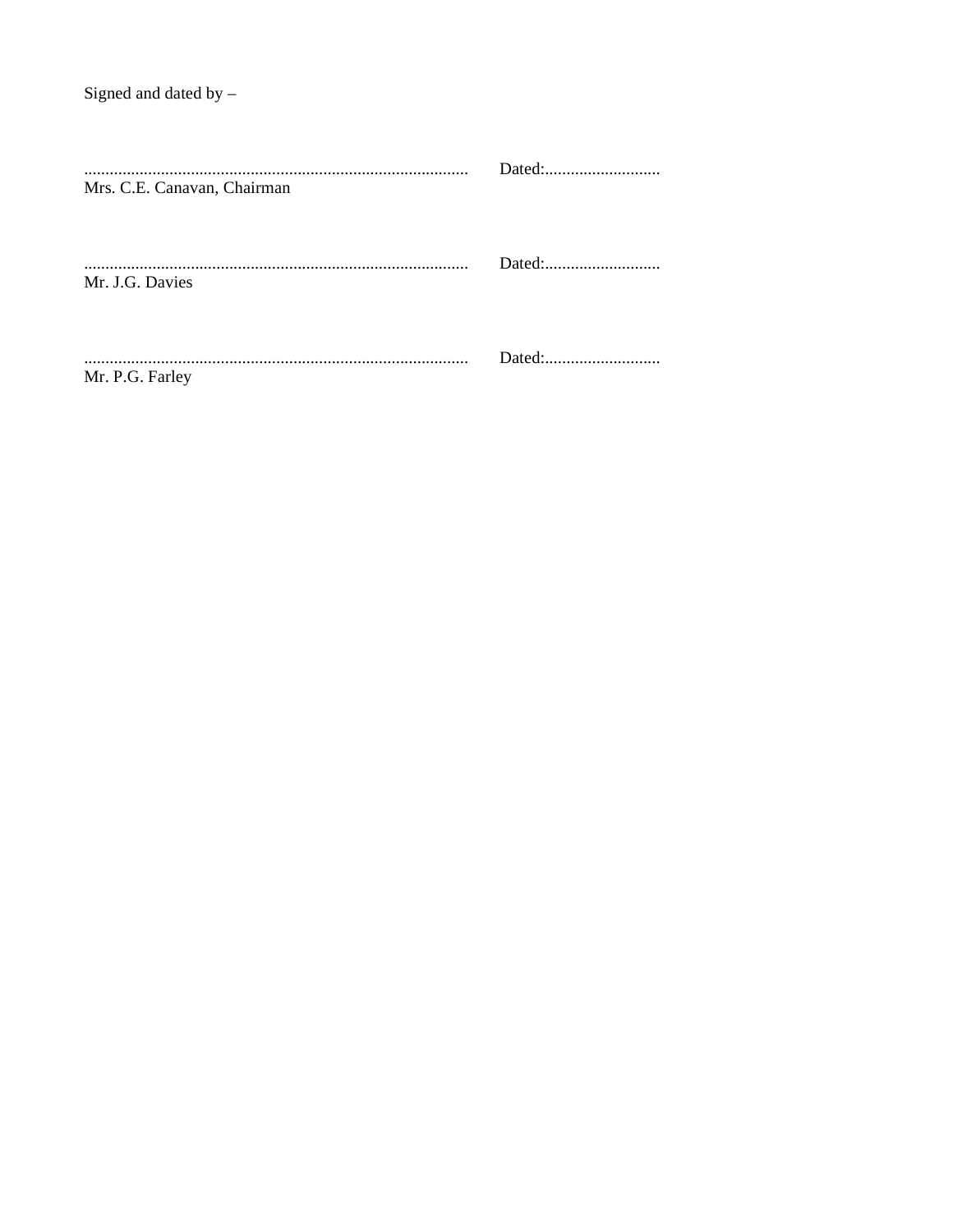# **BOARD OF ADMINISTRATIVE APPEAL**

# **13th May 2004**

# **Complaint by Mr. M. Dun and Mrs. A. Picot against a decision of the Environment and Public Services Committee**

#### **Hearing constituted under the Administrative Decisions (Review) (Jersey) Law 1982, as amended**

# **1. Present –**

#### **Board Members**

 Mrs. C.E. Canavan, Chairman Mr. N.P.E. Le Gresley Mr. P.E. Freeley

# **Complainant**

 Mr. M. Dun Mrs. A. Picot

# **Environment and Public Services Committee**

 Deputy J.A. Hilton Mr. G. Hutchison, Director of Architecture, Public Services Department

# **States' Greffe**

F.G. Le Maistre

The hearing was held in public in the Halkett Room at Morier House, St. Helier, on 13th May 2004.

# **2. Summary of the dispute**

2.1 The Board was convened to hear a complaint of Mr. M. Dun and Mrs. A. Picot against a decision of the Environment and Public Services Committee concerning the refurbishment of the Royal Court/States Building.

#### **3. Site Visit**

3.1 After the formal opening of the hearing at Morier House, the Board and the parties visited the site to view the refurbishment work that had been carried out to improve access to the Royal Court/States Building from the Royal Square. The Board was reminded that the plans for the new public entrance, granite podium and access ramp to the north side of the Royal Court/States Building (immediately adjacent to the Royal Square) had been set out in P.119/2000 – Royal Court House/States Building; approval of drawings (lodged *au Greffe* by the then Public Services Committee on 4th July 2000), which had been approved by the States on 19th July 2000. It was noted that, for the purpose of this hearing, the complaint related specifically to the design and detail of the completed building works in respect of the new public entrance and to access issues for those with a disability.

# **4. Summary of the Complainants' case**

4.1 The Board had received a written summary of the Complainants' case in advance of the hearing and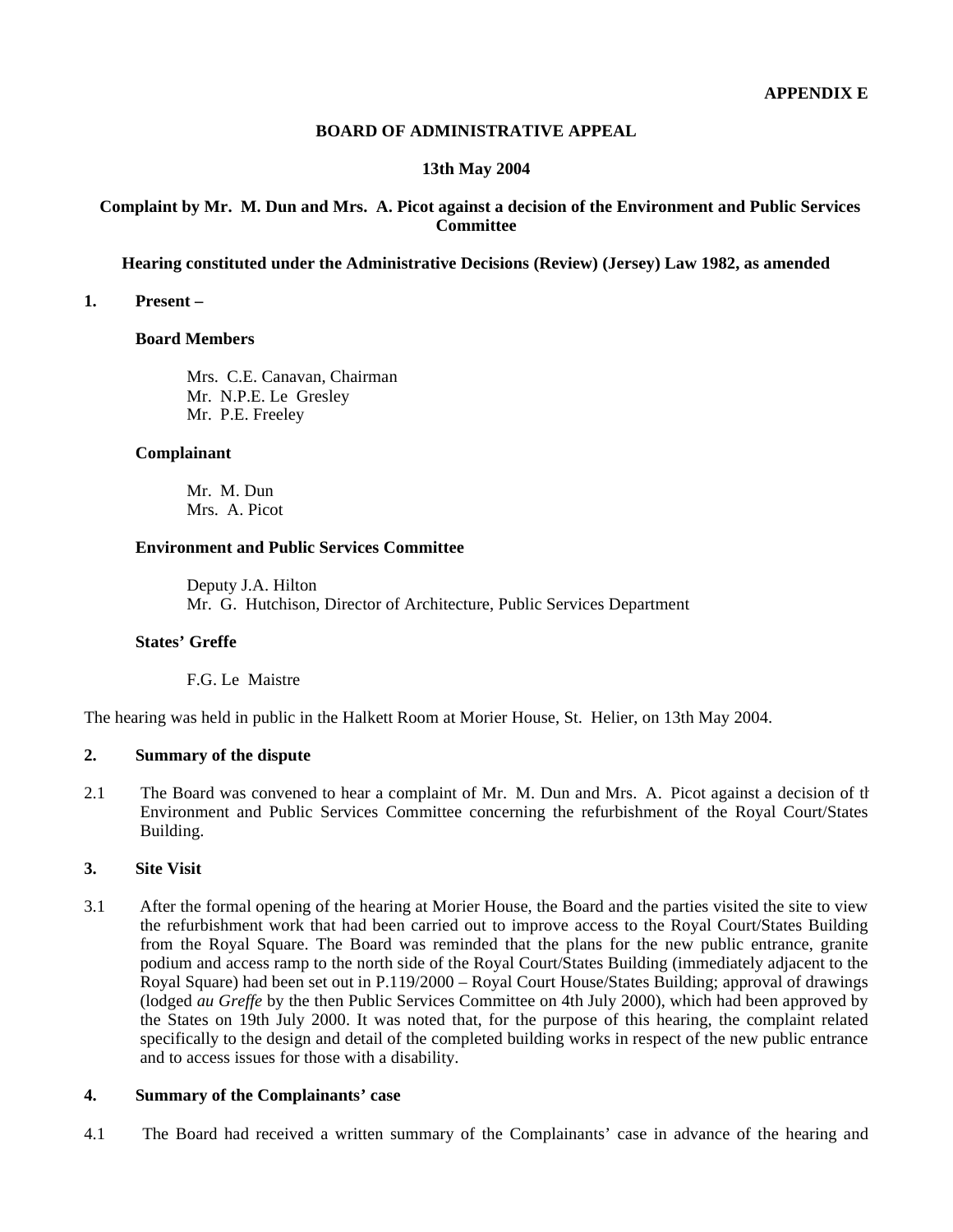- Mr. Dun and Mrs. Picot elaborated on the written case at the hearing. They also highlighted a number of their concerns during a lengthy site visit.
- 4.2 The Complainants alleged that the failure to ensure proper standards of access unfairly discriminated against persons with a disability or visual impairment. Furthermore, they claimed that the building works failed to comply with "modern good practice" and the statutory requirements of the Building Bye-Laws (Jersey) 1996, most especially Technical Guidance Document 7 (Stairs, Ramps and Protective Barriers) and Technical Guidance Document 8 (Access and Facilities for Disabled People). Mr. Dun also claime that not all of the conditions of the development permission had been complied with and felt that too much consideration had been given to the aesthetic features of the building at the expense of improvements necessary to meet the disabled access requirements. He was also critical of the decision to open the building in early 2003 prior to completion of the work on the new access facilities.
- 4.3 During the site visit, Mr. Dun drew the Board's attention to the lack of signage in the precincts of the Royal Square. He explained that not all visitors could be assumed to know the way to the new public entrance to the Royal Court/States Building (the building) and argued that directional signage should be introduced to signpost the route. This was especially important for visitors who needed to use the access ramp as this could only be accessed from the east side of the Royal Square (the Halkett Place end). He and Mrs. Picot also stressed the need for some form of barrier running along the outer perimeter edge of the access ramp to prevent wheelchairs or buggies from slipping or running off the access ramp. They also recommended that the outer perimeter edge be "highlighted" with colour or fluorescent strips to make it easier for the visually impaired to recognise. The Board was also apprised of the difficulties of manoeuvring along certain sections of the ramp, where it was too narrow for 2 wheelchairs to pass, and of the poor quality of the external lighting in this area.
- 4.4 Mr. Dun addressed the Board on the measures he felt were required to improve the safety and accessibility of the main steps leading from the Royal Square to the entrance lobby of the building. He pointed out that the rise (the height) of each step exceeded the height of 150 millimetres (150 mm) which was specified in the technical guidance documents issued to ensure compliance with the Building Bye-Laws (Jersey) 1996. This meant the steps were steeper than would be recommended. The Complainants also felt that the handrails on the main steps were too short and should be extended from the top and bottom to provide more support for users who could experience difficulty in climbing or descending stairs. A further omission was the lack of tactile warning strips at the top and bottom of each set of stairs and the use of colour contrasting nosings on each step to assist users who were visually impaired.
- 4.5 The Board was also advised of the potential danger caused by the water discharged from an existing rainwater pipe which currently collected in a small pool at the top of the steps to the west of the main entrance podium. Concern was expressed by the Complainants at the lack of a hand rail on these steps and the introduction of tactile warning strips (to signify a change in levels) and colour contrasting nosings were again requested. They also proposed the use of safety glass in the unprotected window to the right of these steps, to reduce the risk of injury in case of an accident.
- 4.6 The Board, having entered the building and inspected the entrance lobby, noted the difficulties that might face a wheelchair user, such as Mrs. Picot, who was attempting to enter the building through the 2 sets of heavy double doors. In particular, it was recognised that the limited width of these doors made such access difficult for wheelchair users (although they met minimum width requirements) especially as the inner doors opened outwards into the small space behind the first set of double doors. The Board noted that a bell had been installed inside the first set of doors for persons seeking assistance but recognised that in cold weather, when one of the outer doors was likely to be kept shut, the single door access space was too small for some wheelchairs. As a result, the Complainants were suggesting that a further doorbell be located at the bottom of the main steps, which would enable visitors to request assistance at an early opportunity.

# **5. Summary of the Committee's case**

5.1 The Board had received a written summary of the Committee's case before the hearing and the written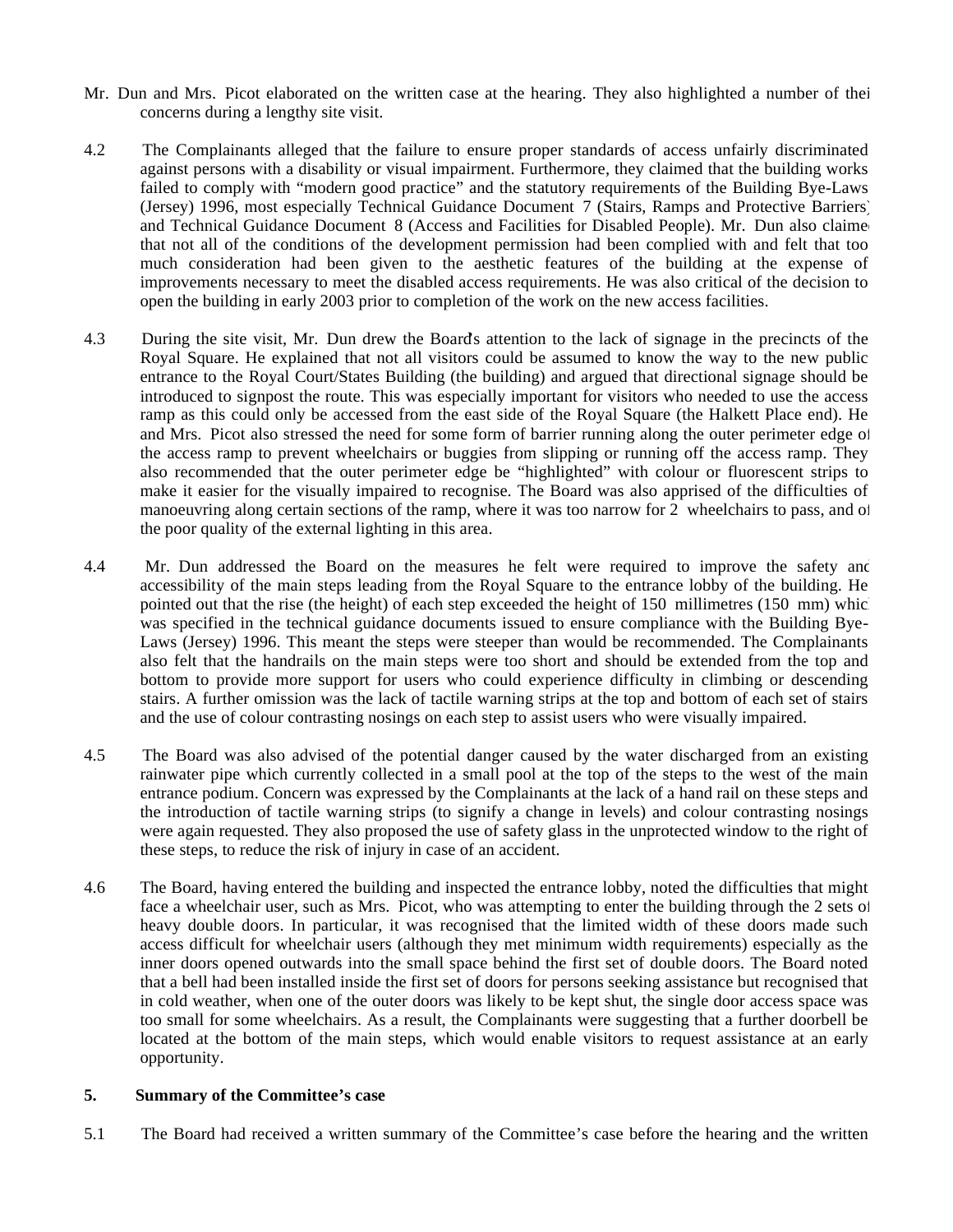- submissions were enlarged upon by Mr. Hutchison. He also addressed a number of the issues that had been raised during the site visit. These were also covered in his written response to the access audit diagram that had been submitted by Mr. Dun.
- 5.2 Mr. Hutchison, having apprised the Board of the background to the refurbishment of the building, accepted that the rise of the steps in front of the main entrance did not meet the statutory requirement of 150 mm (they were 159 mm high) but explained that the going (the depth) of each step exceeded the required standard and that, consequently, they were the required pitch or steepness.
- 5.3 Mr. Hutchison advised the Board that care had been taken to ensure the handrails on the main steps dic not extend beyond the top and bottom of the steps for safety reasons. However, consideration had been given to the introduction of tactile paving or warning strips at the top of the main steps, at a cost of approximately  $\pounds$ 1,200. It was noted that the technical guidance documents did not recommend their use at the bottom of a set of steps. Furthermore, it was accepted that the introduction of directional signage should be introduced.
- 5.4 Having regard to the existing double doors into the entrance lobby, the Board was reminded that the inner and outer doors were original features and that the Committee had had to work within the constraints placed upon it by the designation of the building as a Site of Special Interest (SSI). The Board noted that the Guidance Manual on Access and Facilities for All, issued by the then Island Development Committee in July 1992, recognised that there were "circumstances" when the recommendations for ensuring full accessibility for all "may prove to be unreasonable and a compromise will have to be reached".

# **6. Discussion**

- 6.1 The Board discussed with the parties the measures that could be taken to improve access to the building. It was noted that disabled groups had been consulted from the earliest design phase of the refurbishment project but that the retention of the existing building had militated against a number of possible improvements. It was further noted that the priority attached to the various refurbishment works that had been proposed meant that certain access improvements could only be undertaken if there were sufficient funds remaining in the contingency for this project. However, it was agreed by Mr. Dun that the level of the entrance threshold was now acceptable and that access to the granite podium from the ramp to the east had been improved by relocating the refuse bin. Mr. Hutchison advised the Board that the current three month defects period expired at the end of June 2004, at which time the Committee would review the existing schedule and remaining budget.
- 6.2 The Board recognised that public access to the building was required during normal working hours and that the reception desk in the entrance lobby was manned at all times. However, although the two outer doors of the entrance lobby were supposed to be kept open, to improve access through to the inner swing doors, this was not always the case. Nevertheless, it was noted by the Board that records kept by the officers on reception showed that wheelchair users had accessed the building on just six occasions since it had re-opened in early 2003.

# **7. The Board's findings**

7.1 The Board, having taken into account all the arguments put forward by the Complainants, and having regard to the actions taken by the Committee, accepted that the Complainants had made a number of valid points. It agreed that the Committee should consider erecting directional signage and that safety could be improved by installing railings along the outer perimeter of the access ramp, with gaps to allow access to the various entrances on this side of the building. It also noted that consideration had already been given by the Committee to the use of tactile warning strips at the head of the steps and the Board recommended that this work be carried out, subject to the necessary funds being available. The Board did not agree that it was necessary to extend the existing railings over the top and bottom of the stairs. It was also of the opinion that, due to the restraints of dealing with a Site of Special Interest, the Committee could not alter the entrance doors. Insofar as the complaint related to possible discrimination against disabled persons, the Board considered that the aforementioned safety issues were of a general nature and were not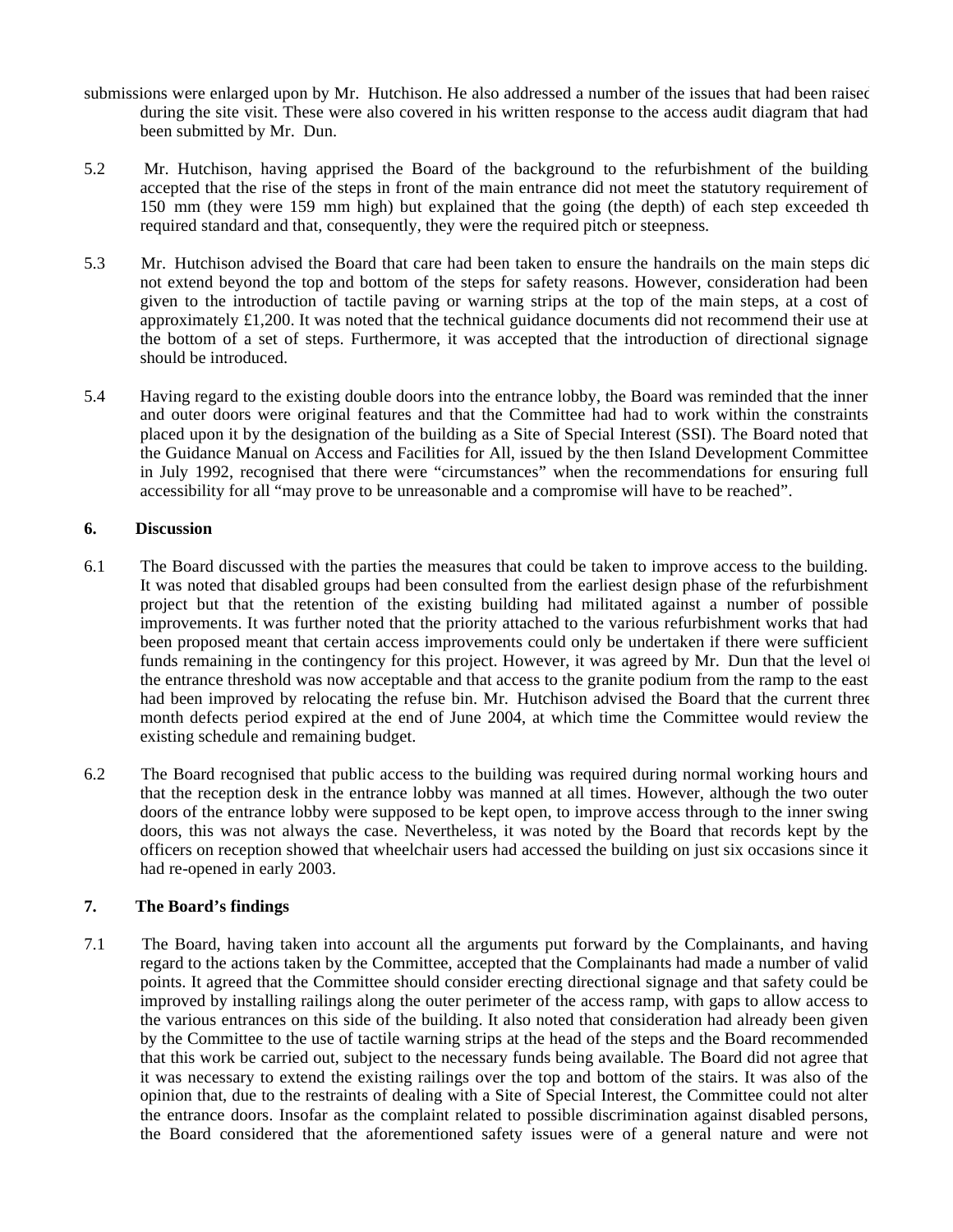- restricted to disabled persons. Nevertheless, the Board was surprised at the low priority given to a number of measures which had been proposed for improving disabled access. Accordingly, it agreed that the decision to complete the refurbishment without greater consideration being given to these proposed works could not have been made by a reasonable body of persons after proper consideration of all the facts. Therefore, **the Board has decided to uphold the complaint on the specific points raised in this paragraph**.
- 7.2 In reaching its decision, the Board did not feel it needed to explore the technical arguments put forward by each side because of the more general principles that had been put forward. It also recognised that the Committee was having to work within the constraints of the existing building and with financial restraints.
- 7.3 The Board requests the Environment and Public Services Committee to reconsider the application taking into account all the specific issues covered in paragraph 7.1 and to inform the Board within a period of two months of the steps which it has taken to reconsider the matter and the result of that reconsideration.

| Mrs. C.E. Canavan, Chairman |  |
|-----------------------------|--|
| Mr. N.P.E. Le Gresley       |  |
| Mr. P.E. Freeley            |  |

Signed and dated by –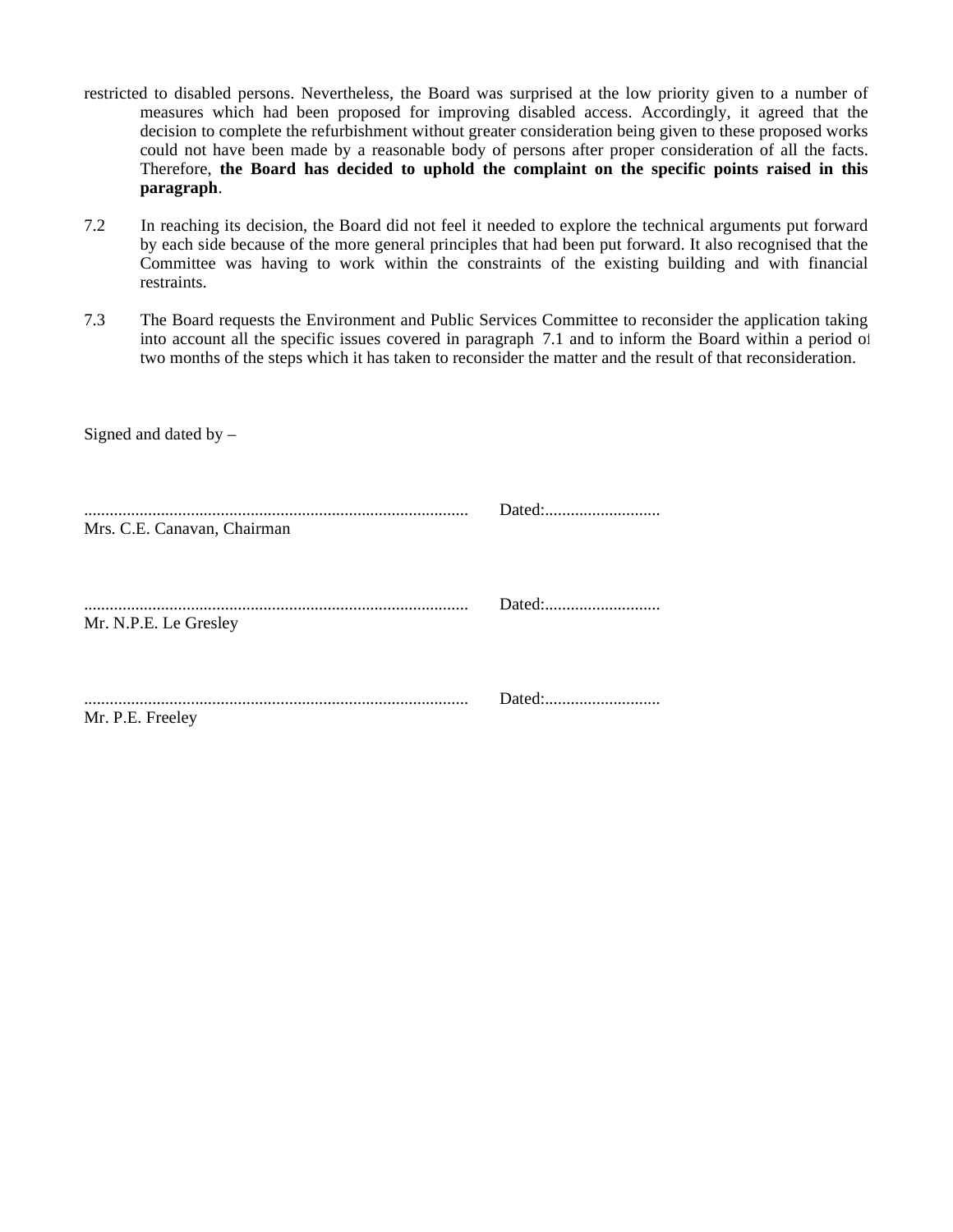#### **BOARD OF ADMINISTRATIVE APPEAL**

#### **3rd June 2004**

# **Complaint by Mr. and Mrs. Philip Gray (represented by Deputy T.J. Le Main) against a decision of the Environment and Public Services Committee**

#### **Hearing constituted under the Administrative Decisions (Review) (Jersey) Law 1982, as amended**

#### **1. Present –**

#### **Board Members**

 Mr. N.P.E. Le Gresley, Chairman Miss C. Vibert Mr. P.G. Farley

# **Complainants**

 Deputy T.J. Le Main (representing the Complainants) Mr. Philip Gray Mrs. Gray

# **Environment and Public Services Committee**

 Connétable P.F.C. Ozouf of St. Saviour Mr. R.T. Webster, Principal Planner.

#### **States Greffe**

Mrs. Anne Harris, Deputy Greffier of the States

# **2. Summary of the dispute**

 The Board was convened to hear a complaint by Mr. and Mrs. Philip Gray (represented by Deputy T.J. Le Main) against a decision of the Environment and Public Services Committee to approve an application 'in principle' to construct a small cottage in the grounds of Meadowvale, Les Grands Vaux, St. Helier.

#### **3. Site Visit**

 The parties visited the site in question after the opening of the Hearing and viewed drawings of the proposals. The Panel conducted a thorough site visit, approaching the application site via the northern private roadway to the north of Les Grands Vaux Primary School, this lane having been developed 4 years ago. The Panel entered onto the application site, and also viewed the site from a number of vantage points namely from midway along the lane leading south to Les Grands Vaux, from a point adjacent to a building on the Jersey New Waterworks Company Limited land, from the end of the lane where it joins Les Grands Vaux, and from the layby to the south-east of the property on Les Grands Vaux. The Panel then walked up the lane to the north of Grands Vaux Primary School to view development which had been permitted up to within approximately 10 metres of Meadowvale. The Panel noted that from the southern vantage points and with the benefit of summer foliage the proposed cottage would not be seen.

Mr. Gray advised the Panel that many objections had been raised to the development along the lane and that, as part of that development, the paving over of the lane to Grands Vaux had been carried out at the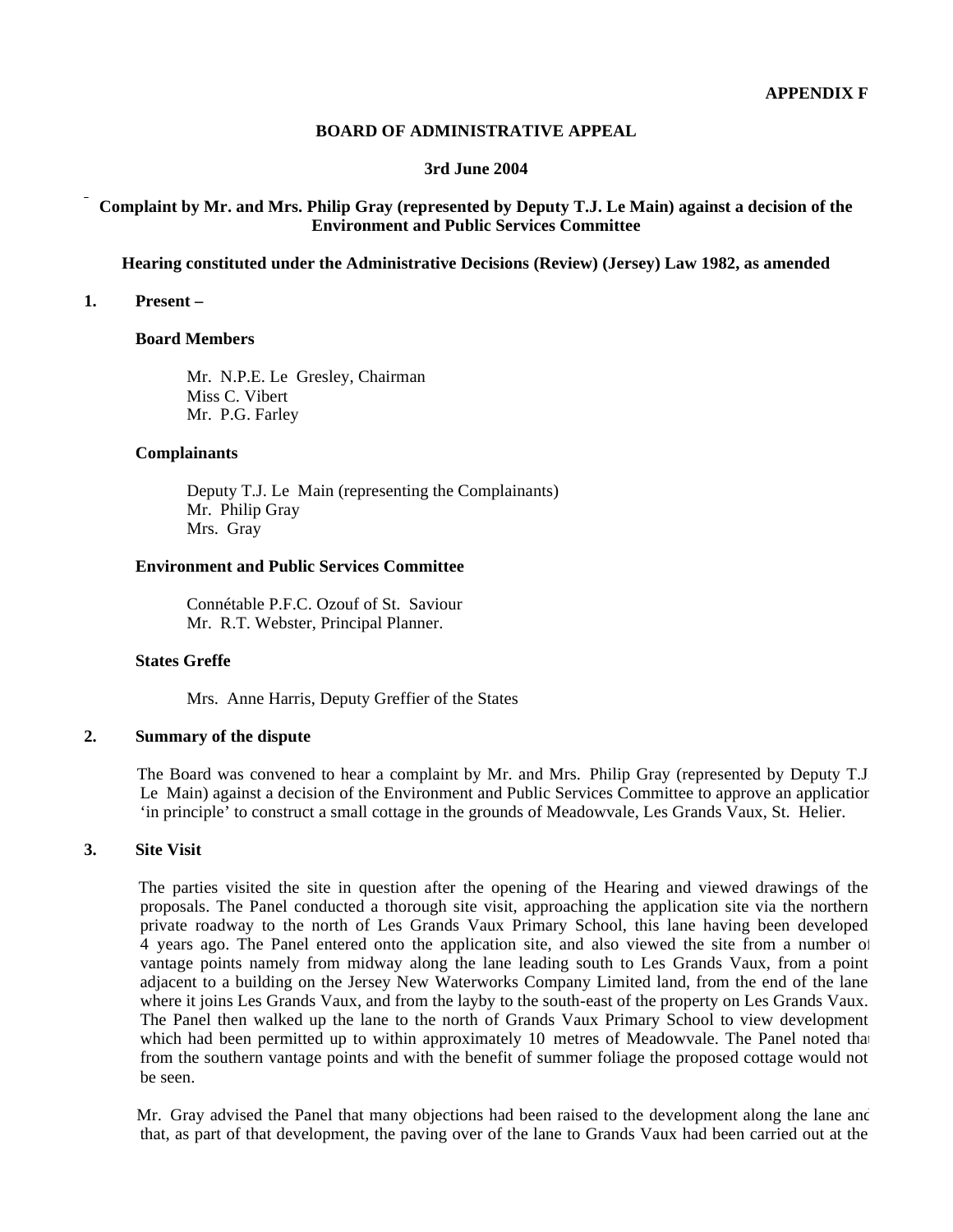expense of the developer despite the fact that the developer did not own the lane, which was a private lane in the ownership of person(s) unknown. When on the application site, the Panel noted that the land was below the level of the property Sous les Arbres. The height of the ridge of the proposed cottage would stand 17 feet from the base of the conservatory of Sous les Arbres. It was noted that the occupiers of Sous les Arbres had not complained about the proposals.

# **4. Hearing – summary of the Complainants' case**

 Deputy Le Main advised the Panel that Sous les Arbres was constructed in 1992 on land that previously belonged to Meadowvale before it was purchased by Mr. and Mrs. Gray. It is a single dwelling with an area of garden. Approximately 4 years ago significant development had taken place on the lane to the north of Grands Vaux Primary School where land occupied by small cottages had been replaced by large, town-development-style dwellings abutting the lane. The developer had obtained permission for the gardens to the rear to be cut into the côtil which was situated in the Green Zone. In addition, although garages were included in the design, considerable on street parking occurred with the generation of increased traffic. The size and scale of these dwellings appeared to be out of character in this area and visually appeared as one continuous block of dwellings reaching to within 10 metres of Meadowvale. The application submitted by Mr. and Mrs. Gray was for a small cottage in the Built-Up zone to the east of Meadowvale which would not interrupt the façade nor interfere with Sous les Arbres. The Complainants could not understand how such significant development could be allowed immediately to the west of their property, that development being out of character with the area and the subject of numerous representations, while a small dwelling to the east of Meadowvale which had attracted no adverse comment was considered by the Environment and Public Services Committee to "adversely affect the character and amenity of the area". The Complainants were unable to comprehend how the development of the length of the lane to the north of the school could be allowed, while a small cottage screened by trees could be said to adversely affect the character and amenity of the area.

 Deputy Le Main advised the Board that the application had been an 'in principle' application only, and that any detail of design, scale, location, etc. would be the subject of subsequent negotiation. The Complainants had not been asked to produce plans that would show a design that was not detrimental to the area in the Committee's view.

 It was also noted that no objection had been received from the neighbours, nor from the property Sous les Arbres, or from La Société Jersiaise, and that this was unusual, as most applications attracted at least one objection.

 The Panel heard that officers had given advice to the Complainants during the planning process in the form of pre-application advice which did not discourage Mr. and Mrs. Gray from continuing with the submission of an application. The advice indicated that, because of the location, there was no 'in principle' objection to the construction of a new dwelling on site, although there were constraints relating to Meadowvale (which had been added to the register of historic buildings) and to the proximity of both Meadowvale and Sous les Arbres and normal standards on parking space and garden area. In addition the department's Historic Building section did not consider that a new dwelling in this location would have a detrimental impact on Meadowvale, particularly given the presence of an existing boundary wall. The planning officer had sought and received a revised set of accurately scaled drawings which were deemed to be sufficiently accurate for proper assessment.

 Mr. and Mrs. Gray had not been invited to attend the site visit at which their application was refused in order to give them the right of representation or to explain or answer any questions.

 Deputy Le Main advised that the proposals for a small cottage to the east of Meadowvale adjacent to Sous les Arbres fell within the policies of the Environment and Public Services Committee and that the application had been rejected on a subjective basis only, without having given Mr. and Mrs. Gray the opportunity to either explain their proposals or to adapt the design so that it would be acceptable. This decision was inconsistent with the decision to construct an entire row of dwellings close to one another along the lane to the west up to the curtilage of Meadowvale.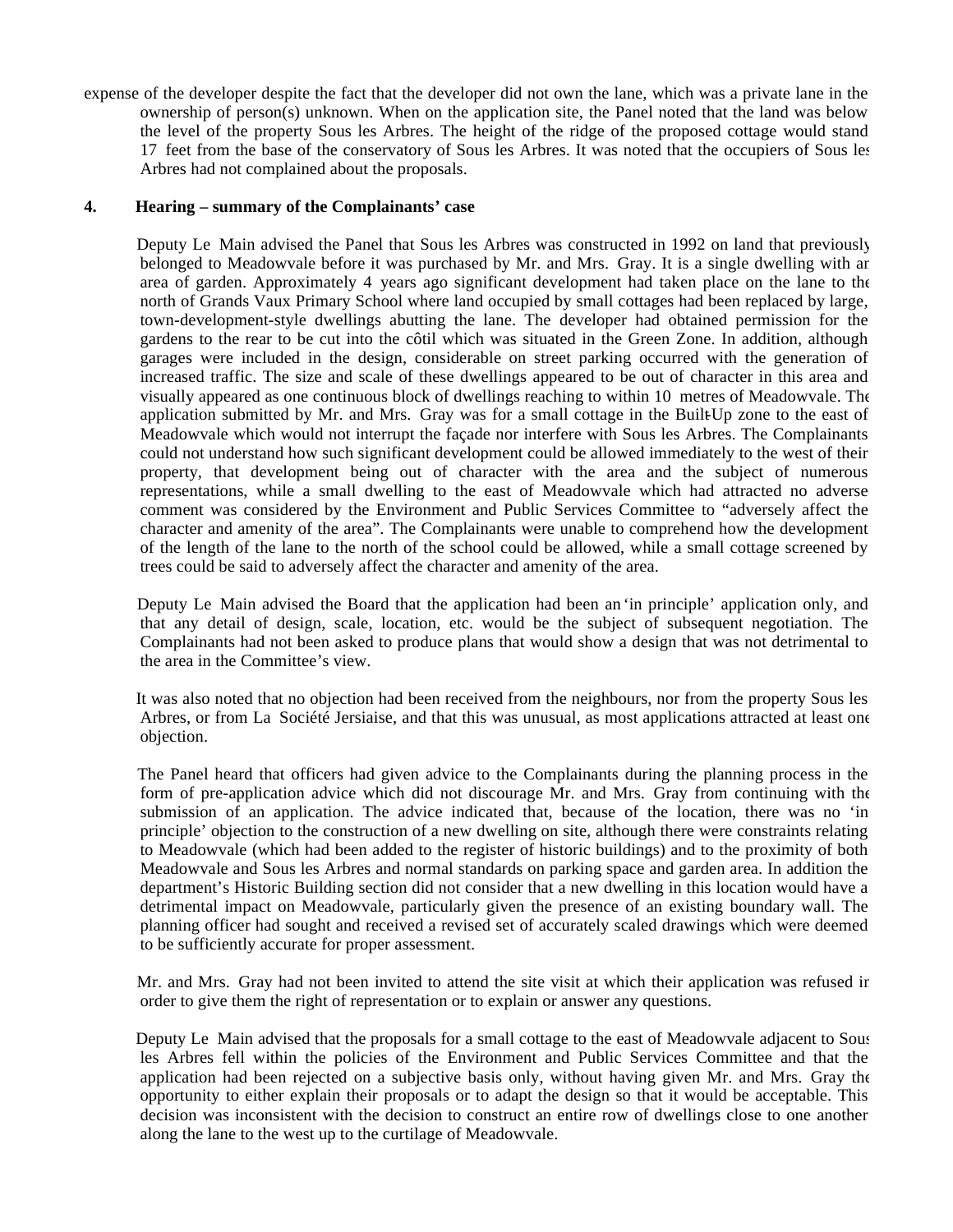Deputy Le Main showed the Board a copy of a letter, dated 24th May 2004, from the Managing Director and Engineer of the Jersey New Waterworks Company, advising that Mr. and Mrs. Gray were mode neighbours and that the Company had agreed in principle that shrubs and trees may be planted on the Company land in the area of the boundary of Meadowvale at Mr. and Mrs. Gray's expense, the number and exact location of trees and shrubs to be agreed with the Company following consultation during the design of landscaping. While it was understood that the Environment and Public Services Committee might not feel able to place a condition on a development which required landscaping on land not owned by the applicant, the appellants made the case that the access road from the development to the north of Grands Vaux primary school leading to Grands Vaux road had been paved by the developer at the time of the development, notwithstanding the fact that he did not own the land on which that lane was situated.

### **5. Summary of the Environment and Public Services Committee's case**

Mr. R.T. Webster recapped on the Committee's written submission, and reminded the Board that the Committee's decision to refuse the application was lawful and that one of the purposes of the Island Planning (Jersey) Law 1964 was to preserve and improve the environment. The application site was in the Built-Up area and therefore policies HO8 and GO2 applied, however the proposals should not "unreasonably affect the character and amenity of the area".

Mr. Webster explained that there was not an automatic right to build when an application site was situated in the Built-Up area. He showed to the Board a newspaper clipping from the time when the Island Plan was adopted. Extracts from that article read as follows –

 'Planning yesterday outlined those restrictions in particular Policy GO2. This requires applicants to demonstrate that their proposals, will not unreasonably affect the character and amenities of the area, and that they will also not have an unreasonable impact on neighbouring uses and the local environment by visual intrusion or other considerations.'

 'the fact that they are on the Built-Up area means that there is some flexibility, so some category B homes can be delivered – but it is not carte blanche for development.'

 'landowners are being warned that there is "no automatic presumption in favour of developments" in the Built-Up area of the Island Plan.'

 The Committee's view was that, in the particular context of the application and the location on the very edge of the Built-Up area and the Green Zone, the development would have detracted from the character and amenity of the area. Mr. Webster agreed that this was a subjective view. The officer at the time felt that the proposals complied with planning policies. However the Committee decided that it would spoil the character of the area.

 Mr. Webster explained that the development on the lane to the north of Grands Vaux primary school was in the Built-Up area, with an encroachment into the Green Zone behind them, and the application site was a domestic garden in front of 2 buildings in a green valley immediately adjacent to the boundary with the Green Zone. The 2 sites were different and not comparable.

 On the matter of officer advice it was noted that decisions of the Committee which were against officer recommendation were the exception rather than the rule. In this particular instance, the officer recommended approval, but also advised that a site visit should take place. He would not have recommended that a site visit be carried out of it was a totally clear-cut case. Also, in giving preapplication advice to Mr. and Mrs. Gray to submit an application he made it clear that this was without prejudice to the Committee decision. It was also to be noted that in cases where discretion could be exercised, then it followed that more than one reasonable conclusion was possible. The Committee came to a different conclusion to the officers, but this was not necessarily unreasonable. It was noted that there had been 3 site visits to Meadowvale –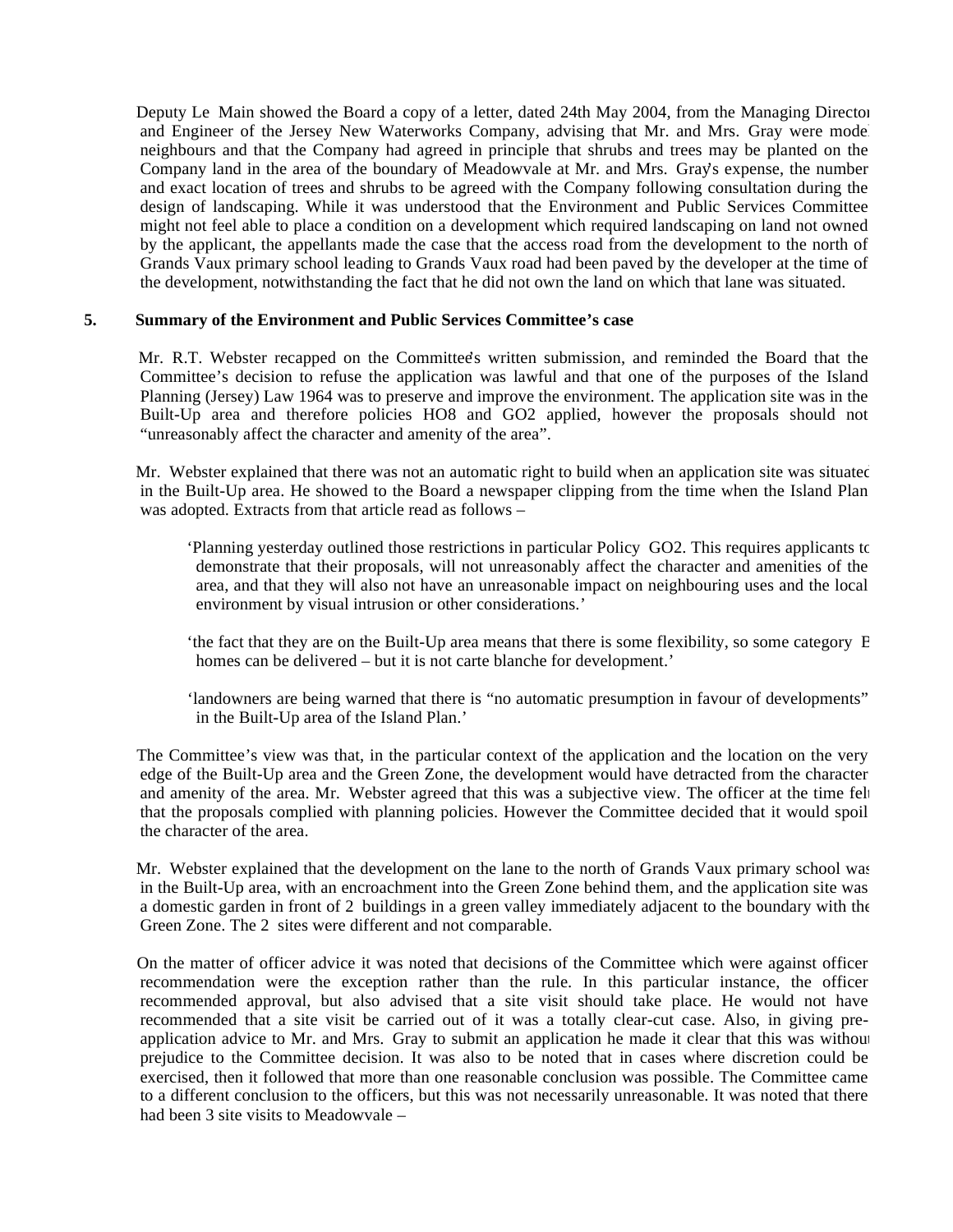- firstly, the initial Planning Sub-Committee (comprising 3 members) had visited the site and had rejected the application by majority;
- secondly the full Committee (comprising 7 members) considered a request for reconsideration and visited the site and rejected the application by majority; and
- finally the matter was referred to the newly constituted Committee (comprising 7 members) which visited the site and the application was rejected by majority.

Mr. Webster turned to the 2 sites which had been quoted by Deputy Le Main as comparable. Both site had been on restrictive areas and were now within the Built-Up area. While the Committee had initially refused applications for development on these sites it had later changed its position. They both involved much larger areas of land and the approvals subsequently given related to reduced schemes.

 With regard to the screening of the application site using landscaping, the Sub-Committee had been mindful that the level of screening depended upon the time of year.

 The Board noted a final comment from Mr. Gray at his disappointment that the proposed application had, according to officers, passed the test of planning policies on an objective basis, but the application had failed based on a subjective appraisal. When viewed alongside all of the development that had taken place along the lane to the north of Grands Vaux primary school, which appeared more like a town development rather than one which was permissible on a country lane, the refusal was very ironic. He considered that the Committee has not been consistent as the houses on the lane would never be surrounded by trees and there had been many objections to that development. The proposed cottage could be hidden away by existing and proposed landscaping and no objections had been made.

The Board thanked the parties for attending and they then withdrew.

#### **6. The Board's findings**

In accordance with Article 9 of the Administrative Decisions (Review) (Jersey) Law 1982, as amended the Board, while appreciating the difficulties that both the Committee and the Sub-Committee had faced and having regard to the overdevelopment in the neighbourhood and the fact that the site was not readily visible from anywhere, felt that the decision to refuse an 'in principle' application to build a small dwelling at Meadowvale was contrary to the generally accepted principles of natural justice (Article 9(2) (e) of the Law).

In accordance with paragraph (iv) of Policy HO8, it expressed its concern and hope that any developmer would not unduly detract from Meadowvale and its garden. In making this decision the Board was aware that a planning permission constituted an "in principle" decision only, and the Committee would have continuing opportunities to control the scale and design and landscaping so as to comply with its Policy  $H8(vii)$ .

 The Board accordingly asks the Environment and Public Services Committee to reconsider the application taking all the facts into account, including the development in the area and the previous history of this site, and to inform the Board within a period of 3 months of the steps which had been taken to reconsider the matter and the result of that reconsideration.

Signed and dated by  $-$ 

|--|--|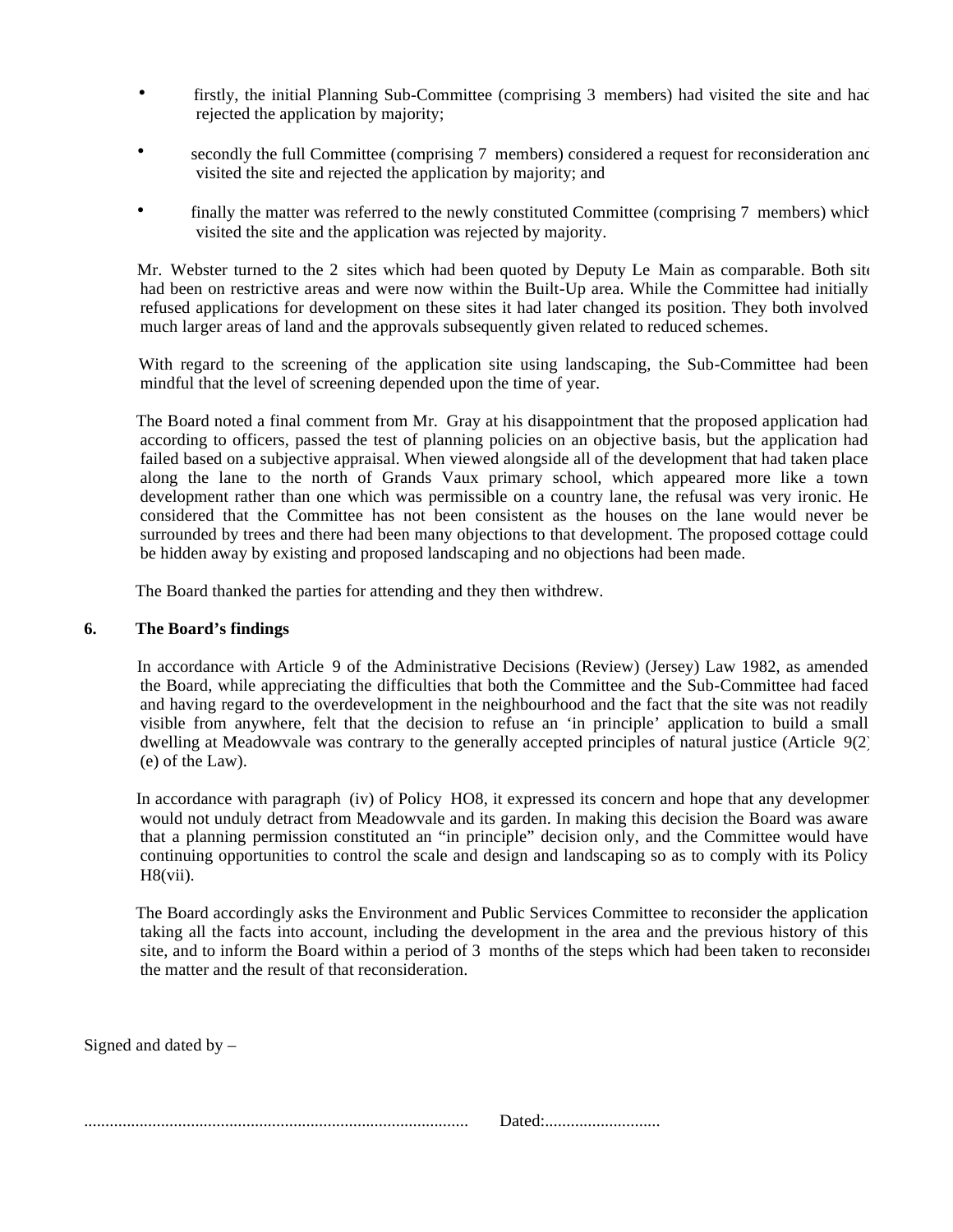# Mr. N.P.E. Le Gresley, Chairman

| Miss C. Vibert  | Dated: |
|-----------------|--------|
| Mr. P.G. Farley |        |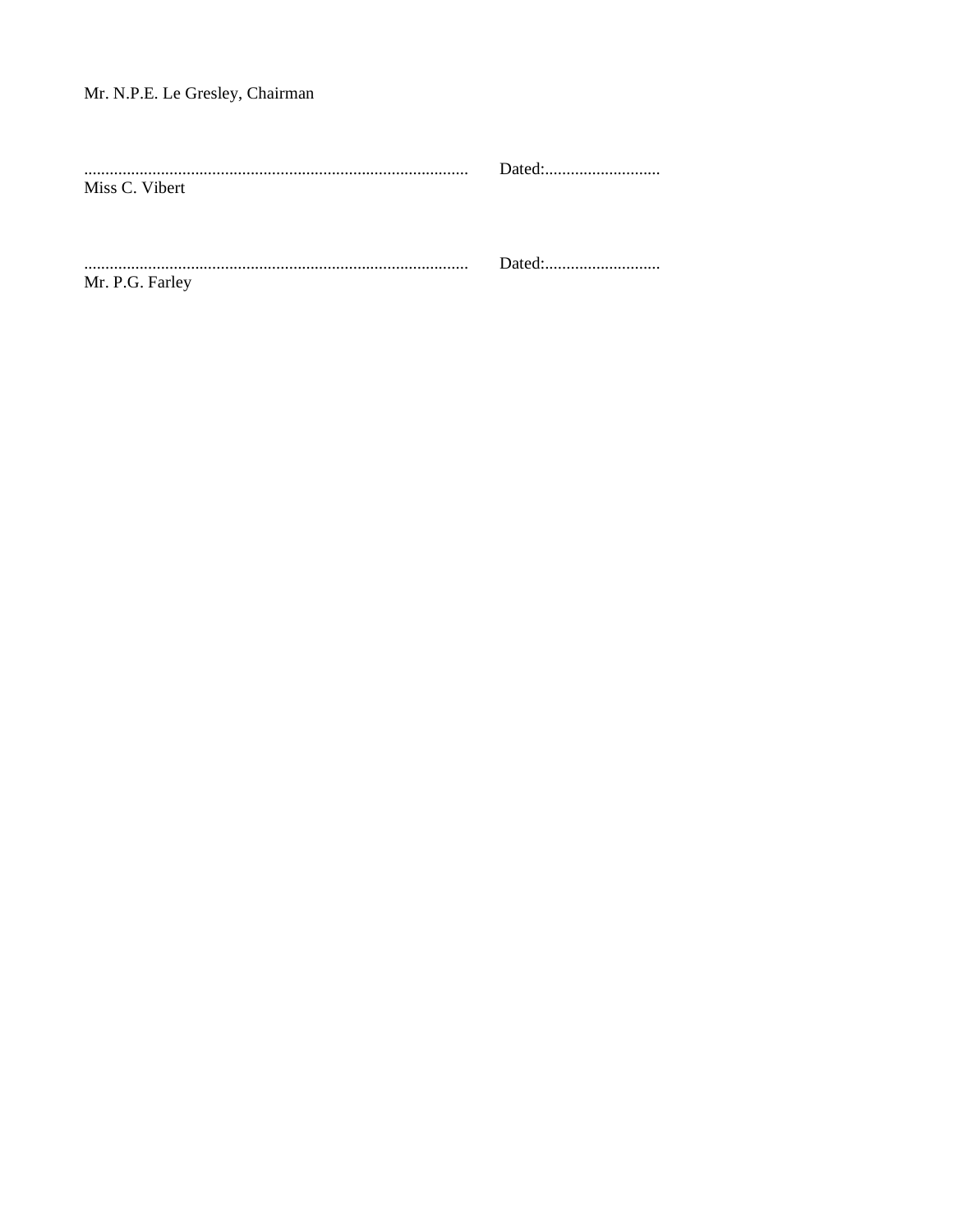#### **AHH/VNL/1.9.04 1386/2/1/2(250)**

#### **BOARD OF ADMINISTRATIVE APPEAL**

#### **19th July 2004 at St. John's Parish Hall**

**Complaint by Mr. D. Pallot against a decision of the Environment and Public Services Committee not to approve a permit to allow the use of a trailer mounted/mobile asphalt coating plant for more than 21 days in any consecutive period of 12 months**

**Hearing constituted under the Administrative Decisions (Review) (Jersey) Law 1982, as amended**

#### **1. Present –**

#### **Board Members**

 Advocate R.J. Renouf, Chairman. Mr. T.S. Perchard Miss C. Vibert

#### **Complainant**

 Mr. D. Pallot Mrs. Pallot Snr.

#### **Environment and Public Services Committee**

 Connétable P.F. Ozouf Mr. R.T. Webster, Senior Planner

#### **States Greffe**

Mrs. A.H. Harris, Deputy Greffier of the States

The hearing was held in public at 9.30 a.m. on Monday 19th July 2004.

#### **2. Summary of the dispute**

2.1 The Board was convened to hear a complaint of Mr. David Pallot against a decision of the Environment and Public Services Committee to reject an application to allow the use of a trailer mounted/mobile asphalt coating plant for more than 21 days in any consecutive period of 12 months.

#### **3. Site Visit**

3.1 The Chairman opened the hearing and immediately adjourned it for a site visit to McQuaig's Quarry. The Board visited the site, which had been a quarry and storage for builders' materials and workshops until 1973, when the use was changed to the storage of plant hire machinery and equipment and building materials. It was noted that the site was very private, and could not be seen save, perhaps, by the neighbouring property to the North. The Board noted that Mr. D. Pallot had applied to keep permits already held for McQuaig's Quarry and to extend the exemptions as set out in Article 4 of the Island Planning (Movable Structures) (Jersey) Order 1965 to permit the use of a trailer mounted/mobile asphalt coating plant for more than 21 days in any consecutive period of 12 months. Mr. Pallot had left a piece  $\epsilon$ asphalt-making equipment running, which was similar to but older than that which he wished to acquire, in order to give an indication of any potential noise and air quality implications. Neighbours from nearby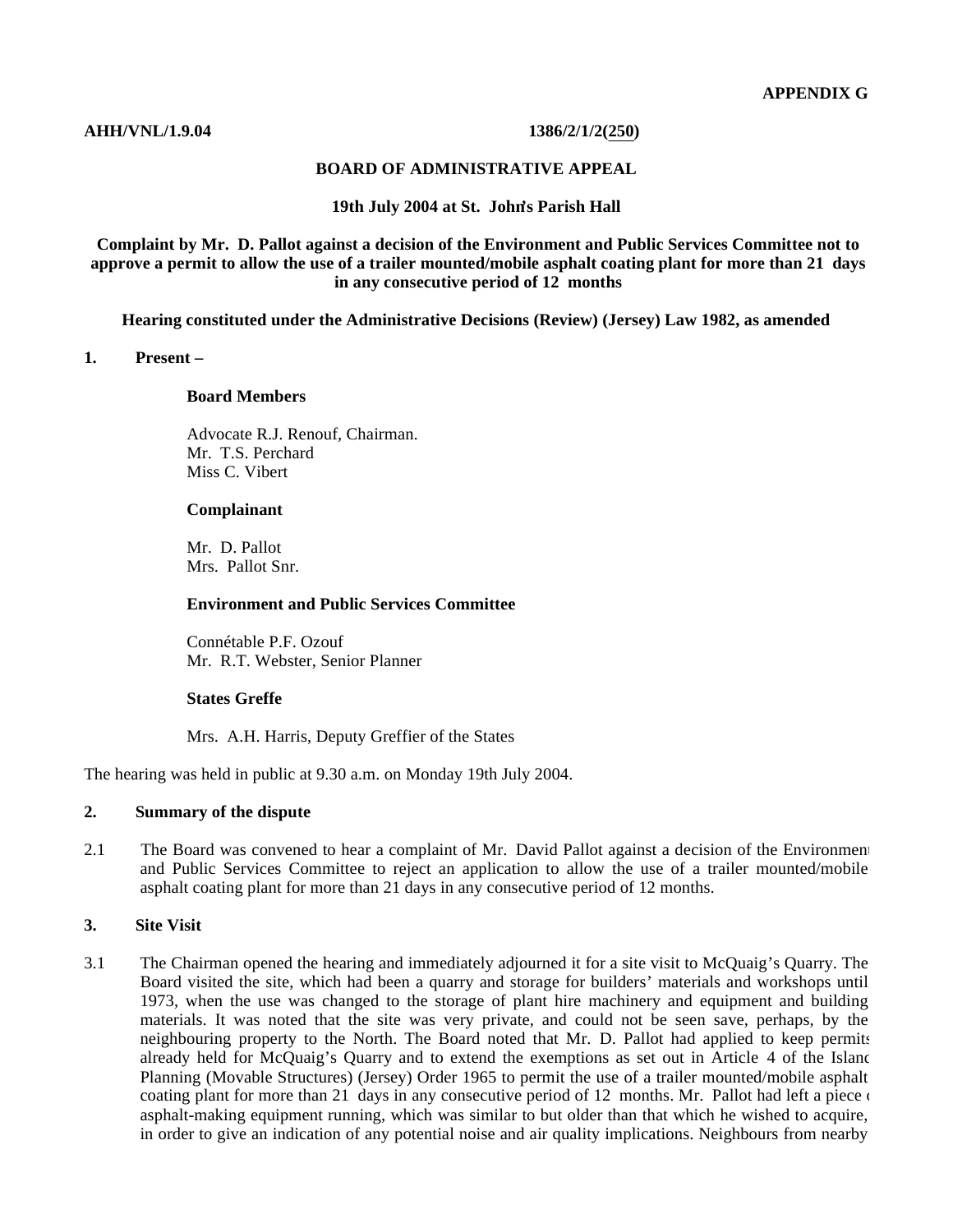properties were on site and addressed comments to members of the Board, which also viewed the road leading to the Quarry and the situation of nearby properties.

3.2 The Board reconvened at St. John's Parish Hall to hear the parties.

## **4. Summary of the Complainant's case**

- 4.1 The Board had received a full written summary of the Complainant's case before the hearing and had taken note of the submissions (together with associated correspondence) he had made.
- 4.2.1 Mr. Pallot began by explaining that his current operation consisted of road maintenance and that he carried out road maintenance and repair of potholes for 3 Parish authorities. He used a small, manoeuvrable machine and was able to offer very competitive rates. For longer projects, he was keen to provide an alternative to the existing monopoly run by Ronez and in this he was supported by Parish authorities. The equipment that he wished to purchase to develop his business, and which he wished to site at McQuaig's Quarry, could either be sited in one place, with aggregate and bitumen being brought to the site, or it could be used as a mobile unit, in which case it would return to the Quarry daily. Mr. Pallot wished to be able to operate the equipment at McQuaig's Quarry, although it was likely that for bigger jobs it would be taken to where the asphalt was required. The Board also noted that this machine was capable of recycling old tarmac as well as using fresh materials.
- 4.2.2 The Board noted that the Committee had a particular concern relating to traffic and, in order to gauge the quantities of raw materials used, and to assess the number of vehicle movements that would be required, the Board was advised of the capacity of the new equipment. The maximum output was of the order of 18 tons of asphalt per hour and asphalt could be stored in hot boxes which were mobile, and which would keep for 2 to 3 days. Even at top capacity, it was highly unlikely that the mobile plant would run for more than 4 hours a day because the asphalt needed to be hot. In 4 hours,  $72$  tons of asphalt could be made, which would consequently mean 72 tons of materials leaving the site, with equivalent deliveries to the site of raw materials. In 10 ton trucks this would mean 7 loads, sufficient to lay a long stretch of road.
- 4.2.3 The Board noted that for a typical day patching roads, half a ton of asphalt was required. In the case of reinstatement work possibly 3 to 4 tons a day would be made, which was about a small lorry load. In terms of other vehicle movements, the Board noted that bitumen would be delivered once a month and there would be 30 to 35 tons per container. Fuel was kept in a storage tank and would be delivered once  $\epsilon$ month. Aggregates would be delivered to the site. Mr. Pallot did not propose to run the machinery every day, but certainly more than 21 days a year.
- 4.2.4 Mr. Pallot explained that the equipment was unlikely to be run for more than 23 hours a day on average as there was insufficient business to warrant longer hours of operation.
- 4.2.5 The Board noted that under the existing use for storage in the Quarry, Mr. Pallot was allowed to bring goods in and out daily and there were currently no restrictions at all on traffic movements.
- 4.2.6 The Board was advised that there had been long running discussions about what could and could not occur on the site. The Board was advised that as a quarry there had been a number of uses on the site before, including the manufacture of bricks. The change of use consent to storage granted in 1973 had removed this manufacturing aspect. In addition concrete had been made at the site during the 1960s. Mr. Pallot advised that in the 1960s the area was classified as a purple industrial zone and this had changed in 1974, a year after the change of use was granted, to green zone. Bearing in mind the Pallot family had acquired the site on the recommendation of the then Chief Officer of the Planning Department, the subsequent imposition of a new zoning meant effectively that it was not possible for the site to evolve.
- 4.2.7 Mr. Pallot brought to the attention of the Board the Island Plan Review prepared by Professor McAusland dated November 2001 paragraph 8.5.1 which stated-

"It is convenient here to consider R82 dealing with the McQuaig's Quarry. The site has a history as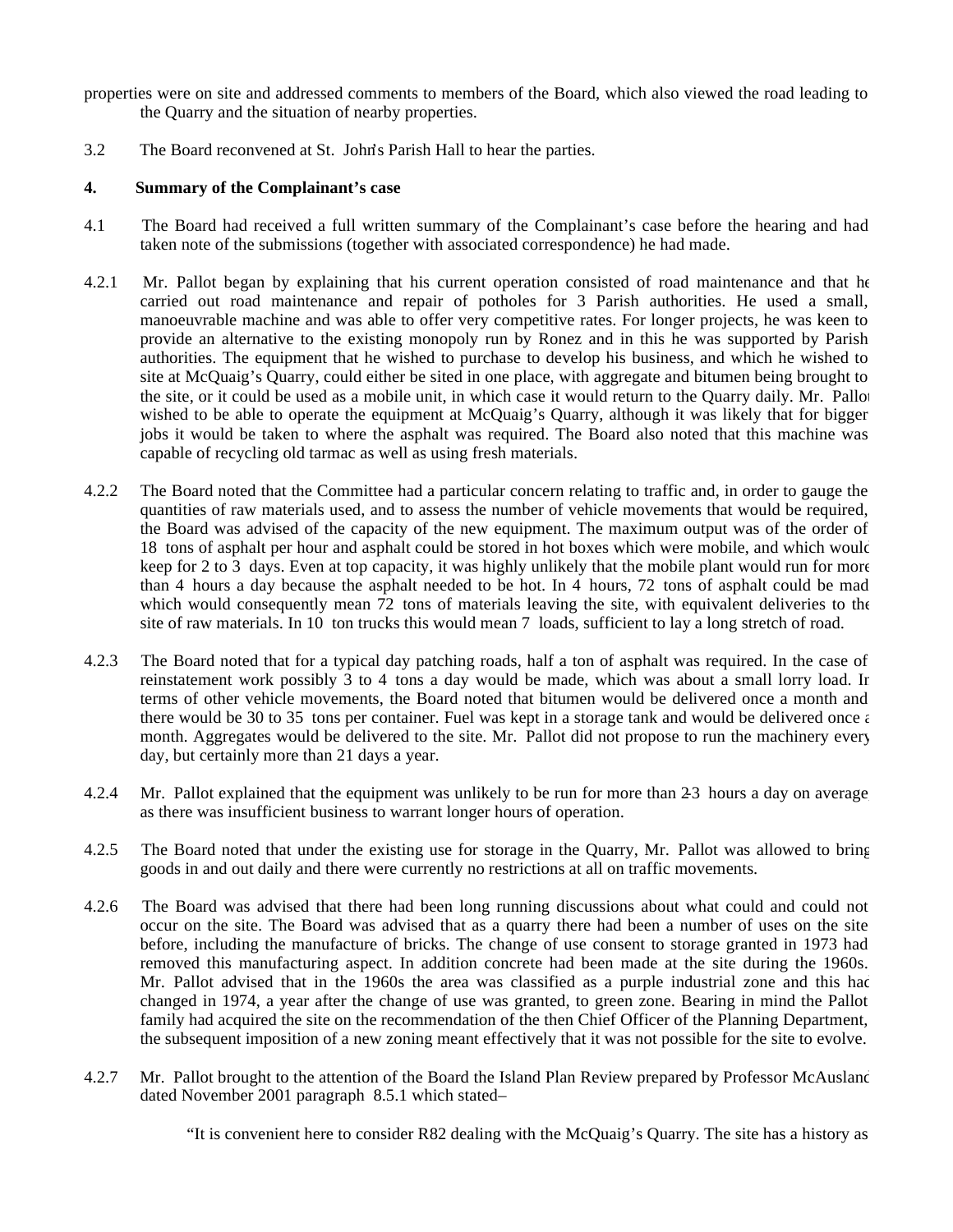- tangled and confused as is the site itself. Originally, as its name implies, a quarry, it is now used for a variety of purposes none of which have a connection with quarrying, the combined effect of which however is to leave the site in, quite simply, a mess. The issue between the present owners and the Committee is whether the present uses are legal or if they are not, they should be legalized by a permission and in the context of the present draft Plan, as zoning of the land as an industrial site which would facilitate the granting of the necessary planning permission."
- 4.2.8 The Board noted that a number of businesses not owned by Mr. Pallot rented land in the former quarry, with the following approximate vehicle movements –

Mercury Construction – 4-5 small trucks per day; J. André – 3-4 times a day; Reg's Skips – a number of skips twice a day; C. Le Quesne – a number of movements on one day a week, plus use of a crane and hoist to move containers.

### **5. Summary of the Committee's case**

- 5.1 Mr. Webster explained that in 1973 the use of the Quarry had been changed to the storage of plant hire, machinery and building materials. While there had been some confusion early on about the uses of the Quarry, during the last 20 years the Committee had been consistent. Any of the uses associated with the running of a quarry had disappeared in 1973 with the application for storage. The Island plan was reviewed every 10 years and in the recent Island Plan the area had been designated as green zone.
- 5.2 The background to the Island Plan Review carried out in November 2001 was that the 1987 Island Plan was being reviewed, and the Committee produced a draft Island Plan which it sent out for consultation. Representations had been invited from the public and Professor McAusland had been appointed to review the representations received. Where the Committee agreed with comments made by the public, then the draft Island Plan was modified; where the Committee did not agree with those comments then it maintained its position. Mr. M. Dun, who was advising Mr. N. Pallot, the applicants father, had requested in 1993 that the Quarry be zoned as industrial land. The relevant extract from the Island Plan review reads as follows –
	- "8.5.2 Not for the first time, I must reiterate that my brief does not extend to development control and this is pre-eminently a development control and enforcement matter. That said, I do not believe that an impartial reading of the material contained in this representation would produce any other conclusion than that there has been a sad lack of consistency and clarity on the part of relevant States Committees with respect to this site for very many years and that this state of affairs needs to be rectified as soon as possible.".
- 5.3 Mr. Webster explained that Professor McAusland was not recommending that a new permit be granted in respect of the site. He considered any unauthorized uses to be an enforcement matter. He also did not recommend that the site be rezoned. The Committee accepts that there may be other uses for the Quarry, but does not support asphalt making. The Committee was also concerned to avoid an intensification of use.
- 5.4 The Chairman asked what issues were "live" at the time the McAusland Report was written. The Board noted that at that time one of the Companies to which an area of the Quarry was sublet had been running a ready-mix business from this site. The company had been advised that it was able to use the site for storage but not as a ready-mix base. It was able to take materials in and out of the site without restriction.
- 5.5 It was also noted that Mr. A. Townsend from the Planning and Building Services Department had offered pre-application advice in connection with an application to prepare asphalt on site and he had sent information to the Environmental Services Section for comment. However no application had been received from Mr. Pallot for a period of 12 months. The pack of information which had been sent to the Department by Mr. Pallot on the Environmental side of the process had been forwarded to the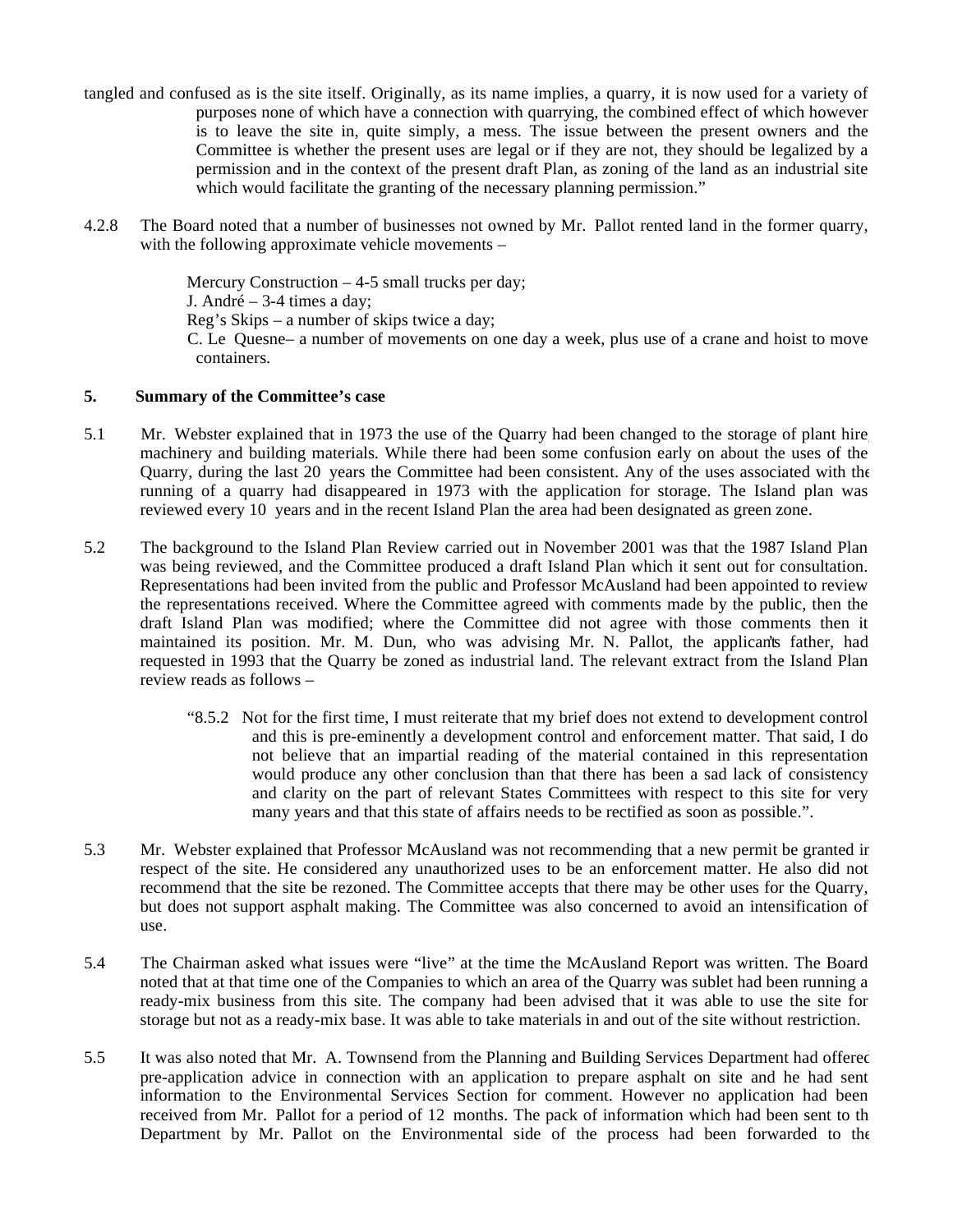- Environmental Services section and their comments had been referred back to Mr. Townsend, who had written to Mr. Dun to state that a number of issues needed to be clarified before pre-application advice could be given. The advice when given was that an asphalt plant was not appropriate in this particular location. The Department, in its letter dated 6th February 2004 to Mr. D. Pallot, had stated that "the Committee were not unsympathetic to your business proposals, but simply felt that they were inappropriate for this site. If you consider any alternative sites, or if you have any other proposals for this site, then we will be happy to offer you our informal advice prior to submitting an application..."
- 5.6 The Board noted that the application for a trailer-mounted asphalt plant at McQuaig's Quarry was refused because "the site lies within the Green Zone wherein there is a presumption against development. The proposal would extend and alter activities on the site in a manner which would be detrimental to the rural character of the area and the amenities of adjoining properties through the operation itself and the likely increase in traffic movements to and from the site. For these reasons the proposal is considered to fail to meet the requirements of policies C5 and G2 of the Jersey Island Plan 2002". The following issues had been taken into account in reaching that decision –
	- (a) The site was on the approach to Bonne Nuit Bay;
	- (b) The rural character and appearance of the entrance to the site;
	- (c) Although the site is visibly hidden away, there would be an impact from heavy goods vehicles on this area;
	- (d) There would be an impact of the vehicles on neighbouring properties, and in particular on the property owned by Mr. Le Marquand adjacent to the site;
	- (e) There was a concern with the inevitable noise, smell and dust which would be created by the plant.
- 5.7 The Board was advised that, had the issue just been one relating to noise, smell and dust then the application probably would have undergone a full environmental impact study. However because of the problems relating to traffic, the Committee had a fundamental problem with the application. This particular area is quiet, and the noise, not just of the equipment itself, but also the noise of loading the equipment with materials, the dust which would arise at the time of loading and the smell of hot bitumen would all be an issue.
- 5.8 Mr. Webster confirmed that the Committee was not able to control the number of vehicles entering and exiting the site under the current permit but could only control new processes. Under the terms of the existing permit the mobile unit could be stored on site but leave the site each day in order to produce asphalt. It was unclear whether the fact of the mobile unit entering and leaving the site on a daily basis would be an intensification of use under the Island Planning Law and whether an application would be required for this activity. It was noted that if neighbours complained about the traffic to and from the site for uses currently approved by the Committee then those neighbours could not take action. However, the Board took note of Mr. Webster's point that if there were a significant intensification of use of the site which was so material then there could be a requirement for a new permission.
- 5.9 The Board noted the recycling of asphalt would not affect the amount of traffic to the site, as the use of recycled material would mean that less aggregate and bitumen would be required, that is, it would replace goods coming in, not supplement them. The Board noted Mr. Pallot's point that agricultural farms were receiving permits for new uses and achieving industrial status, however in the case of a former Quarry previous uses had been removed at the time the change of use was agreed in 1973 and uses relating to construction work were not being allowed.
- 5.10 Mr. Pallot asked whether it would be possible to add conditions to a permit to limit the number of days per week or hours per day that equipment could be used. It was recognized that conditions must be reasonable and there should not be so many conditions that the permit should not have been granted in the first place. Mr. Webster confirmed that a manufacturing process requires a planning permission and that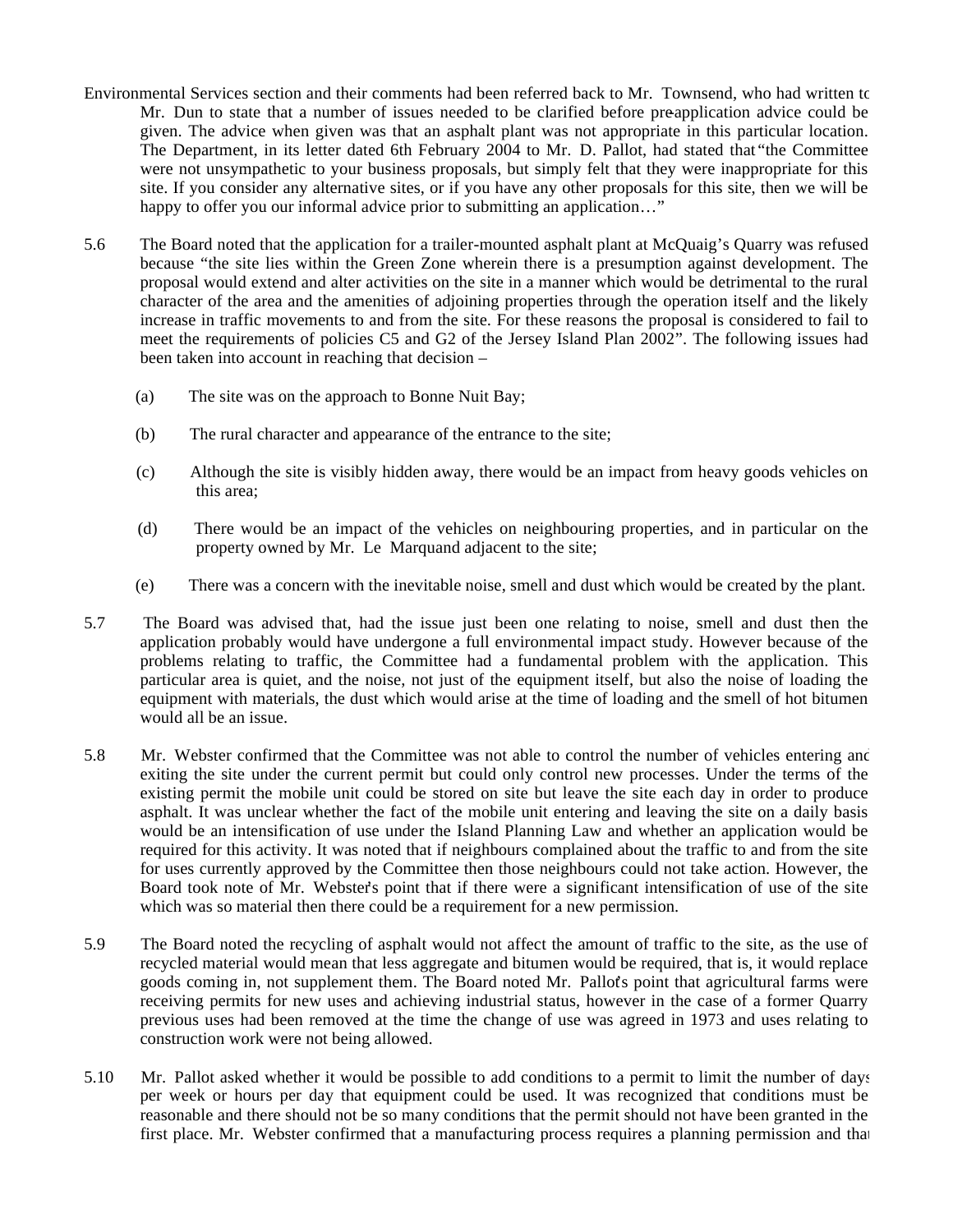- the preparation of asphalt could be undertaken at the roadside when the mobile unit was used in connection with an adjacent reinstatement or road laying.
- 5.11 Mr. Webster advised that the Green Zone Policy gives a high level of protection against new developments. It recognizes the existing uses of land and lists activities that may be acceptable development. The starting point for the Green Zone Policy is Policy C5 which states that areas within the Green Zone will be given a high level of protection and there will be a general presumption against all forms of new development for whatever purpose. It also states that there will be a presumption against the approval of extensions to commercial properties other than extensions to tourist accommodation and tourist attractions.
- 5.12 Policy IC12 relating to new industrial development in the countryside states that there will be  $\epsilon$ presumption against new development for industrial purposes in the countryside. Policy G2 (General Policies) relates to general development considerations and sets out a series of 16 criteria which all applications must satisfy. Most importantly in this case this requires that any development will not unreasonably affect the character and amenity of the area, will not have any unreasonable impact on neighbouring uses and the local environment by reason of visual intrusion or other amenity considerations, and will not have an unreasonable impact on public health, safety and the environment, by virtue of noise, vibration, dust, light, odour, fumes, electromagnetic fields or effluent.
- 5.13 The Board thanked the parties for attending and they then withdrew.

## **6. The Board's findings**

- 6.1 After consideration, the Board agreed that the decision not to allow the mobile asphalt plant to be sited at McQuaig's Quarry was based partly on a mistake of fact (Article 9(c) of the Administrative Decisions (Review) (Jersey) Law 1982) and could not have been made by a reasonable body of persons after proper consideration of all the facts (Article 9(d) of the Law). The Committee had refused the application on two grounds: (1) the operation itself and (2) the likely increase in traffic.
- 6.2 The grounds for refusal given by the Environment and Public Services Committee were that the proposed application would be detrimental to the amenity of the area, not only because of traffic implications, but also through the operation itself. The Board noted that the Environmental Health Officer (EHO) was ambiguous about this and expressed the view that it may be acceptable if certain controls are introduced. According to the Committee's report, the EHO had stated –

 "The operation of a trailer-mounted asphalt plant has the potential to cause nuisance from noise, smell and dust to neighbouring properties". "However, it is not possible to predict the extent to which such nuisance might occur. It would depend on the location of the plant within the Quarry, the amount of time the plant is used, the time of day the plant is used, and the time of year".

 The Committee should not have rejected the application on this ground without ordering an environmental assessment.

- 6.3 On the second ground that there would be likely to be an increase in traffic
	- (a) It could not be said that the traffic movements to the site would be greater if the mobile plant were located within the Quarry than if the mobile plant were stored at the Quarry and relocated on a daily basis. It was noted that the mobile plant could be stored at the Quarry and taken off the site daily without hindrance. Any increase in traffic movements associated with the existing use, or traffic associated with moving the mobile unit in and out of McQuaig's Quarry, could lead to an increased level of traffic which would also impact on the neighbours' enjoyment of their properties.
	- (b) The Board was mindful that there is an existing commercial storage use for the site which has implications for traffic which the Committee cannot control and which could increase in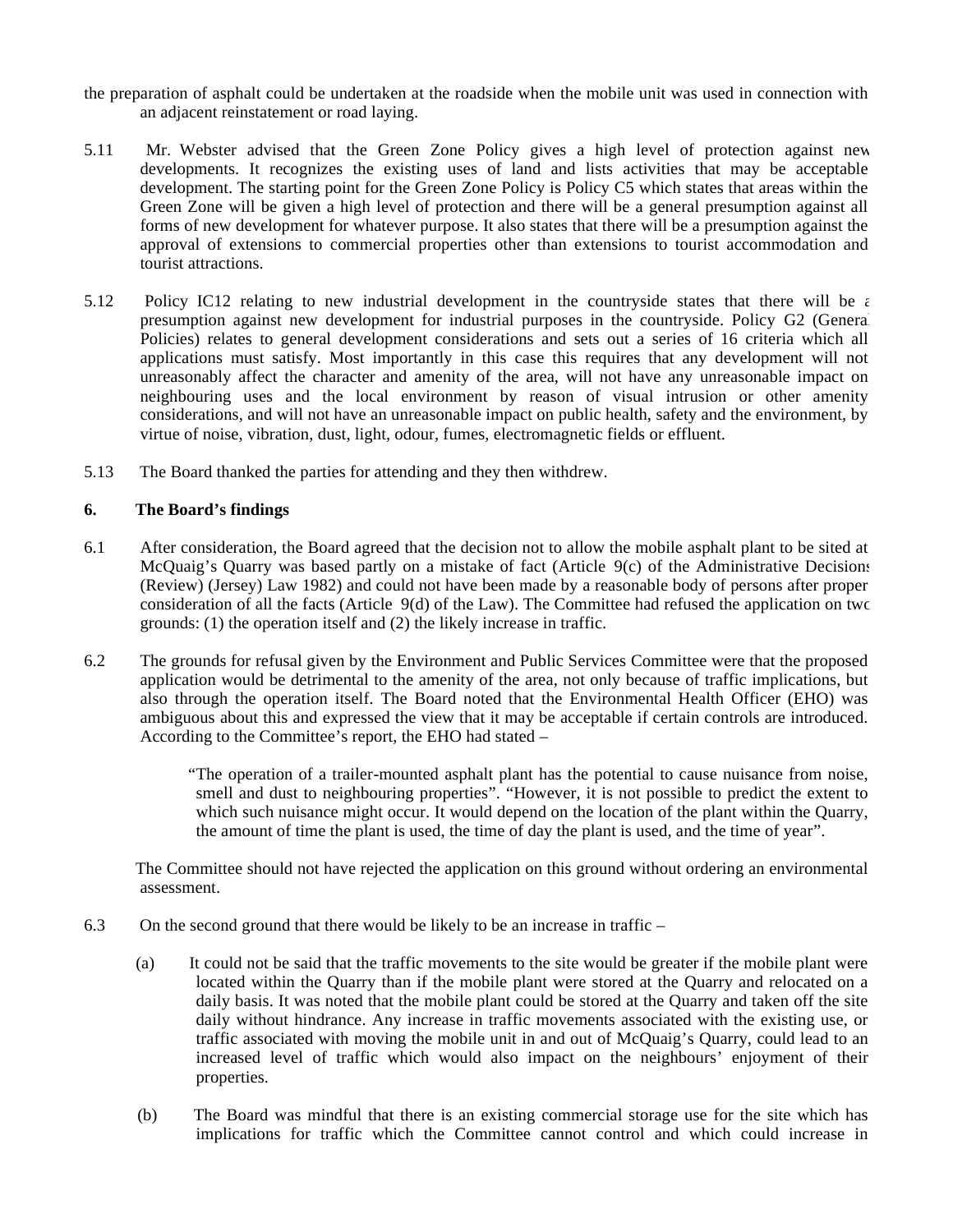- connection with existing uses. There are already 5 businesses using the site and it is not impossible to conceive that some businesses will generate significant traffic even if operating within the existing storage use. The Board was of the opinion that it was not reasonable to refuse the application purely on the ground of intensification of traffic because, in the light of the Committee's lack of control of present traffic movements to and from the site, it cannot be said that the traffic generated by the use of the proposed equipment would be detrimental to the character and amenity of the adjoining properties.
	- (c) The Board considered that Mr. Pallot's assessment of traffic implications was reasonable. In this connection Mr. Pallot calculated that assuming maximum use of the proposed equipment, there would be 14 truck movements onto and off the site daily in connection with this application. In addition there would be vehicles driven by additional staff to be employed by Mr. Pallot and deliveries of materials on a monthly basis. All of this would be mitigated to some extent if one of the existing businesses ceased to use the site in order to provide space for the proposed equipment (as Mr. Pallot informed the Board). The Board felt that this amount of traffic was not unreasonable in the context of a commercial site and would not necessarily be detrimental to the amenities of the surrounding area, except to an extent to the property immediately to the north of the Quarry. The Board expressed the opinion that in the heyday of the tourism industry there were probably a great number of coaches using the road to Bonne Nuit on a daily basis and that before the recent contraction of the farming industry there were likely to be significant movements of agricultural vehicles and machinery in the area. The Board also noted that according to Policy G2 any development must not "unreasonably affect the character and amenity of the area". The Committee's notice of refusal stated that Mr. Pallot's application would be "detrimental to the rural character of the area and amenities of the adjoining properties". However the test to be applied by the Committee is one of reasonableness as an application may be detrimental in some extent to neighbouring properties without being unreasonable. Use of the word "detrimental" suggested that only the amenities of neighbours have been considered without also considering the reasonableness of the application in the context of the existing commercial use of the site.
	- (d) the Board felt that the Committee had not given adequate consideration to the use of the extensive powers it had to control the proposed operation under the Island Planning (Movable Structures) (Jersey) Order 1965. Firstly, in accordance with Article 2(4) of the Island Planning (Movable Structures) (Jersey) Order 1965, the Committee could attach conditions to a licence, including the total number and type of movable structures to be erected or stationed at any one time, the positions in which movable structures were sited, the taking of any steps for preserving and enhancing the amenity of the land, including (but not limited to) the planting and replanting of trees and bushes and for limiting the duration of the licence. This power would appear to enable the Committee to place conditions which would control noise etc. The Committee also has the ability, under Article 3 of the Order, to amend or impose new conditions on the permit. Article 3 states –

#### **"Power to modify conditions attached to a licence**

 3.(1) The Committee may at any time modify the conditions attached to a licence, whether by the variation or cancellation of existing conditions, or by the addition of new conditions, or by a combination of any such methods, but before exercising that power, the Committee shall afford to the holder of the licence an opportunity of making representations.

 (2) Any modification of the conditions attached to any licence shall not have effect until after such period (being a period not less than twenty-eight days) as shall be specified in the notification of the modification to the holder of the licence."

 The Committee is therefore able to control the hours of operation especially as the Applicant is prepared to accept such control. It is clear that the control of hours of operation would also as a consequence control the number of vehicle movements to and from the site. It was noted that an environmental review had not taken place, however subject to the Committee being satisfied on the environmental impact, it appeared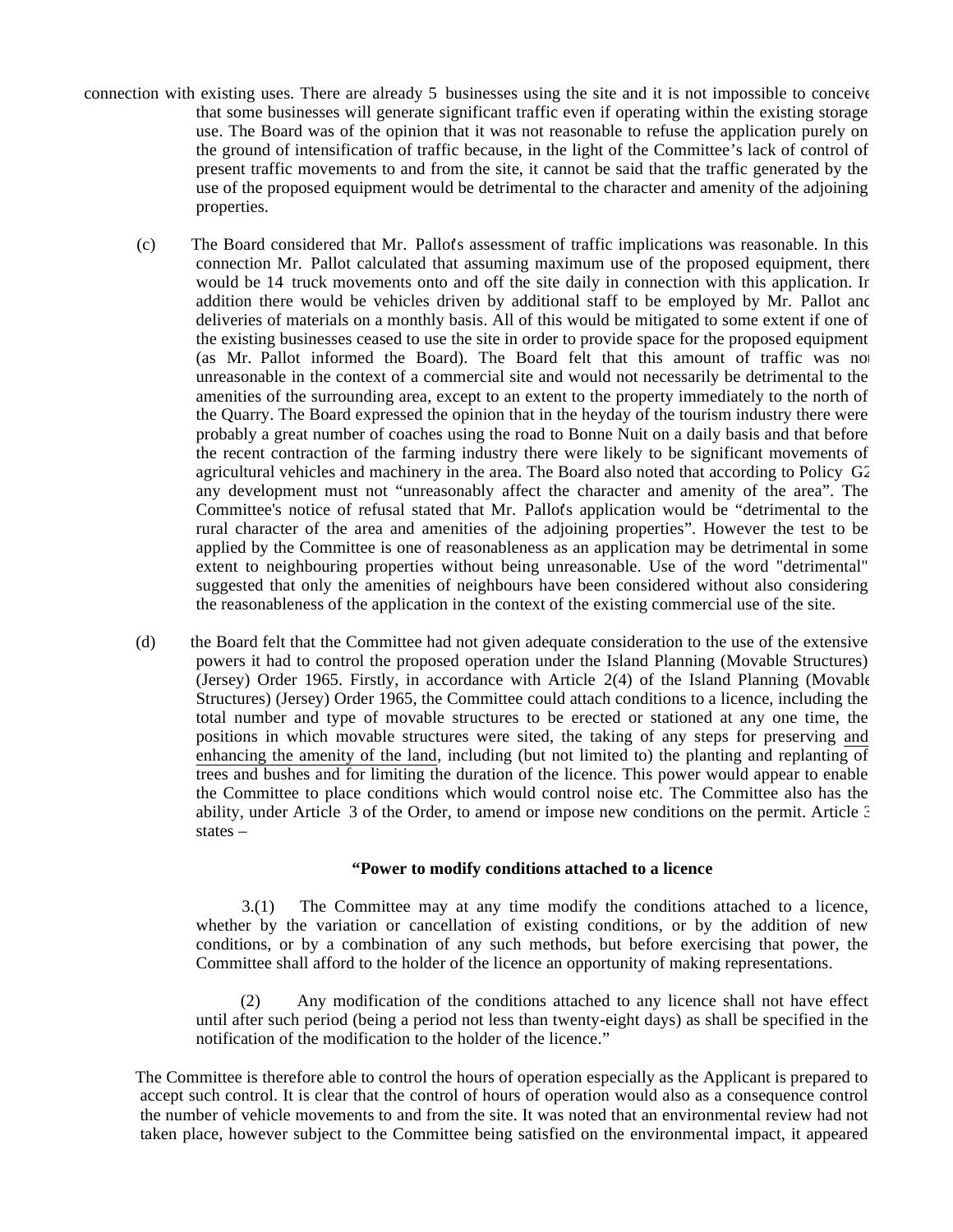possible for the Committee to adequately control a static operation.

- 6.4 The Board decided to request the Environment and Public Services Committee, in accordance with Article 9(2) and (3) of the Administrative Decisions (Review) (Jersey) Law 1982, as amended, to reconsider the matter, namely –
	- (a) to review the traffic implications of the application;
	- (b) to carry out an environmental impact assessment of the proposed operation;

 and to inform it within a period of 2 months from the date of this report of the steps which have been taken to reconsider the matter and the result of that reconsideration.

Signed and dated by –

| Advocate R.J. Renouf, Chairman |  |
|--------------------------------|--|
| Mr. T.S. Perchard              |  |
| Miss C. Vibert                 |  |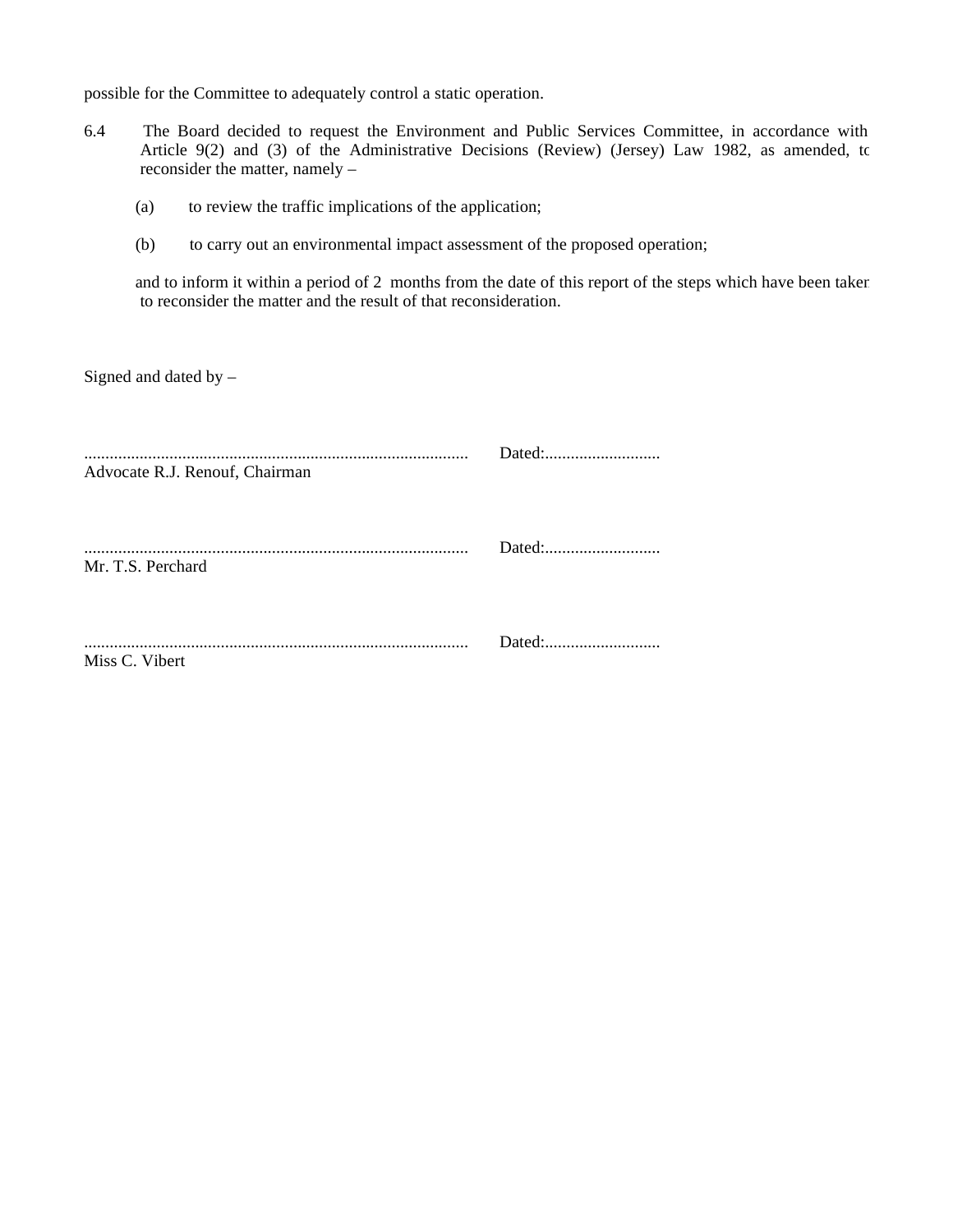### **BOARD OF ADMINISTRATIVE APPEAL**

### **26th July 2004**

## **Complaint by Miss J. Riggall (represented by Deputy R.G. Le Hérissier of St. Saviour) against a decision of the Environment and Public Services Committee**

#### **Hearing constituted under the Administrative Decisions (Review) (Jersey) Law 1982, as amended**

#### **1. Present –**

 $\overline{a}$ 

 Mr. N.P.E. Le Gresley, Chairman Mrs. M. Le Gresley Mr. T.S. Perchard

#### **Complainants**

 Deputy R.G. Le Hérissier of St. Saviour Miss J. Riggall Mr. J.W. Godfrey, Chief Executive, Royal Jersey Agricultural and Horticultural Society Mr. P. Gallagher, Planning Consultant.

#### **Environment and Public Services Committee**

 Deputy J.A. Hilton, Vice-President Mr. R.T. Webster, Principal Planner.

#### **States Greffe**

Mr. P. Monamy, Senior Committee Clerk.

The hearing was held in public at St. Martin's Public Hall on 26th July 2004

## **2. Summary of the dispute**

2.1 The Board was convened to hear a complaint of Miss Jenni Riggall (represented by Deputy R.G. Le Hérissier of St. Saviour) against a decision of the Environment and Public Services Committee t reject an application for the construction of a new dwelling and formation of a sheep farm on land at Fields Nos. 24 and 26, La Rue de la Vignette, St. Saviour.

#### **3. Site Visit to Fields Nos. 24 and 26, La Rue de la Vignette, St. Saviour**

3.1 After the formal opening of the hearing at St. Martin's Public Hall, at which the Chairman outlined the nub of the complaint and explained the Board's requirements under Article 9 of the Administrative Decisions (Review) (Jersey) Law, the parties went together to visit the sites of both Miss Riggall's existing holding (2/3 vergées of land at Le Vieux Ménage, St. Saviour); and also Fields Nos. 24 and 2 St. Saviour/St. Martin.

#### **4. Summary of the Complainant's case**

4.1 Miss Riggall indicated that, having conformed to the requirements of the current (2002) Island Plan in relation to building in the Countryside Zone by submitting a suitable proposal for Agricultural Diversification (namely, the construction of a new dwelling and formation of a sheep farm on land at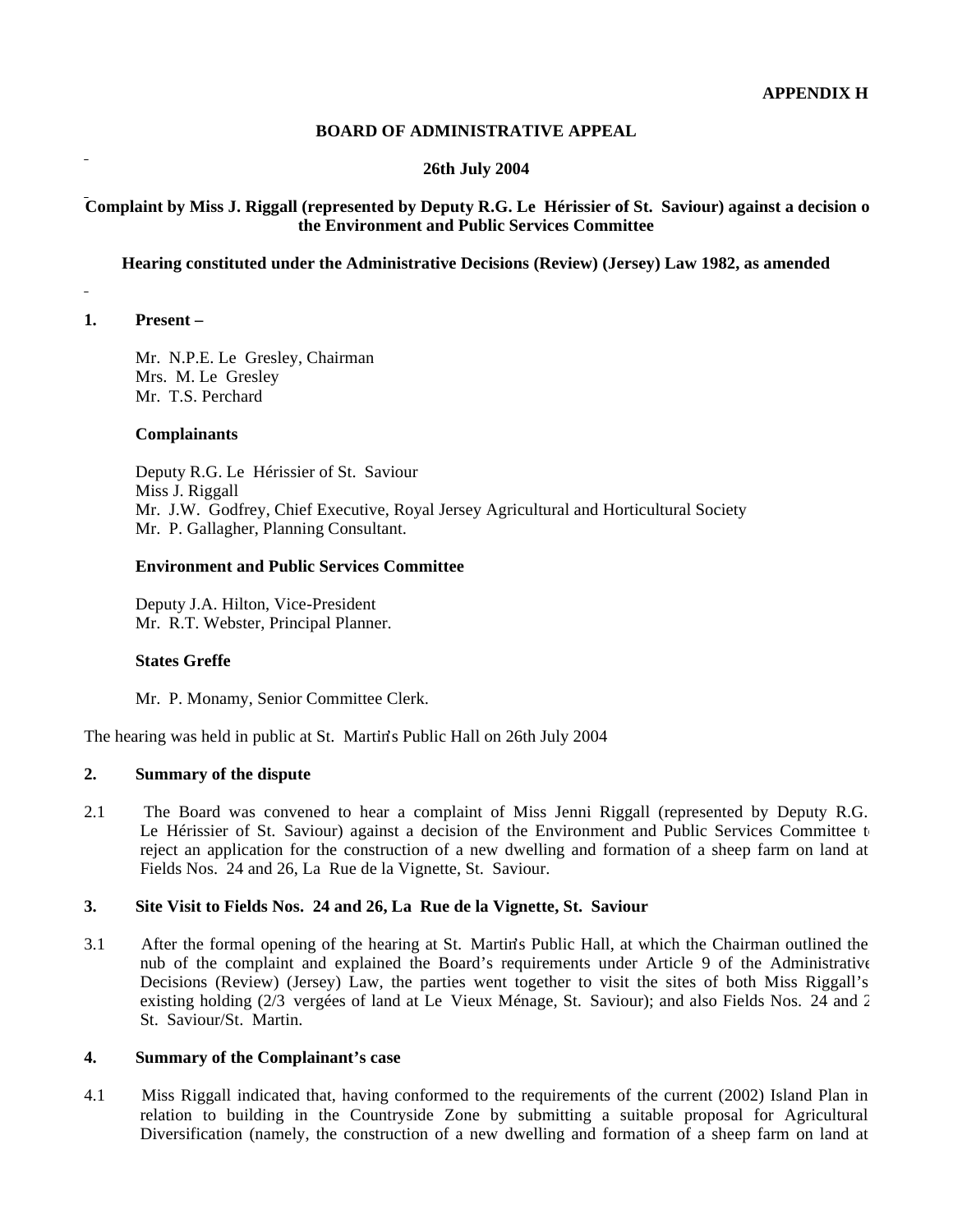- Fields Nos. 24 and 26, La Rue de la Vignette, St. Saviour), she was concerned that her application remained rejected, despite having been appealed.
- 4.2 Miss Riggall considered that the proposal would undoubtedly have benefits to the Island in terms of agriculture (diversification), education (hands-on experience for children) and also for tourism (visitor attraction).
- 4.3 Deputy Le Hérissier outlined in broad terms the concerns felt by Miss Riggall in relation to the comments which the Environment and Public Services Committee had made in relation to her written submissions and evidence. In particular, it was emphasized that the current proposal had developed over a period of some four years and balanced the need for the continuation of Miss Riggall's existing part-time occupation as Radiographer (in order to provide her with adequate income) with the needs of the proposed farm. It was underlined that the application was not a cynical ploy to achieve a new dwelling for Miss Riggall in a countryside setting. The business plan which had been presented was an honest and serious appraisal of the venture, with the capital elements involving the sale of her existing house because of the absence of an alternative source of capital funding. It was confirmed that Miss Riggall was in no doubt as to the rigours of farm work and the added difficulties associated with juggling this with ongoing part-time employment. The need to live on-site in close proximity to the livestock (especially the sheep) was a prime requirement, particularly in the six-week lambing season. In summary, Deputy Le Hérissier commented that the application represented a remarkable attempt from someone energetic and enthusiastic enough to wish to diversify into agriculture, with all the issues this raised being wider than merely 'planning matters' and so very closely inter-related with those contained in the Island Plan 2002. For her part, Miss Riggall was eager to design the proposed small dwelling, which she considered would be sufficient for her long-terms needs, in whatever way might be considered appropriate in order to meet the requirements of the Law.
- 4.4 The Chairman sought and received clarification regarding the support of the Department of Agriculture and Fisheries to subsequent applications that might be forthcoming to rent additional land adjacent to Fields Nos. 24 and 26, St. Saviour. It was also confirmed that Miss Riggall was deemed to be a*bona fide* agriculturalist for the purposes of the Law. Miss Riggall indicated that, as based on advice received from the Department of Agriculture and Fisheries, it was envisaged that she would be able to be self-sufficient from the proceeds of the farm once her existing mortgage had been settled in approximately 10 years' time. It was confirmed that Miss Riggall had factored into her business plan the need for additional assistance from time to time, although her background in sheep farming was considered to be a significant factor in the likely success of the venture. It was ascertained that the existing supply of meat from the current undertaking was provided on a private basis, although a local meat producer had indicated that he would be prepared to purchase all the meat to be produced from the proposed larger venture.
- 4.5 Mr. Gallagher outlined his involvement as adviser to Miss Riggall on planning matters and confirmed that he had no hesitation in supporting Miss Riggall's honest, detailed and well-presented application. Mr. Gallagher was in no doubt that the proposed enterprise would be sustainable, as evidenced by the support from the States Veterinary Officer, the Economic Development Committee and others. It was suggested that the proposals also had a wide measure of public support. Given that Miss Riggall had wide experience of the industry in which she wished to participate and was by no means a newcomer with simply a bright idea, Mr. Gallagher contended that the guidance on planning policies which was provided to assist applicants positively supported the application, rather than opposing it. Whilst it was recognised that the negative philosophy of Policy C6 (Countryside Zone) was that "there will be a general presumption against all forms of new development for whatever purpose", Mr. Gallagher suggested that this had to be subservient to the overall positive policies expounded by the Island Plan 2002. Thus it was that Policy C6 listed ten types of development which might be permitted where the scale, location and design would not retract from, or unreasonable harm the character and scenic quality of the countryside.
- 4.6 In relation to Policy C17 (New Agricultural Buildings and Extensions), Mr. Gallagher contended that i was only the Environment and Public Services Committee which considered that Miss Riggall had not demonstrated that the proposed dwelling would be "essential to the proper function of the farm holding", as it was evident that the relevant agricultural professionals did. It was suggested that, in fact, the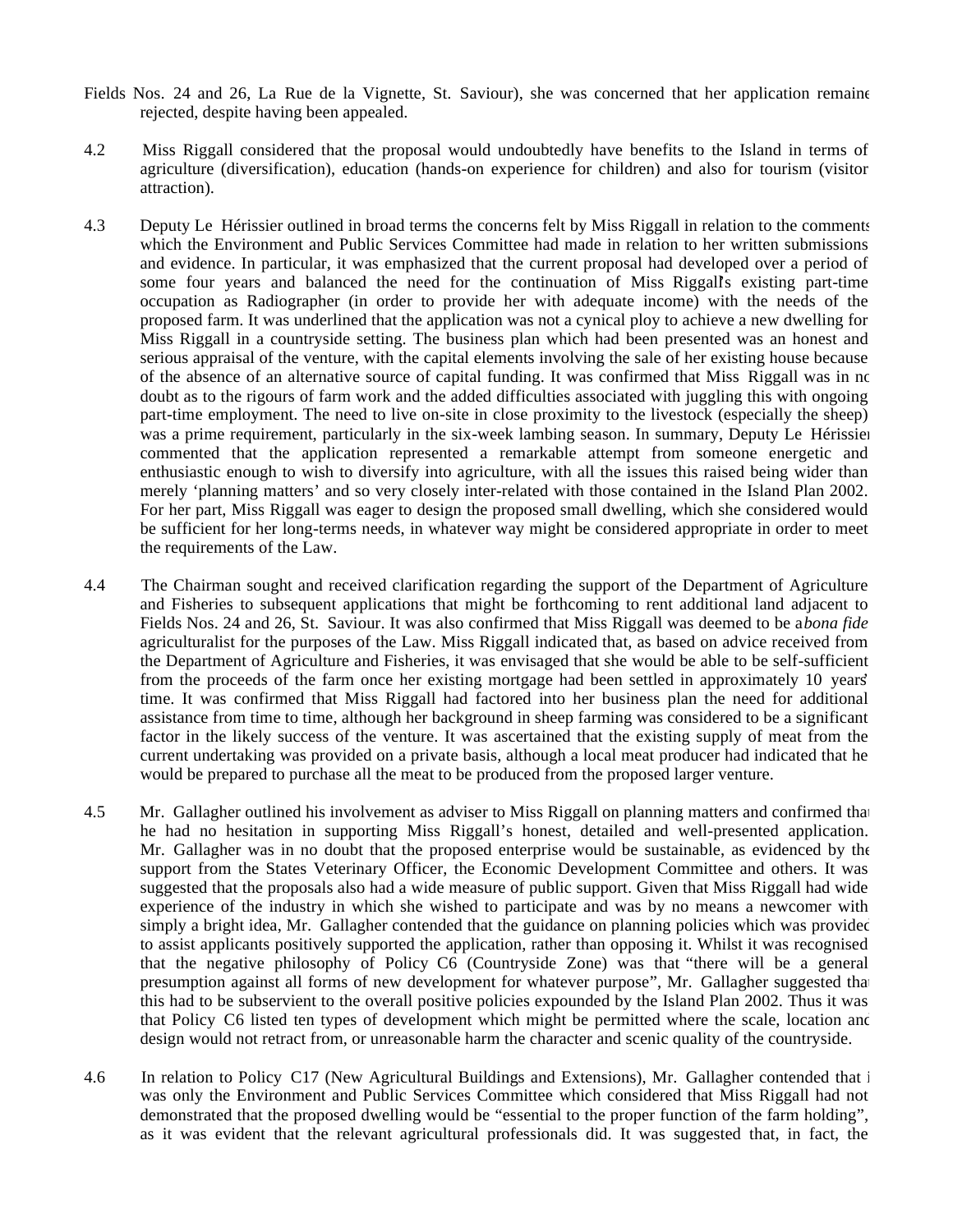- application met all the relevant criteria and that the conclusion of the Committee that its "decision to refuse permission is not unreasonable having regard to all the circumstances of the case" was simply to cover the Committee in the event that the matter were to proceed to the Royal Court. From Miss Riggall's perspective, the conclusion was that her application positively encouraged diversification and that, if the Committee was not prepared to support her application, given the thorough and detailed work which had gone into the formulation of the submission, then what hope was there that any applicant would ever satisfy the Committee's requirements under the relevant policies.
- 4.7 Mr. Godfray emphasized that the Island's countryside required a better level of protection than hitherto, and contended that such improved protection would ultimately only be achieved through the success of agricultural ventures. If it were to be considered that Miss Riggall's application did not prove "essentiality" for the purposes of the Committee's policies, it was asked what application possibly could. It was important, of course, that such ventures should be economically viable, but this too had been demonstrated by the States' Agricultural Advisers. Diversification throughout the Island's agricultural and horticultural industries was undoubtedly the key to the future, and, although such a process might only now be in its infancy, it was clearly the way to go; and a greater emphasis was already being seen as regards the need to supply the local produce market. Mr. Godfrey suggested that whilst "precedent" appeared to be the Committee's greatest fear, approval of Miss Riggall's unique proposals in her particular circumstances were unlikely to form the basis of a precedent for another applicant. It was contended that the extensive planning which had preceded the application exceeded that undertaken in respect of any other application to develop a new farm, with the level of effort required to be devoted to the proposed undertaking unlikely to be forthcoming from any other applicant.

#### **5. Summary of the Committee's case**

- 5.1 Mr. Webster offered the apologies of the Committee and the Planning Department regarding additional information which had been received subsequent to the application for the present Hearing. Whilst additional information had been received from the States Veterinary Officer in support of Miss Riggall's application and had been presented to, and considered by, the full Committee on 7th June 2004, the outcome of such deliberation had not, in error, been conveyed to the applicant and/or her representatives, which was regretted. This was noted and accepted by Miss Riggall.
- 5.2 Mr. Webster indicated that the Environment and Public Services Committee fully supported the 'farm' elements of Miss Riggall's application, but confirmed that it was the proposal to establish a dwelling on the site that represented the stumbling block to its approval. Rather than concentrate upon the specific requirements and detail of the relevant policies (C4 and C17 in this case), it was necessary to consider the wider purpose of the Island Planning (Jersey) Law 1964, as amended, namely "to protect the natural beauty of the landscape of the countryside." It was the protection of the Island's countryside that was considered to be a major achievement of successive Committees, with the policies under the 1987 and current (2002) Island Plans recognising the value of agriculture to the Island. In particular, agricultural building were considered to be a special case and the requirement for them to be "essential" was the starting point for any consideration by the Committee. Whilst it was clear that the types of new development which "may" be permitted were set out in detail, this was on the basis that it could be demonstrated to the satisfaction of the Committee that such development was essential to meet agricultural needs and could not reasonably be met within the built-up area or from the conversion/modification of an existing building. Mr. Webster cited a number of recent examples where similar considerations had applied.
- 5.3 Mr. Webster went on to ask whether Miss Riggall might not be able to purchase an existing house in another location and rent such land as would be necessary for her needs in establishing the sheep farm proposed. It was confirmed that it was part of the Committee's rationale to gauge the viability of any unit to be created so as to obviate a need in the future to remove such agricultural conditions as might be imposed. The Committee was aware that the officers of the Department of Agriculture and Fisheries tended (as might be expected) to support the majority of applications to develop agricultural units and, whilst the Environment and Public Services Committee certainly took such views into account in its deliberations, it had to take a somewhat wider view of the potential effect of applications. In Miss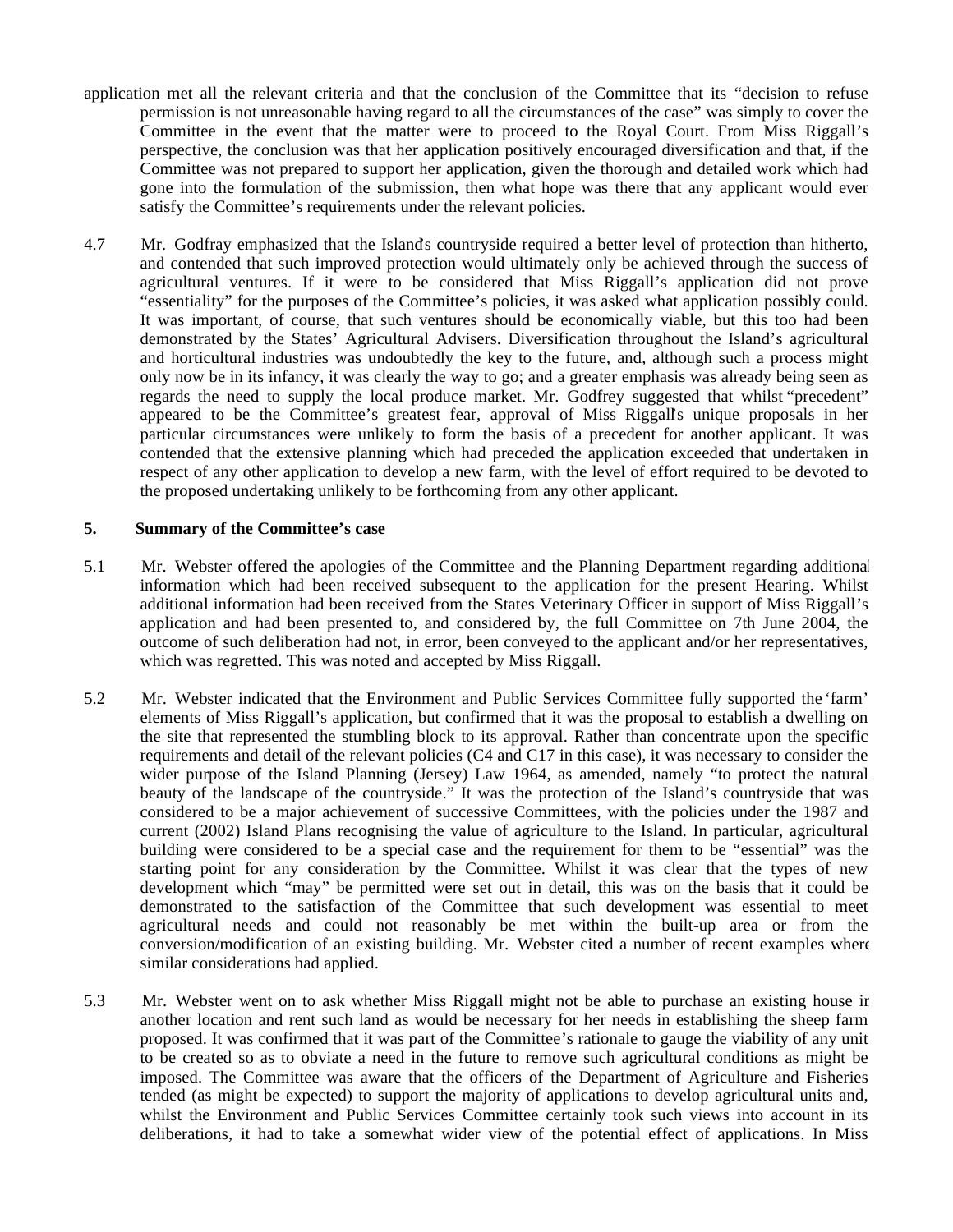- Riggall's case, the Committee was aware that the States' Livestock Adviser had indicated that the undertaking proposed would be viable, but only if the present level of part-time employment continued in order to provide an adequate level of income. The advice received by the Committee had been that between 400- 500 sheep would be considered as a minimum number to enable a unit to be self-sufficiently viable. As regards the "essentiality" for a dwelling to be sited within the boundaries of the land to be farmed, the Livestock Adviser has indicated that this would only be a requirement for the six weeks of the lambing season, although it would also clearly be desirable at other times as it would be easier if sited close to hand. It was accepted that recent advice from the States Veterinary Officer indicated that constant supervision of poultry was essential, given events which had occurred, although it was recognised that other poultry operations in the Islands did not presently operate under such conditions.
- 5.4 Mr. Webster confirmed that the Environment and Public Services Committee supported the concept of diversification, but only in circumstances where this could be demonstrated as being viable. The Committee was well aware of the potentially disastrous effects on the countryside of allowing non-viable units to be established, which would inevitably be detrimental to the Island as a whole. Whatever view might be taken by the applicants, the Committee considered that approval of Miss Riggall's application would inevitably provide a precedent for the future. The difficulty for the Committee was to ensure consistency and fairness in its decision-making, and an important consideration was the cumulative effect of potentially 'poor' decisions. In the Committee's view, Miss Riggall's case was not proven to its satisfaction.
- 5.5 Deputy Hilton confirmed that the relevant Island Plan policies relating to applications for new housing in the Countryside Zone were Policies C6 and C17. Policy NR2 was also relevant to Miss Riggall's application because of the location of the site being in the Water Safeguard Area, although it was accepted that because the proposed development was intended to be connected to the foul sewer, Policy NR2 was not at issue in this case. The Deputy endorsed the comments which had been made by Mr. Webster and added that, although the Committee's submission had indicated that Miss Riggall's request for the matter to be re-considered by the Committee had been determined on 25th March 2004 by 4 members (including the 2 members who had participated in the original Planning Sub-Committee decision of 14th January 2004), the decision to maintain refusal of the application had subsequently been determined by the full membership of the Committee (all seven members) on 7th June 2004.
- 5.6 Deputy Le Hérissier, in summary, confirmed that Miss Riggall's application did not relate to a small holding with "just a few chickens", but represented a fully-researched, detailed and complete business case which indicated that the sheep and other livestock would provide the basis for a viable undertaking. It was suggested that subtle comparisons" with large United Kingdom holdings were not appropriate and that the continuing need for the benefit of income to be derived from ongoing part-time employment was an integral element of the business plan, at least until such time as the existing mortgage had been repaid. Deputy Le Hérissier emphasized the care with which the business and application had been formulated and commented that the structural changes which were presently underway within the Island's agricultural industry demanded a different way of thinking as regards the potential use of land. The basis of Miss Riggall's application was underlined as being its potential for both education and tourism, and it was suggested that the need for the Environment and Public Services Committee to give greater credence to such a different way of thinking was paramount. It was suggested that the present opportunity afforded by Miss Riggall's application should not be missed.

#### **6. The Board's findings**

- 6.1 The Board having given careful consideration to the provisions of Article 9 of the Administrative Decisions (Review) (Jersey) Law 1982, as amended, recognised that it was constrained as to the matters which it might take into account in considering the present complaint.
- 6.2 Whereas the Board was clear that the provisions of the Island Plan 2002 were that the burden was firmly on Miss Riggall to persuade the Committee to deviate from the general policy laid down in the Island Plan, and not as positive as contended by Miss Riggall and her representatives, it was also aware of the significant weight which was associated with planning precedents.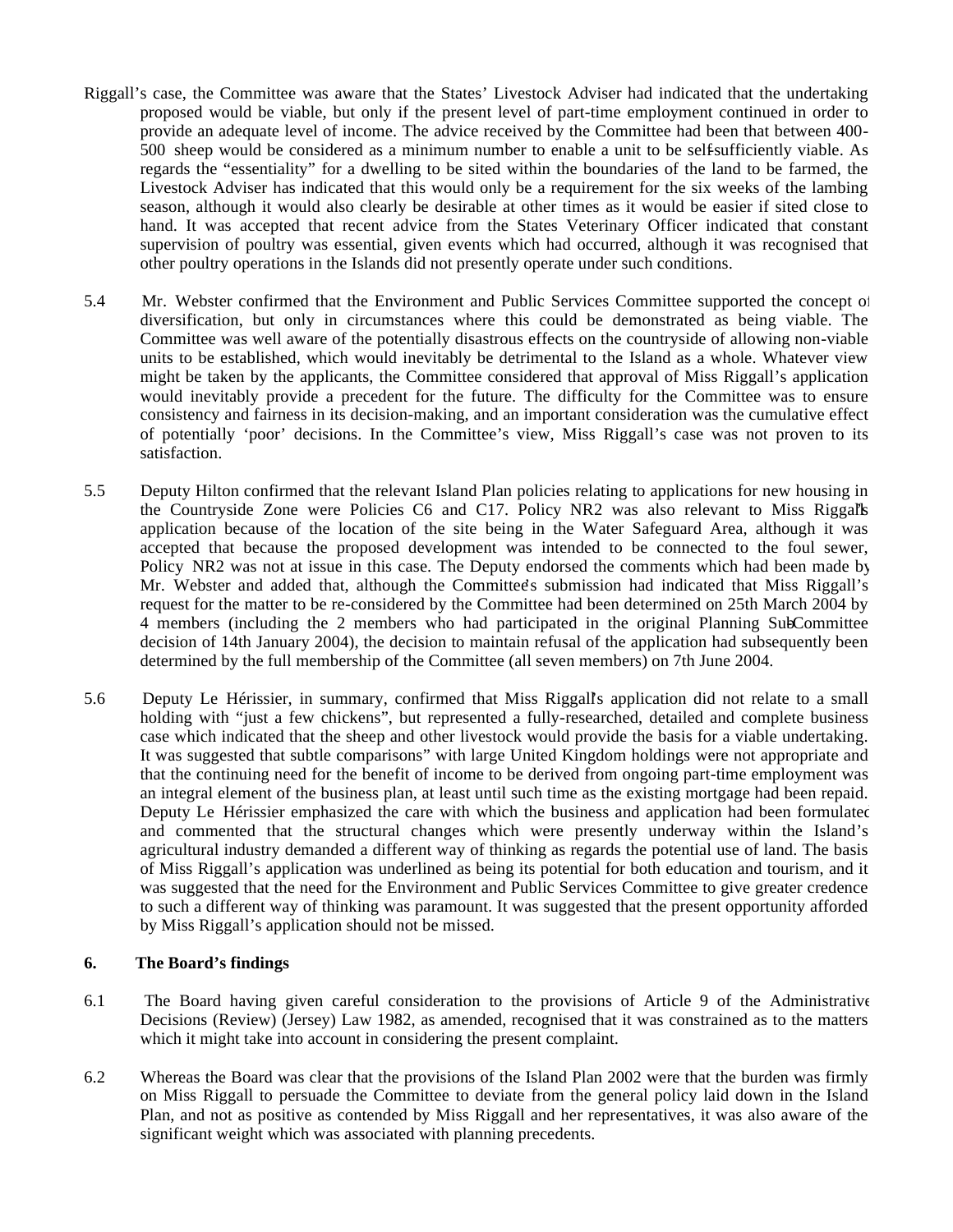- 6.3 The Board considered that, whereas its findings might be different if not fettered by constraints of the Law, it was undoubtedly bound to abide by the provisions of Article 9. For its part, the Board acknowledged the desirability of diversification within the agricultural industry and would like to have been made aware to what extent the Committee had taken into account the proximity of a nearby large agricultural holding, and the recent construction of a large modern dwelling to the north-west thereof just a stone's throw from the applicant's proposed site. The Board doubted whether an area amounting to just 23 vergées would be sufficient to enable an adequate income to be derived, let alone provision for  $\epsilon$ pension upon retirement. The Board concluded that Miss Riggall's present accommodation, being within walking distance of the proposed farm, would enable her to provide a reasonable level of security of her livestock.
- 6.4 The Board accordingly, and reluctantly, agreed that it could not uphold Miss Riggall's complaint against the Environment and Public Services Committee. It had no doubt in Miss Riggall's ability to operate the smallholding proposed, indeed it was most impressed with the presentation put forward.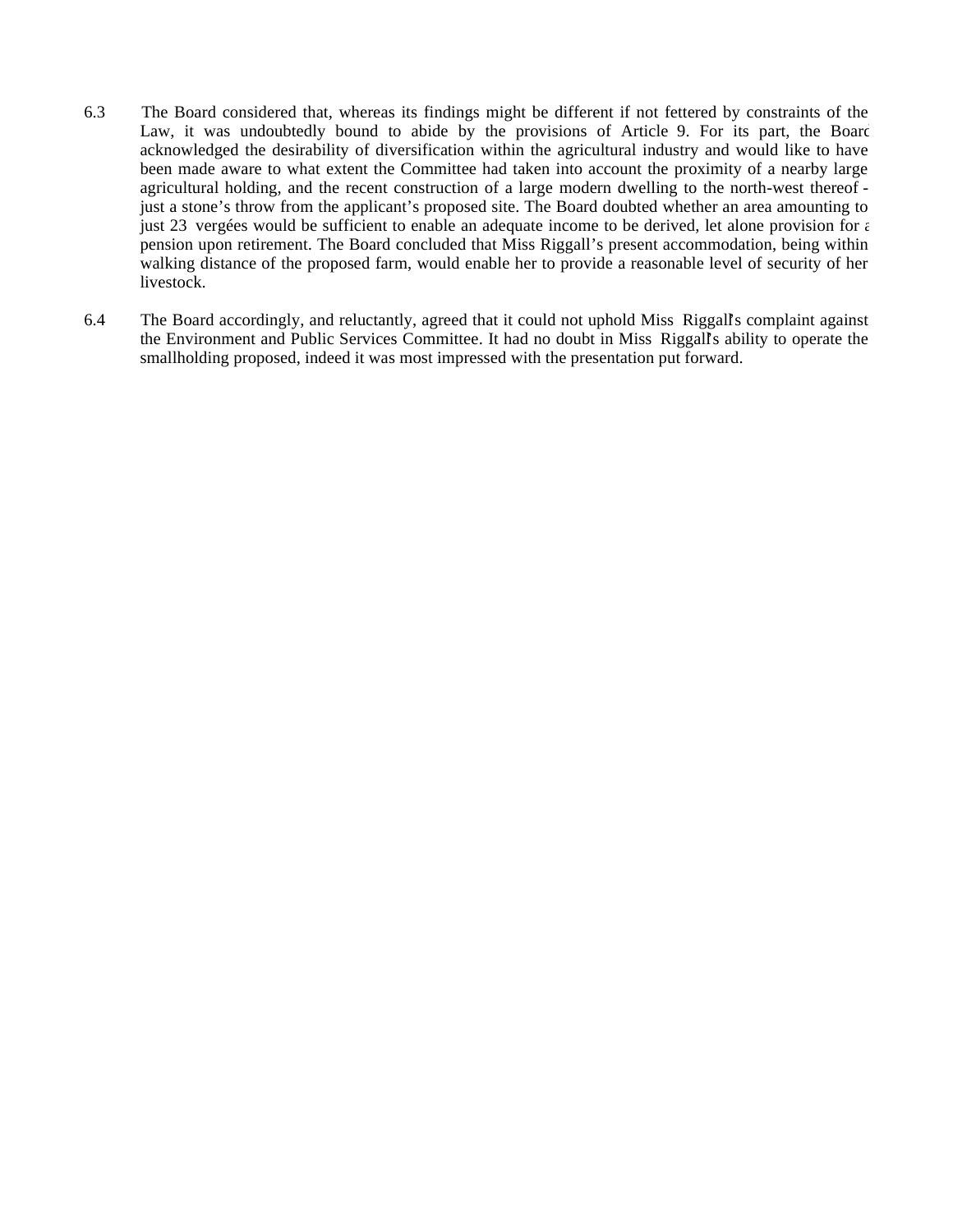| Mr. N.P.E. Le Gresley, Chairman |  |
|---------------------------------|--|
| Mrs. M. Le Gresley              |  |
| Mr. T.S. Perchard               |  |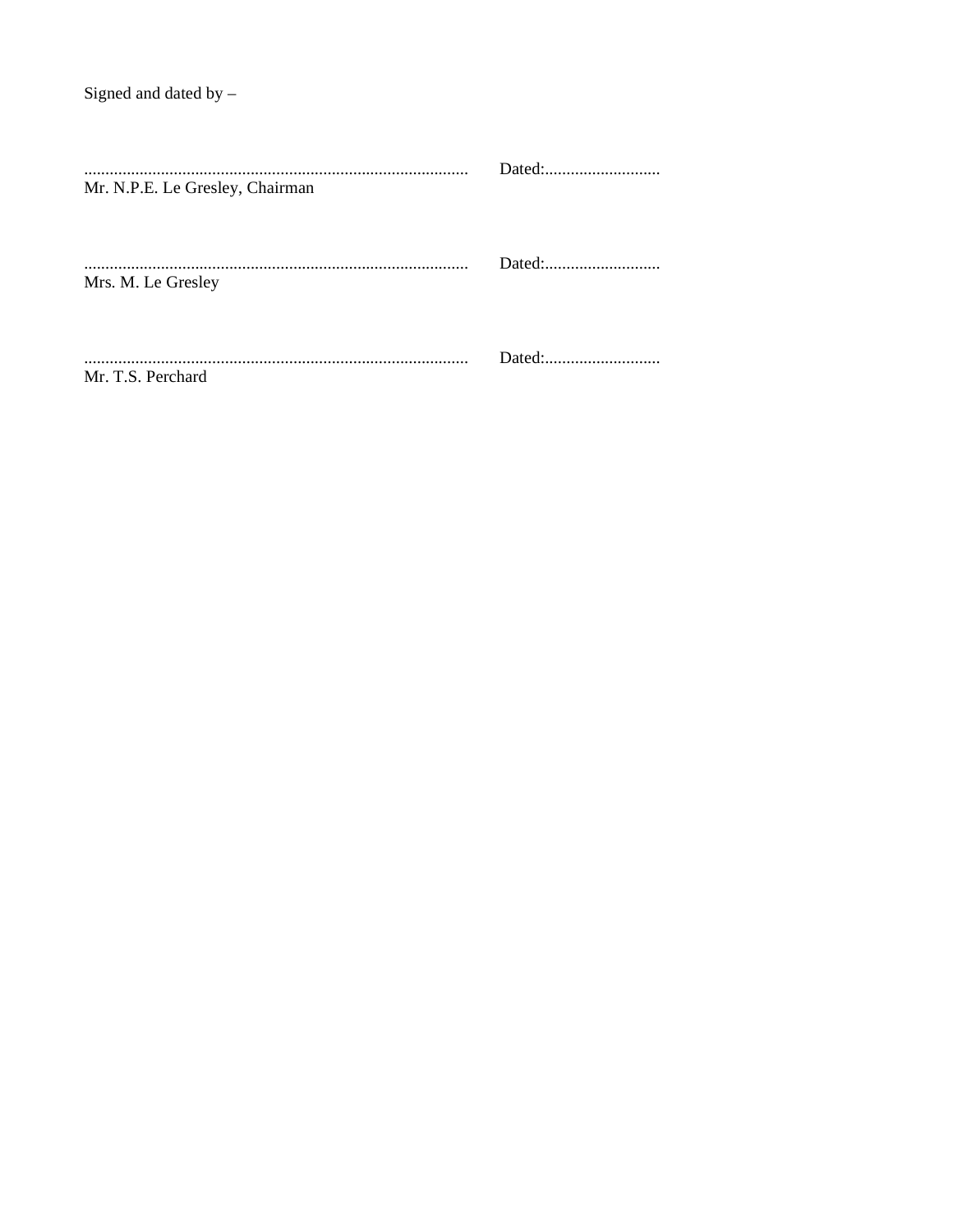#### **APPENDIX I**

**1386/2/1/2(252)**

#### **BOARD OF ADMINISTRATIVE APPEAL**

#### **2nd September 2004**

**Complaint by Mr. T. Renouf against a decision of the Environment and Public Services Committee to reject an application to construct a farmhouse dwelling in Field 96, La Grande Route de Rozel, St. Martin**

**Hearing constituted under the Administrative Decisions (Review) (Jersey) Law 1982, as amended**

#### **1. Present –**

#### **Board Members**

 Mrs. C.E. Canavan, Chairman Mrs. M. Le Gresley Mr. J.G. Davies

#### **Complainant**

 Mr. T. Renouf Deputy F.J. Hill, B.E.M. Mr. A.W. Hoban, Architectural Planning and Building Services Limited

#### **Environment and Public Services Committee**

 Deputy J.A. Hilton Mr. R.T. Webster, Senior Planner, Planning and Environment Department

#### **States' Greffe**

F.G. Le Maistre

The hearing was held in public at St. Martin's Public Hall on 2nd September 2004.

#### **2. Summary of the dispute**

2.1 The Board was convened to hear a complaint of Mr. T. Renouf against a decision of the Environment and Public Services Committee to reject an application to construct a farmhouse dwelling in Field 96, Le Gro Rocher, La Grande Route de Rozel, St. Martin.

#### **3. Site Visit**

3.1 After the formal opening of the hearing at St. Martin's Public Hall, the Board and the parties visited the farmstead at Le Gros Rocher to view the site of the proposed new dwelling. It also inspected the triangular site at the top (and to the west) of Field No. 93, adjacent to the existing farm outbuildings, on which Mr. Renouf wished to construct a new agricultural shed, subject to his application for the farmhouse being approved. The Board was reminded that the Environment and Public Services Committee had suggested that this triangular site could accommodate a new dwelling, which would negate the need for the development of Field No. 96. However, it was noted that the site was quite restricted, especially as the covenant on Field No. 93, which precluded any development, included that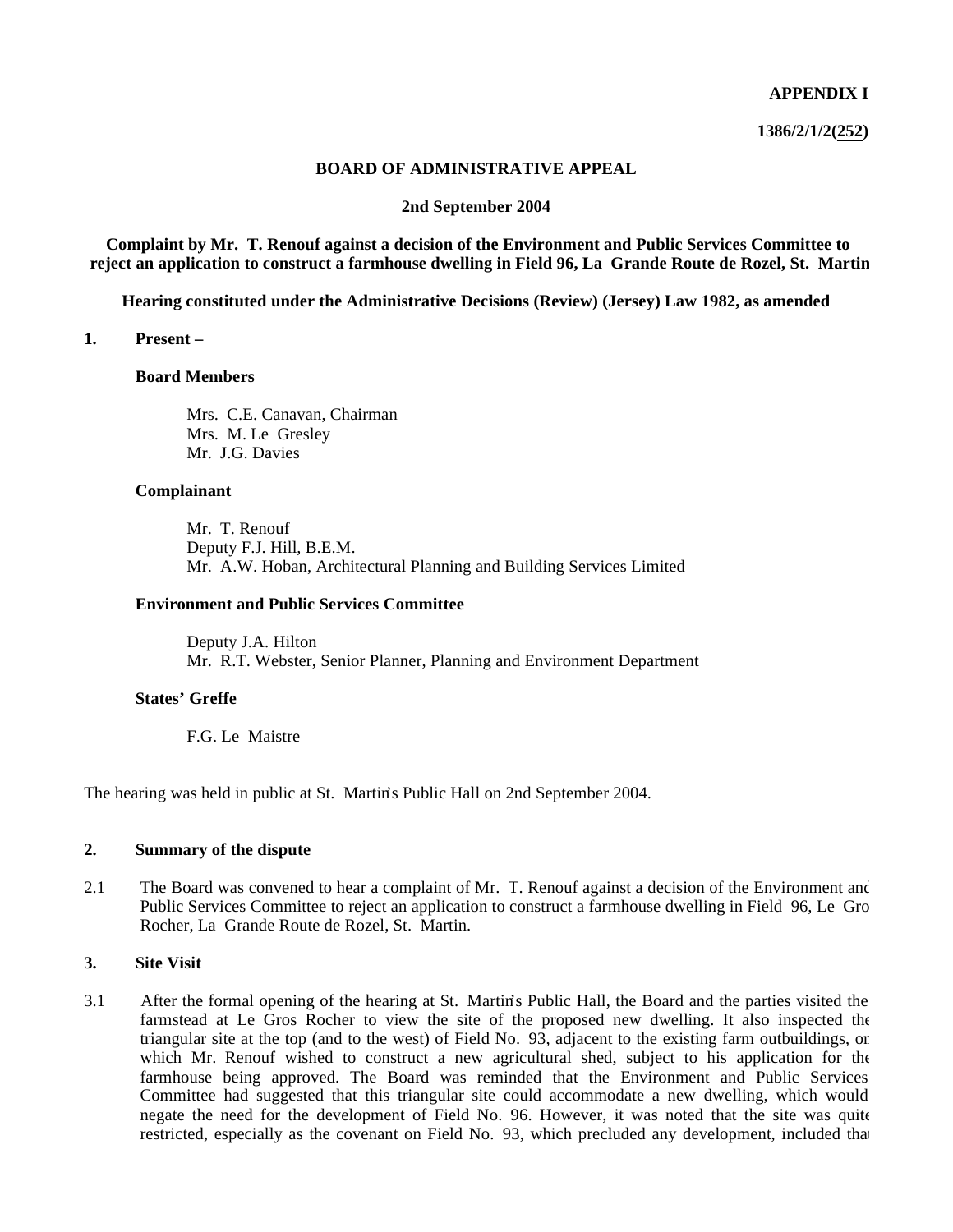part of the existing track running along the top of Field No. 93. The Board then toured the existing farm buildings on the site before relocating to the harbour at Rozel to view Field No. 96 from the pier. En route to Rozel Harbour, the Board also stopped on the eastern side of Le Mont de Rozel, to ascertain whether any part of the farmstead or its neighbouring properties could be seen from this side of the valley. The Board and other parties, having visited Rozel Harbour, then returned to St. Martin's Public Hall

## **4. Summary of the Complainants' case**

- 4.1 The Board had received a written summary of the Complainants' case in advance of the hearing and Deputy Hill and Mr. Renouf elaborated on the written case at the hearing.
- 4.2 The Board was advised that the triangular piece of land adjacent to the existing outbuildings at the top of Field No. 93 was not suitable for a residential dwelling because, in addition to the physical constraints, it would be contrary to health and safety guidelines as it would be in close proximity to where machinery and chemicals were stored. The movement of farm vehicles and machinery along the track immediately in front of this site would also pose a danger to any children occupying such a dwelling. Furthermore, the land was owned by Mr. Renouf's parents who were only prepared to grant permission for the development of an agricultural shed on this site.
- 4.3 The Board was reminded that the Environment and Public Services Committee was supportive of the development of an agricultural dwelling at the farmstead at Le Gros Rocher but was opposed to the proposal to construct a dwelling in Field 96 as it was in an isolated and sensitive Green Zone site located away from the existing farm complex. However, it was noted that the issues relating to the access to the site, via La Grande Route de Rozel, had now been resolved.
- 4.4 Deputy Hill referred the Board to Policy C5 of the 2002 Island Plan, which provided for "new development on an existing agricultural holding which is essential to the needs of agriculture and which is in accordance with policies C16 and C17". He argued that it had been demonstrated that the proposed new dwelling was essential to the proper function of the farm holding, as evidenced by the comments in correspondence received from such bodies as the Jersey Farmers' Union and the Royal Jersey Agricultural and Horticultural Society, and could not be provided within the boundary of the built-up area on the site or within, or adjacent to, the existing buildings at the farmstead (as per the requirements of policies C16 and C17). The Deputy also contended that the proposed agricultural dwelling met all the other relevant criteria and that the argument for an exception to be made under these policies was strongly supported by the owners of neighbouring properties and relevant industry bodies.

## **5. Summary of the Committee's case**

- 5.1 The Board had received a full written summary of the Committee's case before the hearing and heard further submissions from Deputy Hilton and Mr. Webster.
- 5.2 The Board was reminded that the Committee had refused permission for an agricultural dwelling on Field No. 96 because, while it wished to support cases where a genuine agricultural need had been demonstrated, it had not been convinced that there was justification to warrant making an exception to policies C5 and C17 of the Island Plan by allowing development of such an isolated and elevated site. In particular, the Committee considered that the impact of the proposal to create a new building on Field No. 96 would be harmful to the character of the area and the Island's designated Green Zone, contrary to Policy C5 of the Island Plan. Instead, it had been suggested that an application to build a new dwelling in the immediate vicinity of the existing farm buildings would have been more in keeping with the terms of Policy C17.
- 5.3 Mr. Webster explained that areas designated as Green Zone were given a high level of protection and that there was a general presumption against all forms of new development for whatever purpose. Furthermore, Policy C5 of the Island Plan stated that exceptions "may be permitted" but did not commit the Committee to having to make an exception to policy.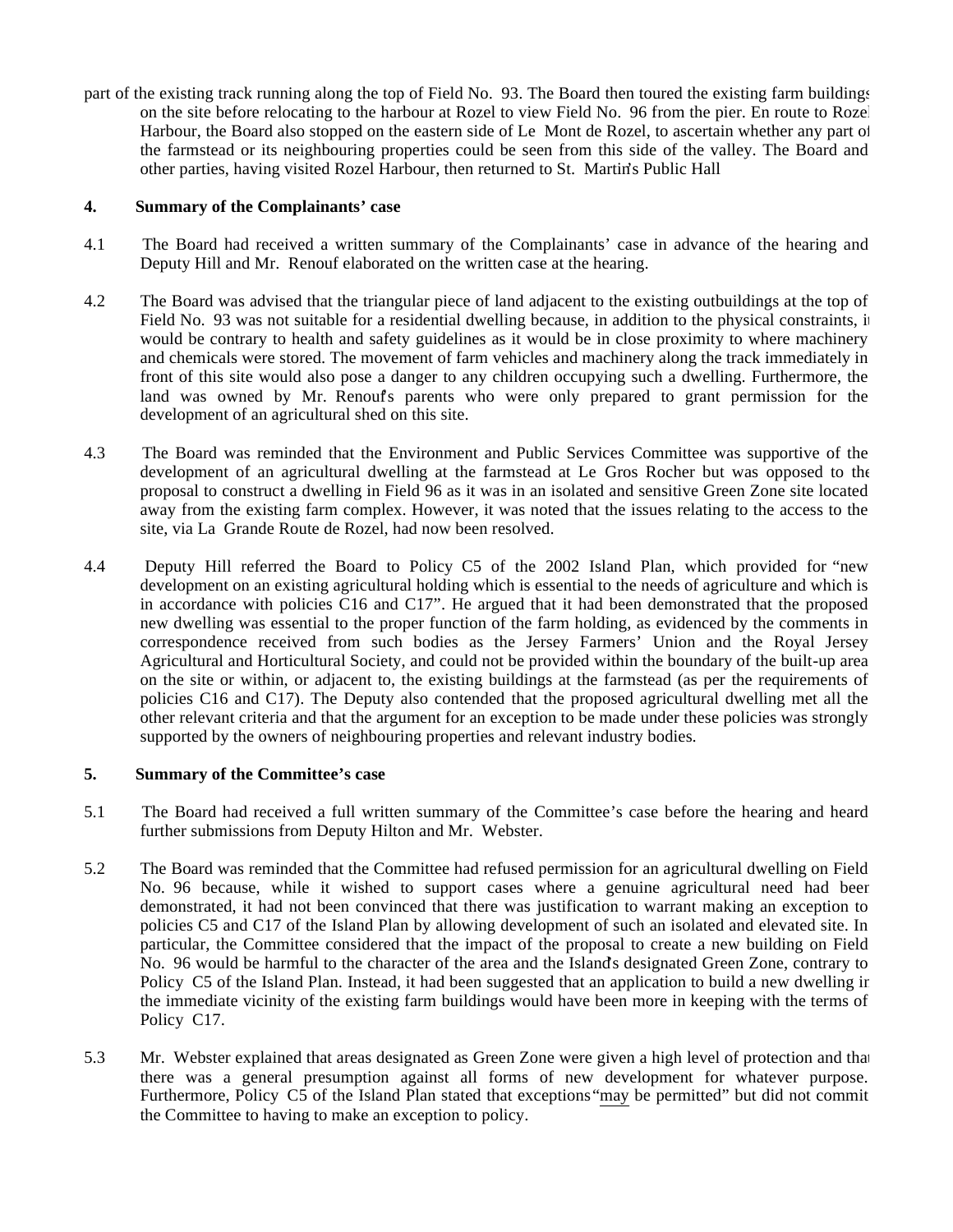- 5.4 It was emphasized that the general thrust of Policy C5 was to prevent sporadic development which would affect the open character of the countryside. Moreover, Policy C17 of the Island Plan required the applicant to demonstrate that a new building could not be provided by "rearranging, subdividing or extending an existing building" on the farm holding or could not be located within or adjacent to the existing farmstead or other buildings on the holding. The Committee felt this had not been demonstrated and that there was scope for the existing farm buildings to be reorganised so as to provide for an additional unit of residential accommodation on the site. It was recognised that Mr. Renouf did not own any of the existing buildings, however, they were in his family's ownership, and so the onus was on him to resolve any issues relating to the future use of these buildings.
- 5.5 The Board was advised that there appeared to have been a misunderstanding over the size of the plot available for the construction of a new dwelling on the triangular parcel of land to the north of the existing agricultural shed. Deputy Hilton expressed concern that the Committee had made its decision in the mistaken belief that the land available for development had included the farm track running along the top of Field Nos. 93, 94 and 95. However, as a result of that morning's site visit, it had been established that the section of the track adjacent to the triangular piece of land was also subject to the covenant on Field No. 93 which precluded any form of development. As such, it had become apparent that the area available for the construction of a new agricultural dwelling was significantly smaller than the Committee had realised. Therefore, Deputy Hilton undertook to take the matter back to the Committee for reconsideration in the light of this new evidence. She also undertook to apprise the Committee of the health and safety issues in respect of the residential development of the aforementioned piece of land.

## **6. Proposed way forward**

 The Board, having recognised that Deputy Hilton had undertaken to take the matter back to the Committee for reconsideration in light of new information, agreed to defer making a decision pending a further review of the application by the Committee.

#### **7. Conclusion/the Board's findings**

- 7.1 On 9th September 2004, the Committee had reconsidered the application but, although it had accepted that the triangular area to the west of the existing farm track and Field No. 93 was unsuitable for  $\epsilon$ dwelling, it had decided to maintain its previous decision to refuse permission for the application. In doing so, the Committee remained of the view that there was scope to provide a new dwelling within the existing building group and had suggested that one possible way of achieving this was to convert the existing potato store. As such, it remained supportive of the need for Mr. Renouf to have a dwelling close to the farm holding and had indicated that it would be prepared to look at other possible alternative sites within the vicinity, to include land within the ownership of the Renouf family.
- 7.2 The Board recognised that, despite a further review of Mr. Renouf's application, the Committee's decision to maintain a refusal of the application meant that he remained in the same position as he had been when it had deferred making its decision on 2nd September 2004. Accordingly, on 10th September 2004, the Board reconvened to consider its findings.
- 7.3 The Board, having considered the oral and written submissions made by each party, recognised the difficulty faced by the Committee in seeking to determine the application. In particular, it had regard to the Committee's wish to support young farmers such as Mr. Renouf and to the need to square this with its statutory responsibility to protect the natural environment. Nevertheless, the Board was of the view that, in this particular case, the agricultural arguments outweighed the environmental considerations and believed that Mr. Renouf should be permitted to construct a farmhouse dwelling in Field 96, St. Martin, subject to him carrying out such works as were considered both reasonable and necessary to further limit the visual impact of such a development. The Board noted that assurances had been given by the Complainant's architectural adviser that the design of any new building would have particular regard to the sensitive character and scenic quality of the area in question.
- 7.4 In reaching its decision the Board had regard to the body of correspondence that had been received from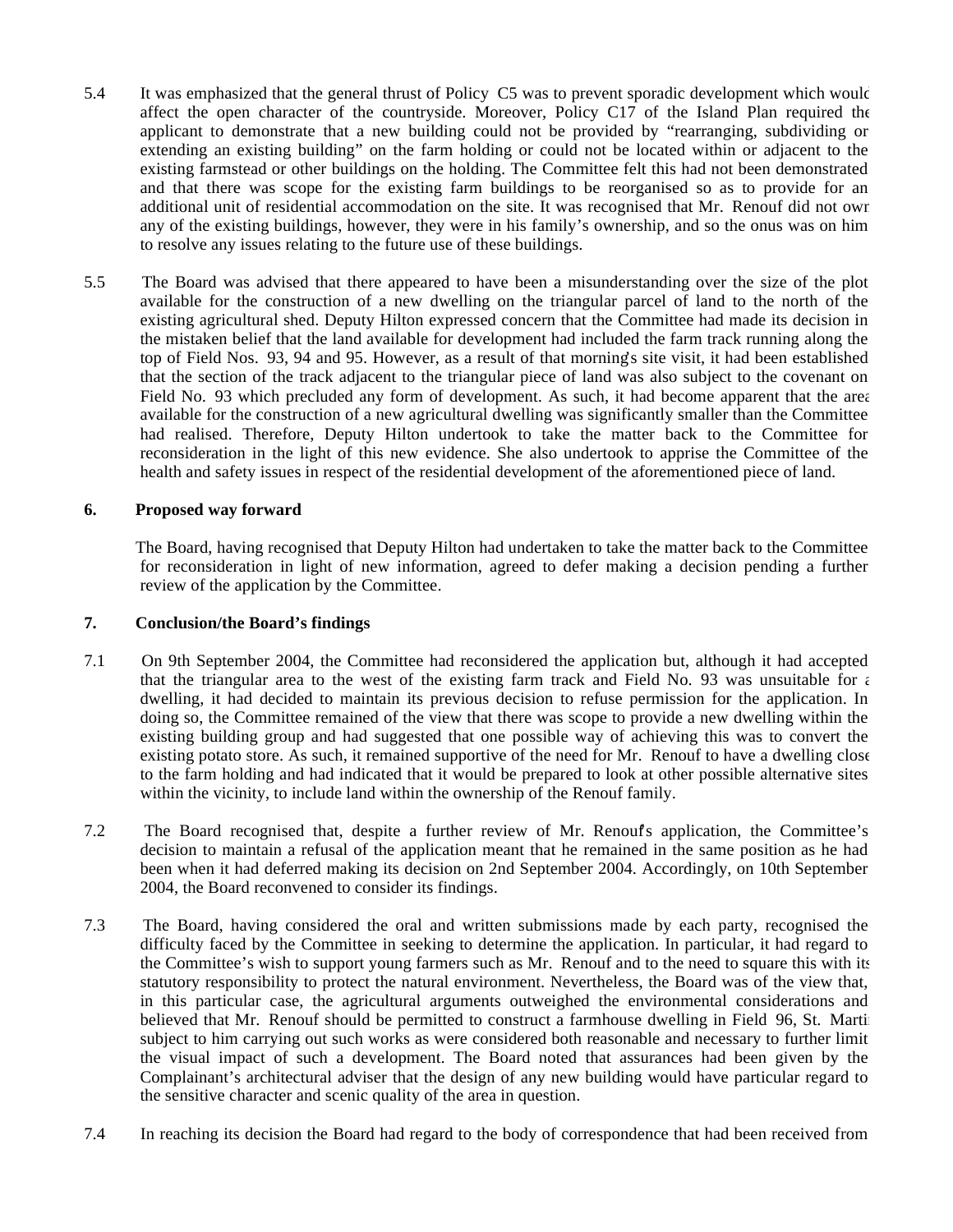- the agricultural industry in support of Mr. Renouf's application which, it was felt, underlined the need for Mr. Renouf to live on the site of his farming operation. It was noted that the comments/advice of the agricultural industry had not been challenged by the Committee. The Board also had regard to the wording of Policies C16 and C17 which provided for the development of new agricultural dwellings in the countryside, subject to them meeting certain criteria (as outlined in these policies). In respect of Policy C16, the Board was of the view that Mr. Renouf had demonstrated that the proposed new dwellin was essential to the needs of agriculture and could not be met in existing buildings elsewhere on the site because these buildings were not in his ownership. Furthermore, having viewed the site from all angles, it did not consider that the proposed development would unreasonably affect the character and amenity of the area nor have an unreasonable impact on neighbouring uses or the local environment. Indeed, the Board noted that there was considerable support for the proposed development from the owners of neighbouring properties. It also recognised that, in the light of Mr. Renouf's conservation work, there was a much higher chance of the surrounding countryside being maintained if Mr. Renouf was able to continue in agriculture
- 7.5 The Board agreed with the Committee in accepting that the triangular area to the north of the existing agricultural shed was not suitable for the construction of a new dwelling. It also recognised that the Committee was prepared to look at other possible sites within the vicinity of the farm should this land be made available to Mr. Renouf.
- 7.6 In summary, the Board felt that, based on the facts presented, a compelling case had been made for the construction of a farmhouse dwelling on the site of Mr. Renouf's farm and that, as a result of the restrictions on the other land that might be available, this could only be achieved by constructing such a dwelling in Field 96, St. Martin.
- 7.7 The Board felt that the refusal of the application to construct a farmhouse dwelling in Field 96, St. Martin could not have been made by a reasonable body of persons after proper consideration of all the facts. Therefore, it decided to uphold the complaint.
- 7.8 As a result of its decision, the Board requests the Environment and Public Services Committee to reconsider the application and to inform the Board within a period of two months of the date of this letter of the steps which it has taken to reconsider the matter and the result of that reconsideration.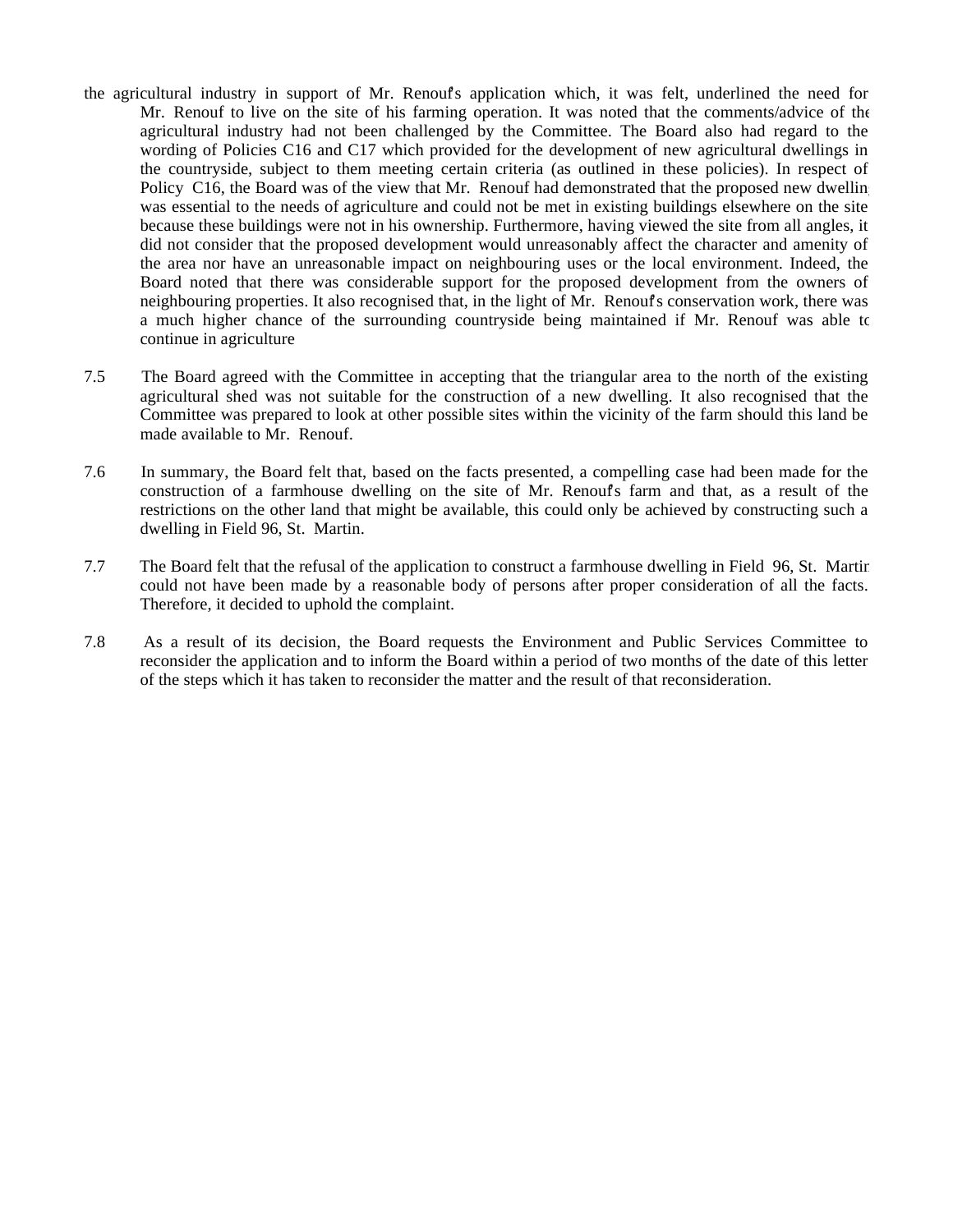| Mrs. C.E. Canavan, Chairman |  |
|-----------------------------|--|
| Mrs. M. Le Gresley          |  |
| Mr. J.G. Davies             |  |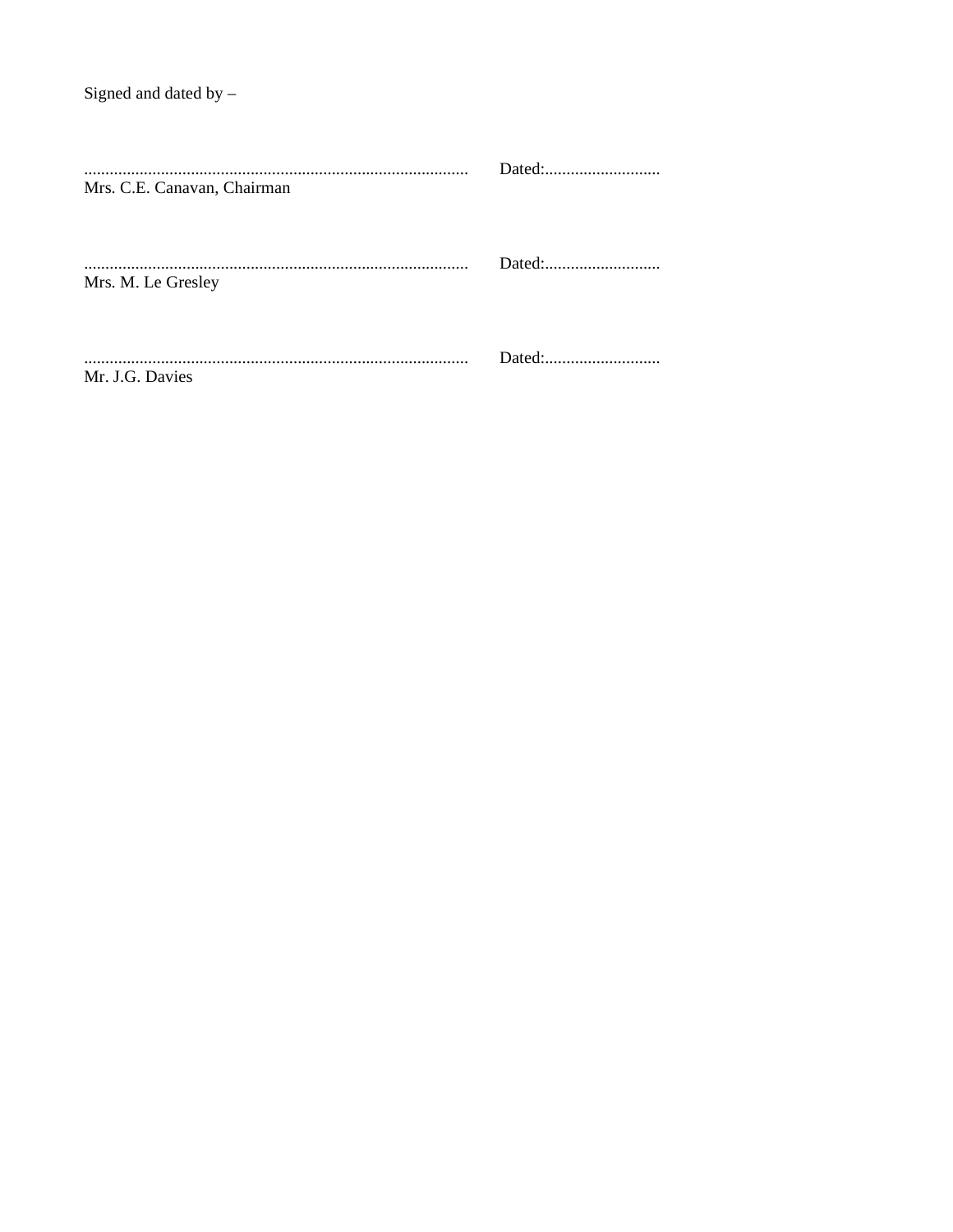#### **APPENDIX J**

**1386/2/1/4(86)**

#### **BOARD OF ADMINISTRATIVE APPEAL**

#### **21st June 2004**

**Complainant represented by Deputy F.J. Hill, B.E.M. against a decision of the Housing Committee**

**Hearing constituted under the Administrative Decisions (Review) (Jersey) Law 1982, as amended**

#### **1. Present –**

#### **Board Members**

 Mrs. C.E. Canavan, Chairman Advocate R.J. Renouf Mr. P.E. Freeley

#### **Complainant**

 X Deputy F.J. Hill, B.E.M.

#### **Housing Committee**

 Deputy D.L. Crespel, Vice-President Mr. E.H. Le Ruez, Chief Executive Officer, Housing Department Mrs. F. Ferris, Finance Director, Housing Department

#### **States' Greffe**

Mr. F.G. Le Maistre

 The hearing was held *in camera* in the Halkett Room at Morier House, St. Helier, on 21st June 2004. The President of the Housing Committee, Deputy T.J. Le Main, attended as an observer.

## **2. Summary of the dispute**

2.1 The Board was convened to hear a complaint of X against a decision of the Housing Committee to refuse to grant her rent rebate.

## **3. Summary of the Complainant's case**

- 3.1 The Board had received a full written summary of the Complainant's case in advance of the hearing and Deputy Hill elaborated on the written case at the hearing.
- 3.2 The Board noted that X had been permanently resident in the Island for over 16 years and had resided at the property in question since 1992. In June 2003, she had gained her residential housing qualifications and, in October 2003, had visited the Housing Department with a view to applying for rent rebate. On this occasion, she had been advised that, as she was residentially qualified, she was eligible for rent rebate. Accordingly, X had completed the relevant application form, providing her rent book as evidence of occupancy. However, in note 4 on the front of the application form, it stated –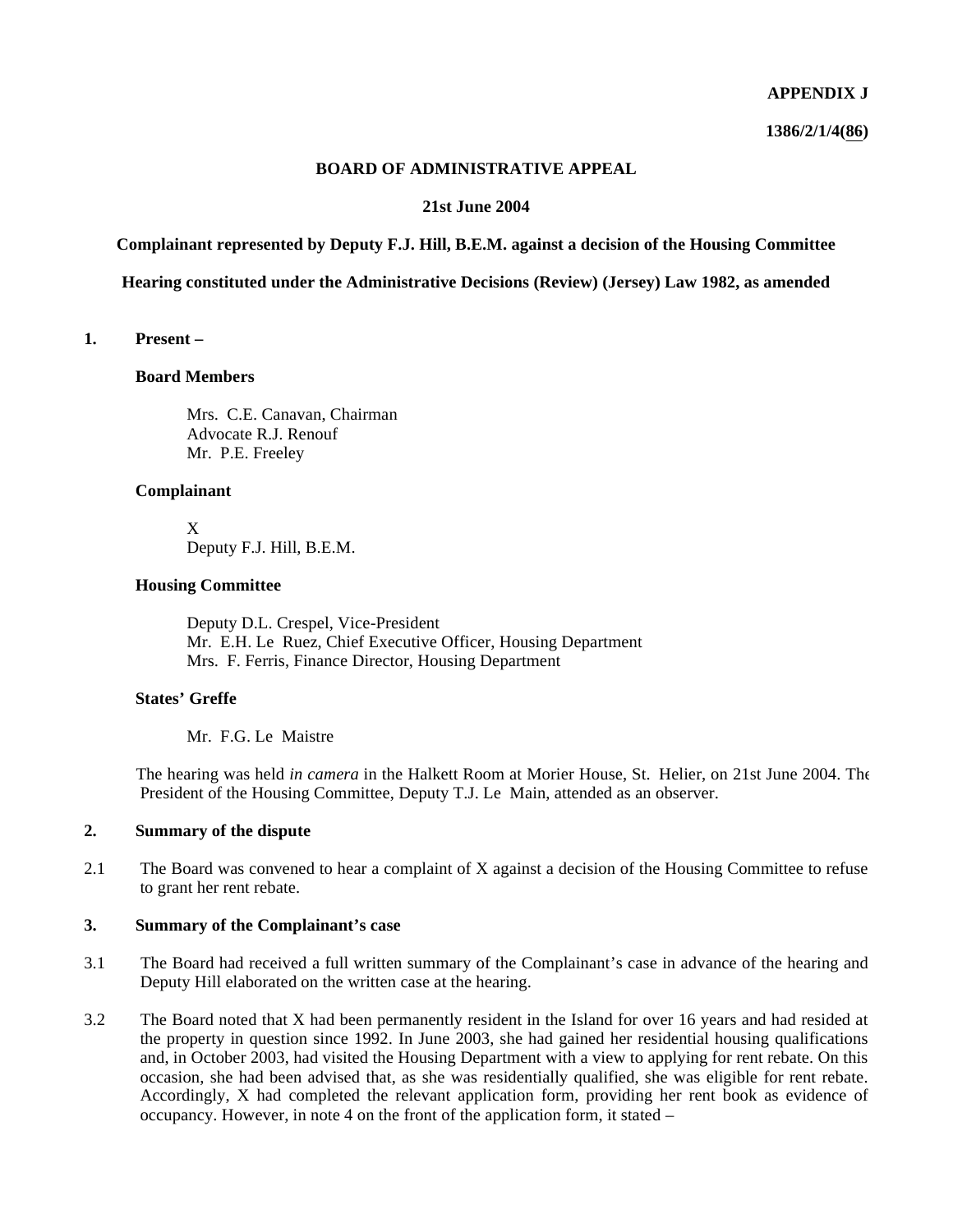- 3.3 "Housing consent must be granted before Rent Rebate can be paid. If you are unsure whether or not you have been granted consent for your accommodation, you should contact the Law and Loans Section in order to minimize delay of your Rebate payment. Please note that you are required to complete a separate Housing Law form to gain Housing Consent for your accommodation."
- 3.4 The Board recognised that this requirement had created a problem for X because she had never had a lease. This was also the case with a fellow tenant who resided in separate accommodation at the same premises. However, the landlord did not wish to give either tenant a lease because, as lodgers, they had no security of tenure. Furthermore, by giving them a lease he would be creating additional a-h units of accommodation and he feared that this could cause difficulties when he came to sell the property.
- 3.5 Deputy Hill felt that X was being discriminated against by virtue of being a lodger because it was his view that, in Jersey terms, the definition of "lodger" was someone without residential housing qualifications. He also submitted that there was little difference between a verbal agreement to occupy property and a written agreement and claimed that there no was definition laid down within existing housing policy or legislation as to what the difference was between a lodger and tenant. As it was accepted that X resided at the property in question and it was accepted that she paid rent for her accommodation, the Deputy considered the requirement for her to submit written proof of this to be unnecessary. The situation was further complicated by the fact that X did not want her landlord to know she was applying for rent rebate.
- 3.6 Deputy Hill also questioned the legal basis on which current housing policy was being applied. The Board, having regard to the report and proposition setting out the terms of the rent rebate scheme for private sector tenants (P.150/1989 – lodged *au Greffe* by the Housing Committee on 28th November 1989), recognised that this only gave authority to the then Housing Committee to prepare the necessary legislation to introduce a rent rebate scheme based on the proposals set out in the report. No such legislation had yet been brought forward and, as such, Deputy Hill argued that there was no legal basis for the operation of the private sector rent rebate scheme and, therefore, all rent rebate payments were discretionary.
- 3.7 The Deputy suggested that the Housing Committee might wish to consider exempting X from the requirement to hold a lease as exceptions could be made to the normal criteria for special hardship cases. She had applied for rent rebate following a serious operation on her spine, which had left her unable to work, and, as a result, she was suffering financial hardship. Deputy Hill accepted that X could seek to relocate to another property, where she would automatically be eligible for rent rebate. However, due to her age and poor health, she wished to remain in her current accommodation because of the friendliness and care shown by the residents and neighbours she had grown to know over the previous 12 years. He claimed that it was unlikely she would be able to afford the additional cost of moving, especially if this required her to purchase furniture and fittings as well as the cost of relocation. It was also debatable whether she would be able to afford a suitable property. Furthermore, the stress of moving could be injurious to her health. Deputy Hill pointed out that her financial circumstances were such that, should she apply to be housed by the Housing Department, she would be deemed to be a priority. By remaining in private sector accommodation she would free up a place on the housing waiting list for other deserving applicants.

## **4. Summary of the Committee's case**

- 4.1 The Board had received a full written summary of the Committee's case before the hearing and heard further submissions from Deputy Crespel and Mr. Le Ruez.
- 4.2 Deputy Crespel reiterated the requirement for someone applying for rent rebate to provide written confirmation of the terms of their tenancy. He reminded the Board that the rent rebate scheme for private sector tenants had never been intended to provide subsidy to help residents, whether residentially qualified or not, to pay for accommodation which was available to non-residentially qualified persons.
- 4.3 It was accepted that the Committee had not brought forward the necessary legislation to introduce a rent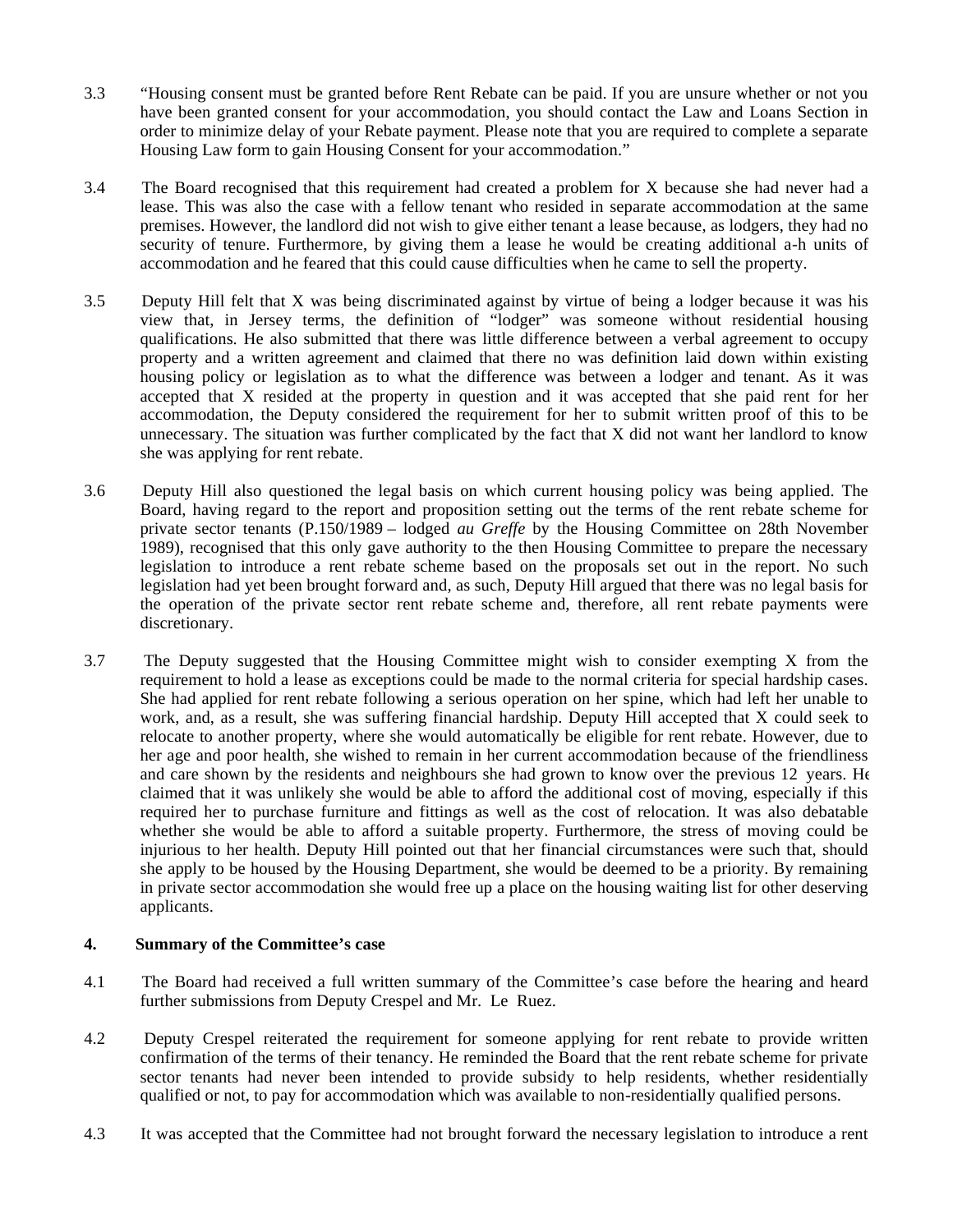- rebate scheme, partly because the advice received was that such legislation would be extremely complex, but, following the introduction of a trial scheme (on the same lines as that proposed in P.150/1989), the changes to policy in respect of this scheme (and the rent abatement scheme) had still been subject to the approval of the States. Deputy Crespel explained that, because the rent rebate scheme was not governed by legislation, it allowed the Committee to exercise its discretion when an applicant did not meet all the criteria for acceptance.
- 4.4 The Board was reminded that the Committee had already considered whether to exercise its discretion but, although sympathetic, did not consider that X was tied to her accommodation by reasons of special hardship and saw no reason why she could not ask her landlord for a short lease or move to alternative accommodation, especially as her requirements for a one-bedroom flat, or bedsit, were not difficult to accommodate in the current housing market. The Committee was of the view that, to make an exception to its policy, could invite claims from, among others, adult children over 25 years of age who were still living at home with their parents as well as other residentially qualified lodgers. In conclusion, the Committee could find no good reason why it should grant rent subsidy to an occupant of a dwelling which was free of housing control and offered by the landlord, under licence, at a premium to similar properties under housing control.

### **5. Discussion**

- 5.1 The Board sought clarification as to whether the accommodation occupied by X required housing consent as some of the correspondence on this matter had suggested that this unit of accommodation should be subject to '(a)-(h)' occupancy restrictions.
- 5.2 The Board was advised that X occupied a bed-sitting unit within a private house. There was a door from the main house through to the unit but there was also an independent point of access to the unit which would allow for it either to be occupied without reward or, if let, by persons with residential qualifications. The house, which also contained two other lodging units, was occupied by the owner's daughter, to whom X paid her rent. However, X considered her landlord to be the owner of the property even though he now lived in an adjacent property. The Housing Department had originally questioned whether the unit occupied by X should be subject to housing consent but had subsequently decided not to pursue the matter. Nevertheless, as the accommodation was suitable for classification as '(a)-(h)' accommodation, the Committee decided to propose that *pro tem* the landlord should create a tenancy for this particular unit, on the existing terms and conditions, on the understanding that the Committee would allow it to revert back to lodging accommodation once  $X$ 's tenancy had expired. This was subject to the Committee clarifying who was the actual or recognized landlord of the property in question as it had never been advised of the change of occupancy from the owner to his daughter. Both parties then left the hearing.

#### **6. Proposed way forward**

- 6.1 The Board, having recognized that the Complainant was prepared to consider the Committee's proposal, agreed to defer making a decision in order to allow further discussion to take place between the 2 parties with a view to resolving the situation to the other's satisfaction.
- 6.2 The Board recalled that X had yet to approach her landlord to request a tenancy although it was subsequently advised that she had prepared a draft rental/tenancy agreement for him to sign. The Board decided to recommend that she submit this to the Housing Committee to ensure that the information being requested from her landlord would meet the Committee's requirements. Then, once the Committee had identified the "correct" landlord, the onus would be on her to obtain the necessary information, namely a signed confirmation of the terms of her rental agreement and a signed application for consent to occupy the property. This would, in turn, allow the Committee to process her application for rent rebate.
- 6.3 The Board, having recognised that there was a possible way forward which would save it from having to determine the dispute on the information so far received, decided to request the Housing Committee to report back by 21st July 2004on the progress that had been made in resolving this matter to the mutual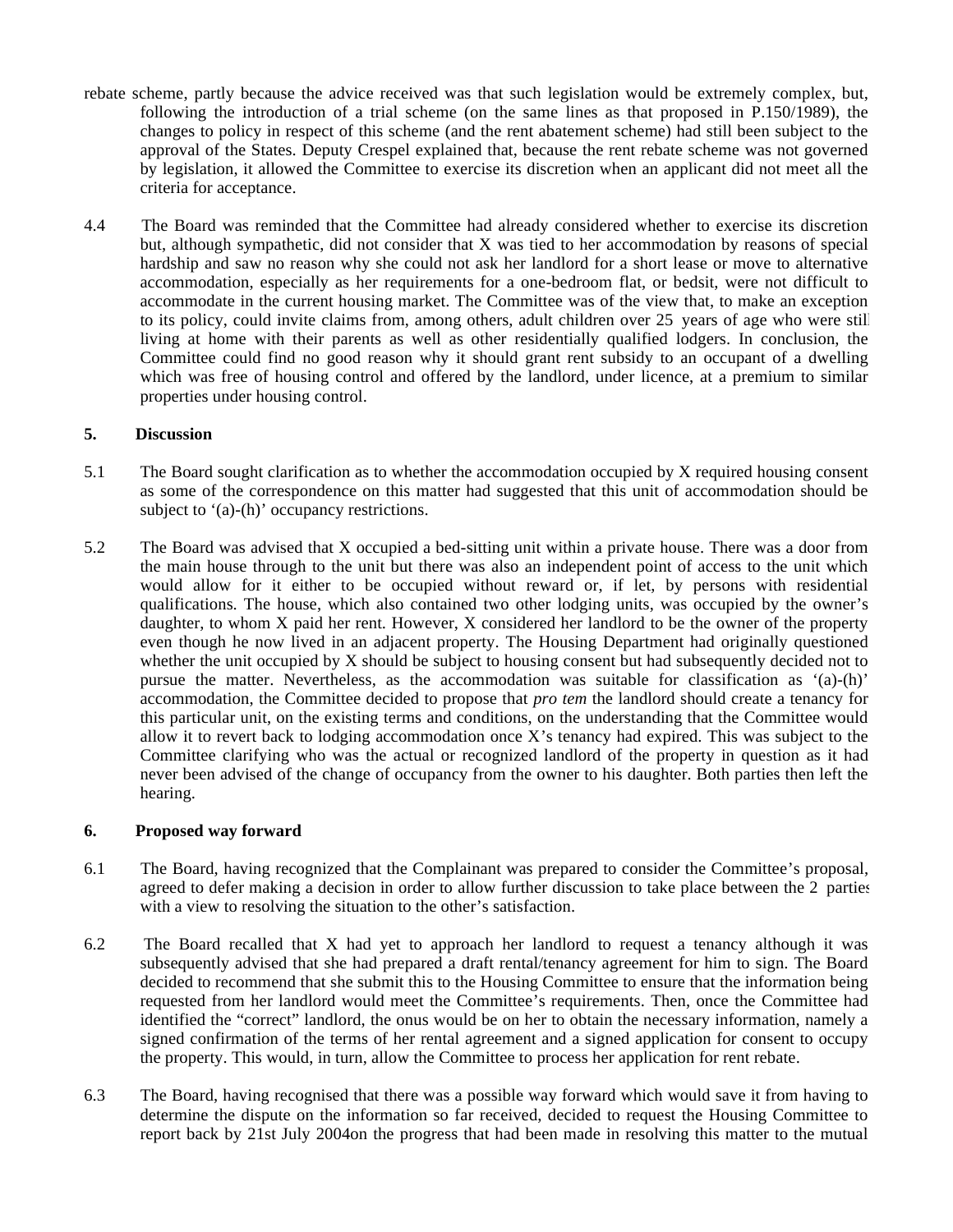satisfaction of the two parties.

## **7. Conclusion/the Board's findings**

- 7.1 On 20th July 2004, Mr. Le Ruez wrote to the Board to advise it that the Housing Department was in receipt of an application for housing consent for X to lease the bed-sit she currently occupied at the property in question. Unfortunately, one or 2 details, including the commencement date for the tenancy, had not been completed but, according to Mr. Le Ruez, it is anticipated that consent will be able to be granted in the near future". It was noted that, once consent had been granted and X**'**s outstanding rent rebate application processed, the rebate would be payable from a date to be agreed with the Parish of St. Martin. This was because the Parish was currently assisting X with her rent and she would not be eligible to receive this contribution and rent rebate at the same time.
- 7.2 However, on 27th August 2004, the Director of Housing Control wrote to the Board to advise it that the lease that had originally been offered to X had recently been withdrawn although she was still able to occupy her existing accommodation as a lodger. The Board acknowledged that, despite the best efforts of both parties, X remained without a tenancy agreement and, therefore, was in the same position as she had been when it had deferred making its decision on 21st June 2004. Accordingly, on 20th September 2004, the Board reconvened to consider its findings.
- 7.3 The Board was of the opinion that the Housing Committee had acted reasonably and in accordance with established policy in refusing X's application for rent rebate as she did not have a tenancy agreement and, therefore, did not meet the necessary criteria.
- 7.4 It was also of the view that, as X was residentially qualified, she was not prevented from occupying category  $(a)$ -(h) accommodation or from securing a tenancy agreement which would allow her to claim rent rebate. As such, it did not consider there were sufficient "special circumstances" to justify the Housing Committee making an exception to its current policy. Moreover, it was noted that, should X become eligible for rent rebate at the property in question, she would no longer receive financial assistance from the Parish of St. Martin in respect of a contribution towards her rent.
- 7.5 The Board also accepted that, despite the absence of any legislative framework, the private sector rent rebate scheme has been operating for the past 15 years in accordance with the original wishes of the States. Nevertheless, it suggests that the Housing Committee might wish to reconsider whether the relevant legislation should be introduced.
- 7.6 The Board considers that the Housing Committee, and its officers, has acted reasonably in determining X' application for rent rebate and does not feel the Committee's decision –
	- was unjust, oppressive or improperly discriminatory, or was in accordance with a provision of any enactment or practice which is or might be unjust, oppressive or improperly discriminatory;
	- could not have been made by a reasonable body of persons after proper consideration of all the facts; or
	- was contrary to the generally accepted principles of natural justice.
- 7.7 Therefore, the Board rejects the complaint.

Signed and dated by  $-$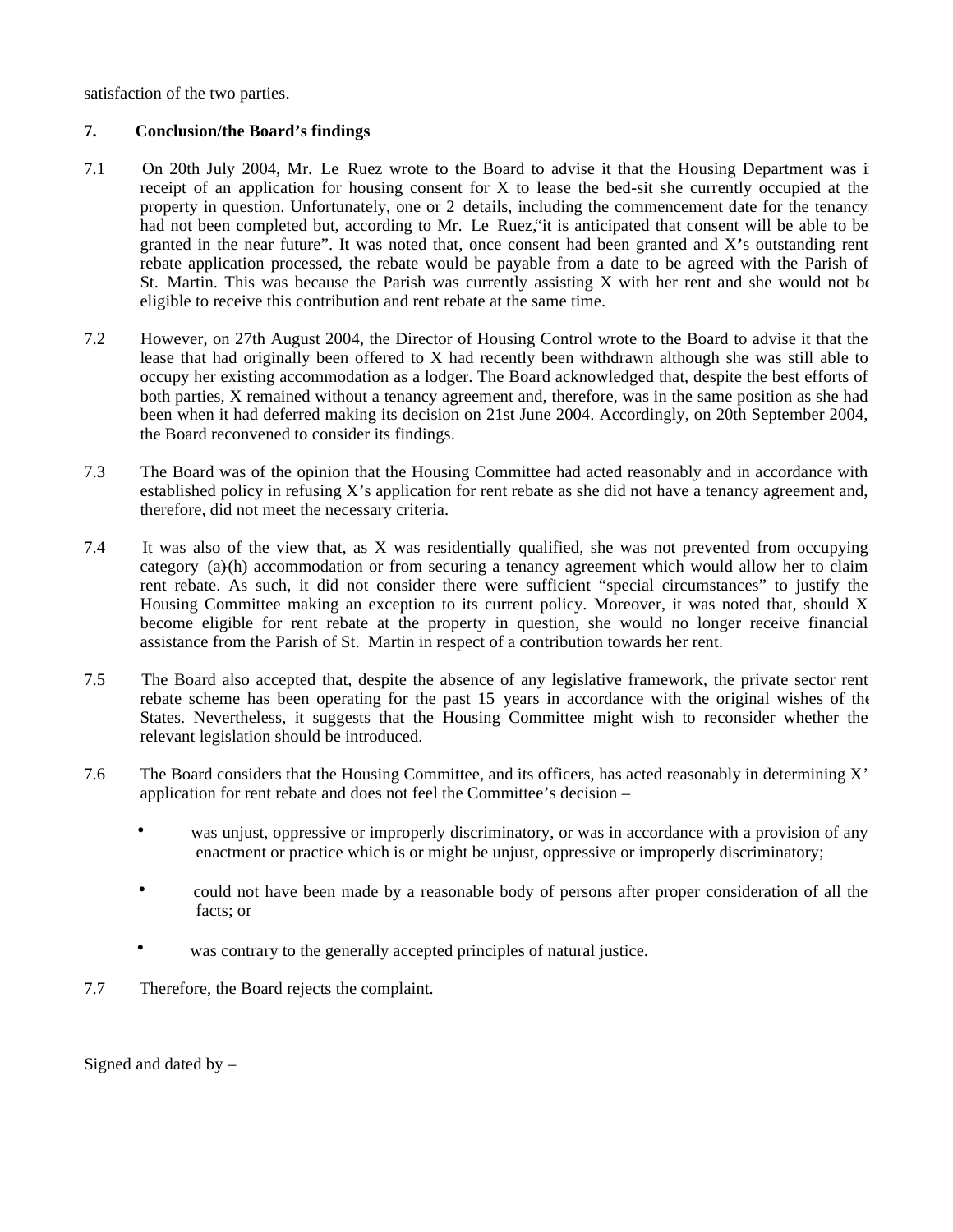| Mrs. C.E. Canavan, Chairman |  |
|-----------------------------|--|
| Advocate R.J. Renouf        |  |
| Mr. P.E. Freeley            |  |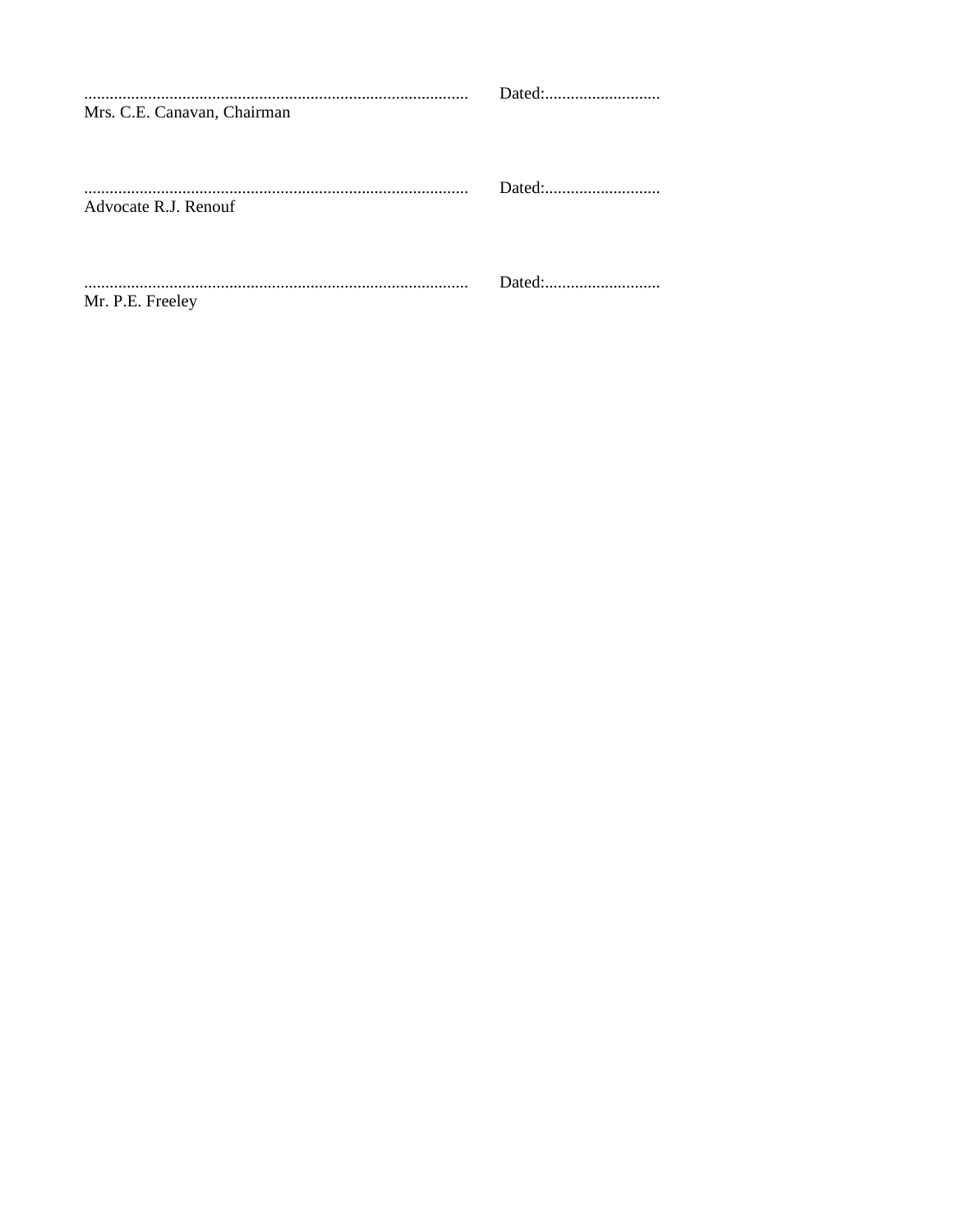#### **AHH/VNL/314 1386/2/1/9(8)**

#### **BOARD OF ADMINISTRATIVE APPEAL**

#### **14th October 2004**

#### **Complaint by Mr. and Mrs. X (represented by Deputy J.A. Bridge of St. Helier) against a decision of the Health and Social Services Committee**

#### **Hearing constituted under the Administrative Decisions (Review) (Jersey) Law 1982, as amended**

#### **1. Present –**

#### **Board Members**

 Advocate R.J. Renouf, Chairman Mr. D.J. Watkins Mr. T.S. Perchard

#### **Complainant**

 Mr. X Represented by Deputy J.A. Bridge of St. Helier

#### **On behalf of the Committee**

 Senator Stuart Syvret, President Mr. M. Pollard, Chief Executive Officer, Health and Social Services Department Mr. Richard Jouault, Director of Corporate Planning and Performance Management

## **States Greffe**

Mrs. A.H. Harris, Deputy Greffier of the States

The hearing was held in public at 9.30 a.m. on Thursday 14th October 2004.

## **2. Summary of the dispute**

2.1 Advocate R.J. Renouf opened the hearing which had been convened to investigate a complaint by Mr. and Mrs. X, represented by Deputy J.A. Bridge of St. Helier, against a decision of the Health and Social Services Committee to charge them £12,000 for Mrs. Xs recuperation in Glanville Home, St. Helier and it was confirmed that Mr. X wished the omission of the Health and Social Services Department to place his wife in the Care of Barking, Havering and Redbridge Hospitals ("Romford") to be taken into account as one of the factors leading to the charge being made.

## **3. Summary of the Complainant's case**

3.1 The Board had received a written summary of the Complainant's case and additional papers submitted by Mr. X prior to the hearing and had taken note of the submissions made on his behalf.

#### Placement at Glanville Home

 $\overline{3.2}$  Deputy J.A. Bridge summarized the complaint of Mr. and Mrs. X and explained that the Xs were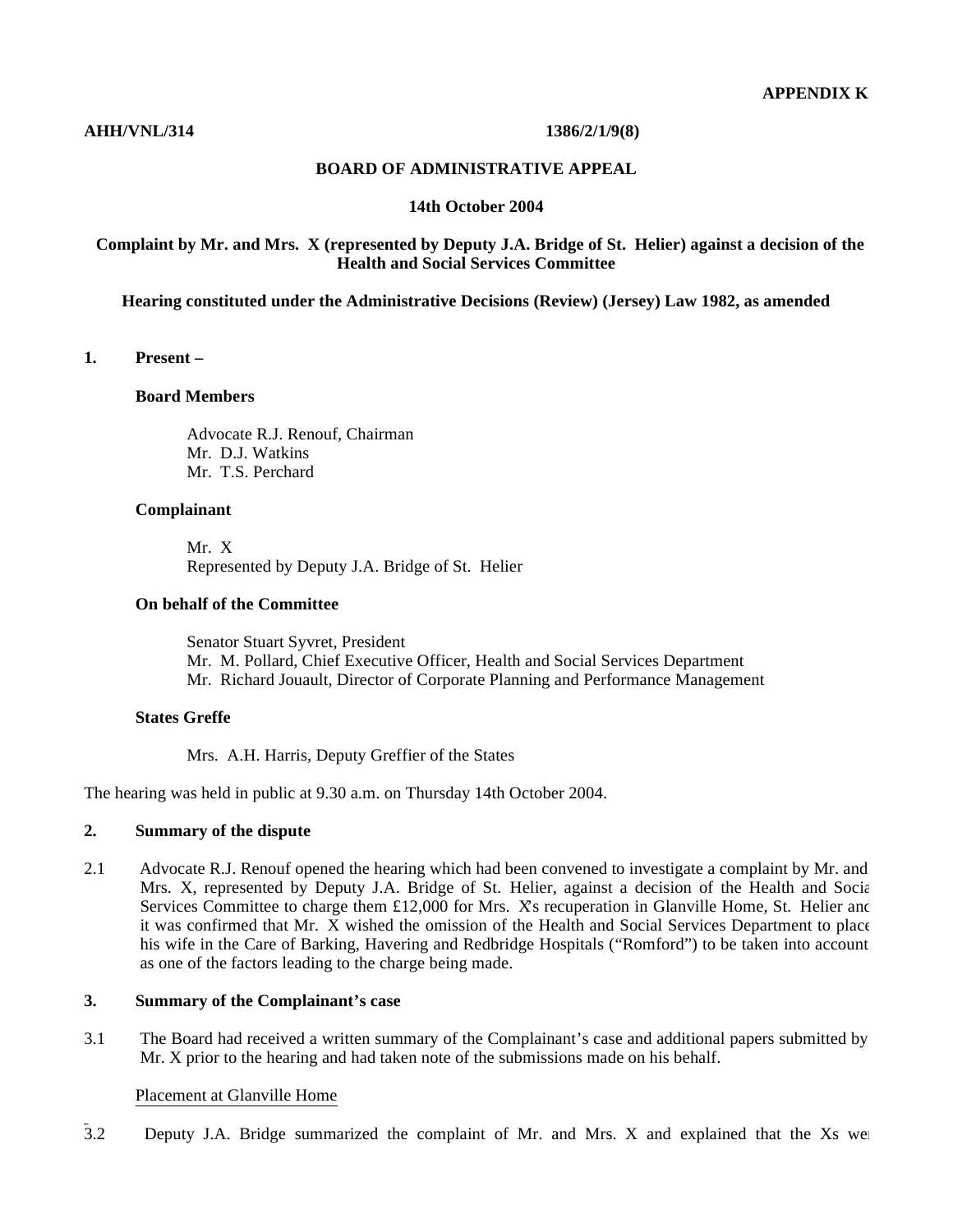- aggrieved at a decision of the Health and Social Services Committee to charge £12,000 for Mrs. Xs care at Glanville Home ("Glanville") and at the omission of an officer or officers of the Committee to ensure that Mrs. X was on the waiting list at a specialist unit at Romford. Deputy Bridge advised that the Xs had every belief that Mrs. X was on the waiting list for a specialist unit in the U.K. where her care would be paid for under the reciprocal health agreement. Having failed to ensure Mrs. X was on the waiting list for the specialist unit, she was then moved to Glanville Home as a direct referral from Overdale Hospital. At this point the officers applied a policy designed for the needs of the elderly rather than the needs of younger people with families, mortgages etc. This decision having been upheld at an appeal to the Committee had caused the Xs extreme stress and, in the event that they would need to find  $£12,000$ , they would also experience financial problems.
- 3.3 Deputy Bridge advised that the Committee's submission stated that Mr. and Mrs. X decided that Mrs. X needed residential care pending her proposed admission to a U.K. specialist unit for an assessment of her condition, and this implied that the Xs had a range of options and the costs clearly laid out before them. This had not been the case, however, and what Mrs. X had wanted was to move to Lakeside Residential Home ("Lakeside") where her friend Y had offered her a free place. It was noted that at Lakeside there was a nurse with experience in M.E., who had previously worked at Romford. The officers involved had advised Mrs. X on 21st October 2003 that they would not refer her to Lakeside because they could not send occupational therapists there to treat her. In the event, the occupational therapists did attend on Mrs. X at Glanville despite this being a private home.
- 3.4 There seemed to be an implication that residential care wasn't necessary but just a decision of the Xs. This suggestion does not tally with the letter from Mr. W. Stead, Manager of Glanville dated 11t February 2004 which described Mrs. X as a direct referral from Overdale Hospital and he recalled no correspondence to counter the principal verbal agreement that the Health and Social Services Department would pay the bill.

#### Financial assessment

- 3.5 Deputy Bridge advised the Board that Mr. X had agreed to be financially assessed and had a genuine expectation that he might have to pay some of the cost but had no idea that in, in accordance with the Heath and Social Services (HSS) policy, which was primarily aimed at elderly people, he could expect to pay all of the bill. Mr. X had found out only in October 2004 that Mrs. X had received Attendanc Allowance from the Employment and Social Security Department and as soon as he was aware of this he expected that the money from the Employment and Social Security Department would have to go towards the cost of her care.
- 3.6 Mr. X advised that it had been difficult for him to assess the family's financial position. Mrs. X used to do all of the family finances. He had not been aware of all of the income or outgoings, there being a split between a number of bank accounts and when his wife fell ill with M.E. she could only concentrate for about 30 seconds at a time, so it took him weeks to obtain all of the financial information and this was the reason for his late submission. He offered to give access to all of his banking information. Mr. X added that had he been told that the care at Glanville Home would cost  $\pounds$ 12,000 he would have paid for staff and cared for her at home. Mr. X went on to advise that initial medical advice had been unhelpful– the Specialist disputed the existence of M.E. to begin with and when the doctor had decided that Mrs. X dic have M.E., he agreed to refer her to Romford. Mrs. X thought she had been put on a waiting list but 8 months later she discovered that she had not been put on the waiting list. If Mrs. X had been put on the waiting list at that time, she would have gone to Romford sooner and would not have been transferred to Glanville at all. Had she gone to the Romford, that stay would have been paid for under the reciprocal health agreement.
- 3.7 Deputy Bridge advised the Board that when Mrs. X was referred to Glanville, contrary to the detail in the Health and Social Services Committee report, costs were not discussed. It had been expected that it was a temporary transfer pending her move to the United Kingdom where her care would be paid for in full. As a direct referral from Samarès Ward at Overdale Hospital to Glanville, Deputy Bridge was surprised that Mrs. X would be asked to pay for her care when she was transferred to Glanville.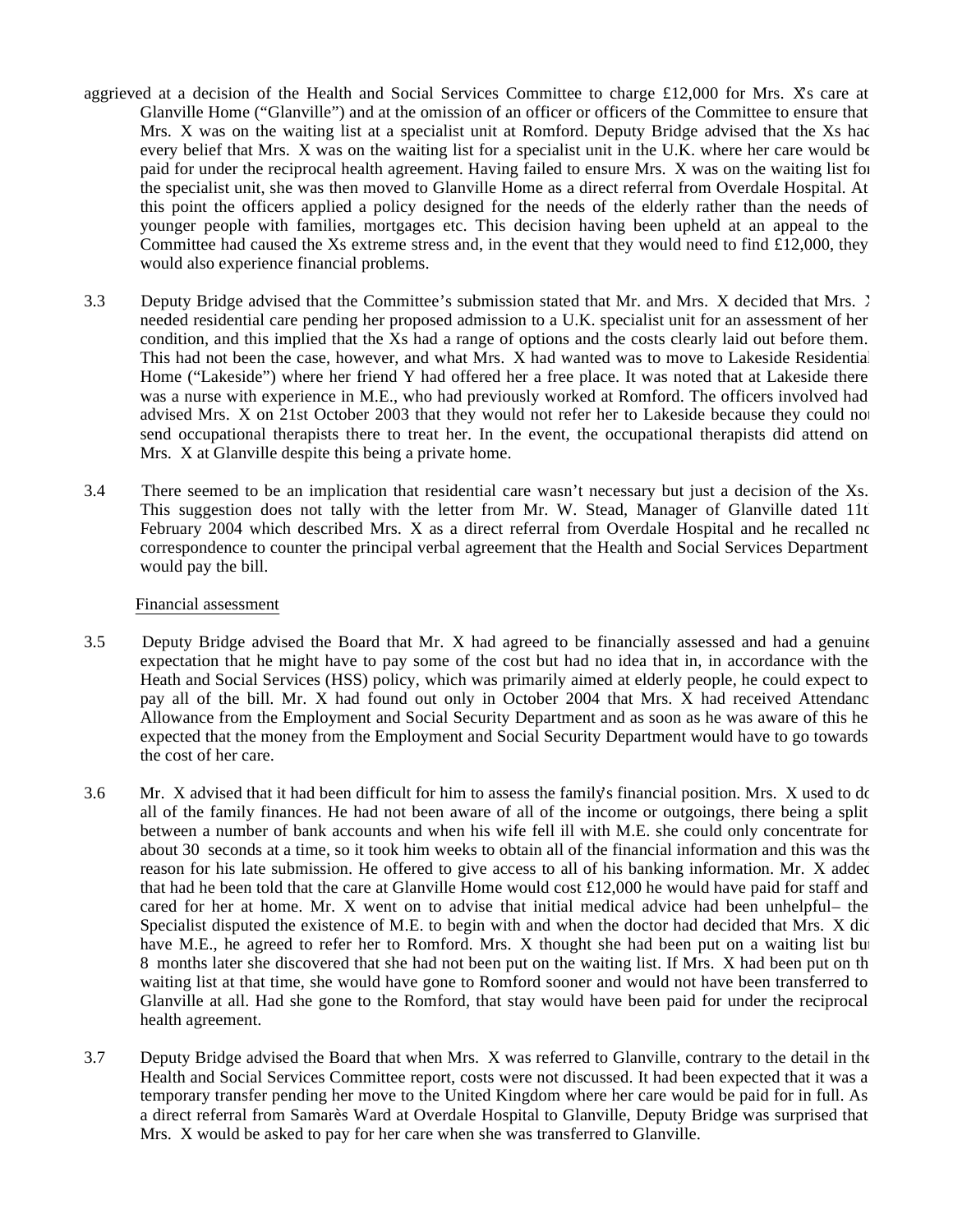- 3.8 Mr. X advised that the first that he knew of the cost of the room of£370 a week was after she had left Glanville in June 2004. He would not have agreed to pay this amount and instead would have recruited a specialist M.E. nurse from the U.K. Glanville Home in his view was inappropriate as Mrs. X is only 52.
- 3.9 Mr. Stead of Glanville was not told until February 2004 that the Health and Social Services Committee would not be paying the bill for Mrs. X while she was in his care.
- 3.10 Deputy Bridge stated that she believed the decision of the Committee to be unjust and oppressive because of the omission to place Mrs. X on the waiting list between October 2002 and October 2003 she had lost an opportunity for treatment at Romford at an early stage, and she had incurred a bill at Glanville.
- 3.11 In addition, the policy being applied to Mrs. X was the policy concerning long-term residential care for the elderly. Deputy Bridge expressed the hope that the Committee could pay the £12,000 as an ex gratia payment in this case.
- $3.12$  Mr. X explained that he had looked after his wife for 18 months while keeping a fultatime job and did not ask for help from the States. In addition he obtained a loan to improve the house so that she could return home, and he had not sought financial help from the States for this. His wife had researched and looked at the unit into Romford for M.E. The whole matter had placed enormous pressure on all of the family and Mr. X was now doing 2 jobs in order to keep up with the financial situation.

## **4. Discussion following the presentation of the Complainant's case**

- 4.1 The Board members sought clarification on a number of points, and noted that Mrs. X had been admitted to Overdale because they live in a 1960s bungalow with poor insulation and damp, and sufferers of M.E. are super-sensitive to variations in temperature, so she was not making any progress. In winter, there are variations of temperature with central heating, etc. which exacerbate the condition. The placement at Overdale was supposed to be temporary to provide occupational therapy and physiotherapy as there were no homes for Mrs. X's condition in Jersey. Although she had initially improved at Overdale, when winter came, it became cold, it was noisy, there was light disturbance and Mrs. X's condition deteriorated. Mrs. X had thought that she should move from Overdale so that she could improve, possibly to Lakeside. However there had been a problem with the licence as Lakeside only had a licence for elderly persons, and not for someone aged 52. Mrs. X had raised the possibility of going to Glanville as they lived near there. With the improvements Mr. X had carried now out at home, the conditions were now suitable for Mrs. X. The Board noted that Mr. Richard Jouault had been helpful to Mr. X throughout, and it w possible that a grant would be available towards the home improvements for this purpose.
- 4.2 Deputy Bridge advised that Mr. W. Stead of Glanville Home in a letter to Mrs. Mair Hutt says in respectively of the decision not to fund the placement "I find this decision to come as a complete surprise to myself as I have received no previous correspondence or communication from yourself or any other member of your Department regarding any detracting from the principal verbal agreement of funding for Mrs. X's placement at Glanville Residential Home being met by Health and Social Services". He continued "May I remind you at this point that Mrs. X was a direct referral from Samarès Ward at Overdale Hospital and at no point was any indication given that Mrs. X would be totally funding her own placement. Therefore no individual service agreements were entered into or even accepted by Mrs. X as the issues laid outside her hands or jurisdiction". Deputy Bridge stated that while one might understand why a very ill member of the public and their stressed husband might struggle to understand the implications of what was happening and the procedures and forms they were required to fill in she could not understand how the Manager of Glanville who must have dealt with numerous referrals from hospital to Glanville, misunderstanding the situation. Mrs. X moved in on 14th November 2003, Mr. Stead believed Mrs. X was a direct referral and the Committee would be picking up the bill, and he was not made aware until 3 months later by letter of 11th February 2004 that the Committee would not be paying the bill.
- 4.3 The Board noted that the undated application form for financial assessment had called for details of Mrs. Xs financial position only, and had not requested details of the family income, and while Mr. X had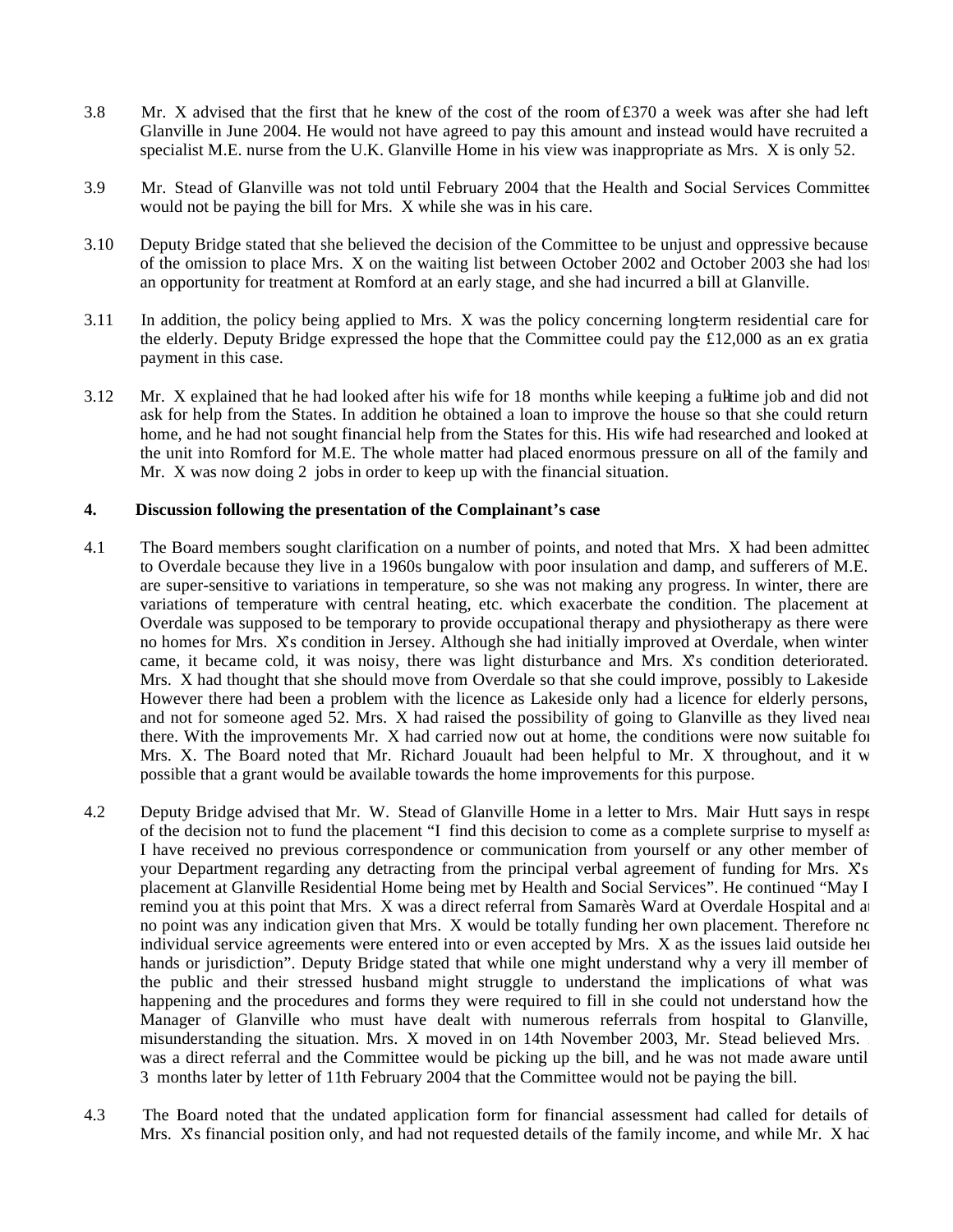- completed the detail on the form, his wife had signed it in November 2003. The reason he had completed the form was that Mrs. Mary Campfield, the Senior Social Worker, had brought the form up to him in November 2003 at his place of work and he had filled in the details required of Mrs. X's income, Mrs. Campfield had completed the section relating to his relationship to Mrs.  $\bar{X}$ , and the form was then taken to Mrs.  $\bar{X}$  t sign.
- 4.4 Some time later, Mr. X was asked to give details of his income in a letter dated 26th February 2004 from Mary Campfield, Senior Social Worker. Mrs. Campfield had listed the family's financial commitments and income in the above letter addressed to Mrs. M. Hutt, Services Manager, Services for Older People. Mr. X was not aware of the contract, or costs of Glanville at that time that he was asked to give details of his income. Mrs. X had been at Samarès Ward for 4 months, and there had been no charge.
- 4.5 Mr. X confirmed that initially he worked as a teacher part-time at Beaulieu, part-time at Highlands College and part-time at the J.E.P. This arrangement had worked well so that he could prepare lunch for his wife. In order to raise the funds to prepare improvements to the Home he needed to have an income of £42,000 per annum. Accordingly since September 2003 he worked full-time at Beaulieu School, and weekends and two to three evenings per week at the J.E.P. in addition to caring for the children.
- 4.6 Deputy Bridge considered that the detail in Mr. Anton Skinner's report to the Health and Social Services Committee about how an elderly person is assessed is inappropriate as Mrs. X is not elderly. By applying a policy that is designed for the elderly, Deputy Bridge believed that the Committee's decision had been unjust and oppressive towards this family. In addition, by omitting to ensure that Mrs. X was on the waiting list for Romford, Mrs. X had lost the opportunity to be cared for and rehabilitated betweer October 2003 and October 2004 in the best possible way and as a consequence of that omission, the X's now faced a bill for £12,000.

### **5. Summary of the Committee's case**

- 5.1 The Board had received a written summary of the Committee's case before the hearing and the written submissions were amplified by Mr. Jouault who advised that he would focus on Mr. and Mrs. Xs ability to pay the fees, and he would then cover the points raised by Deputy Bridge and the additional papers submitted by Mr. X prior to the hearing. Having reviewed the case notes and submissions of Mr. and Mrs. X, Mr. Jouault stated that he could find no evidence of inappropriate application of Health and Social Services Committee policy and procedures or actions that were contrary to law. Independent consideration of all the facts by the Health and Social Services Department senior officers concluded that the decisions taken based on the facts available at that time could not be considered improperly discriminatory. Therefore should the Board wish to find in favour of the Complainants, there would need to be demonstrable evidence that the case could be viewed as exceptional so as not to set a precedent. Mr. Jouault tabled a number of papers in order to respond to the documentation recently submitted by Mr. X. In response to those papers, Mr. Jouault continued that there was some discrepancy over Mr.  $\dot{\mathbf{x}}$ belief that he should pay for care. In Mr.  $X_s$  letter to the Board dated 12th August 2004 Mr.  $X$  had stated that "Neither then, nor now, did I expect to receive a bill for my wife's tenure at Glanville" and later stated "It is not as if I feel I shouldn't pay towards Mrs. X's care ....... I accept that I or we should pay something towards Mrs. X's time at Glanville". Mr. X had attended the Health and Social Services Committee in order to appeal against the decision and his attendance had followed Mr. Xs special request to do so.
- 5.2 Mr. Jouault stated that Mrs. X had referred to being"entitled" to the treatment and recommendations as suggested by" "the experts in the field". On the matter of the referral to Romford, Mr. Jouault quoted from a letter dated 27th September 2002 from the CFS (Chronic Fatigue Syndrome) Centre, Romford which stated "As you present with severe CFS with many factors involved, an in-patient admission ………. may be the best way forward". Mr. Jouault advised that this was no longer the recommendation of the CFS Centre: recent assessment by the team from Romford in June 2004 suggested that Mrs. X appears to be suffering from post-chronic fatigue syndrome with an underlying personality disorder. Furthermore they did not believe that a move to the Romford Unit would be in her best interests. Mr. X suggested that errors had occurred on behalf of the Health and Social Services Department regarding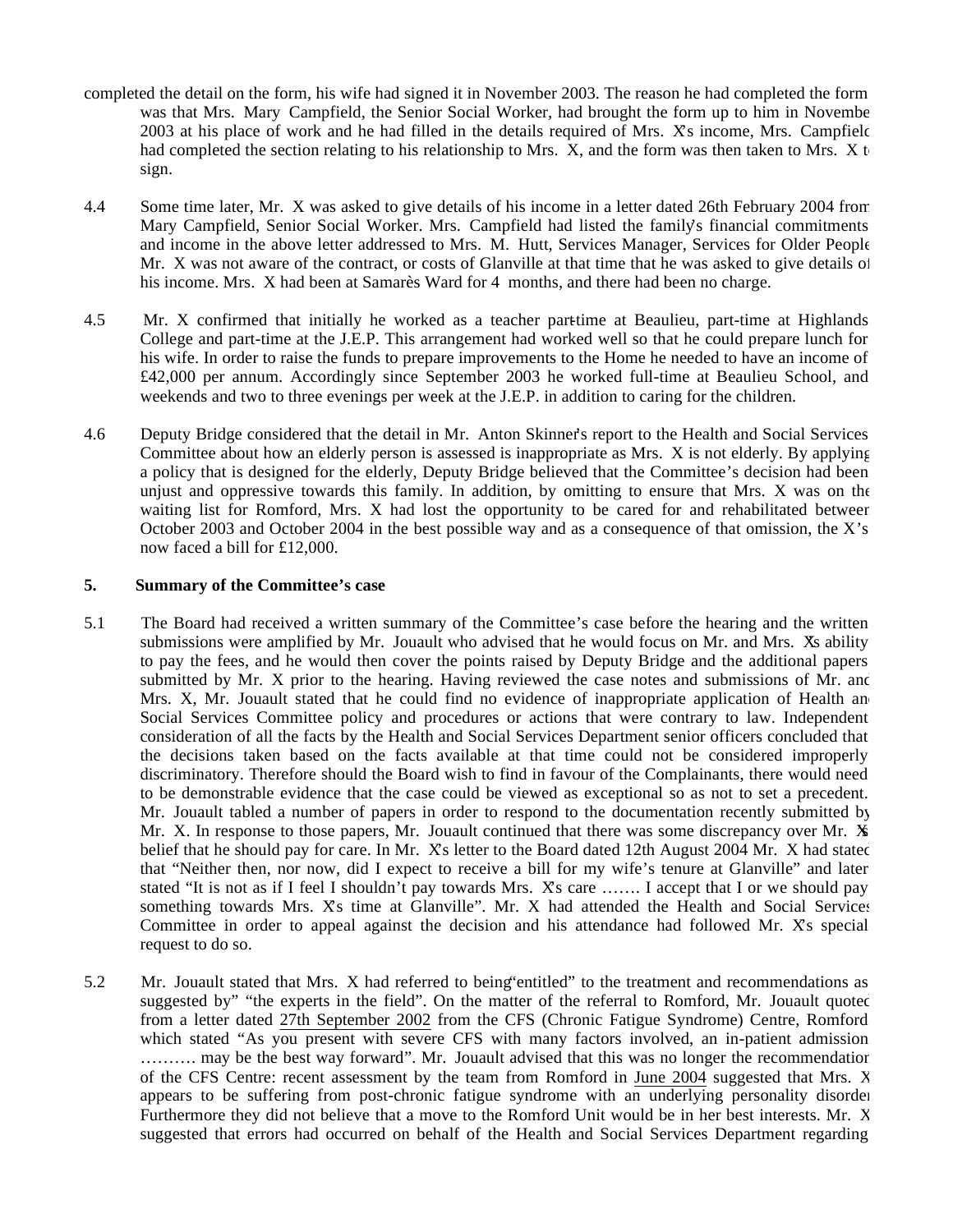Mrs. X's placement at Romford. However Mrs. X herself reported that visiting experts from the unit in 2002 told her that she was on their waiting list. This same information was given to the Jersey team. Subsequent attempts to clarify the situation by telephone had proved unsuccessful and written correspondence was found to be the only reliable way of communicating with the unit. Correspondence showed that Health and Social Services were always rapid with their response for communication, whilst Romford often failed to respond in writing for up to 2 months at a time.

### Financial assessment

- 5.3 Mr. Jouault advised that financial assessment was based on submissions made by Mr. and Mrs. X with the assistance of their social worker. Mr. X suggested that this was incorrect. However his more recent submission was incomplete having no information regarding income. If Mrs. X were to have paid the home privately, the full amount of her care would have been  $\pounds1,480$  per month. Mrs. Xs income included benefit and pension of £1,530 per month with additional benefit of £379.83 for Attendance Allowance and these together would have been more than adequate to cover the fees with about £400 surplus, without the need to consider Mr. Xs income. The Board was informed that Mr. and Mrs. X had been ir receipt of an attendance allowance from 14th October 2003 to 13th October 2005 during her stay in Samarès Ward and Glanville, despite having paid no fees in respect of the latter. This was paid directly to their [Mrs. X's] account on 1st August 2004. They were therefore currently doubly subsidized for residential care fees. It was incumbent upon the claimant to inform the Employment and Social Security Department of any changes to their circumstances that might affect entitlement. Regarding Mrs. X's stay at Glanville, no fees had been repaid as yet to the Health and Social Services Department by Mr. and Mrs. X. However their claim form had not been updated nor officers informed at Employment and Social Security. Mr. Jouault advised that the Board should consider whether this was in breach of the Attendance Allowance (Jersey) Law 1973 and confirmed that the information had been accessed in accordance with Article 33 of the Data Protection (Jersey) Law 1987, as amended. Mr. Jouault also invited the Board to consider whether some items of the X's outgoings were necessary, for example the  $\pounds 101$  per month on charitable contributions.
- 5.4 Mr. Jouault advised that while on Samarès Ward Mrs. X got the best attention by staff. The quality of care available at Samarès was very high and possibly better than the care available at Romford. The decision to move to Glanville was Mrs. X's decision. He supported the move to Glanville and arranged for payment of fees, expecting to deal with the matter of the financial assessment later.
- 5.5 The question was whether Mrs. X was able to pay and an offer had been made to Mr. X to allow repayment of £30 a week to the Health and Social Services Committee until such time as the bill was extinguished.
- 5.6 Senator S. Syvret, President of the Health and Social Services Committee, advised that Mr. X had contacted him. He had accordingly asked Richard Jouault to make sure that the Department was doing everything in order to be reasonable. The President had established that everything had been done within policy and the law. He had spoken to Mr. X again who had decided that he would like to come to the Committee to appeal against its decision. It was not the style of the Committee to be "tough". Having looked at all of the information the Committee feels it has come to the correct conclusion. It had asked Richard Jouault to make every effort together with the Social Worker to do everything they could to ensure that the Xs had assistance in claiming their entitlements from the Employment and Social Security Department and in seeking assistance from charities or the Parish in order to help them. They had stretched the policy in order to request only £30 per week in repayment of the fees. From the income of Mrs. X alone, setting aside Mr.  $\overline{X}$  income, the amount of £30 a week was not considered unreasonable.
- 5.7 The Chief Executive Officer of Health and Social Services advised that the Romford Unit was for an area with a catchment of some 4 million people. He advised the Board that the service in Jersey for the size of population is remarkable. In this case, having tested Richard Jouault and the paperwork, he felt that things were as near perfect as one was going to find.

## **6. Discussion following presentation of the Committee's reply**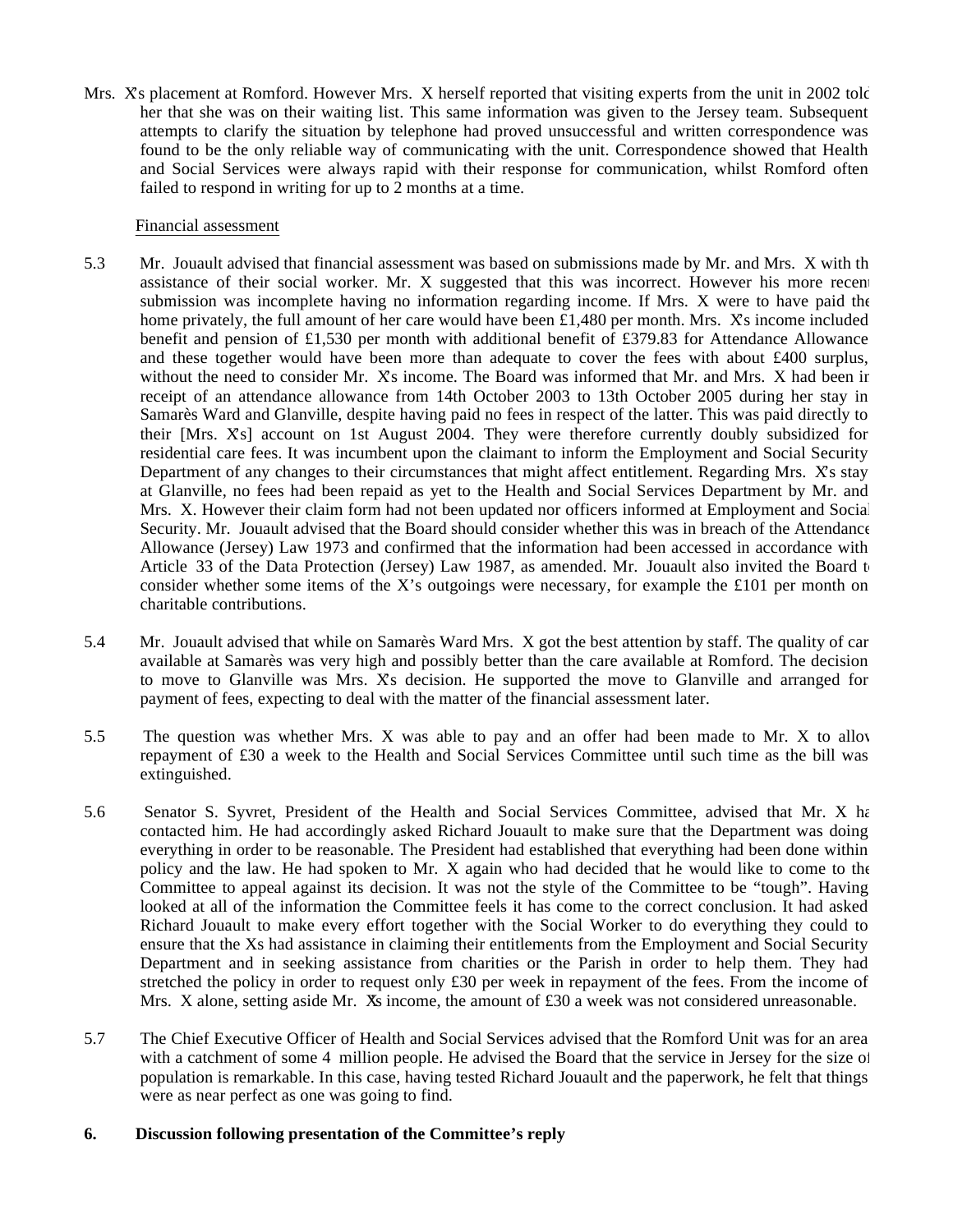- 6.1 The Board explored elements of the Health and Social Services Committee's presentation with the delegation and noted that the question of the Attendance Allowance may have come as a surprise as it had been discovered just 3 or 4 days ago that this had been paid to Mrs. X. Mr. X stated that he had bee unaware of this matter until that time.
- 6.2 The Chairman asked what the policy of the Committee was in respect of the care of the under 65s. Mr. Jouault advised that the policy procedures had been designed for the over 65s and this was why the policy regarding payment for the under 65s had been referred to the Solicitor General for confirmation that the Committee was acting lawfully. The charging policy related to the residential care that the Health and Social Services Committee provides. However Glanville Home provides private care and in the event that a person fell below the threshold of capital stipulated by the policy  $(\text{\pounds}6,500$  for a single person and £10,000 for a married couple) then the Parish would provide assistance for native residents and the Health and Social Services Committee would provide assistance for non native residents. The policy procedures related to those persons with pensions. They did not provide for persons with a flowing income. The Department has to work with what it has. The policy does not specify age, but one can see from the language that it is designed for older patients.
- 6.3 Senator Syvret added that the policy was for long-term care. Acute care is provided by the States of Jersey and if the care required is not acute, then this goes beyond what the States should provide. When a pensioner is assessed, the Committee takes into account the value of the home. The Committee has not done this in this case so it has been more generous.
- 6.4.1 Mr. Jouault stated that the decision was that Mrs. X had enough income of her own, even before learning that Mrs. X had also claimed Attendance Allowance.
- 6.4.2 In relation to long term residential care, Mr. Anton Skinner's report dated 14th May 2003 says –

 "As I would understand the longstanding policy that has existed in the Island the States of Jersey provides most hospital treatment, both inpatient and outpatient, free of charge at the point of service delivery, as this is funded through taxation. Continuing care, whether residential or nursing care, has always been a charge against the recipient although the States or Parishes will assist if the individual cannot meet the full cost of care."

- 6.5 Mrs. X was not in receipt of inpatient hospital treatment during her stay at Glanville although she was in receipt of community based input from Hospital staff and these services were provided free of charge.
- 6.6 In Mr. Jouault's letter dated 15th October 2004 it confirmed that the Committee has "an inherent right to charge" whatever it deems reasonable with respect to any care it provides to individuals other than that deemed to be medical care which is provided free. The legitimacy of the Committee's inherent right to charge has been confirmed on several occasions by the Law Officers. The letter goes on to say that "normal policy was followed in this case i.e. the family income was assessed to determine the level of subsidy". It also advises that "our normal practice would have been to pay Glanville's bill and receive Mrs. X's pensions as Health and Social Services income".
- 6.7 There are 2 policies outlined in the above firstly the Committee's right to charge for non medical care, and secondly the policy relating to the recovery of charges. In the latter case, the policy refers to the elderly, and this is confirmed again in the statement that the normal policy would have been to pay the bill and receive Mrs. Xs pensions as income.
- 6.8 The Chairman sought clarification as to whether, for younger persons, the Committee applied the same rules regarding the amount of capital etc. The Senator advised that it was appropriate to assess States' benefit on the basis of patient's income only. It was not possible for the States to step in just on the basis of a patient's outgoings. The Committee did not generally take into account the patient's outgoings. Notwithstanding this, the Committee also took into account the income of a partner. Mr. Jouault advised that the Department had taken the outgoings into account and had set the repayment at £30 a week.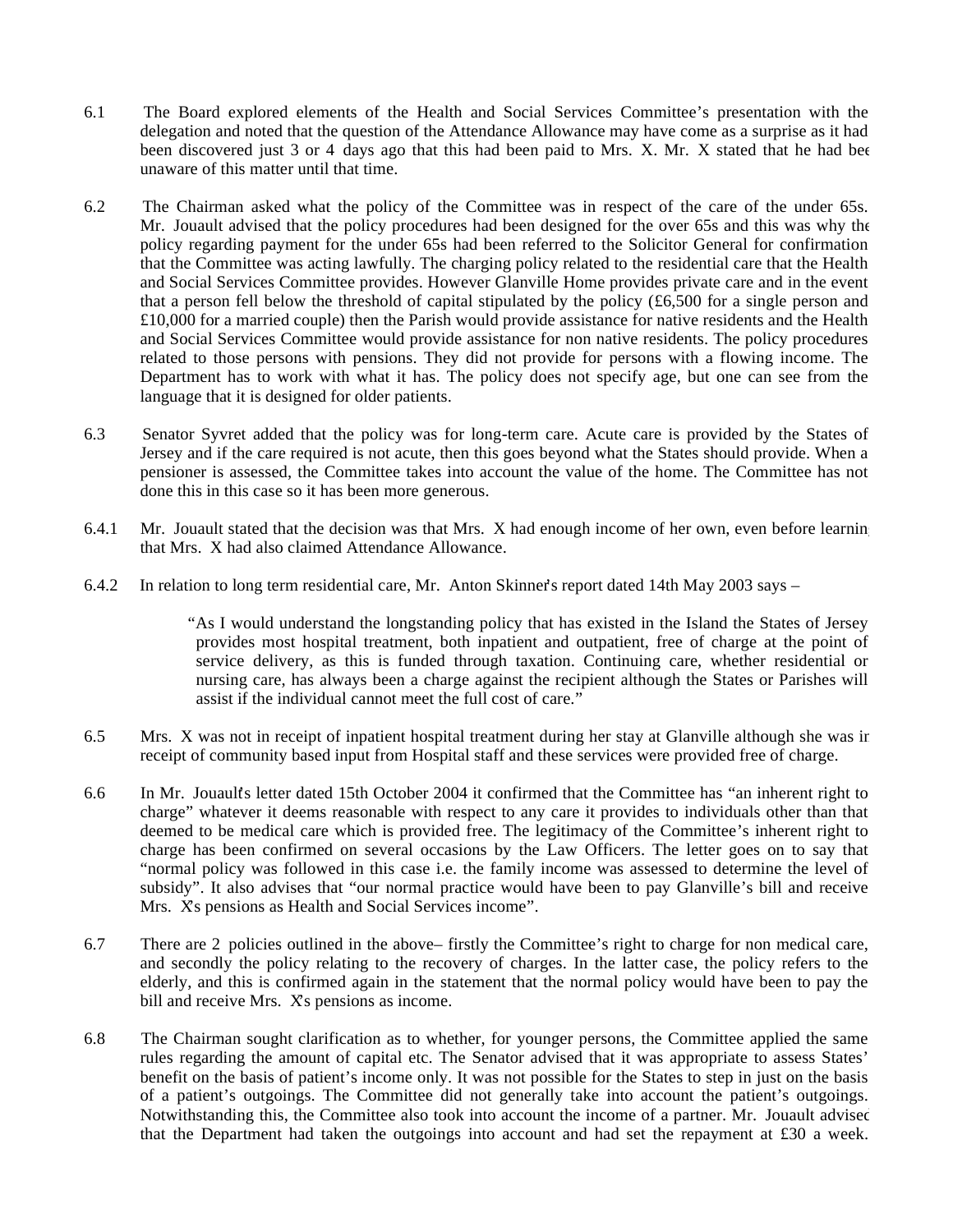- Leaving aside pensions, Mrs. X was receiving £1,100 a month from the Employment and Social Security Committee in benefits and the Health and Social Services Committee was asking for £120 a month and this could not be said to be unreasonable.
- 6.9 Senator Syvret drew a comparison with the financial assessment for IVF. In that case the Department takes all matters into account. The basis principle is to look at the income of the family unit, not to assess an individual on the basis of outgoings.
- 6.10 Mr. Jouault added that if one were to look at the position of a pensioner with a State pension and £10,000 capital, the Department would ask them to pay for their care until they reached the threshold of £6,500 capital before the Health and Social Services Department would pay for care. The income of the Xs was significantly over £42,000 per annum and he contended that it could not be right to take money from the pensioner but pay for the care of Mrs. X. The Department had taken the financial situation of the family into account in setting the low repayment.
- 6.11 The Board explored whether the policy had been approved by the States and whether it should be publicized so that people would know what they could expect to pay if they fell ill. Senator Syvret advised that it had not, but this was well known and documented. The public knew that they had to pay for their care until their assets fell to the threshold. This was evident from correspondence in which people had said to him that they should not have to sell their family home. This point showed that the public were clear about the requirement to pay.
- 6.12 The Chairman referred to Mr. A. Skinner's written assertion that Mrs. X had enough funds in order to pay for her care. He asked whether Mrs. X would have been told at the time of completing the financial assessment form in November 2003 that she had earned enough money to pay for all of her care. Mr. Jouault did not respond directly, but advised that the Social Worker is an advocate of the individual and does not deal with the financial side of the case. The Social Worker assists in obtaining information from the patient, but this information is passed to the finance office. Mr. Jouault confirmed that the person assessed is the patient. However with a married couple the spouse may be assessed. Primarily the assessment is of the assets of the individual but the Department has the power to go beyond the individual.
- 6.13 The Board noted that Samarès Ward was for rehabilitation care. The Board asked when this care ended and payment would start. Mr. Jouault advised that this would occur when someone starts to plateau. Mrs. X felt she needed to rest. The decision to change care is a joint decision between the patient and the medical team. Lakeside is not registered to take someone under the age of 65 so it was clear that Mrs.  $\lambda$ could not go to Lakeside. The Board asked whether it was clear that the change of care signalled the beginning of the need to pay. The Board explored whether the Xs had been advised how much the care at Glanville would cost and Mr. Jouault explained that this was not a matter for the Health and Social Services Committee, the cost at Glanville was quite clear as it was displayed on the premises. He reiterated that the Social Worker acted as the agent of the individual and would not know about the financial assessment. The Department did not have evidence of whether Mr. and Mrs. X had been tol what they might have to pay in the worst case scenario, or a sliding scale of payments alongside incomes. Mr. Jouault went on to explain that no agreement had been drawn up by Glanville, as the Home felt it was a direct referral from Samarès Ward and the fees were paid by Health and Social Services Committee until such time as a financial assessment had been completed.
- 6.14 The Chairman noted that respite care was paid for by the Health and Social Services Committee although it was not a form of treatment. Mr. Jouault explained that during respite, reassessment of care can also occur and this would be the reason for non-charging of fees. Respite care can also be private and therefore paid for. In addition a respite period was usually for about 10 days, not for a period of 5 months.
- 6.15 The Board recalled that the letter dated 13th November 2003 prepared by Mary Campfield for Mrs. X's signature stated "I am aware I will be financially assessed .....". The Chairman queried how far Mr. X could be required to contribute if he were not named in that letter. Senator Syvret advised that this principle had been covered by other Committees, for example, the Housing Committee in respect of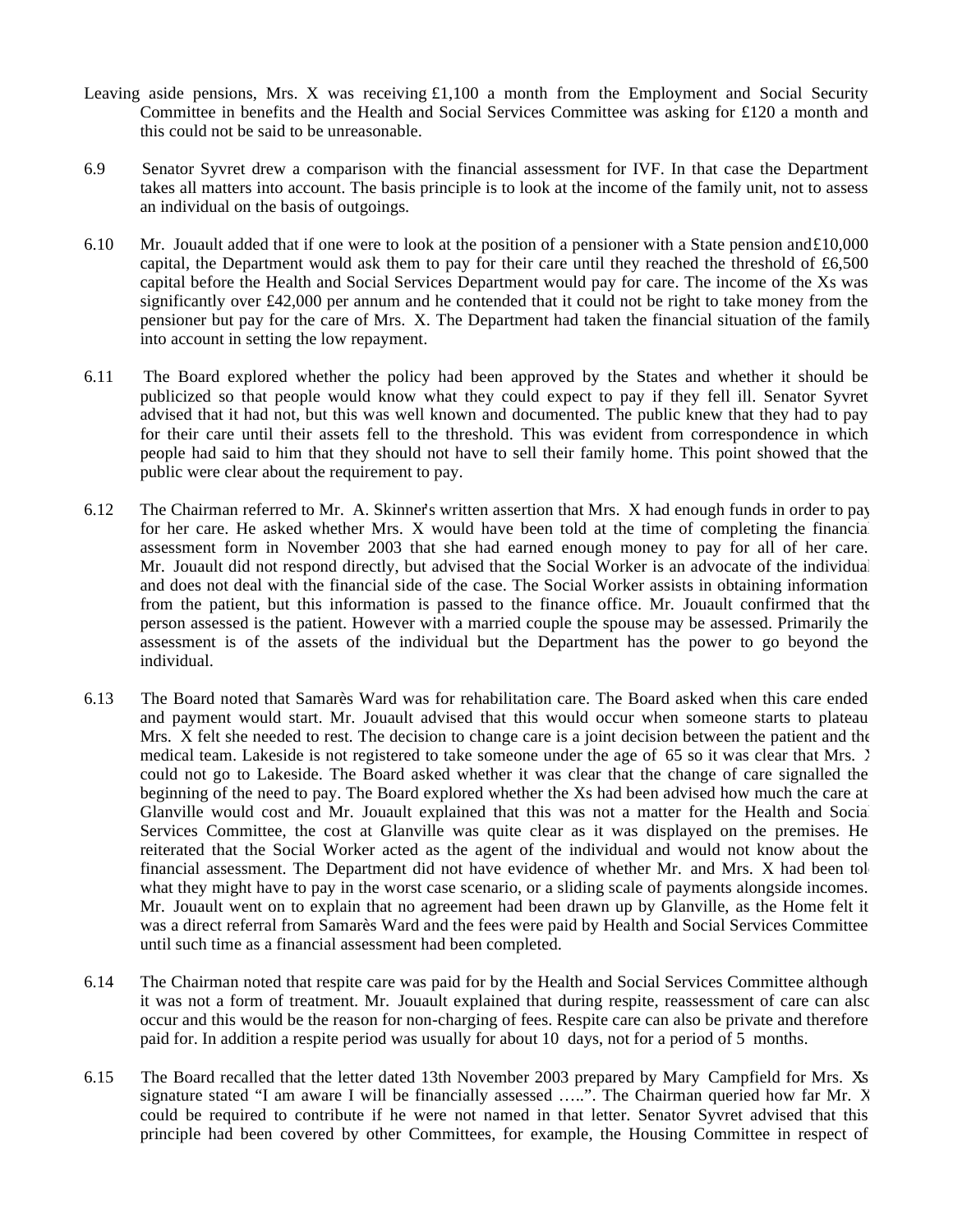housing which assessed the family unit.

- 6.16 Mr. X explained that the outgoings of the family, and particularly the mortgage, had been established when Mrs. X had been earning between£26,000 and £30,000 a year as a teacher. Her current income was much lower and he had needed to take out a loan to improve the home for her return, contributing to the financial difficulties.
- 6.17 Mr. Watkins stated that he found the form relating to financial assessment to be not particularly helpful. The patient was required only to include details of his/her income without any details of outgoings. In most cases people in hospital still had financial commitments relating to the family home. Mr. Watkins was advised that the forms were designed for older people but he noted that the older people did not have a home to maintain. Mr. Jouault advised that the form was just used for sifting. The offer of£30 a week repayment based on Mrs. X's income alone was not unreasonable. The process had possibly not been perfect on both sides but on balance Senator Syvret felt that the outcome had been reasonable.
- 6.18 The Board thanked the parties for attending and they then withdrew.

## **7. Issues considered by the Board**

- 7.1 The Board considered the following points of concern
	- (1) Mrs. X had first of all been an in-patient at St. Saviour's Hospital, Jersey General Hospital, then at Overdale Hospital before being transferred to Glanville. From the outset, did Mrs. X sufficiently appreciate the difference between the 4 locations and expect to pay for her period of residence in the fourth?
	- (2) Had the Health and Social Services Department a responsibility to advise Mrs. X of their policy to require persons to pay for the costs of residential care, and the continuing financial liability? If so, what were the implications for Mrs. X? Had the Health and Social Services Department made the Xs' ultimate liability adequately clear?
	- (3) The Health and Social Services Department was using a policy relating to the over-65s and which was not relevant to under-65s with a flowing income.
	- (4) Given the application of a charging policy in this case which was designed for the over-65s, was the request for full payment reasonable having regard to the need to maintain the family unit?
- 7.2 The Board reconvened following a period of adjournment and received papers in response to its questions of the Health and Social Services Department, and a further letter dated 17th October 2004 from Mr. C. X.

The Board reconsidered –

7.3 (1) The expectation of payment.

In November 2003, prior to entry into Glanville Home, Mrs. X had signed a financial assessment form. The form had been completed with Mrs. X's financial details only and not Mr. X's income, and although Mr. Jouault had stated in his letter dated 15th October 2004 responding to the further enquiries of the Board that "normal policy was followed in this case i.e. the family income was assessed to determine the level of subsidy", the form containing only Mrs. Xs income was not queried. This would give the impression that the financial assessment form had been accepted with Mrs. Xs income only and that details of Mr. Xs income were not relevant and were not required. In addition, the Health and Social Services Department, in discussion with the Manager of Glanville, decided that the Home would send their invoice for Mrs. X's fees to the Health and Social Services Department and during the initial 3 months, the Xs did not receive any invoices. A conscious decision was made by the Health and Social Services Department not to forward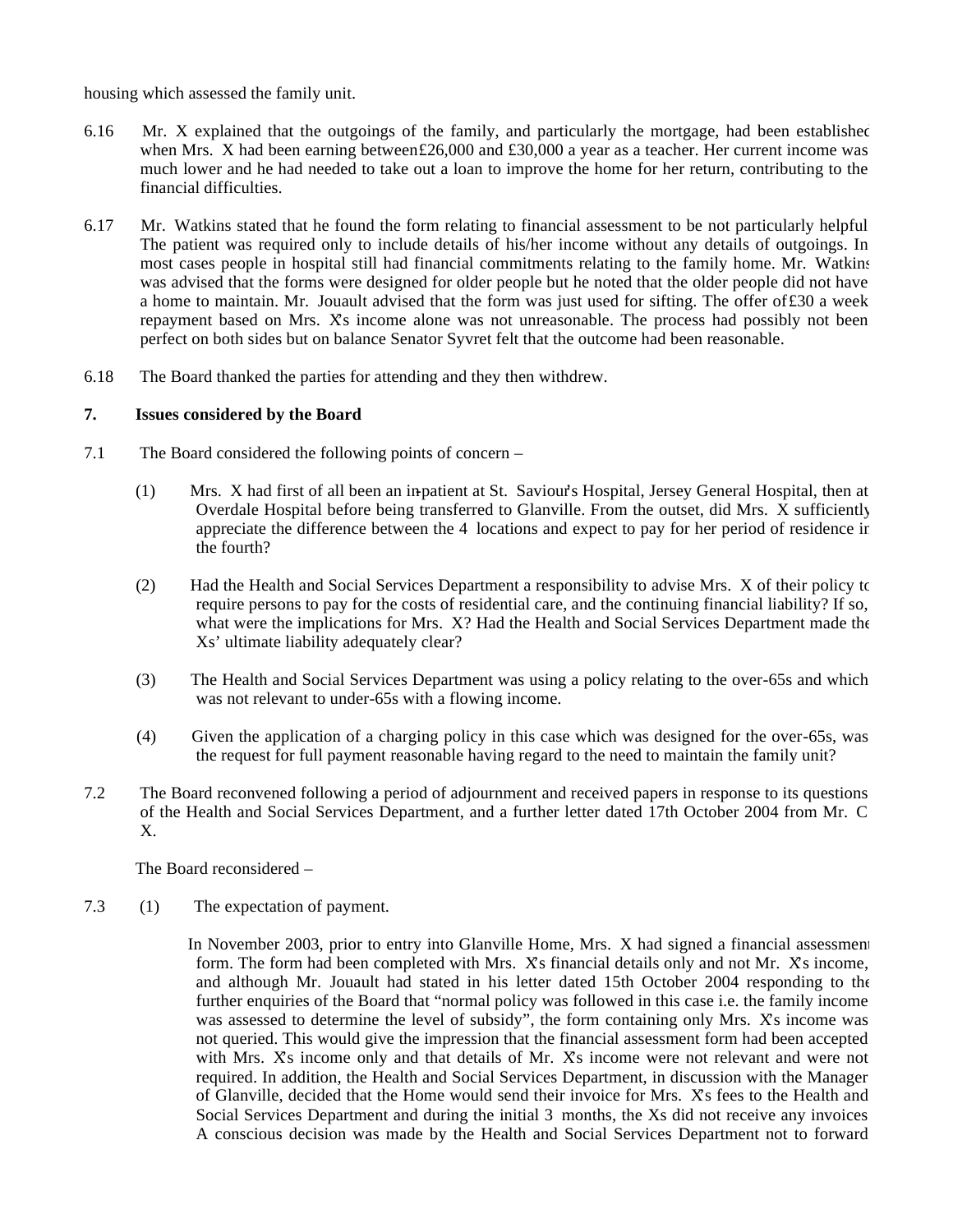- invoices to Mr. and Mrs. X at the time, and the reason given by the Health and Social Services Department for no dispatching invoices to Mr. X was that they were awaiting completion of a financial assessment of Mr. X's income and their joint outgoings, as the original financial assessment form signed by Mrs. X was for sifting only. Bearing in mind the family had their income reduced when Mrs.  $\bar{Y}$ was forced to give up teaching, and then Mr. X took out a loan of  $£10,000$  in order to refurbish 2 rooms of their house so that Mrs. X could return home, with the attendant financial worry associated with this, Mr. and Mrs. X clearly believed that they would not be expected to pay the full amount for her care at Glanville Home. While the need for Mrs. X to complete a financial assessment form made it clear that some payment could be anticipated, they had no information on which to base a judgment as to how much that commitment might be.
- 7.4 (2) Had the Health and Social Services Department made it clear that charges would be levied?

The Board agrees with Mr. Jouault's comment that the department had no responsibility for arranging placement in a private home. In order to be helpful to Mr. and Mrs. X, the Department had assisted the Xs by making contact with Glanville, sending their social worker to Mrs. X while she was at Glanville, and this may have led both to Mr. and Mrs. X believing it was part of the continuing care being made available to Mrs. X, and to the management of Glanville believing that this was a direct transfer. Accordingly Glanville did not make an individual service agreement with Mrs. X and put normal billing procedures in place.

- 7.5 The Department did not make it clear to Mr. and Mrs. X that by transferring to Glanville Home there was a clear change from medical care to residential care. Secondly it did not appear adequately to explain to Mr. and Mrs. X that in general terms public funding was not available for residential care. The Committee should have made it clear that a subsidy would only be provided to those who fall below a certain income threshold, and it should also have been made clear from the outset how the income threshold was calculated, namely by assessing the combined income of spouses. Finally, and importantly the level of fees and other terms and conditions of the home should have been clearly stated to the Xs by the Health and Social Services Department, which arranged the placement (and agreed with the Home to cover fees until the potential liability of the Xs was calculated) and the Xs should have been informed in unambiguous terms of the maximum amount that they might be required to pay.
- 7.6 If the income limit for subsidy is assessed on gross income, then it is a relatively simple task to determine at the outset whether a subsidy is likely to be available. Everyone is aware of what their basis earnings are and income from pensions and benefit would have been relatively simple to establish. While the finer detail could have waited until later, Mr. X's income added to his wife's pensions and allowances would have given rise to a simple calculation regarding the Xs' liability. Instead there was correspondence over several months between the Department and Mr. X which included details of outgoings which gave the impression that the outgoings would be taken into account.
- 7.7 (3) Policy relating to residential care.

 In the report submitted to the Committee by Mr. Anton Skinner [dated 14th May 2003] it states that "the difficulty arises because our assessment criteria and policy is designed to deal with the age group which normally access continuing care, the elderly. The standard assessment for older people is usually fairly straight forward based on cash at bank balance as there is normally a modest pension, a sum of cash in the bank and perhaps property which we ignore for the purposes of assessment unless it generates income for the individuals assessed". The report goes on to explain in more detail the policy relating to the elderly. Mr. Skinner's report acknowledged that Mr. and Mrs. X's circumstances were quite different in that there was a flowing income, in addition to benefits, allowances and there was a partner in employment, children to be cared for and a house to run. The report refers again to the policy relating to the elderly and confirms that there isn't an exact comparison between the Xs' position and the older clientele.

7.8 The policy to charge was lawful, but because the Committee was acting under inherent powers, nothing was written down about procedures and therefore it was even more incumbent upon the Committee to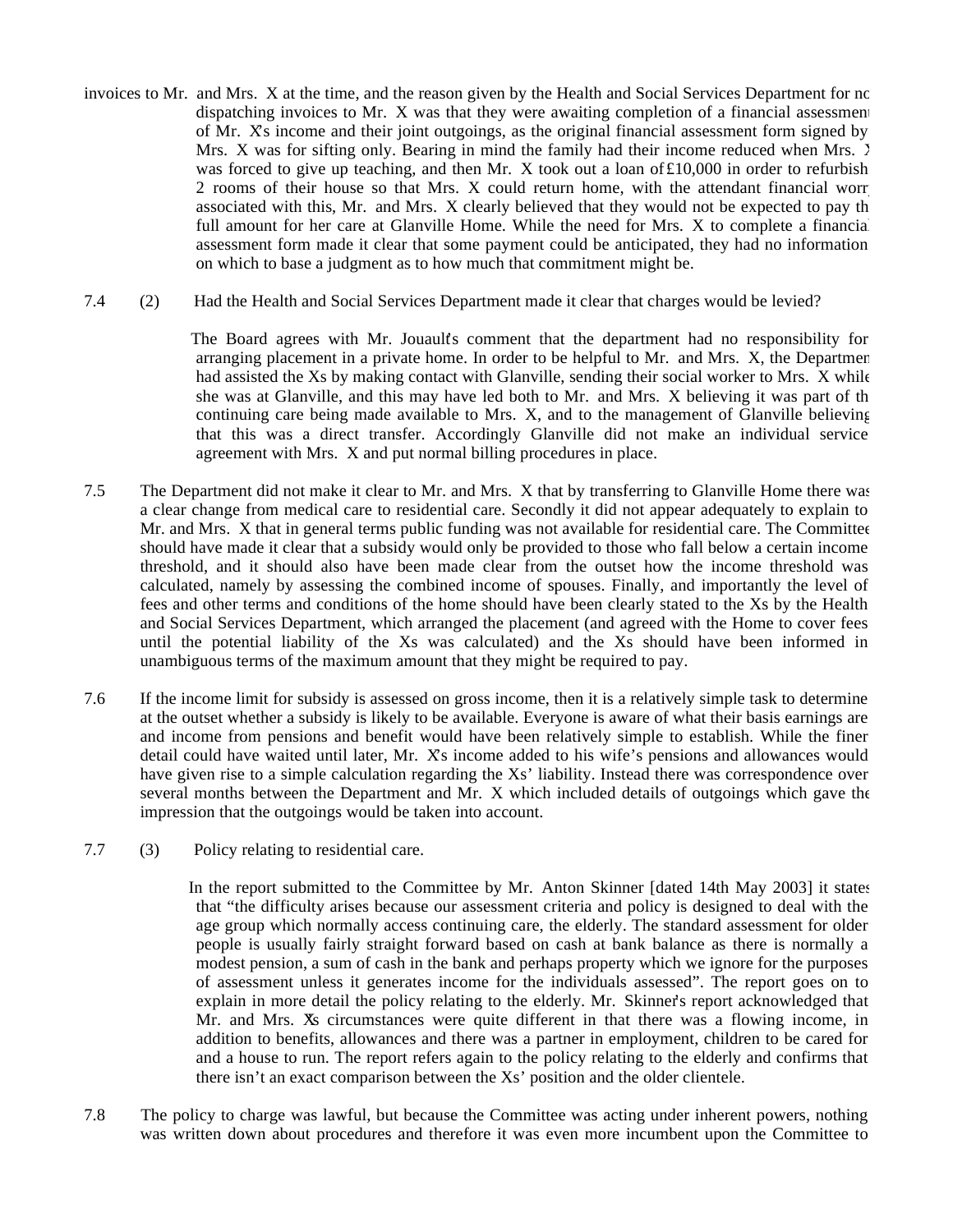- have documentation to make it crystal clear to recipients what charges might be levied on them. The situation may be contrasted with the Housing and Employment and Social Security schemes where there are published guidelines and the forms are detailed and informative.
- 7.9 (4) Did Mr. and Mrs. X have sufficient income to pay the charges?

 The Health and Social Services Department, in Mr. Skinner's report, made it clear that Mrs. X's income alone, comprising invalidity benefit, a teacher's pension and disability transport allowance, amounting to £1,530 a month, would have been sufficient to meet the fees for her residential care at £1,496 a month. Mr. Xs income amounted to £42,000 a year which included income from a lodger in the family home and it had latterly been discovered that attendance allowance of £4,557 a year was also being received. Mr.  $X$  had recently been required to satisfy the bank that he had an income of £42,000 in order to enable him to secure a loan to refurbish 2 rooms of the family home for Mrs. X. While it is acknowledged that Mrs. X has particular dietary needs, and a loan had been taken out for improvements, this is not a low income. Had the Xs been given sufficient information in November 2003 as to what their liability might be when Mrs. X was transferred to Glanville, they could have made an informed choice whether to pursue the transfer or whether to explore alternatives, or whether to bring Mrs. X home.

- 7.10 The Board recognizes that the Health and Social Services Department went out of its way to be helpful to place Mrs. X and agreed to pay the bills at Glanville until the financial assessment was complete. This appeared to differ from the policy relating to the elderly, where the experience of members of the Board was that the issue of payment was always resolved before a person was transferred into residential care. Regardless of the assessment, there was a failure to discuss with the Xs and to advise them that they were changing to a new régime, that they would need to pay for residential care from a given date and that at worst, the amount would be the full charge levied by Glanville, stating what this amount was. The assessment was not completed swiftly enough. Despite commencing the financial assessment in November 2003, a bill of £8,000 has accumulated before the financial assessment was completed.
- 7.11 The Board agreed that it had been difficult to obtain a full picture from either party in connection with this complaint. The Board recalled that the complaint was against a decision of the Committee to charge Mr. and Mrs. X£12,000 for Mrs. X's recuperation at Glanville Home and certain omissions as one of the factors leading to the charge being made. The Board agreed that it did not wish to comment on the matter of the referral of Mrs. X to Romford. It was clear that not only did Mr. and Mrs. X believe that Mrs. X was on a waiting list to Romford, but the Health and Social Services Department likewise believed that Mrs. X was on the same waiting list. It had made efforts to establish this in writing, having found telephone communication unsatisfactory and that by the time it had been discovered that Mrs. X was not on the waiting list, and a further assessment took place, it was then decided that Romford was no longer the correct place for Mrs. X to be.
- 7.12 The issue relating to the referral to Romford was not part of the original complaint and some information relating to the referral came to light as part of the complaint relating to charges. Neither the parties nor the Board anticipated consideration of this issue as part of the present review, and the evidence on this matter is therefore currently incomplete. At the conclusion of the hearing Deputy Bridge agreed, in view of the uncertainty over the facts relating to Mrs. X's placement at Romford, that she would not pursue this matter for the time being. The Board has therefore disregarded the issue of referral to Romford, which must be dealt with separately if the Complainant wishes.

## **8. The Board's findings**

8.1 On the matter of the payment of charges, the Board found that the decision of the Committee to recover the full amount of  $£12,000$  was unjust in accordance with Article  $9(b)$  of the Administrative Decisions (Review) (Jersey) Law 1982, as amended, for the reason that the Department had not made it clear at the time that Mrs. X was changing to a new care régime, that the Xs would need to pay for residential care from a given date and could be liable for the full charge levied by Glanville, and the amount of such liability. The assessment took too long to complete, and although the financial assessment had begun in